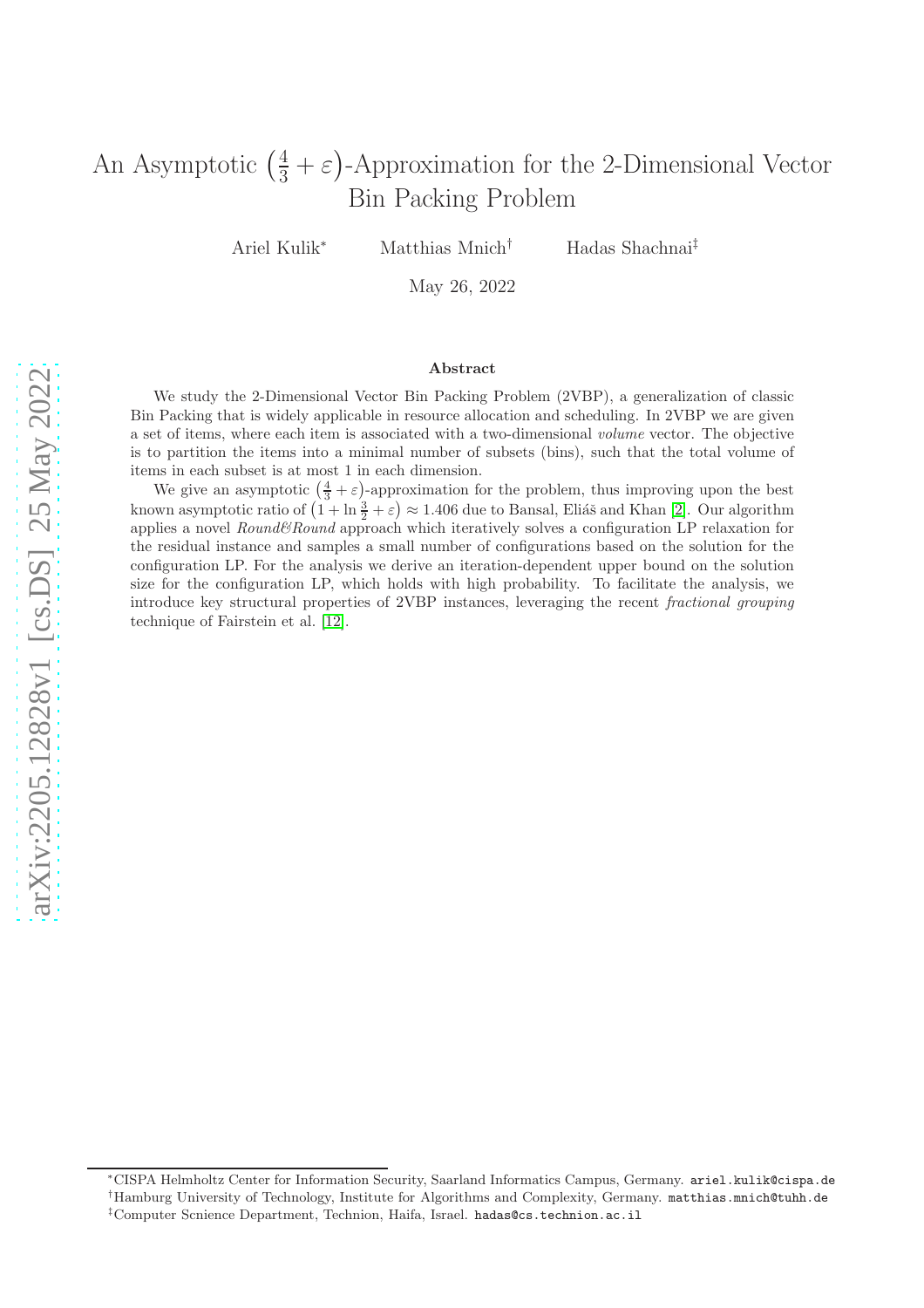## Contents

| $\mathbf{1}$<br>$\overline{2}$ | Introduction<br>1.1<br>1.2<br>1.3<br>1.4<br>Preliminaries             | 1<br>1<br>$\overline{2}$<br>$\overline{5}$<br>6<br>6 |
|--------------------------------|-----------------------------------------------------------------------|------------------------------------------------------|
| 3<br>$\overline{4}$            | Analysis<br>3.1<br>3.2<br>3.3<br>3.4<br>Proof of the Structural Lemma | 8<br>8<br>9<br>16<br>17<br>25                        |
| $\bf{5}$                       | 4.1<br>4.2<br>4.3<br>Existence of $\psi$ -Relaxations                 | 26<br>28<br>34<br>36                                 |
| 6                              | Solving the Matching-LP<br><b>References</b>                          | 38<br>45                                             |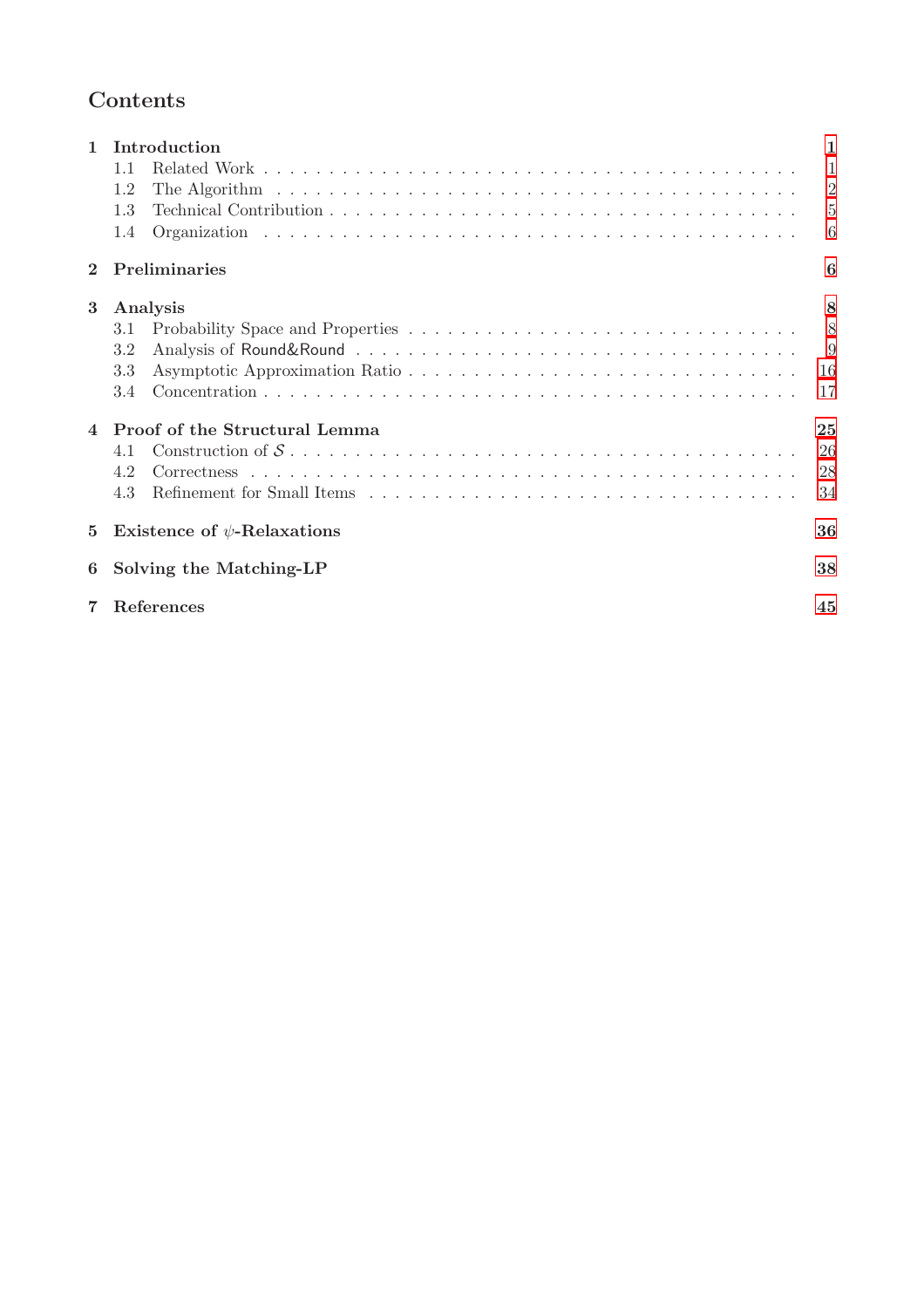## <span id="page-2-0"></span>1 Introduction

Bin Packing (BP) is one of the most fundamental problems in combinatorial optimization. In BP we are given a set of items of different sizes that need to be packed in a minimum number of bins of unit capacities. The extensive study of Bin Packing since the early 1970's has had a great impact on the design and analysis of approximation algorithms. In this work we study a generalization of BP, where the items to be packed as well as bin capacities are given as two-dimensional vectors.

The input for the 2-DIMENSIONAL VECTOR BIN PACKING PROBLEM (2VBP) is a pair  $(I, v)$ , where I is a set of n items and  $v: I \to [0,1]^2$  is a two-dimensional volume function. A solution for the problem is a collection of subsets of items  $S_1, \ldots, S_m \subseteq I$  such that  $v(S_b) = \sum_{i \in S_b} v(i) \leq (1, 1)$ for all  $1 \leq b \leq m$  $1 \leq b \leq m$  and  $\bigcup_{b=1}^{m} S_b = I$ .<sup>1</sup> The *size* of the solution is m. Our objective is to find a solution of minimal size.

Apart from its theoretical significance, 2VBP is widely applicable in load balancing, cutting stock and multidimensional resource allocation in the cloud setting. A simple example is the allocation of computing services (items) to a minimal number of identical servers (bins), where each service requires the use of both CPU and memory. A set of services allocated to a single server may not exceed the available memory and CPU capacity of the server. This yields an instance of 2VBP. For other applications, see, e.g, [\[21,](#page-47-0) [23,](#page-47-1) [18,](#page-47-2) [27,](#page-47-3) [24\]](#page-47-4).

Let  $\text{OPT}(\mathcal{I})$  be the value of an optimal solution for an instance  $\mathcal I$  of a minimization problem  $\mathcal P$ (see the standard definition, e.g., in [\[25\]](#page-47-5)). As in the Bin Packing problem, we distinguish between absolute and asymptotic approximation. For  $\alpha \geq 1$ , we say that A is an absolute  $\alpha$ -approximation algorithm for P if given an instance I of P A returns a solution of value at most  $\alpha$  · OPT(I). A is an *asymptotic*  $\alpha$ -approximation algorithm for  $\beta$  if, for any instance  $\mathcal{I}$ , it returns a solution of value at most  $\alpha$ OPT(I) +  $o$ (OPT(I)). If, for any fixed  $\varepsilon > 0$ , there is an asymptotic  $\alpha$ -approximation algorithm where  $\alpha = 1 + \varepsilon$ , then  $\mathcal P$  admits an asymptotic polynomial-time approximation scheme (APTAS). We study randomized approximation algorithms for 2VBP. We say that  $A$  is a *random* asymptotic  $\alpha$ -approximation algorithm for a minimization problem  $\mathcal P$  if, for any instance  $\mathcal I$ ,  $\mathcal A$  returns a solution of value at most  $\alpha \text{OPT}(\mathcal{I}) + o(\text{OPT}(\mathcal{I}))$  with constant probability.

In [\[19\]](#page-47-6) Ray showed that there is no APTAS for [2](#page-2-3)VBP, assuming  $P \ne NP$ .<sup>2</sup> In the same work [\[19\]](#page-47-6), Ray also showed the problem does not admit an asymptotic approximation ratio better than  $\frac{600}{599}$ , assuming P  $\neq$  NP. The best known asymptotic ratio for 2VBP prior to this work is  $1+\ln\frac{3}{2}+\varepsilon \approx 1.406$ for any  $\varepsilon > 0$ , due to Bansal, Eliáš and Khan [\[2\]](#page-46-0). Our main result is an improved asymptotic approximation ratio for the problem.

<span id="page-2-4"></span>**Theorem 1.1.** For any  $\varepsilon > 0$  there is a polynomial-time random asymptotic  $(\frac{4}{3} + \varepsilon)$ -approximation for 2VBP.

The bound in Theorem [1.1](#page-2-4) is achieved by an algorithm that applies our novel  $Round\&Round$ approach. The key idea is to iteratively obtain a fractional solution for a configuration LP relaxation of the (residual) problem, and use it to randomly sample a small part of the (integral) solution for the given instance. The analysis of the algorithm focuses on deriving an iteration-dependent bound on the size of an optimal solution for the configuration LP.

#### <span id="page-2-1"></span>1.1 Related Work

The 2-Dimensional Vector Bin Packing Problem is commonly studied through the lens of the d-DIMENSIONAL VECTOR BIN PACKING PROBLEM  $(d$ -VBP), in which the volume of each item is a d-dimensional vector. Formally, for  $d \in \mathbb{N}_+$ , the input for d-VBP is a pair  $(I, v)$  where I is the set of items, and  $v: I \to [0,1]^d$ . As in 2VBP, a solution is a collection of subset  $S_1, \ldots, S_m \subseteq I$  such that  $\bigcup_{b=1}^m S_b = I$  and  $v_t(S_b) = \sum_{i \in S_b} v_t(i) \leq 1$  for all  $1 \leq b \leq m$  and  $t \in \{1, ..., d\}$ . The size of the solution is  $m$ , and the objective is to find a solution of minimal size.

The one dimensional case (1-VBP) is the classic Bin Packing problem. A simple reduction from PARTITION shows there is no  $\alpha$ -approximation for Bin Packing with  $\alpha < \frac{3}{2}$ , assuming P  $\neq$  NP (see, e.g., Chapter 9 in [\[25\]](#page-47-5)). This motivates the study of asymptotic approximations for the problem. The

<sup>&</sup>lt;sup>1</sup>We say that  $(a_1, a_2) \le (b_1, b_2)$  if  $a_1 \le b_1$  and  $a_2 \le b_2$ .

<span id="page-2-3"></span><span id="page-2-2"></span> ${}^{2}$ Ray's result addresses an oversight in an earlier proof of Woeginger [\[26\]](#page-47-7).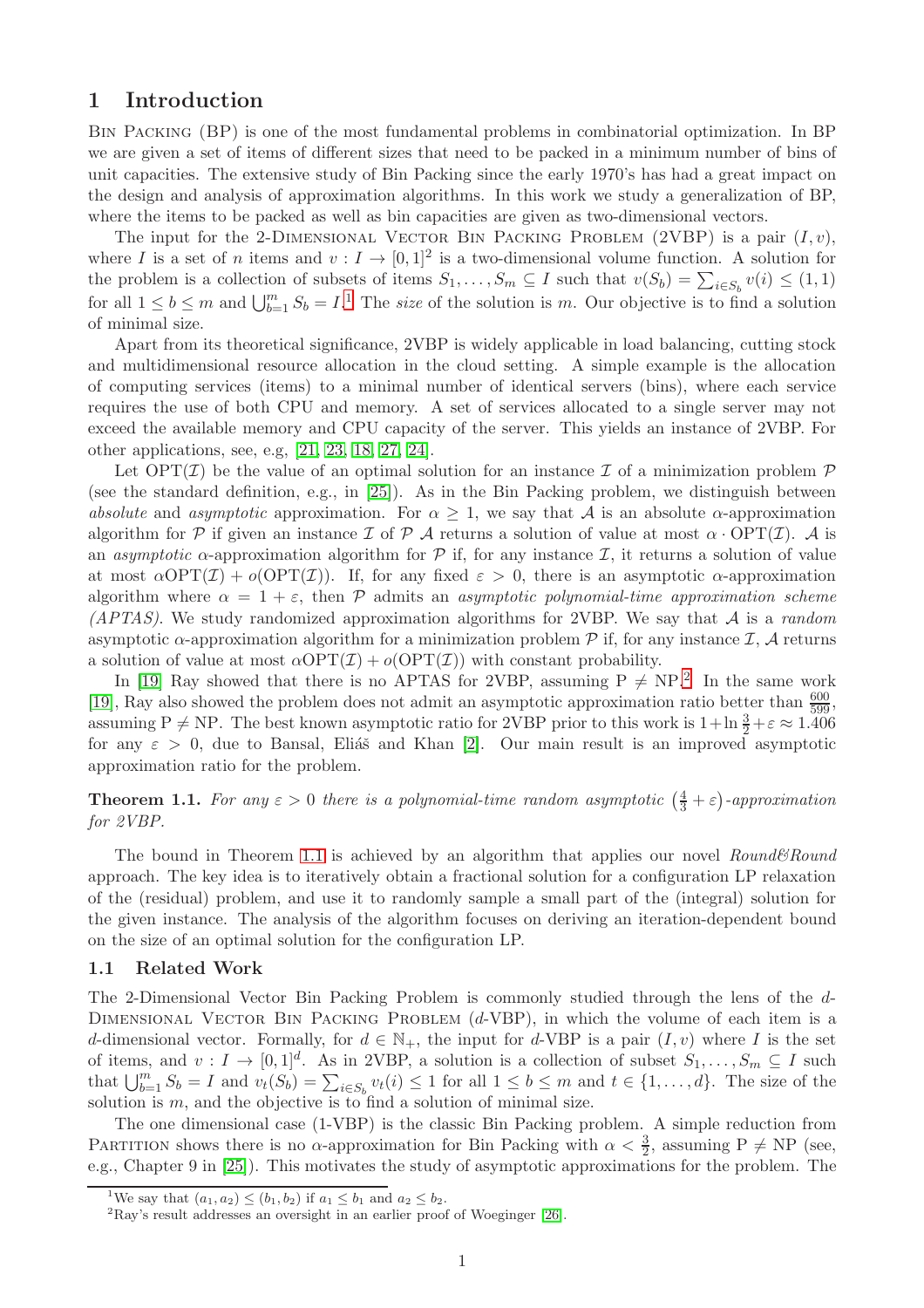first APTAS for Bin Packing was proposed by Fernandez de la Vega and Lueker [\[9\]](#page-46-3), who introduced the linear grouping technique. The paper [\[16\]](#page-47-8) gives an approximation algorithm that uses at most  $OPT + O(\log^2(OPT))$  bins, where OPT is the size of the optimal solution for the instance. Recently, Hoberg and Rothvoß [\[15\]](#page-47-9) obtained a polynomial-time algorithm that returns a solution of size OPT +  $O(log(OPT))$ . For comprehensive surveys of known results for BP see, e.g., [\[7,](#page-46-4) [10\]](#page-46-5).

For  $d \geq 2$ , an asymptotic approximation ratio arbitrarily close to d can be easily obtained via a reduction to Bin Packing. The first non-trivial approximation for  $d$ -VBP was an asymptotic  $(1 +$  $O(\ln d)$ -ratio due to [\[3\]](#page-46-6). This result was later improved in [\[1\]](#page-46-7) to  $1 + \ln d + \varepsilon$ . The paper [\[2\]](#page-46-0) improves the bound for  $d = 2$  to  $1 + \ln \frac{3}{2} + \varepsilon$ , and for  $d \geq 3$  to  $1.5 + \ln \left( \frac{d+1}{2} \right)$  $(\frac{\pm 1}{2}) + \varepsilon$ , for any  $\varepsilon > 0$ . Recently, Sandeep [\[20\]](#page-47-10) showed there is no asymptotic  $o(\log d)$ -approximation for d-VBP (we refer the reader to [\[20\]](#page-47-10) for the formal statement of the result). For other results see the excellent survey on multidimensional bin packing problems of [\[6\]](#page-46-8).

Bansal, Caprara and Sviridenko introduced in [\[1\]](#page-46-7) a powerful randomized rounding based framework called Round&Approx. The framework was used to obtain an asymptotic  $(1 + \ln d + \varepsilon)$ -approximation for d-VBP, for any fixed  $d \geq 2$ . The technique uses a *configuraiton LP* relaxation of the problem along with a *subset oblivious* approximation algorithm. An approximate solution for the configuration LP is interpreted as a distribution over the configurations of the instance (subsets  $S \subseteq I$  for which  $v_t(S) \leq 1$ for every  $t \in \{1, \ldots, d\}$ . This distribution is used to independently sample a subset of configurations; items which do not belong to any of the sampled configurations are packed using the subset oblivious algorithm. The properties of the subset oblivious algorithm combined with a concentration bound of McDiarmid [\[17\]](#page-47-11) are used to obtain the approximation guarantee. Round&Approx is the key framework used to obtain the best approximation algorithms for 2-D geometric Bin Packing and for Vector Bin Packing prior to this work.

The asymptotic  $(1 + \ln \frac{3}{2} + \varepsilon)$ -approximation of [\[2\]](#page-46-0) for 2VBP is derived through an intricate combination of components in the  $Round\&Approx$  framework with multibudgeted matching [\[4\]](#page-46-9), along with reduction of the number of distinct volume vectors for the items. This reduction is achieved by applying linear grouping in one dimension and simple rounding of item volumes to multiples of a constant in the other dimension. Since rounding is preformed over an optimal solution, the algorithm in practice guesses (enumerates) properties of this rounding. This results in a fairly complex algorithm. During the work on this paper we encountered a flaw in the analysis given in [\[2\]](#page-46-0).<sup>[3](#page-3-1)</sup> We propose (in Section [4.3\)](#page-35-0) a more sophisticated rounding technique that enables to resolve the issue for  $d = 2$ , albeit the fix is non-trivial.

Our rounding technique relies on a fractional version of the linear grouping technique applied in [\[2\]](#page-46-0). The fractional grouping technique was introduced in [\[12\]](#page-46-1) for solving optimization problems under multiple knapsack constraints. The technique defines a partition of a set of items into groups based on a solution for a configuration LP relaxation of the problem at hand.

#### <span id="page-3-0"></span>1.2 The Algorithm

Given a 2VBP instance  $(I, v)$ , a *configuration* is a subset  $C \subseteq I$  of items such that  $v(C) \leq (1, 1) = 1$ .<sup>[4](#page-3-2)</sup> Let  $C(i) \in \{0,1\}$  indicate whether item i appears in C. We use C to denote the set of all configurations. That is,  $C = \{C \subseteq I \mid v(C) \leq (1, 1)\}\.$  We use a variant of the standard configuration LP, which given a demand  $\bar{d} \in [0, 1]^I$  of items is defined as follows:

<span id="page-3-3"></span>
$$
LP(\bar{d}) : \min \qquad \sum_{C \in \mathcal{C}} \bar{x}_C
$$
  
\n
$$
\forall i \in I : \sum_{C \in \mathcal{C}} \bar{x}_C \cdot C(i) = \bar{d}_i
$$
  
\n
$$
\forall C \in \mathcal{C} : \bar{x}_C \ge 0
$$
\n(1)

Each of the variables  $\bar{x}_C$  represents a (fractional) selection of the configuration C, where the first constraints ensure that each item  $i \in I$  is covered according to its demand  $\bar{d}_i$ . We use  $\text{OPT}_f(\bar{d})$  to denote the value of an optimal solution for  $LP(\bar{d})$ . Our algorithms always use an integral demand

<sup>3</sup> Specifically, in page 1575 the inequality before the words "Thus by Lemma 6.1," does not hold.

<span id="page-3-2"></span><span id="page-3-1"></span><sup>&</sup>lt;sup>4</sup>We use the notation **1** =  $(1, ..., 1)$  and **0** =  $(0, ..., 0)$ .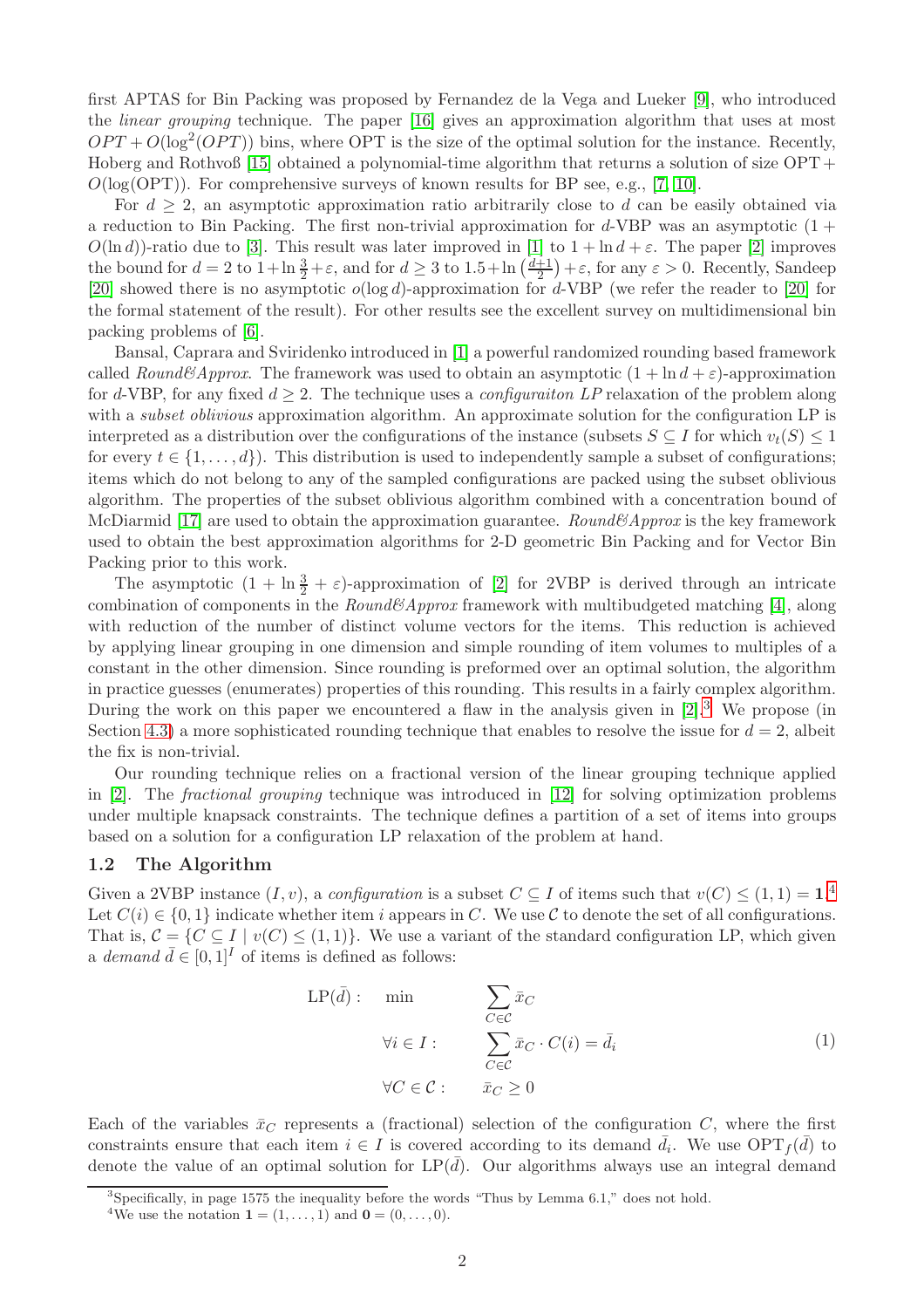vector  $\bar{d} \in \{0,1\}^I$ , while the analysis considers fractional demand vectors. It is well known that there is a PTAS for  $LP(\bar{d})$  with integral demand vectors [\[1\]](#page-46-7).

For any vector  $\bar{x} \in [0,1]^{\mathcal{C}}$  we associate a distribution over the configurations  $\mathcal{C}$ . We say that a random configuration  $R \in \mathcal{C}$  is distributed by  $\bar{x}$  (and use the notation  $R \sim \bar{x}$ ) if for every  $C \in \mathcal{C}$  $Pr(R = C) = \frac{\bar{x}_C}{z}$ , where  $z = ||\bar{x}|| \equiv \sum_{C \in \mathcal{C}} \bar{x}_C$ .

We assume our instances adhere to a specific structure. Given  $\delta > 0$ , we say that an item  $i \in I$  is δ-huge if  $v_1(i)$  ≥ 1 − δ and  $v_2(i)$  ≥ 1 − δ. The δ-HUGE FREE 2-DIMENSIONAL VECTOR BIN PACKING PROBLEM ( $\delta$ -2VBP) is the special case of 2VBP in which there are no  $\delta$ -huge items, and additionally  $v(i) \in (0,1]^2$  for every  $i \in I$ . Solving our problem on  $\delta$ -huge free instances incurs only a small increase in the approximation ratio, as stated in the next lemma.

<span id="page-4-3"></span>**Lemma 1.2.** For any  $\alpha \geq 1$  and  $\delta \in (0, 0.1)$ , if there is a random asymptotic  $\alpha$ -approximation for δ-2VBP then there is a random asymptotic (α + 4δ)-approximation for 2VBP.

The claim follows by noting that each huge item can be packed in a separate bin. This incurs only a small overhead to the packing size (we omit the details).

Our algorithm consists of two phases, the second of which is given in Algorithm [1.](#page-4-0) We note that Round&Round has a polynomial running time (we assume  $\delta$  is fixed), and that it returns a solution for the 2VBP instance  $(S_0, v)$ . The distinction between I and  $S_0$  will be used later by our algorithm for 2VBP (see Algorithms [2\)](#page-6-1). For a set of items  $S \subseteq I$ , we denote by  $\mathbb{1}_S \in \{0,1\}^I$  an indicator vector in which entries corresponding to  $i \in S$  are equal to '1', and all other entries are equal to '0'.<sup>[5](#page-4-1)</sup>

Algorithm 1: Round&Round

<span id="page-4-4"></span>**Parameters:**  $0 < \delta < 0.1$ ,  $\alpha = -\ln(1 - \delta)$  and  $k = \lceil \ln_{1-\delta}(\delta) \rceil$ , where  $\delta^{-1} \in \mathbb{N}$ . **Input** : A  $\delta$ -2VBP instance  $(I, v)$ ,  $S_0 \subseteq I$ 1 for  $j = 1, ..., k$  do 2 | Find a  $(1 + \delta^2)$ -approximate solution  $\bar{x}^j$  for LP( $\mathbb{1}_{S_{j-1}}$ ) and let  $z_j = \|\bar{x}^j\|$  be its value. **3** Independently sample  $\rho_j = \lceil \alpha z_j \rceil$  configurations  $C_1^j$  $I_1^j, \ldots, C_{\rho_j}^j$  where  $C_{\ell}^j \sim \bar{x}^j$  for all  $\ell \in \{1, \ldots, \rho_j\}.$ 4 Update  $S_j \leftarrow S_{j-1} \setminus \left( \bigcup_{\ell=1}^{\rho_j} C_{\ell}^j \right)$  $_{\ell}^{j}\Big).$ 5 end **6** Pack  $S_k$  into configurations  $C_1^*, \ldots, C_{\rho^*}^*$  using First-Fit 7 Return  $\left(\bigcup_{j=1}^k \{C_1^j\}\right)$  $\{C^j_{\rho_j}\}\Big)\cup\{C^*_1,\ldots,C^*_{\rho^*}\}.$ 

<span id="page-4-2"></span><span id="page-4-0"></span>Step [6](#page-4-2) of Algorithm [1](#page-4-0) uses classic First-Fit to pack the remaining items (see Section [2](#page-7-1) for more details).

In the analysis we show that  $\rho^*$  is negligible in comparison to  $\text{OPT}(I, v)$ . Thus, the solution generated by Algorithm [1](#page-4-0) is comprised predominately of configurations which are randomly sampled according to solutions for the configuration LP. Furthermore, the algorithm repeatedly solves the configuration LP, each time using the set  $S_i$  consisting of the items not covered in previous iterations. This stands in contrast to algorithms associated with the  $Round\&Approx$  framework (e.g., [\[1,](#page-46-7) [2\]](#page-46-0)) which solve the configuration LP once and utilize a subset oblivious algorithm (or a variant of such algorithm) to generate a significant part of the solution following the random sampling stage.

The analysis of Algorithm [1](#page-4-0) relies on an iteration dependent bound on  $OPT_f(\mathbb{1}_{S_j})$  which holds with high probability. We use a classification of items and configurations into categories. We say that an item  $i \in I$  is  $\delta$ -large if  $v_1(i) > \delta$  or  $v_2(i) > \delta$  and use L to denote the set of all  $\delta$ -large items ( $\delta$  is commonly known by context). It can be easily shown that  $|C \cap L| \leq 2 \cdot \delta^{-1}$  for all  $C \in \mathcal{C}$ . For every  $2 \leq h \leq 2 \cdot \delta^{-1}$  we define

<span id="page-4-5"></span>
$$
\mathcal{C}_h = \{ C \in \mathcal{C} \mid v(C \cap L) > (1 - \delta, 1 - \delta) \text{ and } |C \cap L| = h \}. \tag{2}
$$

<span id="page-4-1"></span><sup>&</sup>lt;sup>5</sup>Similarly, for a set of configurations  $C' \in C$ , we use the indicator vector  $\mathbb{1}_{C'} \in \{0,1\}^{\mathcal{C}}$  in which entries corresponding to  $C \in \mathcal{C}'$  are equal to '1'.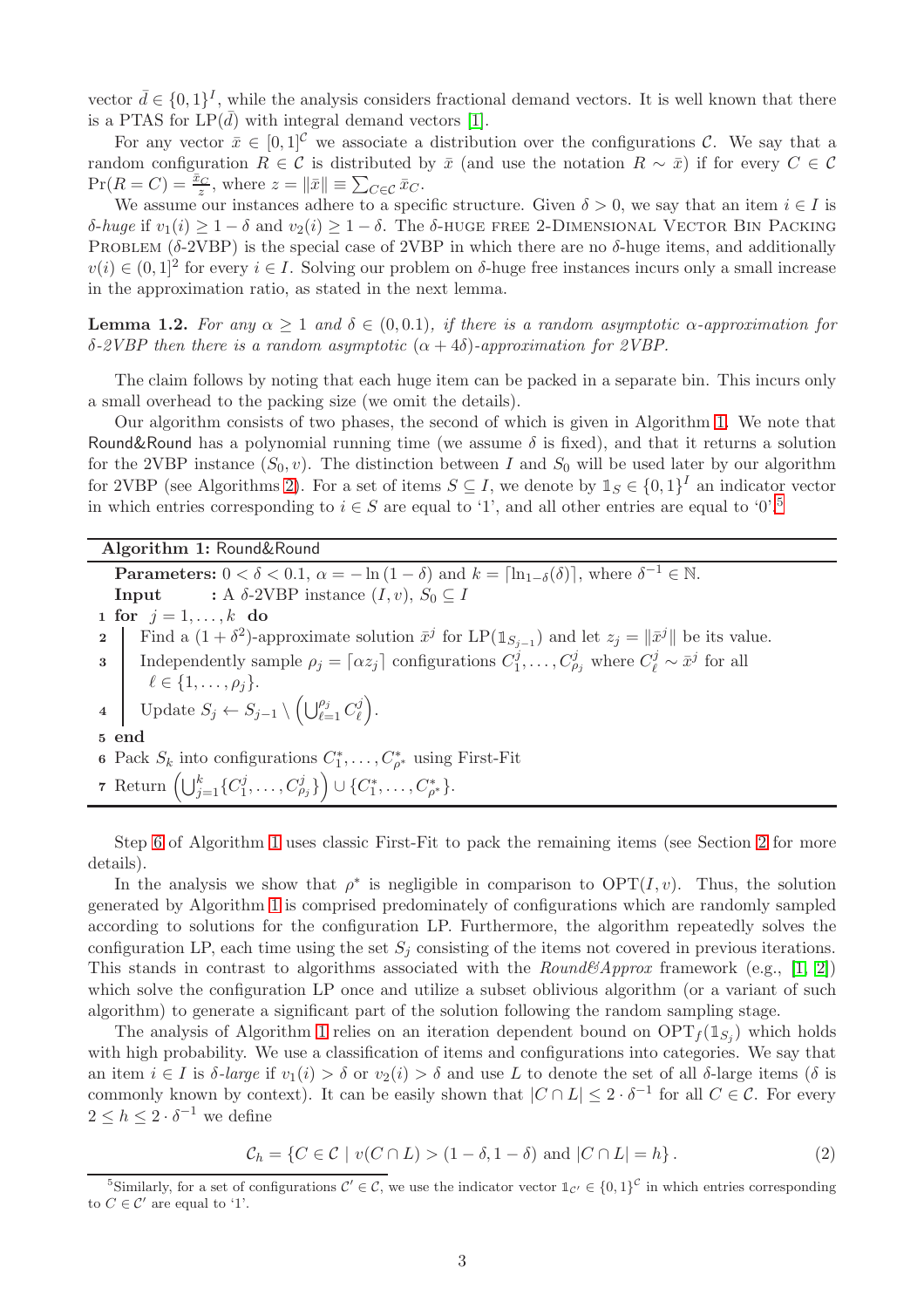Let  $\mathcal{C}_0 = \mathcal{C} \setminus \left(\bigcup_{h=2}^{2\cdot\delta^{-1}} \mathcal{C}_h\right)$  be the set of all remaining configurations. As we assume that  $(I, v)$  is an instance of  $\delta$ -2VBP (i.e., no  $\delta$ -huge items), it follows that for every  $C \in \mathcal{C}_0$  either  $v_1(C \cap L) \leq 1 - \delta$ or  $v_2(C \cap L) \leq 1 - \delta$ .

For vectors  $\bar{x}, \bar{z} \in [0,1]^{\mathcal{C}}, \bar{x} \cdot \bar{z} = \sum_{C \in \mathcal{C}} \bar{x}_C \cdot \bar{z}_C$  is the dot product of  $\bar{x}$  and  $\bar{z}$ . It can be shown that if  $\bar{x}^* \in [0,1]^{\mathcal{C}}$  is a solution for LP( $\mathbb{1}_{S_0}$ ) then, ignoring negligible factors and with high probability, the solution returned by Algorithm [1](#page-4-0) is of size at most

<span id="page-5-0"></span>
$$
\bar{x}^* \cdot \mathbb{1}_{\mathcal{C}_0} + \sum_{h=2}^{2\delta^{-1}} \frac{h+1}{h} \cdot \bar{x}^* \cdot \mathbb{1}_{\mathcal{C}_h} \le \frac{3}{2} \cdot \|\bar{x}^*\|.
$$
 (3)

This implies that, given the input  $S_0 = I$  and by taking  $\bar{x}^*$  which corresponds to an optimal solution, Algorithm [1](#page-4-0) yields an asymptotic approximation ratio which is arbitrarily close to  $\frac{3}{2}$ . While we do not include a proof of [\(3\)](#page-5-0), the proof can be derived by modifying the proof of Lemma [3.7](#page-11-0) and using Lemma [3.10.](#page-14-0)

Our analysis relies on structural properties of 2VBP instances (inspired by properties presented in [\[2\]](#page-46-0)) by which configurations in  $\mathcal{C}_0$  are "easy" (when selected by  $\bar{x}^*$ ) and configuration in  $\mathcal{C} \setminus \mathcal{C}_0$  are "difficult". Intuitively, from the viewpoint of Round&Round, a configuration  $C \in \mathcal{C} \setminus \mathcal{C}_0$  becomes easy at iteration j if  $C \cap L \not\subseteq S_j$ , as in this case  $C \cap S_j \in C_0$ . Our analysis exploits this intuition via the notion of touched and untouched configurations (see the formal definition in Section [3.2\)](#page-10-0). In contrast, the algorithm of [\[2\]](#page-46-0) converts configurations in  $\mathcal{C} \setminus \mathcal{C}_0$  to configurations in  $\mathcal{C}_0$  using a process which inflates the number of configurations in the solution. This inflation harms the approximation ratio (we elaborate on that in Section [1.3\)](#page-6-0).

The bound in [\(3\)](#page-5-0) suggests that the most "difficult" configurations in  $\bar{x}^*$  are those in  $\mathcal{C}_2$ ; indeed, if we have an optimal solution containing no configuration in  $C_2$  then we can obtain an approximation ratio of  $\frac{4}{3}$ . On the other hand, if an optimal (integral) solution contains only configurations in  $\mathcal{C}_2$ then a nearly optimal solution can be easily constructed using matching. As a solution may contain both configurations in  $\mathcal{C}_2$  and in  $\mathcal{C} \setminus \mathcal{C}_0$ , we use a sophisticated combination of a matching polytope and a configuration LP, along with the depended sampling technique of [\[4\]](#page-46-9). In the execution of our algorithm Match&Round, the solution for the resulting LP is (conceptually) partitioned into two parts: one which contains the configurations in  $C_2$  and handled using matching techniques, and another which contains the remaining configurations that is handled by Round&Round.

We define the  $\delta$ -matching graph  $G = (L, E)$  of  $(I, v)$  as the graph in which the set of vertices consists of the δ-large items, and  $E = \{\{i_1, i_2\} \subseteq L \mid \{i_1, i_2\} \in C_2\}$ . We use  $P_{\mathcal{M}}(G)$  to denote the matching polytope of G. We refer the reader to [\[22\]](#page-47-12) for a formal definition of the matching polytope. Given  $\bar{x} \in [0,1]^{\mathcal{C}}$ , we define the projection of  $\bar{x}$  on E as the vector  $\bar{p} \in \mathbb{R}^E_{\geq 0}$  where  $\bar{p}_e = \sum_{C \in \mathcal{C}} \sum_{s.t. e \subseteq C} \bar{x}_C$ . Let  $\mathcal{E}(\bar{x}) = \bar{p}$ . We note that for any  $C \in \mathcal{C}$  there is at most a single edge  $e \in E$  such that  $e \subseteq \bar{C}$ .

The Matching Configuration LP of the instance is the following optimization problem.

<span id="page-5-1"></span>
$$
\begin{aligned}\n\text{MLP}: \quad & \text{min} \qquad \sum_{C \in \mathcal{C}} \bar{x}_C \\
& \forall i \in I: \qquad \sum_{C \in \mathcal{C}} \bar{x}_C \cdot C(i) = 1 \\
& \mathcal{E}(\bar{x}) \in P_{\mathcal{M}}(G) \\
& \forall C \in \mathcal{C}: \qquad \bar{x}_C \ge 0\n\end{aligned} \tag{4}
$$

The Matching Configuration LP is a restriction of  $LP(1<sub>I</sub>)$  in which we also require that  $\mathcal{E}(\bar{x})$  is in the matching polytope  $P_{\mathcal{M}}(G)$ . Observe that if  $S_1, \ldots, S_m$  is a solution for  $(I, v)$  in which the sets  $S_1, \ldots, S_m$  are disjoint then the vector  $\bar{x} \in \{0,1\}^{\mathcal{C}}$ , defined by  $\bar{x}_{S_b} = 1$  for  $b \in [m]$  and  $\bar{x}_C = 0$ for any other  $C \in \mathcal{C}$ , is a feasible solution for MLP. This holds since  $\{e \in E \mid \exists b \in [m]: e \subseteq S_b\}$  is a matching in the graph G.

Similar to the configuration LP, MLP can be approximated as well. The input for the MLPproblem is a  $\delta$ -2VBP instance  $(I, v)$ . A solution is a vector  $\bar{x} \in \mathbb{R}^{\mathcal{C}}_{\geq 0}$  which satisfies the constraints in [\(4\)](#page-5-1). The objective is to find a solution  $\bar{x}$  such that  $\|\bar{x}\| = \sum_{C \in \mathcal{C}} \bar{x}_C$  is minimized.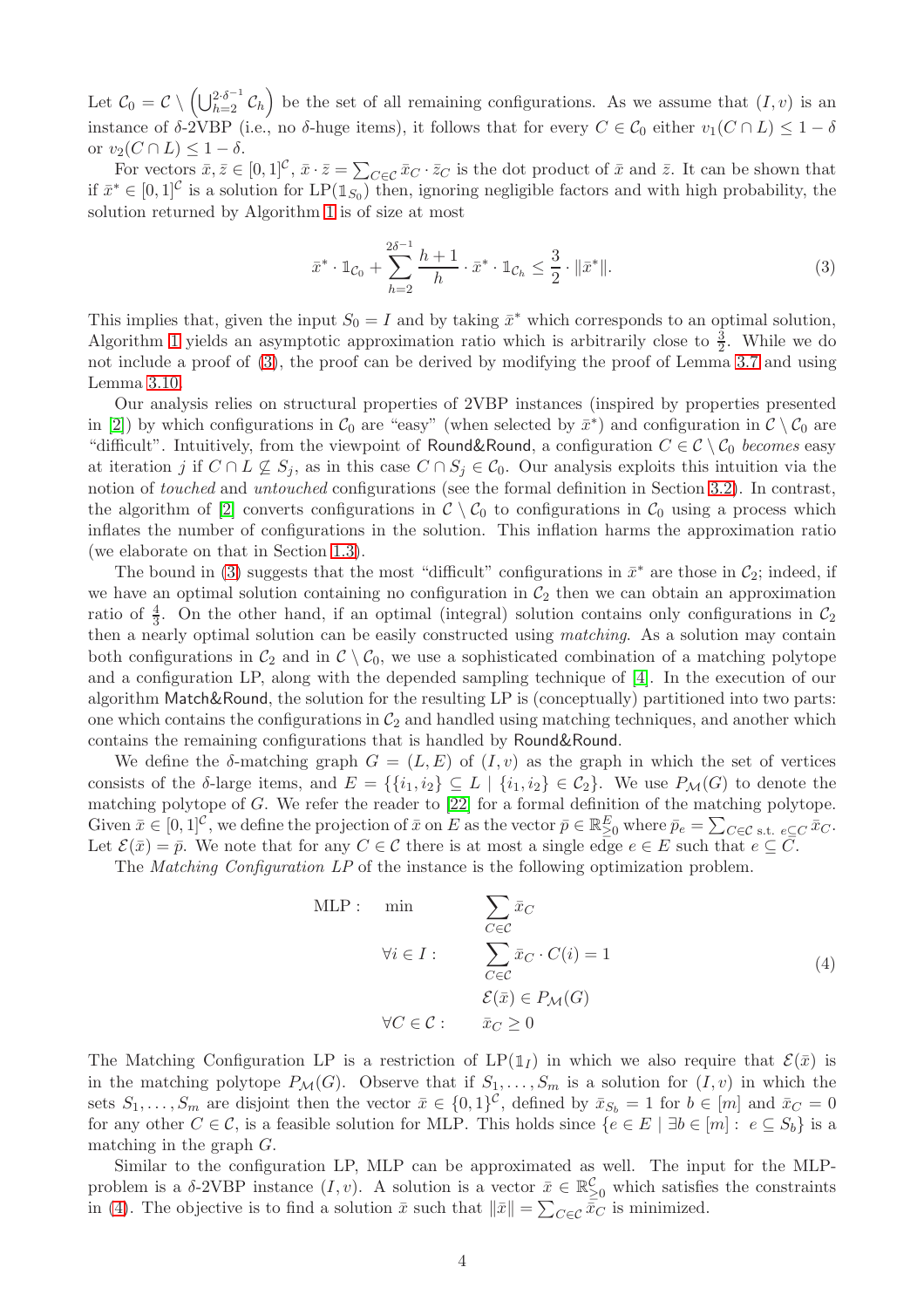<span id="page-6-2"></span>**Lemma 1.3.** For any  $\delta \in (0, 0.1)$  there is a PTAS for the MLP-problem.

As  $P_{\mathcal{M}}(G)$  is defined using a non-polynomial number of constraints, both MLP and its dual have non-polynomial number of variables and a non-polynomial number of constraints. Thus, the standard method for solving configuration LPs using an approximate separation oracle for the dual program fails (the method can be traced back to [\[16\]](#page-47-8)), and more sophisticated tools are required to obtain a PTAS. The proof of Lemma [1.3](#page-6-2) is given in Section [6.](#page-39-0)

Given  $\bar{x}$  such that  $\bar{\beta} = \mathcal{E}(\bar{x}) \in P_{\mathcal{M}}(G)$  and a parameter  $\gamma > 0$ , we use an algorithm of [\[4\]](#page-46-9) to generate a random matching M. Let  $M =$  SampleMatching( $\overline{\beta}, \gamma$ ). We note that SampleMatching is a polynomial-time algorithm. The algorithm guarantees that  $Pr(e \in M) = (1 - \gamma)\bar{\beta}_e$  and provides Chernoff-like concentration bounds for  $M$  (see Lemma [3.18](#page-25-0) for details).

<span id="page-6-7"></span>The pseudocode of Match&Round, our algorithm for 2VBP, is given in Algorithm [2.](#page-6-1)<sup>[6](#page-6-3)</sup> We note that Match&Round is a polynomial-time algorithm which returns a solution for the instance  $(I, v)$ .

#### Algorithm 2: Match&Round

**Parameters:**  $0 < \delta < 0.1$ , where  $\delta^{-1} \in \mathbb{N}$ .

**Input** : A  $\delta$ -2VBP instance  $(I, v)$ 

1 Find a  $(1 + \delta^2)$ -approximate solution  $\bar{x}^0$  for MLP.

- $\bm{2} \cdot \mathcal{M} \leftarrow \mathsf{SampleMatching}\left(\mathcal{E}(\bar{x}^0), \delta^4\right), \, \text{and set} \,\, S_0 \leftarrow I \setminus \left(\bigcup_{e \in \mathcal{M}} e\right).$
- <span id="page-6-8"></span>3 Run Algorithm [1](#page-4-0) on the instance  $(I, v)$  with  $S_0$  and the parameter  $\delta$ . Denote the returned solution by  $D_1, \ldots, D_m$ .
- <span id="page-6-1"></span>4 Return  $M \cup \{D_1, \ldots, D_m\}.$

Our main result follows from the next lemma.

<span id="page-6-4"></span>**Lemma 1.4.** For any  $\delta \in (0,0.1)$  Algorithm [2](#page-6-1) is a random asymptotic  $\left(\frac{4}{3} + O(\delta)\right)$ -approximation for δ-2VBP.

Using Lemmas [1.4](#page-6-4) and [1.2](#page-4-3) we have the statement of Theorem  $1.1<sup>7</sup>$  $1.1<sup>7</sup>$  $1.1<sup>7</sup>$  We use the standard notation of  $∧$  for the minimum of two vectors element-wise.<sup>[8](#page-6-6)</sup> The analysis of Algorithm [2](#page-6-1) relies on a partition of the solution  $\bar{x}^0$  obtained in Step [2](#page-6-7) into its two "matching" and "fractional" components:  $\bar{x}^0 \wedge \mathbb{1}_{\mathcal{C}_2}$ and  $\bar{x}^0 \wedge \mathbb{1}_{\mathcal{C} \setminus \mathcal{C}_2}$ . We show that (w.h.p and ignoring negligible factors)  $|\mathcal{M}| \leq \bar{x}^0 \cdot \mathbb{1}_{\mathcal{C}_2}$ . Furthemore, we exploit the fact that  $\bar{x}^0 \wedge \mathbb{1}_{\mathcal{C} \setminus \mathcal{C}_2}$  does not select configurations from  $\mathcal{C}_2$  to show that the number of configurations returned by Round&Round (when invoked in Step [3](#page-6-8) of Algorithm [2\)](#page-6-1) is bounded by 4  $\frac{4}{3} \cdot \bar{x}^0 \cdot \mathbb{1}_{\mathcal{C}\setminus\mathcal{C}_2} + \frac{1}{3} \cdot \bar{x}^0 \cdot \mathbb{1}_{\mathcal{C}_2}$  (with constant probability and ignoring negligible factors).

#### <span id="page-6-0"></span>1.3 Technical Contribution

Our Round&Round approach suggests a novel framework for solving covering problems. While the elegant Round&Approx framework relies on solving an LP relaxation of a given instance once, and then sampling configurations until each item is covered with some constant probability, our framework solves the LP iteratively, using a relatively small number of samples of configurations in each iteration. The remaining (uncovered) items are then packed using a simple greedy algorithm (i.e., First-Fit). The crux of the analysis is to show the decrease in the optimal solution size for the remaining instance along this process. We show the usefulness of this approach for improving the bound of [\[2\]](#page-46-0) for 2VBP. To this end, we use in the analysis new ideas and techniques on which we elaborate below.

A main tool in the analysis of [\[2\]](#page-46-0) is an implicit structural lemma which relies on the notion of slackness. A configuration C has  $\delta$ -slack if  $v_1(C) \leq 1-\delta$ , or  $v_2(C) \leq 1-\delta$ . The authors of [\[2\]](#page-46-0) consider a subset  $S \subseteq I$  of items and a packing  $A_1, \ldots, A_m$  of S in m bins, where  $A_b$  has  $\delta$ -slack for all  $1 \leq b \leq m$ . They show that, with high probability, if a random set  $Q \subseteq S$  satisfies  $\Pr(i \in Q) = \beta$ for all  $i \in S$  and Chernoff-like concentration bounds, then Q can be packed in  $\approx \beta m$  bins.

 $6$ The idea to use matching algorithms is inspired by [\[2\]](#page-46-0). However, matching plays somewhat different roles in the two algorithms. In particular, the MLP is introduced in this work.

<span id="page-6-3"></span> $7T\sigma$  simplify the presentation we do not optimize the constants.

<span id="page-6-6"></span><span id="page-6-5"></span><sup>&</sup>lt;sup>8</sup>That is, for  $\bar{r}^1 = (\bar{r}_1^1, \ldots, \bar{r}_k^1)$  and  $\bar{r}^2 = (\bar{r}_1^2, \ldots, \bar{r}_k^2)$ ,  $(\bar{r}^1 \wedge \bar{r}^2)_i = \min{\{\bar{r}_i^1, \bar{r}_i^2\}}$  for every  $1 \le i \le k$ .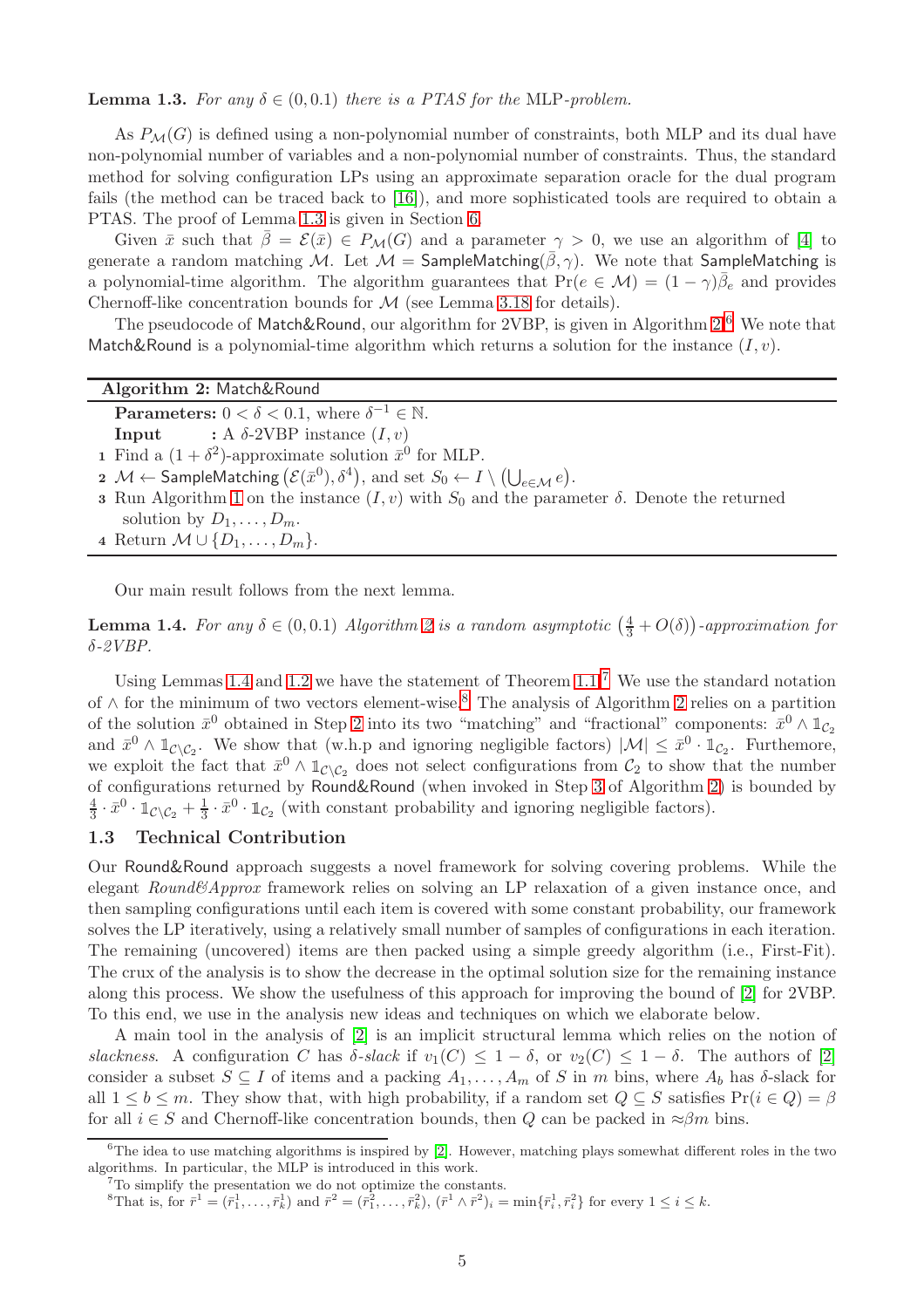The analysis of [\[2\]](#page-46-0) heavily relies on the property that any optimal solution for 2VBP, given by  $A_1, \ldots, A_{\text{OPT}}$ , can be converted to another solution  $C_1, \ldots, C_k$ , where each configuration either has  $\delta$ -slack or contains a tight pair of items.<sup>[9](#page-7-2)</sup> Subsequently, the structural property can be used with the subset of configurations among  $C_1, \ldots, C_k$  which have  $\delta$ -slack. The authors show how to cleverly inflate such an optimal solution into one consisting of  $k = 1.5$  OPT configurations.

The Round&Round approach allows us to reduce the overhead incurred by the inflation step. We say that a configuration  $C \in \mathcal{C}$  is touched in iteration j of Round&Round if the total volume of uncovered<sup>[10](#page-7-3)</sup> large items in C in some dimension is at most  $1 - \delta$ <sup>[11](#page-7-4)</sup> Intuitively, for such configurations we can skip the inflation step used by [\[2\]](#page-46-0). This enables to tighten the bound on the number of bins used for the solution. This also reflects the core idea behind  $Round\&Round$ , in which as the sampling process (Step [1](#page-4-4) of Algorithm [1\)](#page-4-0) progresses, the remaining instance "becomes easier". Due to dependencies, implementing this approach requires an intricate calculation, in which we lower bound the probability that a configuration  $C \in \mathcal{C}$  becomes touched by some iteration. As a consequence, the analysis requires a variant of the structural lemma in which configurations are fractionally selected in accordance to the lower bound. Furthermore, whereas [\[2\]](#page-46-0) used an integral solution  $(A_1, \ldots, A_{\text{OPT}})$  as a reference point for the analysis, our analysis uses the non-matching part of  $\bar{x}^0$  (that is,  $\bar{x}^0 \wedge \mathbb{1}_{\mathcal{C} \setminus \mathcal{C}_2}$ ) as reference. As such, the limitations of the structural lemma of [\[2\]](#page-46-0), allowing it to tackle integral solutions, render it too weak for our setting.

To overcome the above-mentioned difficulties we introduce a fractional version of the structural lemma of  $[2]$  (see Definition [2.1](#page-8-0) and Lemma [2.2\)](#page-8-1). Denote by  $\mathcal{C}^*$  the set of all multi-configurations, i.e., configurations C which may contain multiple copies,  $C(i) > 0$ , of any item  $i \in I$  (see the precise definition in Section [2\)](#page-7-1). Let  $\bar{\lambda} \in [0,1]^{C^*}$  be a vector such that any  $C \in \text{supp}(\bar{\lambda})$  has  $\delta$ -slack,<sup>[12](#page-7-5)</sup> and denote by  $\bar{w}_i = \sum_{C \in \mathcal{C}^*} \bar{\lambda}_C \cdot C(i)$  the total (fractional) coverage of item i by  $\bar{\lambda}$ , for any  $i \in I$ . We show that if  $\bar{d} \in [0,1]^{\bar{I}}$  is a random demand vector such that  $\mathbb{E}[\bar{d}_i] \leq \beta \bar{w}_i$ , and  $\bar{d}$  satisfies some concentration bounds, then  $OPT_f(\bar{d}) \lesssim \beta ||\bar{\lambda}||$ . To this end, we replace the classical linear grouping used in [\[2\]](#page-46-0) (in one dimension of an item) by a fractional grouping technique introduced in [\[12\]](#page-46-1) (see the details in Section [4.1\)](#page-27-0).

#### <span id="page-7-0"></span>1.4 Organization

In Section [2](#page-7-1) we give some definitions and notation, as well as the key structural properties of 2VBP instances used in our analysis. Section [3](#page-9-0) gives the analysis of Match&Round, along with a proof of its approximation guarantee, as stated in Lemma [1.4.](#page-6-4)

In Section [4](#page-26-0) we prove Lemma [2.2,](#page-8-1) our main Structural Lemma. Section [5](#page-37-0) gives the proofs of two structural properties used to obtain configurations with  $\delta$ -slack (stated as Lemmas [2.4](#page-8-2) and [2.5\)](#page-8-3). Finally, in Section [6](#page-39-0) we show that MLP admits a PTAS (stated as Lemma [1.3\)](#page-6-2).

## <span id="page-7-1"></span>2 Preliminaries

We extend the definition of configuration to allow multiple occurrences of items. Let  $(I, v)$  be a 2VBP instance. A multi-set over I is a function  $C: I \to \mathbb{N}$ . For  $i \in I$  we say that  $i \in C$  if  $C(i) > 0$ . A multi-configuration is a multi-set C over I such that  $v(C) = \sum_{i \in I} C(i) \cdot v(i) \leq (1, 1)$ . We use  $\mathcal{C}^*$  to denote the set of all multi-configurations. We identify the set  $C \subseteq I$  with the multi-set  $C'$  in which  $C'(i) = C(i).$ 

Given  $\bar{x} \in [0,1]^{\mathcal{C}}$   $(\bar{x} \in [0,1]^{\mathcal{C}^*})$  the *coverage* of  $\bar{x}$  is the vector  $\bar{y} \in [0,1]^I$  define by  $\bar{y}_i = \sum_{C \in \mathcal{C}} \bar{x}_C \cdot C(i)$  $(\bar{y}_i = \sum_{C \in \mathcal{C}^*} \bar{x}_C \cdot C(i))$  for every  $i \in I$ . We say that  $\bar{y} \in [0,1]^I$  is small items integral if  $\bar{y}_i \in \{0,1\}$  for any  $i \in I \setminus L$ . Similarly, we say that  $\bar{x} \in [0,1]^{\mathcal{C}}$   $(\bar{x} \in [0,1]^{\mathcal{C}^*})$  is *small items integral* if its coverage is small items integral.

Recall that  $\text{OPT}(I, v)$  is the minimal solution size for the instance  $(I, v)$ . Also, given  $\bar{u} \in \mathbb{R}^I$  define the tolerance of  $\bar{u}$  by  $\text{tol}(\bar{u}) = \max\left\{ \sum_{i \in C} \bar{u}_i \mid C \in \mathcal{C} \right\}$ . Intuitively, the vector  $\bar{u}$  associates with each item  $i \in I$  some weight,  $\bar{u}$ ; tol( $\bar{u}$ ) is the maximal total weight of any configuration C w.r.t.  $\bar{u}$ . Our analysis relies on the existence of Linear Structures.

<sup>&</sup>lt;sup>9</sup>A pair of items  $i_1, i_2 \in L$  is tight if  $v(\{i_1, i_2\}) > (1 - \delta, 1 - \delta)$ .

<span id="page-7-2"></span><sup>&</sup>lt;sup>10</sup>Recall that uncovered items are included in  $S_j$ .

<span id="page-7-3"></span><sup>&</sup>lt;sup>11</sup>An item  $i \in I$  is *large* if  $v_1(i) \geq \delta$  or  $v_2(i) \geq \delta$ .

<span id="page-7-5"></span><span id="page-7-4"></span><sup>&</sup>lt;sup>12</sup>We define supp $(\bar{x}) = \{C \in \mathcal{C} \mid \bar{x}_C > 0\}.$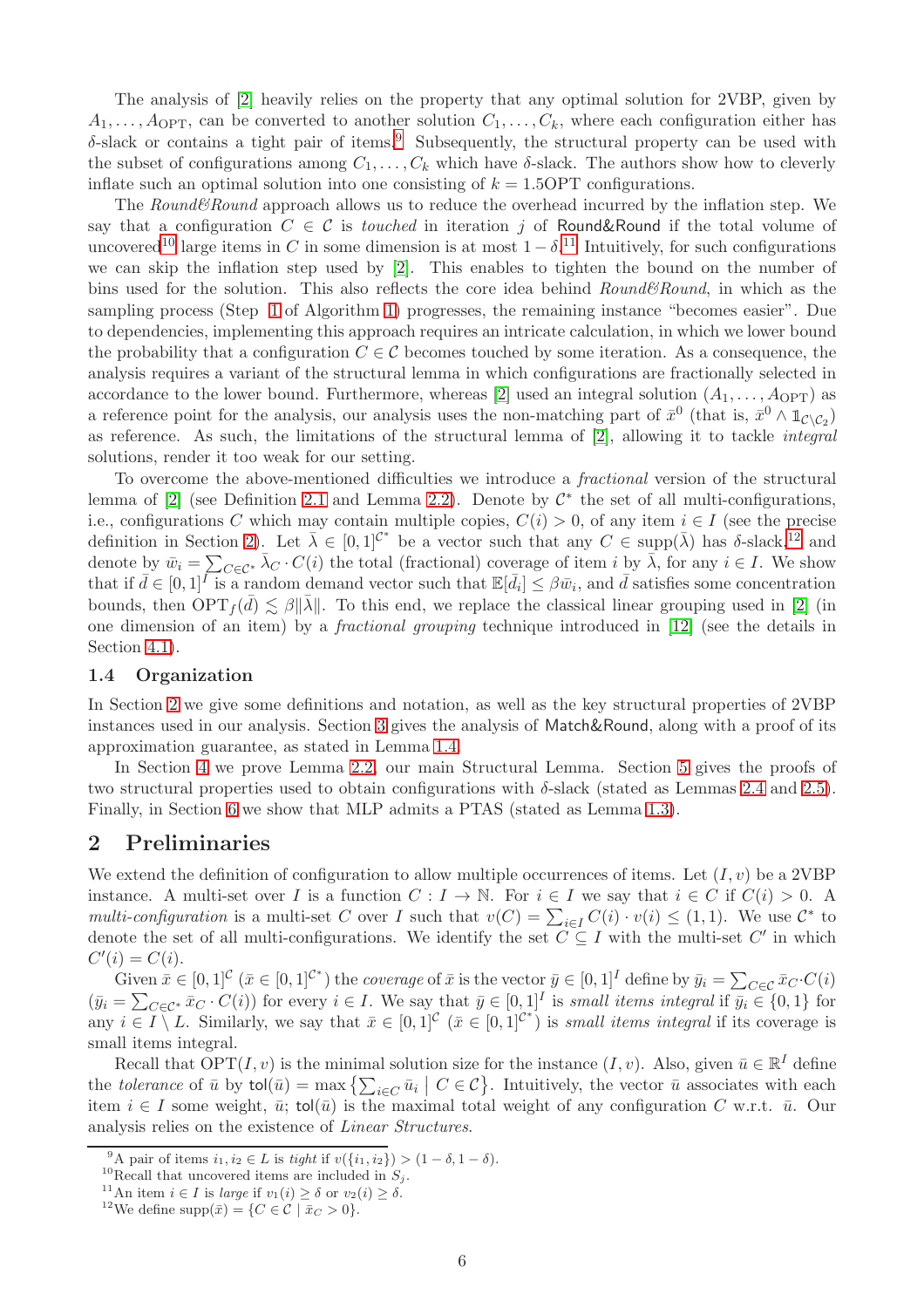<span id="page-8-0"></span>**Definition 2.1** (Linear Structure). Let  $\delta, K > 0$ ,  $(I, v)$  be a  $\delta$ -2VBP instance,  $\bar{\lambda} \in [0, 1]^{C^*}$  and  $\bar{w} \in [0,1]^I$  be the coverage of  $\bar{\lambda}$ . A  $(\delta, K)$ -linear structure of  $\bar{\lambda}$  is  $S \subseteq \mathbb{R}_{\geq 0}^I$  where  $|S| \leq K$ , and S satisfies the following property. For any small items integral vector  $\bar{z} \in [0,1]^I$  and  $\beta \in [\delta^5,1]$  such that supp $(\bar{z}) \subseteq \text{supp}(\bar{w})$  and

<span id="page-8-7"></span>
$$
\forall \bar{u} \in \mathcal{S}: \quad \bar{z} \cdot \bar{u} \le \beta \cdot \bar{w} \cdot \bar{u} + \frac{1}{K^{10}} \cdot \text{OPT}(I, v) \cdot \text{tol}(\bar{u}), \tag{5}
$$

it holds that  $\text{OPT}_f(\bar{z}) \leq \beta \cdot (1 + 10\delta) \cdot ||\bar{\lambda}|| + K + \delta^{10} \cdot \text{OPT}(I, v).$ 

Intuitively, a linear structure implies that if a demand vector  $\bar{z}$  satisfies a 'small' number of constraints w.r.t  $\beta$  (K is a constant, as defined in Lemma [2.2\)](#page-8-1) then we obtain a decrease in OPT<sub>f</sub>( $\bar{z}$ ) by factor of  $\beta$ . While linear structures do not necessarily exist for arbitrary vectors  $\overline{\lambda}$ , we show that such structures exist for vectors which only select configurations with slack. We say that  $C \in \mathcal{C}^*$  has  $\delta$ -slack in dimension  $d \in \{1,2\}$  if  $v_d(C) \leq 1-\delta$ . We say that  $C \in \mathcal{C}^*$  has  $\delta$ -slack if there is  $d \in \{1,2\}$  such that C has δ-slack in dimension d. Finally, we say  $\bar{\lambda} \in [0,1]^{C^*}$  is with δ-slack if for any  $C \in \text{supp}(\bar{\lambda})$ it holds that C has  $\delta$ -slack.

<span id="page-8-1"></span>**Lemma 2.2** (Structural Lemma). Let  $(I, v)$  be a  $\delta$ -2VBP instance, where  $\delta \in (0, 0.1)$ , and  $\delta^{-1} \in \mathbb{N}$ . There is a set  $S^* \subseteq \mathbb{R}_{\geq 0}^I$  such that  $|S^*| \leq \varphi(\delta) \cdot |L|^4$ , where  $\varphi(\delta) = \exp(\delta^{-20})$ , which satisfies the following property.<sup>[13](#page-8-4)</sup> For any small items integral  $\bar{\lambda} \in [0,1]^{C^*}$  with  $\delta$ -slack, there is a  $(\delta, \varphi(\delta))$ -linear structure S of  $\bar{\lambda}$  where for all  $\bar{u} \in S$ : if  $\text{supp}(\bar{u}) \cap L \neq \emptyset$  then  $\bar{u} \in S^*$ .

The proof of the lemma (given in Section [4\)](#page-26-0) uses some of the structural properties shown in [\[2\]](#page-46-0), along with the recent concept of fractional grouping, adopted from [\[12\]](#page-46-1). While the set  $S^*$  does not limit the number of structures which may be generated by the lemma, it limits the set of vectors these structures may use. This property is crucial for our analysis.

To show the existence of linear structure we often need to convert an arbitrary configuration to a vector  $\lambda$  with a slack. To this end, we use the following definition and lemmas.

**Definition 2.3.** Given  $C \in \mathcal{C}$  and  $\psi \geq 1$ , we say that  $\bar{\lambda} \in [0,1]^{\mathcal{C}^*}$  is a  $\psi$ -relaxation of C if the following conditions hold:

- 1.  $\bar{\lambda}$  is with  $\delta$ -slack.
- 2.  $\|\bar{\lambda}\| \leq \psi$ .
- 3.  $\sum_{C' \in \mathcal{C}^*} \bar{\lambda}_{C'} \cdot C'(i) = C(i)$  for every  $i \in I$ .

<span id="page-8-2"></span>**Lemma 2.4.** Let  $\delta \in (0, 0.1)$  s.t.  $\delta^{-1} \in \mathbb{N}$ , then for any  $C \in \mathcal{C}_0$  there is a  $(1 + 4\delta)$ -relaxation of C.

<span id="page-8-3"></span>**Lemma 2.5.** Let  $\delta \in (0, 0.1)$ . For any  $2 \leq h \leq 2\delta^{-1}$  and  $C \in \mathcal{C}_h$  There is an  $\frac{h}{h-1}$ -relaxation of C.

<span id="page-8-5"></span>**Lemma 2.6.** Let  $\delta \in (0, 0.1)$  and  $C \in \mathcal{C}$  such that  $v(C) \leq (\delta, \delta)$ , then there is a 4 $\delta$ -relaxation of C.

The proofs of Lemmas [2.4,](#page-8-2) [2.5,](#page-8-3) and [2.6](#page-8-5) are given in Section [5.](#page-37-0) Some of the statements and techniques used in the proofs can be viewed as variants of Lemma 5.3 in [\[2\]](#page-46-0).

We use algorithm First-Fit in several places. The input for the algorithm is a 2VBP instance  $(I, v)$ and a subset of items  $S \subseteq I$ . Throughout its execution First-Fit maintains a set  $A_1, \ldots, A_m \subseteq S$ of configurations, and iterates over the items in S. For each item  $i \in S$  First-Fit examines the configurations sequentially until it finds a configuration  $A_i$  to which i can be added without violating the volume constraints. If no such configuration exists, First-Fit adds a new configuration  $A_{m+1} = \{i\}.$ The next lemma follows from a simple analysis of First-Fit for BP (see, e.g., Chapter 9 of [\[25\]](#page-47-5)), by taking for each item  $i \in I$  in the 2VBP instance  $\hat{v}_1(i) = \hat{v}_2(i) = \max\{v_1(i), v_2(i)\}\text{, and considering the }i$ problem in a single dimension.

<span id="page-8-6"></span>**Lemma 2.7.** Given a 2VBP instance  $(I, v)$  and a subset of items  $S \subseteq I$ , First-Fit returns a packing of S in at most  $2 \cdot (v_1(S) + v_2(S)) + 1$  bins.

<span id="page-8-4"></span><sup>&</sup>lt;sup>13</sup>Throughout the paper, for  $x \in \mathbb{R}$ ,  $\exp(x) = e^x$ , where  $e = 2.718$ . is the base of the natural logarithm.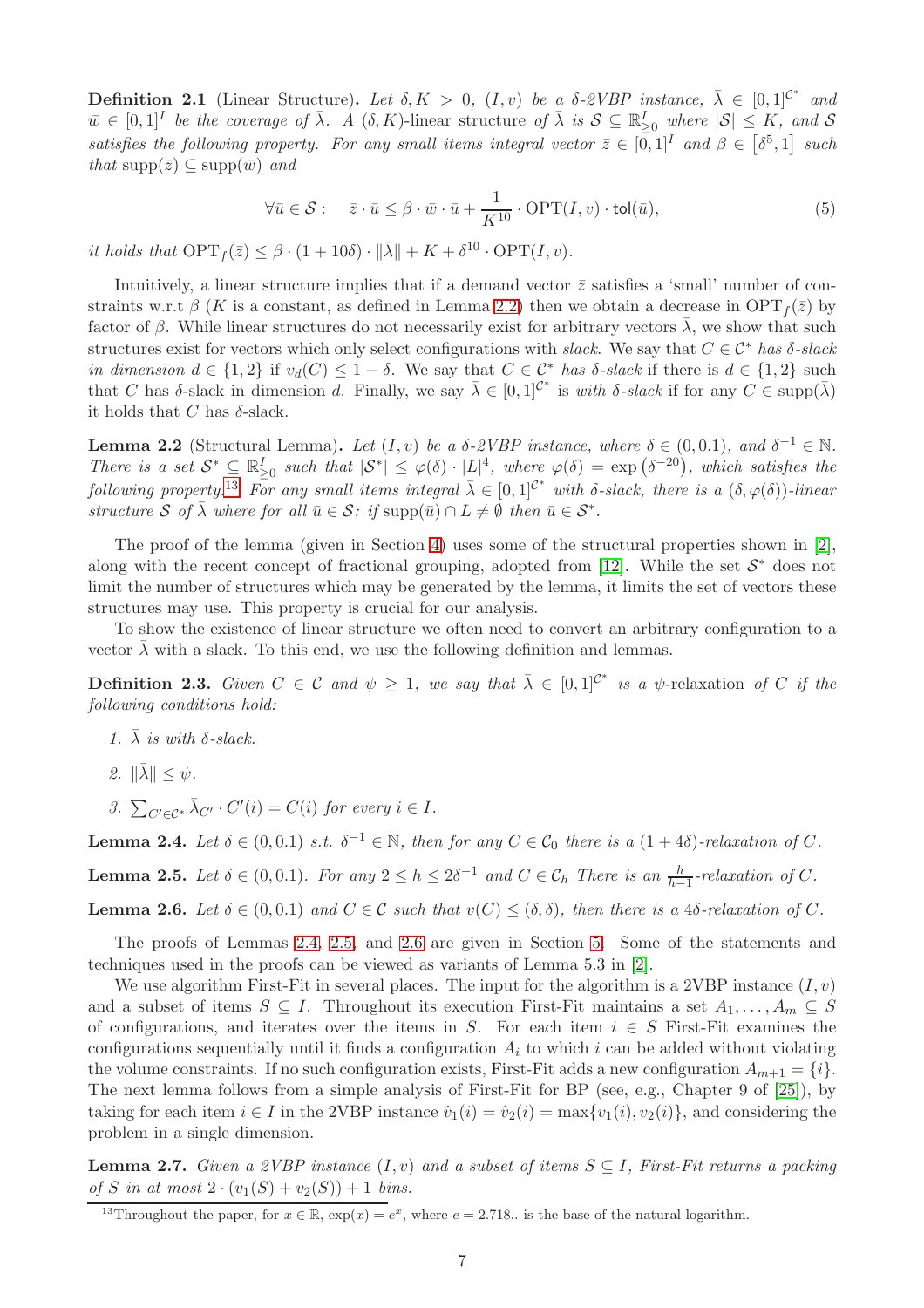## <span id="page-9-0"></span>3 Analysis

In this section we give the analysis of Algorithm [2.](#page-6-1) Throughout this section we assume the  $\delta$ -2VBP instance  $(I, v)$  and  $\delta \in (0, 0.1)$  are fixed. Thus, notations such as  $\rho_j$ ,  $S_j C_{\ell}^j$  $\ell^j$ , and M refer to the corresponding variables in the execution of Algorithm [2,](#page-6-1) with  $(I, v)$  as its input and  $\delta$  as the parameter. We also use  $\varphi(\delta) = \exp(\delta^{-20})$  as in Lemma [2.2](#page-8-1) and OPT = OPT $(I, v)$ . We commonly use  $k =$  $\lceil \ln_{1-\delta}(\delta) \rceil \leq \delta^{-2}.$ 

In Section [3.1](#page-9-1) we define the probabilistic space and prove some basic properties. The core of the analysis is in Section [3.2](#page-10-0) which bounds the number of configuration sampled by Round&Round. Section [3.3](#page-17-0) gives the proof Lemma [1.4.](#page-6-4) The analysis involves the use of several concentration bounds whose proofs are simple yet technical. To avoid diversion from the main flow of the analysis, we defer the proofs of the concentration bounds to Section [3.4.](#page-18-0)

#### <span id="page-9-1"></span>3.1 Probability Space and Properties

We start with a formal definition of the probability space generated by the algorithm, denoted by  $(\Omega, \mathcal{F}, \text{Pr})$ . Observe that  $\rho_j \leq [\alpha z_j] \leq [(-\ln(1-\delta))(1+\delta^2)\text{OPT}] \leq \text{OPT}$  for all  $j \in [k]$ , as  $\delta$ 0.1.<sup>[14](#page-9-2)</sup> W.l.o.g assume that in each iteration Algorithm [1](#page-4-0) samples OPT configurations  $C_1^j$  $i_1^j, \ldots, C_{\text{OPT}}^j$ independently according to  $\bar{x}^j$  and ignores configurations  $C_{\rho_j+1}^j, \ldots, C_{\text{OPT}}^j$ . Furthermore, we may assume that  $\Omega$  is finite. Define the random variables  $P_0 = S_0$  and  $P_j = (C_1^j)$  $l_1^j, \ldots, C_{\text{OPT}}^j$  for  $j \in [k]$ . Let  $\mathcal{F}_j = \sigma(P_0, P_1, \ldots, P_j)$  be the  $\sigma$ -algebra of the random variables  $P_0, P_1, \ldots, P_j$ . We also define  $\mathcal{F}_{-1} = \{\emptyset, \Omega\}$ . It follows that  $\mathcal{F}_{-1} \subseteq \mathcal{F}_0 \subseteq \mathcal{F}_1 \subseteq \ldots \subseteq \mathcal{F}_k$ .

We use conditional expectations and probabilities given the  $\sigma$ -algebra  $\mathcal{F}_j$ . We refer the reader to standard textbooks on probability (e.g., [\[5\]](#page-46-10)) for the formal definitions. Intuitively,  $\mathbb{E}[X|\mathcal{F}_j]$  is the expectation of  $X$  given the sample outcomes upto iteration  $j$ , and as such depends on the outcomes of the first j iterations.

The parameter  $\alpha$  is set so the probability of  $i \in S_j$  decreases exponentially with j, as shown in the next lemma. Given a boolean expression  $D$ , we define  $\mathbb{1}_{\mathcal{D}} \in \{0,1\}$ , where  $\mathbb{1}_{\mathcal{D}} = 1$  if  $D$  is true and  $\mathbb{1}_{\mathcal{D}} = 0$  otherwise. If  $\mathcal{D}$  is random so is  $\mathbb{1}_{\mathcal{D}}$ .

<span id="page-9-3"></span>**Lemma 3.1.** For any  $j \in [k]$  and  $i \in I$  it holds that  $Pr(i \in S_j | \mathcal{F}_{j-1}) \leq (1 - \delta) \cdot \mathbb{1}_{i \in S_{j-1}}$ .

Proof. We can write

$$
\Pr\left(\mathbb{1}_{i \in S_j} | \mathcal{F}_{j-1}\right) = \mathbb{1}_{i \in S_{j-1}} \cdot \Pr\left(\forall \ell \in \rho_j : i \notin C_{\ell}^j \middle| \mathcal{F}_{j-1}\right) = \mathbb{1}_{i \in S_{j-1}} \cdot \prod_{\ell=1}^{\rho_j} \Pr\left(i \notin C_{\ell}^j \middle| \mathcal{F}_{j-1}\right)
$$

$$
= \mathbb{1}_{i \in S_{j-1}} \left(1 - \frac{\mathbb{1}_{i \in S_{j-1}}}{z_j}\right)^{\rho_j} \leq \mathbb{1}_{i \in S_{j-1}} \cdot \exp\left(-\alpha\right) = \mathbb{1}_{i \in S_{j-1}} \cdot (1 - \delta).
$$

The first equality holds by the definition of  $S_j$ , and the second holds since  $C_1^j$  $C_{\rho_j}^j$  are conditionally independent given  $\mathcal{F}_{j-1}$  (note that  $\rho_j$  is  $\mathcal{F}_{j-1}$ -measurable). The third equality holds since  $\bar{x}^j$  is a  $\frac{1}{x}$ )<sup>x</sup>  $\leq$  exp(-1) for  $x \geq 1$ . solution to LP( $\mathbb{1}_{S_{j-1}}$ ). The inequality uses  $\rho_j \geq \alpha z_j$  and  $\left(1 - \frac{1}{x}\right)$  $\Box$ 

Recall that  $\rho^*$  is the number of configurations used by First-Fit in Step [6](#page-4-2) of Algorithm [1.](#page-4-0) By Lemma [3.1,](#page-9-3) it follows that  $\mathbb{E}[v_1(S_k)+v_2(S_k)] \leq (1-\delta)^k (v_1(I)+v_2(I)) \leq 2 \cdot \delta \text{OPT}$ , and by Lemma [2.7](#page-8-6) we have  $\mathbb{E}[\rho^*] \leq 4\delta \text{OPT} + 1$ . The next lemma uses a concentration bound to show that, with high probability,  $\rho^*$  does not significantly deviate from its expectation.

<span id="page-9-4"></span>**Lemma 3.2.** With probability at least  $1 - \delta^{-2} \cdot \exp(-\delta^7 \cdot \text{OPT})$  it holds that  $\rho^* \leq 16 \cdot \delta \cdot \text{OPT} + 1$ .

The proof of Lemma [3.2](#page-9-4) is given in Section [3.4.](#page-18-0)

Observe that  $\mathbb{E}[|\mathcal{M}|] = (1 - \delta^4) \cdot \bar{x}^0 \cdot \mathbb{1}_{\mathcal{C}_2}$ . We use the concentration bounds of [\[4\]](#page-46-9) to show that w.h.p  $|\mathcal{M}|$  is close to its expectation.

<span id="page-9-5"></span>**Lemma 3.3.** It holds that  $|\mathcal{M}| \leq \bar{x}^0 \cdot \mathbb{1}_{\mathcal{C}_2} + \delta^2 \cdot \text{OPT}$  with probability at least  $1 - \exp(-\delta^{10} \cdot \text{OPT})$ .

<span id="page-9-2"></span><sup>&</sup>lt;sup>14</sup>For any  $k \in \mathbb{R}$  we define  $[k] = \{j \in \mathbb{N} \mid 1 \leq j \leq k\}.$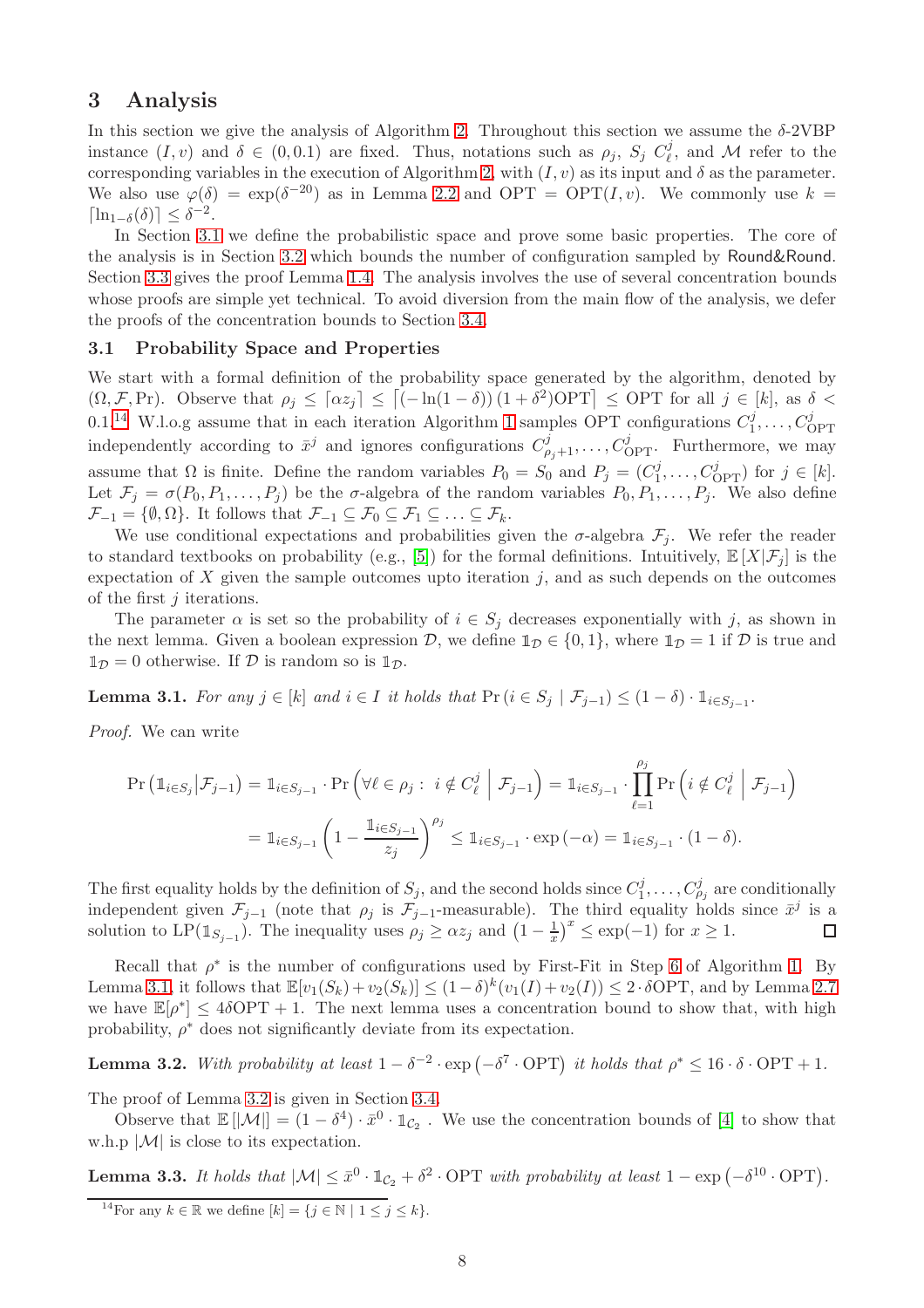The proof of the lemma is given in Section [3.4.](#page-18-0)

The size of the solution returned by Algorithm [2](#page-6-1) is  $|\mathcal{M}| + \sum_{j=1}^{k} \rho_j + \rho^*$ . As Lemmas [3.2](#page-9-4) and [3.3](#page-9-5) give upper bounds for  $|\mathcal{M}|$  and  $\rho^*$ , it remains to derive a bound on  $\sum_{j=1}^k \rho_j$ , the total number of configurations sampled by Round&Round.

#### <span id="page-10-0"></span>3.2 Analysis of Round&Round

Our analysis relies on the key notion of untouched configurations. We define the set of untouched configurations at iteration  $j \in \{0, 1, \ldots, k\}$  by

$$
U_j = \{ C \in \mathcal{C} \mid C \cap S_j \notin \mathcal{C}_0 \} = \{ C \in \mathcal{C} \mid v(C \cap S_j \cap L) > (1 - \delta, 1 - \delta) \}.
$$

Since  $S_0 \supseteq S_1 \supseteq \ldots \supseteq S_k$ , it follows that  $U_0 \supseteq U_1 \supseteq \ldots \supseteq U_k$ . We denote by  $T_0 = \mathcal{C} \setminus U_0$  the initial set of touched configurations, and by  $T_j = U_{j-1} \setminus U_j$  the configurations that become touched in iteration j, for  $j \in [k]$ . Observe that  $C_0 \subseteq T_0$ . We refine the sets  $U_j$  and  $T_j$  by defining  $U_{j,h} = U_j \cap C_h$  and  $T_{j,h} = T_j \cap C_h$  for any  $j \in \{0,1,\ldots,k\}$  and  $0 \leq h \leq 2 \cdot \delta^{-1}$ .

Intuitively, we view configurations in  $\mathcal{C}_0$  as "easy" in comparison to configurations in  $\mathcal{C} \setminus \mathcal{C}_0$  which are more difficult. This distinction stems from fact that we can only construct linear structure for configurations with slack (Lemma [2.2\)](#page-8-1), and since we can attain slack for configuration in  $\mathcal{C}_0$  with negligible overhead (Lemma [2.4\)](#page-8-2). As such, the configurations in  $U_i$  can be viewed as configurations which "remain difficult" after iteration j, and the configurations in  $T_j$  are the configurations which "become easy" in iteration  $j$ .

Observe that

<span id="page-10-1"></span>
$$
\sum_{j=1}^{k} \rho_j \le k + \alpha (1 + \delta^2) \sum_{j=0}^{k-1} \text{OPT}_f(\mathbb{1}_{S_j}) \le k + (1 + 2\delta) \delta \sum_{j=0}^{k-1} \text{OPT}_f(\mathbb{1}_{S_j}),\tag{6}
$$

where the first inequality uses  $\rho_j = [\alpha z_j] \leq \alpha (1 + \delta^2) \text{OPT}_f(\mathbb{1}_{S_j}) + 1$ , and the second inequality uses  $\alpha(1+\delta^2) \leq (1+2\delta)\delta$ . In the following we derive an upper bound on  $\delta \sum_{j=0}^{k-1} \text{OPT}_f(\mathbb{1}_{S_j})$ . By [\(6\)](#page-10-1) this would imply a bound on  $\sum_{j=1}^{k} \rho_j$ , the number of configurations sampled by Round&Round.

Recall that  $\bar{x}^0$  is the solution for MLP found in Step [2](#page-6-7) of Algorithm [2.](#page-6-1) We define  $\bar{x}^* \in [0,1]^{\mathcal{C}}$  by

$$
\forall C \in \mathcal{C}: \quad \bar{x}_C^* = \sum_{C' \in U_0 \setminus C_2 \text{ s.t. } C' \cap L = C} \bar{x}_{C'}^0.
$$

Informally,  $\bar{x}^*$  can be viewed as selecting all the configurations in  $U_0 \setminus C_2$  as in  $\bar{x}^0$ , and then discarding the small items. Since  $U_0$  is  $\mathcal{F}_0$ -measurable and  $\bar{x}^0$  is  $\mathcal{F}_{-1}$ -measurable, it follows that  $\bar{x}^*$  is  $\mathcal{F}_0$ measurable. It can be easily verified that  $\bar{x}^* \cdot \mathbb{1}_{\mathcal{C}_h} = \bar{x}^0 \cdot \mathbb{1}_{U_{0,h}}$  for every  $3 \leq h \leq 2 \cdot \delta^{-1}$  and  $\bar{x}^* \cdot \mathbb{1}_{\mathcal{C}_0} = \bar{x}^* \cdot \mathbb{1}_{\mathcal{C}_2} = 0.$  Furthermore, for any  $C \in \text{supp}(\bar{x}^*)$  it holds that  $C \subseteq S_0 \cap L$ .

Let  $\bar{y}^* \in [0,1]^I$  be the coverage of  $\bar{x}^*$ . It follows that  $\text{supp}(\bar{y}^*) \subseteq S_0 \cap L$ . We note that our definition of  $\bar{x}^*$  does not include the coverage of items by configurations in  $T_0 \cup C_2$  in  $\bar{x}^0$ . The coverage of these items is given by  $1_I - \bar{y}^*$ . In the analysis we consider these coverage vectors separately, using the inequality

$$
\delta \sum_{j=0}^{k-1} \text{OPT}_f(\mathbb{1}_{S_j}) \le \delta \sum_{j=0}^{k-1} \text{OPT}_f(\mathbb{1}_{S_j} \wedge \bar{y}^*) + \delta \sum_{j=0}^{k-1} \text{OPT}_f(\mathbb{1}_{S_j} \wedge (\mathbb{1}_I - \bar{y}^*)) \,. \tag{7}
$$

The configurations in supp $(\bar{x}^*)$  are the configuration which remain "difficult" after the sampling of M, and thus  $\bar{y}^*$  represents the coverage of items by these difficult configurations. The remaining configurations are either in  $T_0$  or in  $C_2$ ; as the configuration in  $T_0$  are "easy", we use them to compensate for items which were not selected by the matching  $M$ . Due to a technical limitation of linear structures we eliminate the small items from  $\bar{y}^*$ .

Our analysis relies on the following application of linear structures in conjunction with Lemma [3.1](#page-9-3) and concentration bound.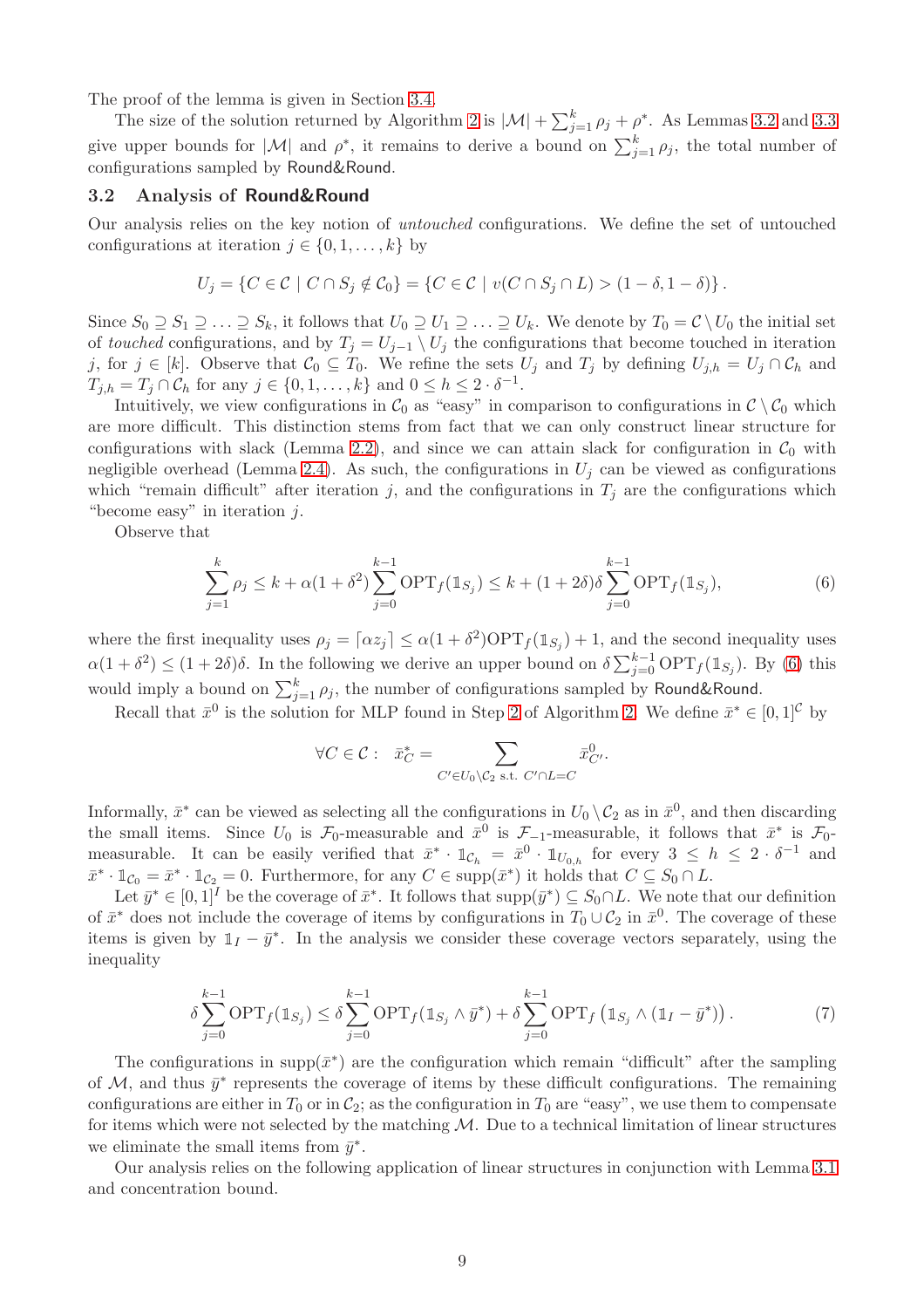<span id="page-11-4"></span>**Lemma 3.4.** For  $j \in \{0, 1, ..., k\}$ , let  $\bar{\lambda} \in [0, 1]^{C^*}$  be an  $\mathcal{F}_j$ -measurable random vector,  $\bar{w}$  be the coverage of  $\bar{\lambda}$ , S be an  $\mathcal{F}_j$ -measurable random  $(\delta, \varphi(\delta))$ -linear structure of  $\bar{\lambda}$ , and  $\bar{d} \in [0,1]^I$  be a small items integral  $\mathcal{F}_i$ -measurable random demand vector. Then,

$$
\forall j \le r \le k : \quad \text{OPT}_f\left(\bar{d} \wedge \mathbb{1}_{S_r}\right) \le (1 - \delta)^{r - j} (1 + 10\delta) \|\bar{\lambda}\| + \varphi(\delta) + \delta^{10} \text{OPT},
$$

with probability at least  $\xi - \varphi(\delta)^2 \cdot \exp\left(-\frac{\text{OPT}}{\varphi^{25}(\delta)}\right)$ , where

<span id="page-11-1"></span>
$$
\xi = \Pr\left(\forall \bar{u} \in \mathcal{S}: \ (\mathbb{1}_{S_j} \land \bar{d}) \cdot \bar{u} \leq \bar{w} \cdot \bar{u} + \frac{1}{\varphi^{11}(\delta)} \cdot \text{OPT} \cdot \text{tol}(\bar{u})\right). \tag{8}
$$

The proof of the lemma is given in Section [3.4.](#page-18-0) Note that by Lemma [3.1,](#page-9-3) we have that  $\mathbb{E}[(\mathbb{1}_{S_r} \wedge$  $\bar{d}(\bar{d}) \cdot \bar{u} \mid \mathcal{F}_j \leq (1-\delta)^{r-j} \cdot (\mathbb{1}_{S_j} \wedge \bar{d}) \cdot \bar{u}$  for any  $\bar{u} \in \mathcal{S}$ . The proof of the lemma uses a concentration bound to show that with high probability  $(1_{S_r} \wedge \bar{d}) \cdot \bar{u} \lesssim (1 - \delta)^{r - j} \cdot (1_{S_j} \wedge \bar{d}) \cdot \bar{u}$ ; the linear structure is used to bound  $\text{OPT}_f(\mathbb{1}_{S_i} \wedge \overline{d})$ , assuming the event in [\(8\)](#page-11-1) occurs. We proceed to bound separately  $\delta \sum_{j=0}^{k-1} \text{OPT}_f(\mathbb{1}_{S_j} \wedge \bar{y}^*)$  (see Lemma [3.7\)](#page-11-0) and  $\delta \sum_{j=0}^{k-1} \text{OPT}_f(\mathbb{1}_{S_j} \wedge (\mathbb{1}_I - \bar{y}^*))$  (see Lemma [3.10\)](#page-14-0). The bound on  $\delta \sum_{j=0}^{k-1} \text{OPT}_f(\mathbb{1}_{S_j} \wedge \bar{y}^*)$  is derived using the next lemmas.

<span id="page-11-2"></span>**Lemma 3.5.** With probability at least  $1 - \delta^{-10}$  exp  $(-\delta^{50} \cdot \text{OPT})$  it holds that

<span id="page-11-6"></span>
$$
\forall 2 \le h \le 2 \cdot \delta^{-1}, \ j \in [k]: \quad \left| \mathbb{E} \left[ \bar{x}^* \cdot \mathbb{1}_{T_{j,h}} \middle| \mathcal{F}_{j-1} \right] - \bar{x}^* \cdot \mathbb{1}_{T_{j,h}} \right| \le \delta^{20} \cdot \text{OPT}.\tag{9}
$$

The proof, given in Section [3.4,](#page-18-0) is a simple application of a concentration bound.

<span id="page-11-3"></span>**Lemma 3.6.** There exists  $\mu : (0,0.1) \to \mathbb{R}_+$ , independent of the instance  $(I, v)$  and  $\delta$ , such that

$$
\forall 2 \le h \le 2 \cdot \delta^{-1}, \ j \in [k]: \ \ \bar{x}^* \cdot \mathbb{1}_{U_{j,h}} \ge (1-\delta)^{h \cdot j} \cdot \bar{x}^* \cdot \mathbb{1}_{U_{0,h}} - \delta^{10} \cdot \text{OPT or OPT}_{f}(\mathbb{1}_{S_j}) \le \mu(\delta),
$$
  
with probability at least  $1 - \delta^{-10} \cdot \exp(-\delta^{50} \cdot \text{OPT}).$ 

The lemma follows from the inequality Pr  $(C \in U_{j,h} | \mathcal{F}_{j-1}) \geq \mathbb{1}_{C \in U_{j-1,h}} \cdot (1 - \frac{h}{z})$  $\frac{h}{z_j}$ <sup> $\alpha \cdot z_j + 1$ </sup> which follows from Lemma [3.1,](#page-9-3) the observation that  $\left(1-\frac{h}{z}\right)$  $\frac{h}{z}$ )<sup> $\alpha \cdot z + 1$ </sup>  $\to (1 - \delta)^h$  as  $z \to \infty$ , and Lemma [3.5.](#page-11-2) The dependence on  $\mu$  in the lemma arises as the observation holds only if z is sufficiently large. The proof is given in Section [3.4.](#page-18-0) Henceforth, we use  $\mu$  to denote the function in Lemma [3.6.](#page-11-3)

<span id="page-11-0"></span>**Lemma 3.7.** Assuming  $\text{OPT} > \delta^{-30} \cdot (\varphi(\delta) + \mu(\delta))$ , with probability at least  $1 - \varphi^4(\delta) \cdot \exp\left(-\frac{\text{OPT}}{\varphi^{25}(\delta)}\right)$ it holds that  $k-1$ 

$$
\delta \sum_{j=0}^{\kappa-1} \text{OPT}_f(\mathbb{1}_{S_j} \wedge \bar{y}^*) \leq \frac{4}{3} \cdot \bar{x}^0 \cdot \mathbb{1}_{U_0 \setminus C_2} + 30 \cdot \delta \cdot \text{OPT}.
$$

*Proof.* For every  $j \in [k]$  we define  $\bar{d}^j \in [0,1]^I$ , the touched demand of iteration j, as the coverage of  $\bar{x}^* \wedge \mathbb{1}_{T_j}$ . This is the coverage of items in configurations that become touched in iteration j, given by  $\bar{d}_i^j = \sum_{C \in T_j} \bar{x}_C^* \cdot C(i)$  for all  $i \in I$ . For every  $i \in I$  and  $r \in \{0, 1, \ldots, k-1\}$  we have

$$
\bar{y}_i^* - \sum_{j=1}^r \bar{d}_i^j = \sum_{C \in \mathcal{C}} \bar{x}_C^* \cdot C(i) - \sum_{j=1}^r \sum_{C \in T_j} \bar{x}_C^* \cdot C(i) = \sum_{C \in U_r} \bar{x}_C^* \cdot C(i),
$$

where the last equality follows from  $\text{supp}(\bar{x}^*) \cap T_0 = \emptyset$  (by the definition of  $\bar{x}^*$ ). Hence,  $\bar{x}^* \wedge \mathbb{1}_{U_r}$  is a solution for LP  $(\bar{y}^* - \sum_{j=1}^r \bar{d}^j)$ , and thus  $\text{OPT}_f (\bar{y}^* - \sum_{j=1}^r \bar{d}^j) \leq \bar{x}^* \cdot \mathbb{1}_{U_r}$ . It follows that for every  $r \in \{0, 1, \ldots, k-1\},\$ 

<span id="page-11-5"></span>
$$
\text{OPT}_f(\bar{y}^* \wedge \mathbb{1}_{S_r}) \le \sum_{j=1}^r \text{OPT}_f\left(\bar{d}^j \wedge \mathbb{1}_{S_r}\right) + \text{OPT}_f\left(\bar{y}^* - \sum_{j=1}^r \bar{d}^j\right) \le \sum_{j=1}^r \text{OPT}_f\left(\bar{d}^j \wedge \mathbb{1}_{S_r}\right) + \bar{x}^* \cdot \mathbb{1}_{U_r}.\tag{10}
$$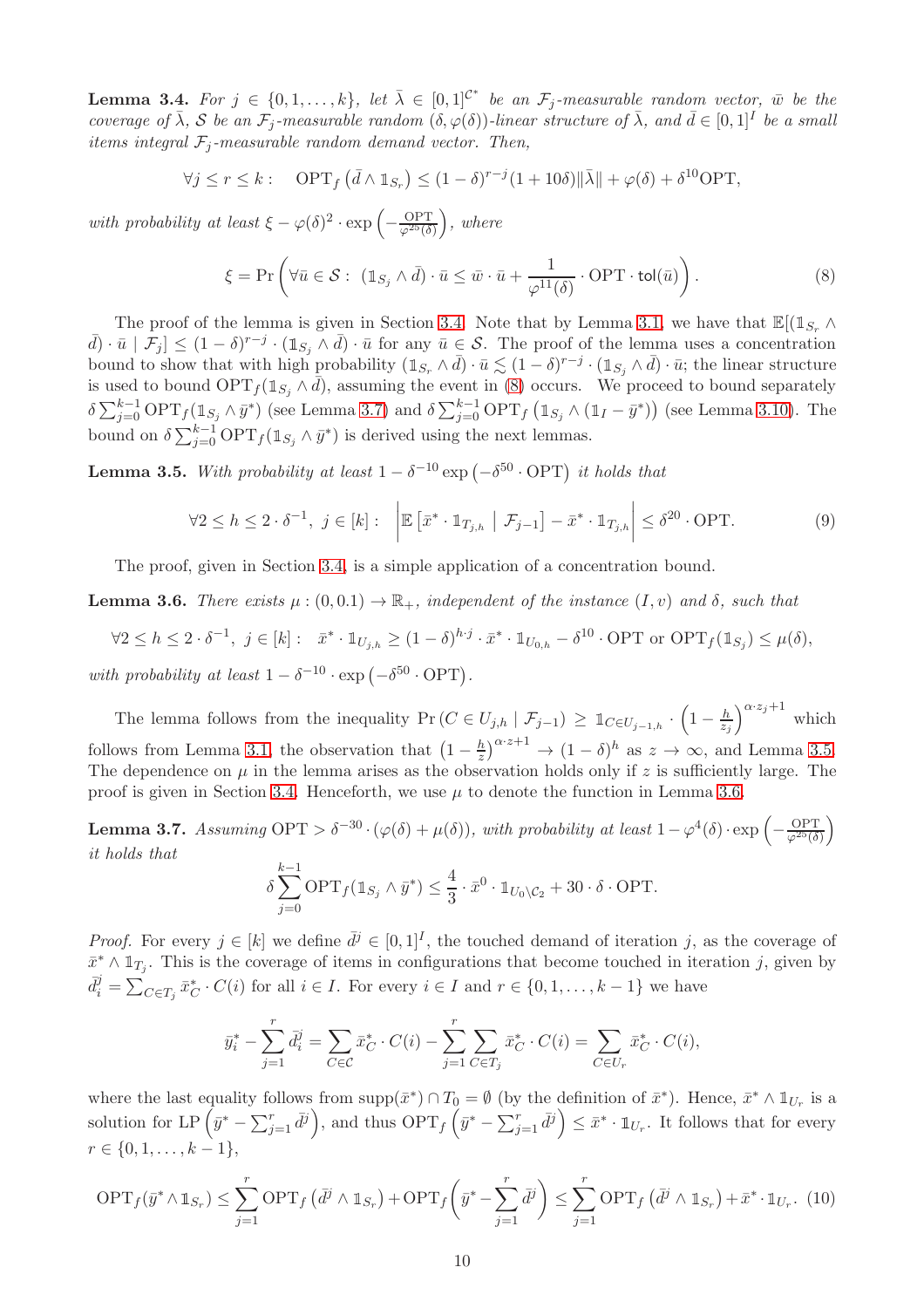We use Lemma [3.4](#page-11-4) to bound the term  $\text{OPT}_f(\bar{d}^j \wedge \mathbb{1}_{S_r})$ . To this end, we construct a vector  $\bar{\lambda}^j \in [0,1]^{C^*}$  for every  $j \in [k]$ . For any  $2 \leq h \leq 2 \cdot \delta^{-1}$  and  $C \in \mathcal{C}_h$ , let  $\bar{\gamma}^C$  be a  $\frac{h}{h-1}$ -relaxation of C. The existence of  $\bar{\gamma}^C$  is guaranteed by Lemma [2.5.](#page-8-3) We define

$$
\forall j \in [k]: \quad \bar{\lambda}^j = \sum_{C \in \mathcal{C} \setminus \mathcal{C}_0} \bar{x}_C^* \cdot (\Pr(C \in T_j \mid \mathcal{F}_{j-1}) - \delta \cdot \mathbb{1}_{C \in U_{j-1}}) \cdot \bar{\gamma}^C,\tag{11}
$$

and let  $\bar{w}^j$  be the coverage of  $\bar{\lambda}^j$ . Since  $U_{j-1}$  is  $\mathcal{F}_{j-1}$ -measurable, it follows that  $\bar{\lambda}^j$  is  $\mathcal{F}_{j-1}$ -measurable (and thus also  $\mathcal{F}_j$ -measurable). Furthermore, since  $\bar{\gamma}^C$  is with  $\delta$ -slack for every  $C \in \mathcal{C} \setminus \mathcal{C}_0$ , it follows that  $\bar{\lambda}^j$  is with  $\delta$ -slack for every  $j \in [k]$ .

Now, for every  $i \in L$  and  $j \in [k]$ , we have

<span id="page-12-0"></span>
$$
\mathbb{E}\left[\bar{d}_{i}^{j} \cdot \mathbb{1}_{i \in S_{j}} \middle| \mathcal{F}_{j-1}\right] = \mathbb{E}\left[\sum_{C \in \mathcal{C}} \mathbb{1}_{C \in T_{j}} \cdot \mathbb{1}_{i \in S_{j}} \cdot \bar{x}_{C}^{*} \cdot C(i) \middle| \mathcal{F}_{j-1}\right]
$$
\n
$$
= \mathbb{E}\left[\sum_{C \in \mathcal{C} \setminus \mathcal{C}_{0}} \left(\mathbb{1}_{C \in T_{j}} - \mathbb{1}_{C \in T_{j}} \cdot \mathbb{1}_{i \notin S_{j}}\right) \cdot \bar{x}_{C}^{*} \cdot C(i) \middle| \mathcal{F}_{j-1}\right]
$$
\n
$$
= \sum_{C \in \mathcal{C} \setminus \mathcal{C}_{0}} \left(\Pr\left(C \in T_{j} \middle| \mathcal{F}_{j-1}\right) - \mathbb{E}\left[\mathbb{1}_{i \notin S_{j}} \mathbb{1}_{C \in U_{j-1}} \middle| \mathcal{F}_{j-1}\right]\right) \cdot \bar{x}_{C}^{*} \cdot C(i).
$$
\n(12)

The second equality uses  $T_j \cap C_0 = \emptyset$  for  $j \geq 1$ , and the third equality uses  $\mathbb{1}_{C \in T_j} \mathbb{1}_{i \notin S_j} = \mathbb{1}_{C \in U_{j-1}}$ .  $1\!\!1_{C\notin U_j}$   $\cdot$   $1_{i\notin S_j}$  =  $1\!\!1_{C\in U_{j-1}}$   $\cdot$   $1_{i\notin S_j}$  for any configuration C such that  $i \in C$ . By Lemma [3.1,](#page-9-3) we have  $\mathbb{E}\left[\mathbb{1}_{i \notin S_j} \mathbb{1}_{C \in U_{j-1}} \middle| \mathcal{F}_{j-1}\right] \geq \delta \cdot \mathbb{1}_{C \in U_{j-1}}$  for any  $C \in \mathcal{C}$  and  $i \in C \cap L$ . Furthermore, since  $\bar{\gamma}^C$  is a I relaxation of C, we have that  $C(i) = \sum_{C' \in \mathcal{C}^*} \bar{\gamma}_{C'}^C \cdot C'(i)$ . By incorporating these into [\(12\)](#page-12-0), we have

<span id="page-12-2"></span>
$$
\mathbb{E}\left[\bar{d}_{i}^{j} \cdot \mathbb{1}_{i \in S_{j}} \middle| \mathcal{F}_{j-1}\right] \leq \sum_{C \in \mathcal{C} \setminus \mathcal{C}_{0}} \bar{x}_{C}^{*} \cdot \left(\Pr\left(C \in T_{j} \middle| \mathcal{F}_{j-1}\right) - \delta \cdot \mathbb{1}_{C \in U_{j-1}}\right) \cdot \sum_{C' \in \mathcal{C}^{*}} \bar{\gamma}_{C'}^{C} \cdot C'(i)
$$
\n
$$
= \sum_{C' \in \mathcal{C}^{*}} C'(i) \cdot \sum_{C \in \mathcal{C} \setminus \mathcal{C}_{0}} \bar{x}_{C}^{*} \cdot \left(\Pr\left(C \in T_{j} \middle| \mathcal{F}_{j-1}\right) - \delta \cdot \mathbb{1}_{C \in U_{j-1}}\right) \cdot \bar{\gamma}_{C'}^{C} = \sum_{C' \in \mathcal{C}^{*}} C'(i) \cdot \bar{\lambda}_{C'}^{j} = \bar{w}_{i}^{j} \tag{13}
$$

for every  $i \in L$  and  $j \in [k]$ . Also, for any  $i \in I \setminus L$  and  $j \in [k]$ , it holds that  $\mathbb{E} \left[ \bar{d}_i^j \right]$  $\left[ \begin{smallmatrix} j & 0 \ i & 1 \end{smallmatrix} \right]_{i \in S_j} \mid \mathcal{F}_{j-1} \Big] =$  $0 \leq \bar{w}_i^j$  $\bar{y}^j$ , as supp $(\bar{y}^*) \subseteq L$  and  $\bar{y}^*$  is the coverage of  $\bar{x}^*$ .

By Lemma [2.2](#page-8-1) there is a  $(\delta, \varphi(\delta))$ -linear structure  $\mathcal{S}_j$  of  $\bar{\lambda}^j$  for any  $j \in [k]$ .

<span id="page-12-1"></span>Claim 3.8. For any  $j \in [k]$  it holds that

$$
\Pr\left(\forall \bar{u} \in \mathcal{S}_j : (\mathbb{1}_{S_j} \wedge \bar{d}^j) \cdot \bar{u} \leq \mathbb{E}\left[ (\mathbb{1}_{S_j} \wedge \bar{d}^j) \cdot \bar{u} \mid \mathcal{F}_{j-1} \right] + \frac{\text{OPT}}{\varphi^{11}(\delta)} \cdot \text{tol}(\bar{u}) \right) \geq 1 - \varphi(\delta) \cdot \exp\left(-\frac{\text{OPT}}{\varphi^{25}(\delta)}\right)
$$

The proof of Claim [3.8](#page-12-1) (given in Section [3.4\)](#page-18-0) follows from an application of a concentration bound . By [\(13\)](#page-12-2), it holds that  $\mathbb{E}\left[\bar{u} \cdot (\bar{d}^j \wedge \mathbb{1}_{S_j}) | \mathcal{F}_{j-1}\right] \leq \bar{u} \cdot \bar{w}^j$  for any  $j \in [k]$  and  $\bar{u} \in \mathcal{S}_j$ ; therefore,

$$
\Pr\left(\forall \bar{u} \in \mathcal{S}_j: (\mathbb{1}_{S_j} \wedge \bar{d}^j) \cdot \bar{u} \le \bar{w}^j \cdot \bar{u} + \frac{\text{OPT}}{\varphi^{11}(\delta)} \cdot \text{tol}(\bar{u})\right) \ge
$$
\n
$$
\ge \Pr\left(\forall \bar{u} \in \mathcal{S}_j: (\mathbb{1}_{S_j} \wedge \bar{d}^j) \cdot \bar{u} \le \mathbb{E}\left[ (\mathbb{1}_{S_j} \wedge \bar{d}^j) \cdot \bar{u} | \mathcal{F}_{j-1} \right] + \frac{\text{OPT} \cdot \text{tol}(\bar{u})}{\varphi^{11}(\delta)} \right) \ge 1 - \varphi(\delta) \cdot \exp\left(-\frac{\text{OPT}}{\varphi^{25}(\delta)}\right)
$$

.

The last inequality is by Claim [3.8.](#page-12-1) Thus, by Lemma [3.4,](#page-11-4) with probability at least

$$
1 - k \cdot \varphi(\delta) \cdot \exp\left(-\frac{\mathrm{OPT}}{\varphi^{25}(\delta)}\right) - k \cdot \varphi^2(\delta) \cdot \exp\left(-\frac{\mathrm{OPT}}{\varphi^{25}(\delta)}\right) \ge 1 - \varphi^3(\delta) \cdot \exp\left(-\frac{\mathrm{OPT}}{\varphi^{25}(\delta)}\right),
$$

it holds that

<span id="page-12-3"></span>
$$
\forall j \in [k], j \le r \le k: \text{ OPT}_f\left(\bar{d}^j \wedge \mathbb{1}_{S_r}\right) \le (1 - \delta)^{r - j} (1 + 10\delta) \|\bar{\lambda}^j\| + \varphi(\delta) + \delta^{10} \text{OPT}.\tag{14}
$$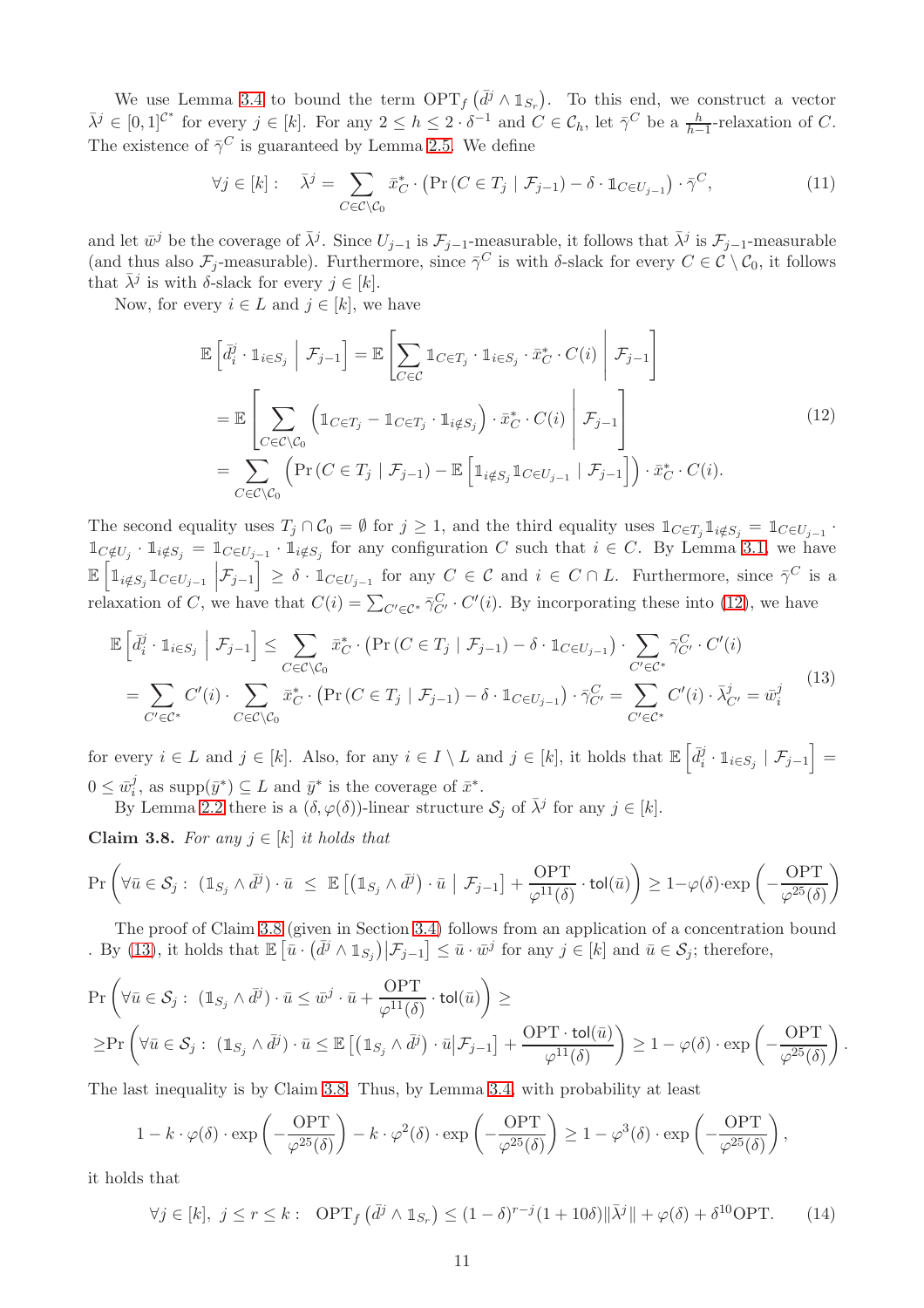We henceforth assume that [\(14\)](#page-12-3), as well as the statements of Lemmas [3.5](#page-11-2) and [3.6](#page-11-3) hold. For every  $j \in [k]$ ,

<span id="page-13-0"></span>
$$
\|\bar{\lambda}^{j}\| = \sum_{C \in \mathcal{C} \setminus \mathcal{C}_{0}} \bar{x}_{C}^{*} \cdot (\Pr(C \in T_{j} \mid \mathcal{F}_{j-1}) - \delta \cdot \mathbb{1}_{C \in U_{j-1}}) \cdot \|\bar{\gamma}^{C}\|
$$
  
\n
$$
\leq \sum_{h=2}^{2 \cdot \delta^{-1}} \sum_{C \in \mathcal{C}_{h}} \bar{x}_{C}^{*} \cdot (\Pr(C \in T_{j} \mid \mathcal{F}_{j-1}) - \delta \cdot \mathbb{1}_{C \in U_{j-1}}) \cdot \frac{h}{h-1}
$$
  
\n
$$
= \sum_{h=2}^{2 \cdot \delta^{-1}} \frac{h}{h-1} (\mathbb{E} [\bar{x}^{*} \cdot \mathbb{1}_{T_{j,h}} \mid \mathcal{F}_{j-1}] - \delta \cdot \bar{x}^{*} \cdot \mathbb{1}_{U_{j-1,h}})
$$
  
\n
$$
\leq \sum_{h=2}^{2 \cdot \delta^{-1}} \frac{h}{h-1} (\bar{x}^{*} \cdot \mathbb{1}_{T_{j,h}} + \delta^{10} \cdot \text{OPT} - \delta \cdot \bar{x}^{*} \cdot \mathbb{1}_{U_{j-1,h}})
$$
  
\n
$$
\leq \sum_{h=2}^{2 \cdot \delta^{-1}} \frac{h}{h-1} ((1 - \delta) \bar{x}^{*} \cdot \mathbb{1}_{U_{j-1,h}} - \bar{x}^{*} \cdot \mathbb{1}_{U_{j,h}}) + \delta^{8} \cdot \text{OPT}.
$$
  
\n(15)

The first inequality holds since  $\bar{\gamma}^C$  is an  $\frac{h}{h-1}$ -relaxation of C for any  $C \in \mathcal{C}_h$ , the second inequality is by Lemma [3.5,](#page-11-2) and the last inequality uses  $T_{j,h} = U_{j-1,h} \setminus U_{j,h}$ .

Combining [\(14\)](#page-12-3) and [\(15\)](#page-13-0) with  $\text{OPT} > \delta^{-30} \varphi(\delta)$ , we have

$$
\frac{\text{OPT}_f\left(\bar{d}^j \wedge \mathbb{1}_{S_r}\right)}{1+10\delta} \le (1-\delta)^{r-j} \sum_{h=2}^{2\cdot \delta^{-1}} \frac{h}{h-1} \left( (1-\delta)\bar{x}^* \cdot \mathbb{1}_{U_{j-1,h}} - \bar{x}^* \cdot \mathbb{1}_{U_{j,h}} \right) + \delta^7 \text{OPT}
$$

for every  $j \in [k]$  and  $j \leq r \leq k$ . Using the last inequality and [\(10\)](#page-11-5), we obtain

$$
\frac{\text{OPT}_f(\bar{y}^* \wedge \mathbb{1}_{S_r})}{1+10\delta} \le \sum_{j=1}^r (1-\delta)^{r-j} \sum_{h=2}^{2\cdot \delta^{-1}} \frac{h}{h-1} \left( (1-\delta)\bar{x}^* \cdot \mathbb{1}_{U_{j-1,h}} - \bar{x}^* \cdot \mathbb{1}_{U_{j,h}} \right) + \bar{x}^* \cdot \mathbb{1}_{U_r} + \delta^5 \text{OPT}
$$
\n
$$
= \sum_{h=2}^{2\cdot \delta^{-1}} \frac{h}{h-1} \left( (1-\delta)^r \cdot \bar{x}^* \cdot \mathbb{1}_{U_{0,h}} - \bar{x}^* \cdot \mathbb{1}_{U_{r,h}} \right) + \bar{x}^* \cdot \mathbb{1}_{U_r} + \delta^5 \text{OPT}
$$
\n
$$
= \sum_{h=2}^{2\cdot \delta^{-1}} \frac{1}{h-1} \left( (1-\delta)^r \cdot \bar{x}^* \cdot \mathbb{1}_{U_{0,h}} - \bar{x}^* \cdot \mathbb{1}_{U_{r,h}} \right) + (1-\delta)^r \bar{x}^* \cdot \mathbb{1}_{U_0} + \delta^5 \text{OPT}
$$

for every  $r \in \{0, 1, \ldots, k-1\}$ . Observe that  $\text{OPT}_f(\bar{y}^* \wedge 1_{S_r}) \leq \text{OPT}_f(1_{S_r}) \leq \text{OPT}_f(1_{S_j})$  for any  $1 \leq j \leq r$ ; thus, if  $\text{OPT}(\mathbb{1}_{S_j}) \leq \mu(\delta) \leq \delta^{30} \text{OPT}$  for some  $j \in [k]$ , then for every  $r \geq j$  it holds that  $OPT_f(\bar{y}^* \wedge 1_{S_r}) \leq \delta^{30} \text{OPT}$ . Using the above inequality and Lemma [3.6,](#page-11-3) we have

$$
\frac{\text{OPT}_f(\bar{y}^* \wedge \mathbb{1}_{S_r})}{1+10\delta} \le \sum_{h=2}^{2\cdot \delta^{-1}} \frac{(1-\delta)^r - (1-\delta)^{h\cdot r}}{h-1} \cdot \bar{x}^* \cdot \mathbb{1}_{U_{0,h}} + (1-\delta)^r \bar{x}^* \cdot \mathbb{1}_{U_0} + \delta^4 \text{OPT}.
$$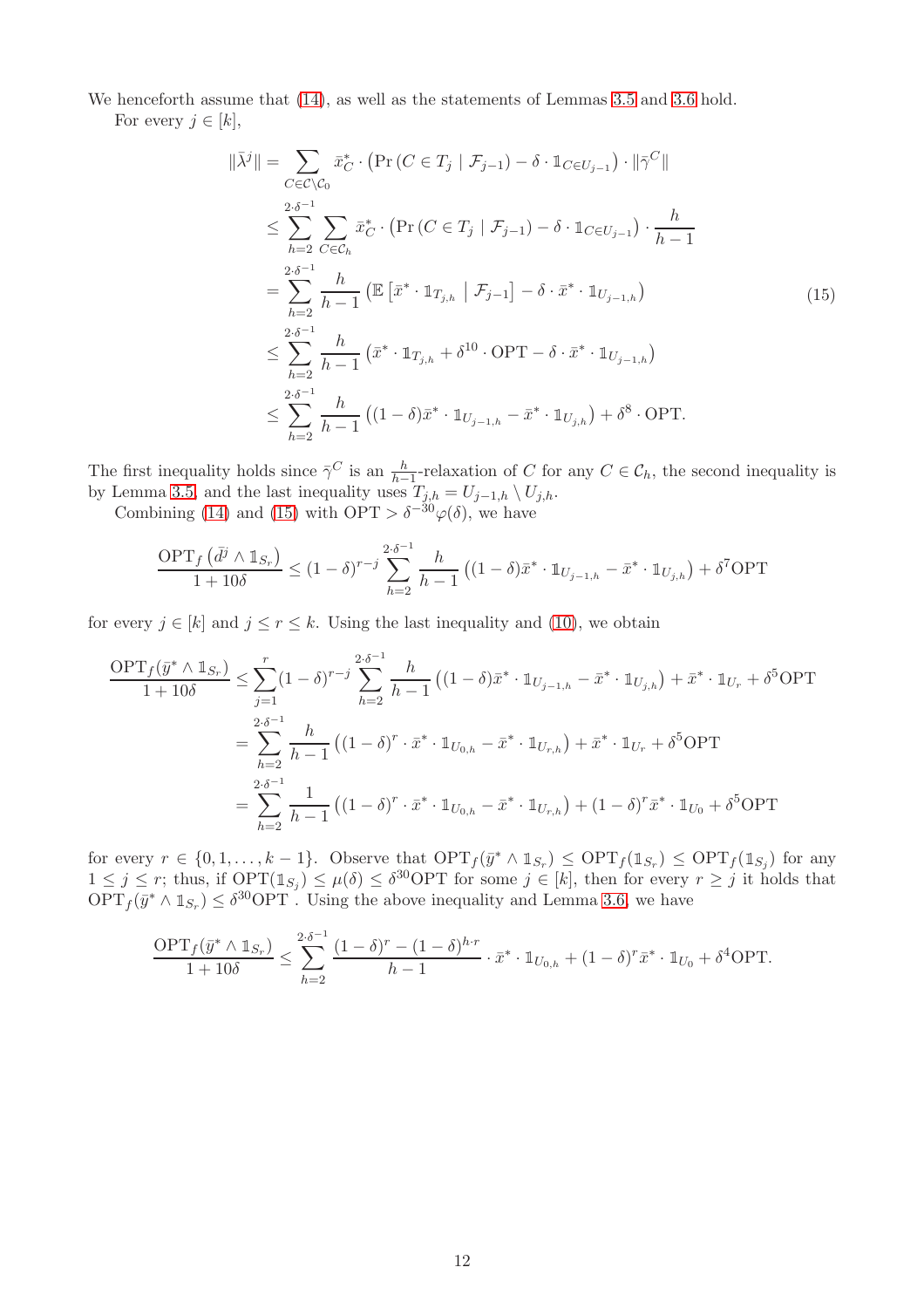Thus,

$$
\frac{\delta \sum_{j=0}^{k-1} \text{OPT}_{f}(\mathbb{1}_{S_{j}} \wedge \bar{y}^{*})}{1 + 10\delta} \n\leq \delta \sum_{j=0}^{k-1} \sum_{h=2}^{2\cdot\delta^{-1}} \frac{(1 - \delta)^{j} - (1 - \delta)^{h \cdot j}}{h - 1} \cdot \bar{x}^{*} \cdot \mathbb{1}_{U_{0,h}} + \delta \cdot \sum_{j=0}^{k-1} (1 - \delta)^{j} \bar{x}^{*} \cdot \mathbb{1}_{U_{0}} + \delta^{3} \text{OPT} \n= \delta \sum_{h=2}^{2\cdot\delta^{-2}} \frac{\bar{x}^{*} \cdot \mathbb{1}_{U_{0,h}}}{h - 1} \left( \frac{1 - (1 - \delta)^{k}}{1 - (1 - \delta)} - \frac{1 - (1 - \delta)^{k \cdot h}}{1 - (1 - \delta)^{h}} \right) + \delta \cdot \frac{1 - (1 - \delta)^{k}}{1 - (1 - \delta)} \cdot \bar{x}^{*} \cdot \mathbb{1}_{U_{0}} + \delta^{3} \text{OPT} \n\leq \sum_{h=2}^{2\cdot\delta^{-2}} \frac{\bar{x}^{*} \cdot \mathbb{1}_{U_{0,h}}}{h - 1} \left( 1 - \frac{1 - \delta}{h} \right) + \bar{x}^{*} \cdot \mathbb{1}_{U_{0}} + \delta^{3} \text{OPT} \n\leq \sum_{h=3}^{2\cdot\delta^{-2}} \frac{h + 1}{h} \cdot \bar{x}^{0} \cdot \mathbb{1}_{U_{0,h}} + \delta^{3} \text{OPT} + \delta ||\bar{x}^{*}||.
$$

The second inequality holds since  $(1 - \delta)^k \leq \delta$  and  $(1 - \delta)^h \geq 1 - \delta h$ . The last inequality uses  $\bar{x}^* \cdot \mathbb{1}_{U_{0,h}} = \bar{x}^0 \cdot \mathbb{1}_{U_{0,h}}$  for  $h \geq 3$ , and  $\bar{x}^* \cdot \mathbb{1}_{\mathcal{C}_2} = 0$  by the definition of  $\bar{x}^*$ . Since  $\|\bar{x}^*\| \leq \|\bar{x}^0\| \leq$  $(1 + \delta^2)$ OPT  $\leq 1.01 \cdot$  OPT, we have

$$
\delta \sum_{j=0}^{k-1} \text{OPT}_f(\mathbb{1}_{S_j} \wedge \bar{y}^*) \le \sum_{h=3}^{2\cdot \delta^{-2}} \frac{h+1}{h} \cdot \bar{x}^0 \cdot \mathbb{1}_{U_{0,h}} + 30 \cdot \delta \cdot \text{OPT} \le \frac{4}{3} \cdot \bar{x}^0 \cdot \mathbb{1}_{U_0 \setminus C_2} + 30\delta \cdot \text{OPT},
$$

as in the statement of the lemma. As we assumed that [\(14\)](#page-12-3) and the statements of Lemmas [3.5](#page-11-2) and [3.6](#page-11-3) hold, it follows the above inequality holds with probability at least

$$
1 - \varphi^3(\delta) \cdot \exp\left(-\frac{\mathcal{O}PT}{\varphi^{25}(\delta)}\right) - 2 \cdot \delta^{-10} \exp\left(-\delta^{50} \cdot \mathcal{O}PT\right) \ge 1 - \varphi^4(\delta) \cdot \exp\left(-\frac{\mathcal{O}PT}{\varphi^{25}(\delta)}\right).
$$

Define  $\bar{y}^{\mathcal{M}}$  as the coverage of  $\bar{x}^0 \wedge \mathbb{1}_{\mathcal{C}_2}$ ; that is,  $\bar{y}_i^{\mathcal{M}} = \sum_{C \in \mathcal{C}_2} \bar{x}_C^0 \cdot C(i)$  for all  $i \in I$ . To obtain a bound on  $\delta \sum_{j=0}^{k-1} \text{OPT}_f \left( \mathbb{1}_{S_j} \wedge (\mathbb{1}_I - \bar{y}^0) \right)$ , we use the next lemma.

<span id="page-14-1"></span>**Lemma 3.9.** For any  $i \in I$  it holds that  $\Pr(i \notin S_0) = (1 - \delta^4)\bar{y}_i^{\mathcal{M}}$  if  $i \in L$ , and  $\Pr(i \notin S_0) = 0$ otherwise.

*Proof.* Let  $G = (L, E)$  be the  $\delta$ -matching graph of the instance. We use  $N(i)$  to denote the set of neighbors of  $i \in L$ . Since M is a matching, for every  $i \in L$  it holds that  $\mathbb{1}_{i \notin S_0} = \sum_{i' \in N(i)} \mathbb{1}_{\{i, i'\} \in \mathcal{M}}$ . Therefore for any  $i \in L$  it holds that

$$
\Pr(i \notin S_0) = \mathbb{E}[\mathbb{1}_{i \in S_0}] = \sum_{i' \in N(i)} \mathbb{E}[\mathbb{1}_{\{i, i'\} \in \mathcal{M}}] = (1 - \delta^4) \sum_{i' \in N(i)} \sum_{C \in C_2 \text{ s.t. } \{i, i'\} \subseteq C} \bar{x}_C^0
$$
  
=  $(1 - \delta^4) \sum_{C \in C_2} \bar{x}_C^0 \cdot C(i) = (1 - \delta^4) \cdot \bar{y}_i^{\mathcal{M}}.$ 

The third equality holds since  $Pr(e \in M) = (1 - \delta^4) \sum_{C \in C_2} E_{\text{c}}$ , Also, for any  $i \in I \setminus L$  it holds that  $i \notin \bigcup_{e \in \mathcal{M}} e$ ; thus,  $i \in S_0$ , i.e.,  $\Pr(i \notin S_0) = 0$ .

We now derive an upper bound for  $\delta \sum_{j=0}^{k-1} \text{OPT}_f \left( \mathbb{1}_{S_j} \wedge (\mathbb{1}_I - \bar{y}^*) \right)$ .

<span id="page-14-0"></span>**Lemma 3.10.** Assuming  $\text{OPT} > \delta^{-30} \varphi(\delta)$ , with probability at least  $1 - \exp \left(-\frac{\text{OPT}}{\varphi^{25}(\delta)} + \varphi^2(\delta) \cdot \ln \text{OPT}\right)$ it holds that

$$
\delta \sum_{j=0}^{k-1} \text{OPT}_f \left( \mathbb{1}_{S_j} \wedge (\mathbb{1}_I - \bar{y}^*) \right) \leq \frac{4}{3} \cdot \bar{x}^0 \cdot \mathbb{1}_{T_0 \setminus C_2} + \frac{1}{3} \cdot |\mathcal{M}| + 50 \delta \cdot (\text{OPT} + |\mathcal{M}|).
$$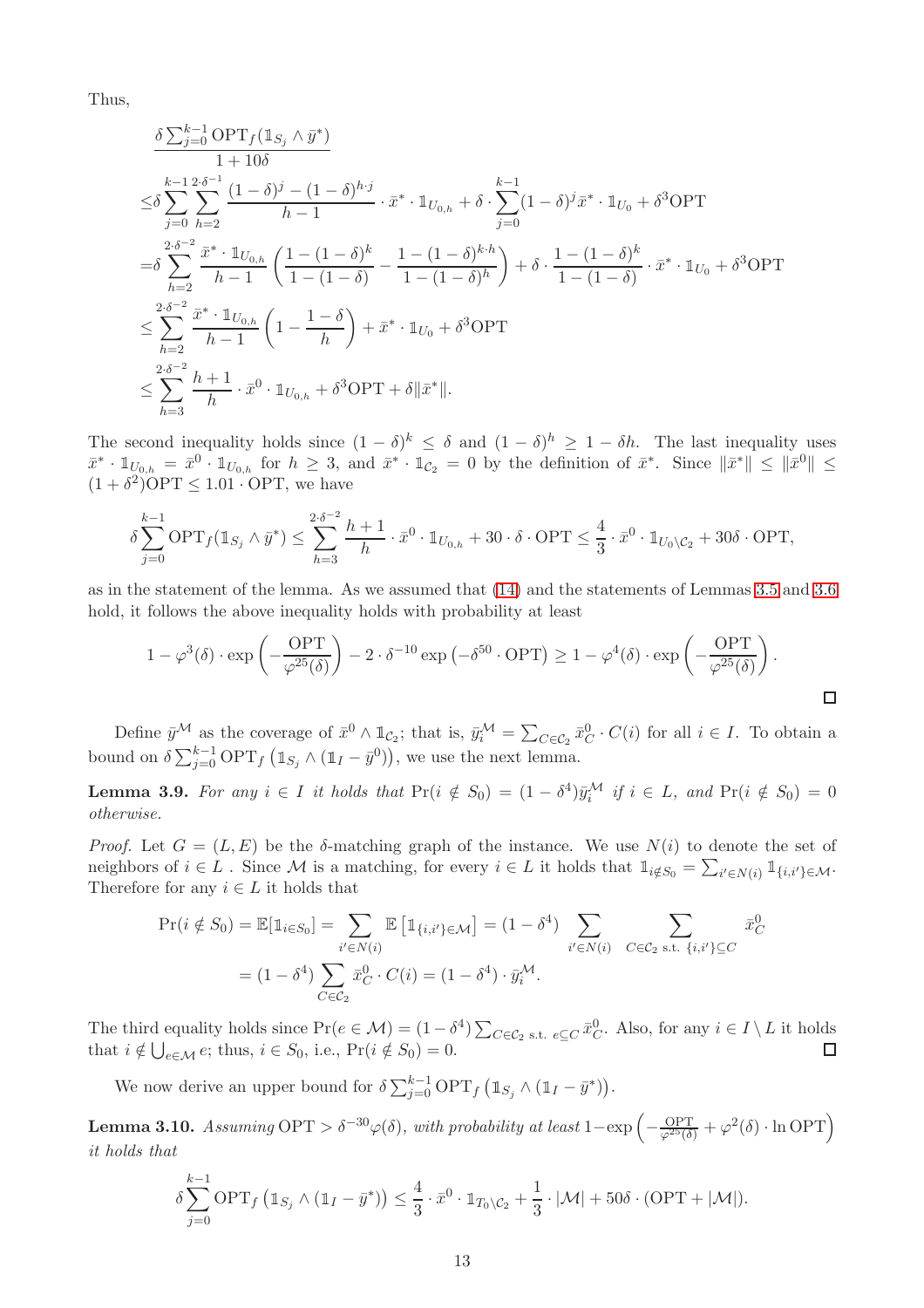Proof. Similar to the proof of Lemma [3.7,](#page-11-0) we use in the proof Lemma [3.4.](#page-11-4) To this end, we construct a vector  $\bar{\lambda}$  that is used to derive a linear structure S. Subsequently, we show that  $\bar{\lambda}$  and S admit the conditions of Lemma [3.4](#page-11-4) w.r.t the demand vector  $\mathbb{1}_{S_0} \wedge (\mathbb{1}_I - \bar{y}^*)$ .

For any  $2 \leq h \leq 2 \cdot \delta^{-1}$  and  $C \in \mathcal{C}_h$  let  $\overline{\gamma}^C$  be an  $\frac{h}{h-1}$ -relaxation of C, and for any  $C \in \mathcal{C}_0$  let  $\bar{\gamma}^C$  be a  $(1+4\delta)$ -relaxation of C. Furthermore, for any  $C \in \mathcal{C}$  such that  $v(C) \leq (\delta, \delta)$  let  $\bar{\tau}^C$  be a 4δ-relaxation of C. The existence of these relaxations is guaranteed by Lemmas [2.4,](#page-8-2) [2.5,](#page-8-3) and [2.6.](#page-8-5) Define

$$
\bar{\lambda} = \delta^4 \sum_{i \in L} \bar{y}_i^{\mathcal{M}} \cdot \mathbbm{1}_{\{\{i\}\}} + \sum_{C \in T_0 \setminus C_2} \bar{x}_C^0 \cdot \bar{\gamma}^C + \sum_{C \in U_0 \cup C_2} \bar{x}_C^0 \cdot \bar{\tau}^{C \setminus L},
$$

where  $\mathbb{1}_{\{\{i\}\}} \in [0,1]^{C^*} = \overline{z}$  such that  $\overline{z}_{\{i\}} = 1$ , and  $\overline{z}_C = 0$  for  $C \in C^* \setminus \{\{i\}\}.$  Observe that  $C_0 \subseteq T_0$ by definition; thus,  $v(C \setminus L) \leq (\delta, \delta)$  for every  $C \in U_0 \cup C_2$ . That is,  $\overline{\lambda}$  is well defined. Since the instance does not contain δ-huge items it follows that  $\mathbb{1}_{\{\{i\}\}}$  is with δ-slack. Hence,  $\lambda$  is with δ-slack as well. As  $T_0$  and  $U_0$  are  $\mathcal{F}_0$ -measurable, it follows that  $\bar{\lambda}$  is  $\mathcal{F}_0$ -measurable. Let  $\bar{w}$  be the coverage of  $\bar{\lambda}$  and define  $\bar{d} = \mathbb{1}_{S_0} \wedge (1 - \bar{y}^*)$ . Observe that we may have  $\bar{w}_i > 0$  (i.e.,  $i \in \text{supp}(\bar{w})$ ) for items already selected by the matching, that is, items in  $L \setminus S_0$ . The coverage of these items can intuitively be viewed as a placeholder for items  $i \in L \cap S_0$  for which  $\bar{w}_i < \bar{d}_i$ .

For any  $i \in I \setminus L$  it holds that

<span id="page-15-0"></span>
$$
\bar{w}_i = \sum_{C \in \mathcal{C}^*} \bar{\lambda}_C \cdot C(i) = \sum_{C \in T_0 \setminus C_2} \bar{x}_C^0 \cdot C(i) + \sum_{C \in U_0 \cup C_2} \bar{x}_C^0 \cdot C(i)
$$
\n
$$
= \sum_{C \in \mathcal{C}} \bar{x}_C^0 \cdot C(i) = 1 = \mathbb{1}_{i \in S_0} (1 - \bar{y}_i^*) = \bar{d}_i
$$
\n(16)

The forth equality holds as  $\bar{x}^0$  is a solution for MLP. The fifth equality holds since  $\bar{y}_i^* = 0$  for all  $i \in I \setminus L$  and by Lemma [3.9.](#page-14-1) In particular, it follows that  $\bar{w}$  and  $\bar{\lambda}$  are small items integral and  $\bar{w}_i - \bar{d}_i = 0$  for any  $i \in I \setminus L$ .

For any  $i \in L$ , we have

$$
\bar{d}_i = \mathbb{1}_{i \in S_0} \left( 1 - \sum_{C \in U_0 \setminus C_2} \bar{x}_C^0 \cdot C(i) \right)
$$
  
\n
$$
= \mathbb{1}_{i \in S_0} - (1 - \mathbb{1}_{i \notin S_0}) \sum_{C \in U_0 \setminus C_2} \bar{x}_C^0 \cdot C(i)
$$
  
\n
$$
= \mathbb{1}_{i \in S_0} - \sum_{C \in U_0 \setminus C_2} \bar{x}_C^0 \cdot C(i) - \sum_{C \in C \setminus C_2} \mathbb{1}_{i \notin S_0} \cdot \mathbb{1}_{C \in U_0} \cdot \bar{x}_C^0 \cdot C(i)
$$
  
\n
$$
= \mathbb{1}_{i \in S_0} - \sum_{C \in U_0 \setminus C_2} \bar{x}_C^0 \cdot C(i),
$$

where the the forth equality holds since for every  $C \in \mathcal{C}$  such that  $i \in C$ , if  $i \notin S_0$  then  $C \notin U_0$ . Thus, for every  $i \in L$ ,

<span id="page-15-1"></span>
$$
\bar{w}_i - \bar{d}_i = \delta^4 \cdot \bar{y}_i^{\mathcal{M}} + \sum_{C \in T_0 \setminus C_2} \bar{x}_C^0 \cdot C(i) - \left( \mathbb{1}_{i \in S_0} - \sum_{C \in U_0 \setminus C_2} \bar{x}_C^0 \cdot C(i) \right)
$$
\n
$$
= \delta^4 \cdot \bar{y}_i^{\mathcal{M}} + \sum_{C \in C \setminus C_2} \bar{x}_C^0 \cdot C(i) - \mathbb{1}_{i \in S_0}
$$
\n
$$
= \delta^4 \cdot \bar{y}_i^{\mathcal{M}} + 1 - \bar{y}_i^{\mathcal{M}} - \mathbb{1}_{i \in S_0}
$$
\n
$$
= \mathbb{1}_{i \notin S_0} - (1 - \delta^4) \cdot \bar{y}_i^{\mathcal{M}},
$$
\n(17)

where the third equality holds since

$$
1 = \sum_{C \in \mathcal{C}} \bar{x}_C^0 \cdot C(i) = \sum_{C \in \mathcal{C} \setminus \mathcal{C}_2} \bar{x}_C^0 \cdot C(i) + \sum_{C \in \mathcal{C}_2} \bar{x}_C^0 \cdot C(i) = \sum_{C \in \mathcal{C} \setminus \mathcal{C}_2} \bar{x}_C^0 \cdot C(i) + \bar{y}_i^{\mathcal{M}}.
$$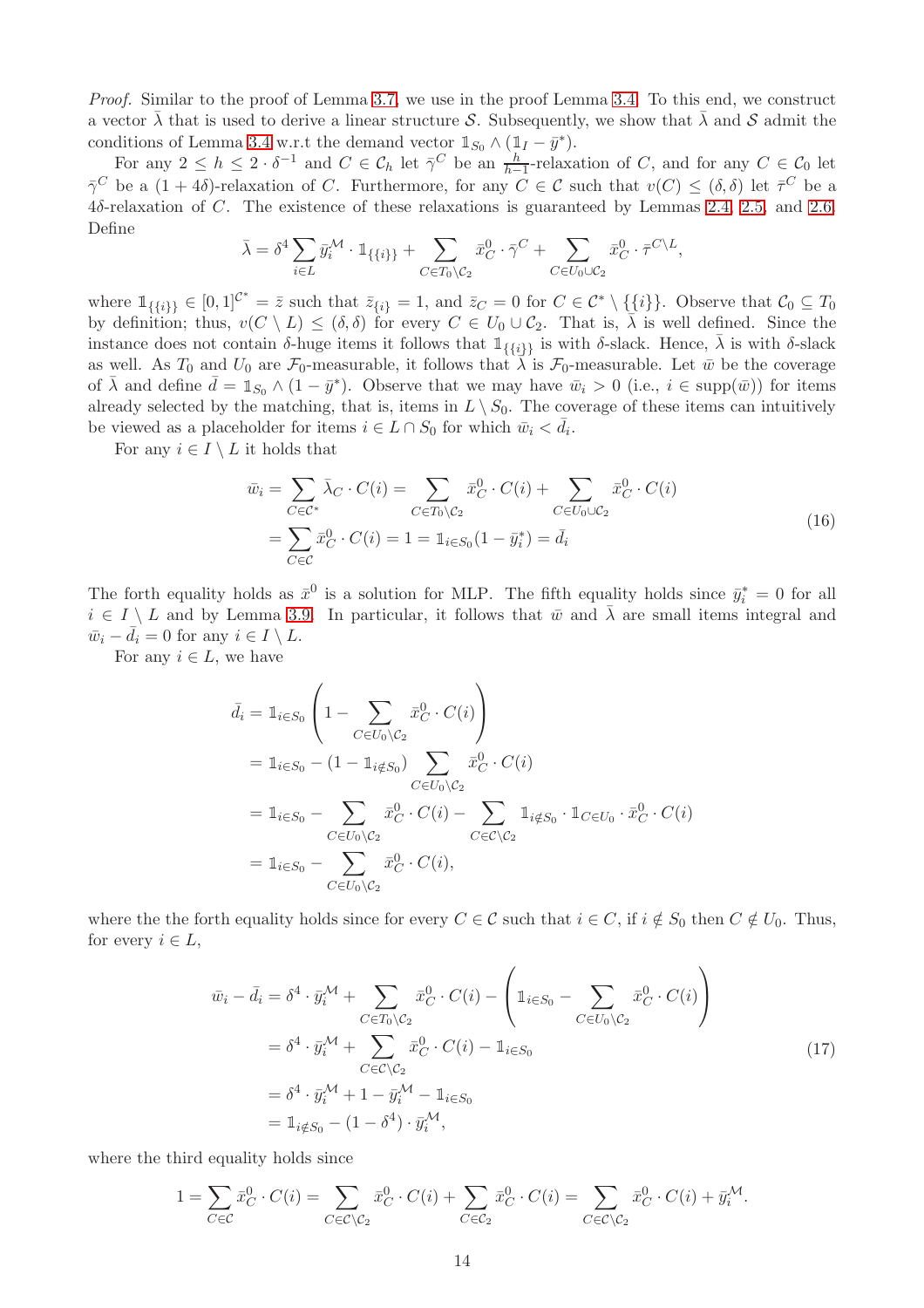By [\(16\)](#page-15-0), [\(17\)](#page-15-1) and Lemma [3.9,](#page-14-1) it holds that  $\mathbb{E}[\bar{w}_i] = \mathbb{E}[\bar{d}_i]$  for every  $i \in I$ .

Using the concentration bounds for SampleMatching, as given in [\[4\]](#page-46-9), we can show that with high probability  $\bar{u} \cdot \bar{d} \lesssim \bar{u} \cdot \bar{w}$  for every  $\bar{u} \in \mathbb{R}^I_{\geq 0}$ .

<span id="page-16-0"></span>**Claim 3.11.** For any  $\bar{u} \in \mathbb{R}^I_{\geq 0}$  it holds that

$$
\Pr\left(\bar{d}\cdot\bar{u} > \bar{w}\cdot\bar{u} + \frac{\text{OPT}}{\varphi^{11}(\delta)}\cdot\text{tol}(\bar{u})\right) \le \exp\left(-\frac{\text{OPT}}{\varphi^{25}(\delta)}\right)
$$

The proof of Claim [3.11](#page-16-0) is given in Section [3.4.](#page-18-0)

Let  $\mathcal{S}^* \subseteq \mathbb{R}_{\geq 0}^I$  be the set defined in Lemma [2.2.](#page-8-1) Also, by Lemma [2.2,](#page-8-1) there exists a  $(\delta, \varphi(\delta))$ -linear structure S of  $\overline{\lambda}$  such that for any  $\overline{u} \in S$  which satisfies supp $(\overline{u}) \cap L \neq \emptyset$  it holds that  $\overline{u} \in S^*$ . Observe that  $S^*$  is non-random while S is an  $\mathcal{F}_0$ -measurable random set, as  $\bar{\lambda}$  is  $\mathcal{F}_0$ -measurable.

Claim [3.11](#page-16-0) requires that the vector  $\bar{u} \in \mathbb{R}_{\geq 0}^I$  is deterministic, and thus we cannot directly use the claim with a random vector  $\bar{u} \in \mathcal{S}$ . We use the set  $\mathcal{S}^*$  to circumvent this issue. Observe that for any  $\bar{u} \in \mathcal{S}$ , if supp $(\bar{u}) \cap L = \emptyset$  then  $\bar{d} \cdot \bar{u} = \bar{w} \cdot \bar{w}$  by [\(16\)](#page-15-0), and if supp $(\bar{u}) \neq \emptyset$  then  $\bar{u} \in \mathcal{S}^*$ . Thus,

$$
\Pr\left(\forall \bar{u} \in \mathcal{S}: \ \bar{d} \cdot \bar{u} \leq \bar{w} \cdot \bar{u} + \frac{\text{OPT}}{\varphi^{11}(\delta)} \cdot \text{tol}(\bar{u})\right) \geq \Pr\left(\forall \bar{u} \in \mathcal{S}^*:\ \bar{d} \cdot \bar{u} \leq \bar{w} \cdot \bar{u} + \frac{\text{OPT}}{\varphi^{11}(\delta)} \cdot \text{tol}(\bar{u})\right) \geq 1 - |\mathcal{S}^*| \cdot \exp\left(-\frac{\text{OPT}}{\varphi^{25}(\delta)}\right) \leq 1 - \exp\left(-\frac{\text{OPT}}{\varphi^{25}(\delta)}\right) + \varphi(\delta) \cdot \ln \text{OPT}\right).
$$

The second inequality is by the union bound and Claim [3.11.](#page-16-0) The third inequality holds since  $|S^*| \leq$  $\varphi(\delta) \cdot |L|^4 \leq \varphi(\delta) \cdot 2^4 \cdot \delta^{-4} \cdot \text{OPT}^4$  as  $\text{OPT} \geq \frac{\delta}{2}$  $\frac{1}{2}|L|$ . Therefore, by Lemma [3.4,](#page-11-4) it holds that

<span id="page-16-1"></span>
$$
\forall 0 \le j \le k: \text{ OPT}_f \left( \mathbb{1}_{S_j} \wedge (\mathbb{1}_I - \bar{y}^*) \right) \le (1 - \delta^j)(1 + 10\delta) \|\bar{\lambda}\| + \varphi(\delta) + \delta^{10} \text{OPT} \tag{18}
$$

with probability at least

$$
1 - \exp\left(-\frac{\mathrm{OPT}}{\varphi^{25}(\delta)} + \varphi(\delta) \cdot \ln \mathrm{OPT}\right) - \varphi^2(\delta) \cdot \exp\left(-\frac{\mathrm{OPT}}{\varphi^{25}(\delta)}\right) \ge 1 - \exp\left(-\frac{\mathrm{OPT}}{\varphi^{25}(\delta)} + \varphi^2(\delta) \cdot \ln \mathrm{OPT}\right).
$$

We henceforth assume that  $(18)$  holds.

We note that

<span id="page-16-2"></span>
$$
\|\bar{\lambda}\| \le \delta^4 \cdot \mathbb{1}_L \cdot \bar{y}^{\mathcal{M}} + \sum_{h=3}^{2 \cdot \delta^{-1}} \frac{h}{h-1} \cdot \bar{x}^0 \cdot \mathbb{1}_{T_{0,h}} + (1+4\delta) \cdot \bar{x}^0 \cdot \mathbb{1}_{\mathcal{C}_0} + 4\delta \|\bar{x}^0\|
$$
  

$$
\le \frac{4}{3} \cdot \mathbb{1}_{T_0 \setminus \mathcal{C}_2} \cdot \bar{x}^0 + \frac{1}{6} \cdot \sum_{h=3}^{2 \cdot \delta^{-1}} \bar{x}^0 \cdot \mathbb{1}_{T_{0,h}} + 10\delta \cdot \text{OPT},
$$
\n(19)

where the second inequality uses

$$
\mathbb{1}_L \cdot \bar{y}^{\mathcal{M}} = \sum_{i \in L} \bar{y}_i^{\mathcal{M}} = \sum_{i \in L} \sum_{C \in \mathcal{C}_2} \bar{x}_C^0 \cdot C(i) = \sum_{C \in \mathcal{C}_2} \bar{x}_C^0 \cdot 2 \le 2 \cdot \bar{x}^0 \cdot \mathbb{1}_{\mathcal{C}_2} \le 2 \cdot (1 + \delta^2) \text{OPT}.
$$

It also holds that

$$
\sum_{h=3}^{2\cdot\delta^{-1}} \bar{x}^0 \cdot \mathbb{1}_{T_{0,h}} = \sum_{C \in \mathcal{C} \setminus \mathcal{C}_0 \setminus \mathcal{C}_2} \bar{x}_C^0 \cdot \mathbb{1}_{C \in T_0} \le \sum_{C \in \mathcal{C} \setminus \mathcal{C}_0 \setminus \mathcal{C}_2} \bar{x}_C^0 \sum_{i \in C \cap L} \mathbb{1}_{i \notin S_0} \le \sum_{i \in L} \mathbb{1}_{i \notin S_0} \sum_{C \in \mathcal{C} \setminus \mathcal{C}_2} \bar{x}_C^0 \cdot C(i) \le \sum_{i \in L} \mathbb{1}_{i \notin S_0} \le 2 \cdot |\mathcal{M}|.
$$

Plugging the above inequality into [\(19\)](#page-16-2), we obtain

<span id="page-16-3"></span>
$$
\|\bar{\lambda}\| \le \frac{4}{3} \cdot \bar{x}^0 \cdot \mathbb{1}_{T_0 \setminus C_2} + \frac{1}{3} \cdot |\mathcal{M}| + 10 \cdot \delta \cdot \text{OPT},\tag{20}
$$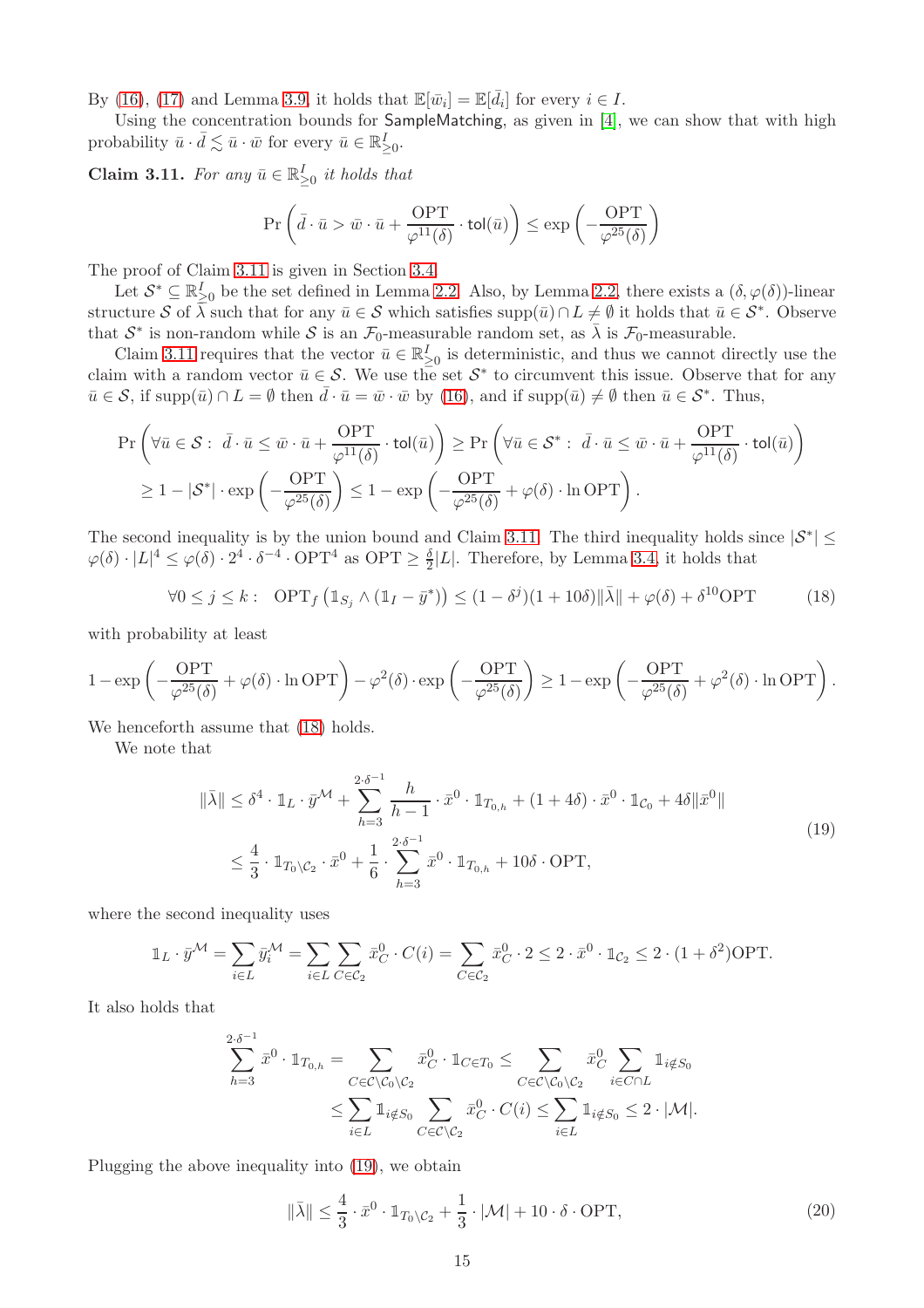By  $(18)$  and  $(20)$ , we have

$$
\delta \sum_{j=0}^{k-1} \text{OPT}_f \left( \mathbb{1}_{S_j} \wedge (\mathbb{1}_I - \bar{y}^*) \right) \le \delta \sum_{j=0}^{k-1} \left( (1 - \delta^j)(1 + 10\delta) \| \bar{\lambda} \| + \varphi(\delta) + \delta^{10} \text{OPT} \right)
$$
  
\n
$$
\le (1 + 10\delta) \| \bar{\lambda} \| + \delta^8 \text{OPT}
$$
  
\n
$$
\le (1 + 10\delta) \left( \frac{4}{3} \cdot \bar{x}^0 \cdot \mathbb{1}_{T_0 \setminus C_2} + \frac{1}{3} \cdot |\mathcal{M}| + 10\delta \cdot \text{OPT} \right) + \delta^8 \text{OPT}
$$
  
\n
$$
\le \frac{4}{3} \cdot \bar{x}^0 \cdot \mathbb{1}_{T_0 \setminus C_2} + \frac{1}{3} \cdot |\mathcal{M}| + 50\delta(\text{OPT} + |\mathcal{M}|),
$$

where the second inequality uses  $\text{OPT} > \delta^{-30} \varphi(\delta)$ , and the last inequality holds since  $\|\bar{x}^0\| \leq$  $1.01 \cdot \text{OPT}$ . As we assumed [\(18\)](#page-16-1) holds, the above inequality holds with probability at least  $1 \exp\left(-\frac{\text{OPT}}{\varphi^{25}(\delta)} + \varphi^2(\delta) \cdot \ln \text{OPT}\right)$ , as stated in the lemma.  $\Box$ 

#### <span id="page-17-0"></span>3.3 Asymptotic Approximation Ratio

*Proof of Lemma [1.4.](#page-6-4)* Note that we may assume OPT is larger than any function which depends on  $\delta$ (but not on the instance). Assume the statements of Lemmas [3.2,](#page-9-4) [3.3,](#page-9-5) [3.7](#page-11-0) and [3.10](#page-14-0) hold. This occurs with probability at least

$$
1 - \delta^{-2} \cdot \exp(-\delta^7 \cdot \text{OPT}) - \exp(-\delta^{10} \cdot \text{OPT}) - \varphi^4(\delta) \cdot \exp\left(-\frac{\text{OPT}}{\varphi^{25}(\delta)}\right) - \exp\left(-\frac{\text{OPT}}{\varphi^{25}(\delta)} + \varphi^2(\delta) \cdot \ln \text{OPT}\right) \ge \frac{1}{2}
$$

assuming OPT is sufficiently large.

We also assume  $\text{OPT} > \delta^{-30} (\varphi(\delta) + \mu(\delta))$ . By Lemmas [3.7](#page-11-0) and [3.10,](#page-14-0) we have

$$
\sum_{j=1}^{k} \rho_j \le k + (1+2\delta)\delta \sum_{j=0}^{k-1} \text{OPT}_f(\mathbb{1}_{S_j})
$$
\n
$$
\le k + (1+2\delta) \left( \delta \sum_{j=0}^{k-1} \text{OPT}_f(\mathbb{1}_{S_j} \wedge \bar{y}^*) + \delta \sum_{j=0}^{k-1} \text{OPT}_f(\mathbb{1}_{S_j} \wedge (\mathbb{1}_I - \bar{y}^*)) \right)
$$
\n
$$
\le k + (1+2\delta) \left( \frac{4}{3} \cdot \bar{x}^0 \cdot \mathbb{1}_{U_0 \setminus C_2} + 30\delta \text{OPT} + \frac{4}{3} \cdot \bar{x}^0 \cdot \mathbb{1}_{T_0 \setminus C_2} + \frac{1}{3} \cdot |\mathcal{M}| + 50\delta(\text{OPT} + |\mathcal{M}|) \right)
$$
\n
$$
\le k + (1+2\delta) \left( \frac{4}{3} \cdot \bar{x}^0 \cdot \mathbb{1}_{C \setminus C_2} + \frac{1}{3} \cdot |\mathcal{M}| + 80\delta(\text{OPT} + |\mathcal{M}|) \right)
$$
\n
$$
\le \frac{4}{3} \cdot \bar{x}^0 \mathbb{1}_{C \setminus C_2} + \frac{1}{3} \cdot |\mathcal{M}| + 90\delta(\text{OPT} + |\mathcal{M}|).
$$

The first inequality uses [\(6\)](#page-10-1) and the last inequality assumes  $\text{OPT} > \frac{k}{\delta}$  $\frac{k}{\delta}$ . The number of configurations returned by the algorithm (assuming the statement of the lemmas hold) is

$$
|\mathcal{M}| + \sum_{j=1}^{k} \rho_j + \rho^* \le |\mathcal{M}| + \frac{4}{3} \cdot \bar{x}^0 \cdot \mathbb{1}_{\mathcal{C} \setminus \mathcal{C}_2} + \frac{1}{3} \cdot |\mathcal{M}| + 90\delta(\text{OPT} + |\mathcal{M}|) + 16\delta\text{OPT} + 1
$$
  
\n
$$
\le \frac{4}{3} \cdot \bar{x}^0 \cdot \mathbb{1}_{\mathcal{C} \setminus \mathcal{C}_2} + 110\delta \cdot \text{OPT} + \left(\frac{4}{3} + 90\delta\right) |\mathcal{M}|
$$
  
\n
$$
\le \frac{4}{3} \cdot \bar{x}^0 \cdot \mathbb{1}_{\mathcal{C} \setminus \mathcal{C}_2} + 110\delta \cdot \text{OPT} + \left(\frac{4}{3} + 90\delta\right) \cdot (\bar{x}^0 \cdot \mathbb{1}_{\mathcal{C}_2} + \delta^2 \text{OPT})
$$
  
\n
$$
\le \left(\frac{4}{3} + 90\delta\right) \|\bar{x}^0\| + 110\delta\text{OPT} + 90\delta^3\text{OPT}
$$
  
\n
$$
\le \left(\frac{4}{3} + 250\delta\right) \text{OPT}
$$

where the last inequality uses  $\|\bar{x}\|^0 \leq (1 + \delta^2) \text{OPT}$ .

 $\Box$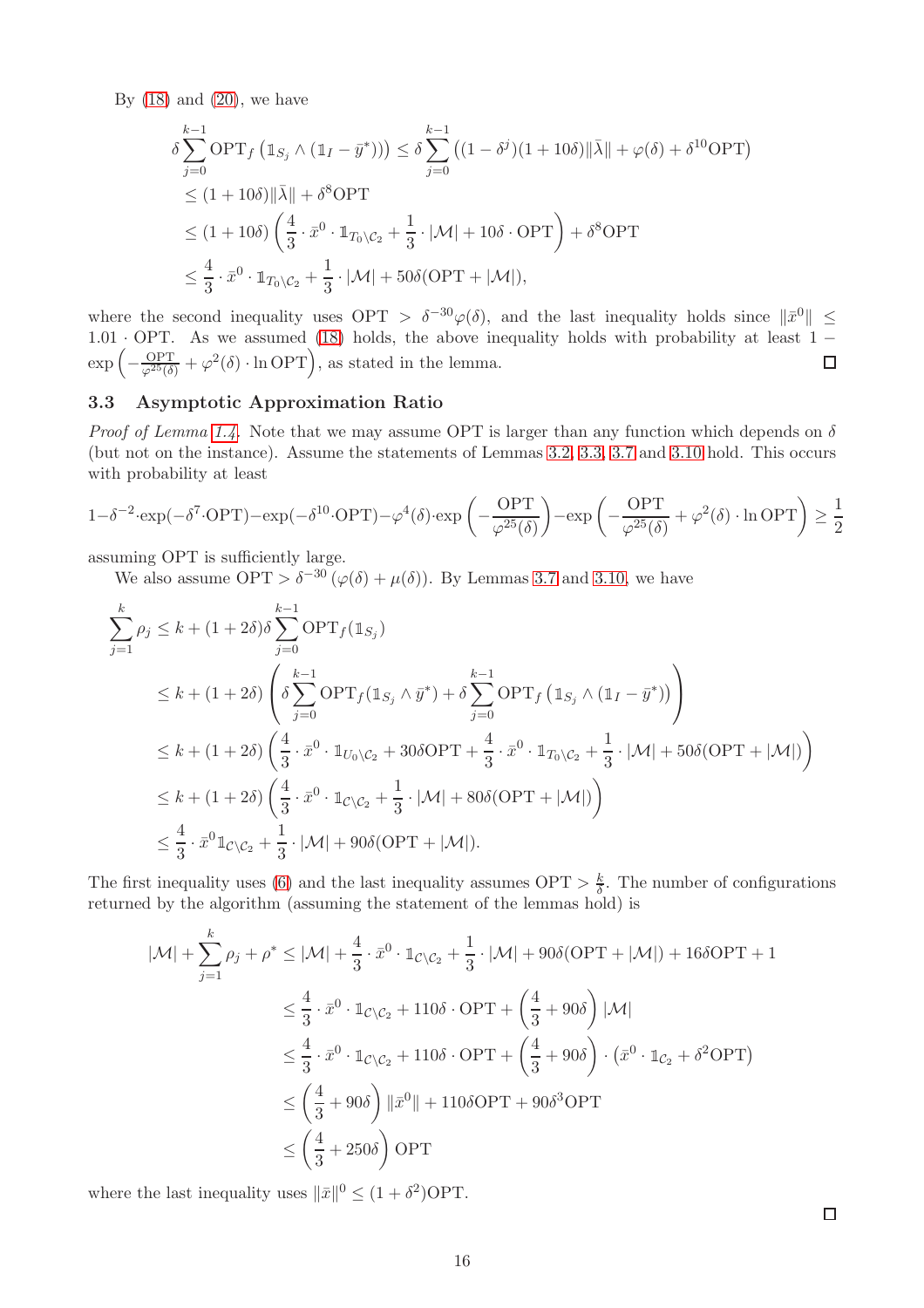#### <span id="page-18-0"></span>3.4 Concentration

In this section we give the missing proofs of Sections [3.1](#page-9-1) and [3.2.](#page-10-0)

Let A be an arbitrary set,  $m \in \mathbb{N}_+$  and  $f : A^m \to \mathbb{R}$ . For any  $\eta \geq 0$ , we say that f is of  $\eta$ -bounded difference if for any  $\bar{x}, \bar{x}' \in A^m$  and  $r \in [m]$  such that  $\bar{x}_\ell = \bar{x}'_\ell$  for all  $\ell \in [m] \setminus \{r\}$  (i.e.,  $\bar{x}$  and  $\bar{x}'$  differ only in the r-th entry) it holds that  $|f(\bar{x}) - f(\bar{x}')| \leq \eta$ . The following result is due to [\[17\]](#page-47-11).

<span id="page-18-1"></span>**Lemma 3.12** (McDiarmid). Given a finite arbitrary set A,  $m \in \mathbb{N}_+$  and  $\eta > 0$ , let  $f : A^m \to \mathbb{R}$  be a function of  $\eta$ -bounded difference. Also, let  $X_1, \ldots, X_m \in A$  be independent random variables. Then for any  $t > 0$ ,

$$
\Pr(f(X_1,\ldots,X_m)-\mathbb{E}[f(X_1,\ldots,X_m)]>t)\leq \exp\left(-\frac{2\cdot t^2}{m\cdot\eta^2}\right).
$$

To motivate our next lemma, consider the following example arising in our setting. Recall that  $T_{j,h}$ is the set of configurations in  $\mathcal{C}_h$  that become touched in iteration j, where  $j \in [k]$  and  $2 \leq h \leq 2 \cdot \delta^{-1}$ . For  $\bar{x} \in [0,1]^{\mathcal{C}}$  define the random variable  $\mathbb{1}_{T_{i,h}} \cdot \bar{x}$ , which indicates the total (fractional) number of bins assigned to  $T_{j,h}$  according to  $\bar{x}$ . We can write this random variable as a function of  $C_1^j$  $I_1^j, \ldots, C_{\text{OPT}}^j$ . For any  $U \subseteq \mathcal{C}$  and  $\rho \in [\text{OPT}]$  define  $f_{U,\rho}: \mathcal{C}^{\text{OPT}} \to \mathbb{R}$  by

$$
f_{U,\rho}(C_1,\ldots,C_{\text{OPT}})=\sum_{C\in U} \mathbb{1}_{C\cap L\cap(\bigcup_{\ell\in[\rho]}C_{\ell})\neq\emptyset}\cdot \bar{x}_C.
$$

Then it can be verified that  $1\!\!1_{T_{j,h}} \cdot \bar{x} = g(C_1^j)$  $j_1^j, \ldots, C_{\text{OPT}}^j$  where  $g = f_{U_{j-1}, \rho_j}$ . However, we cannot use Lemma [3.12](#page-18-1) to show that  $\mathbb{1}_{T_{j,h}} \cdot \bar{x} \approx \mathbb{E}[T_{j,h} \cdot \bar{x}]$  with high probability, since the random variables  $C_1^j$  $C_{\text{OPT}}^j$  are not independent, and the function g is random.

Nontheless, we note that at the end of iteration  $j-1$  (Step [1](#page-4-4) of Algorithm [1\)](#page-4-0) the values of  $U_{j-1}$  and  $\rho_i$  are known (while  $\rho_i$  was not computed yet, its value does not depend on future random samples); thus, the function  $g = f_{U_{j-1},\rho_j}$  is known at iteration j of the algorithm. Furthermore, the random variables  $C_1^j$  $I_1^j, \ldots, C_{\text{OPT}}^j$  are independent (by definition) assuming we have the random samples of the first  $(j - 1)$  iterations. Therefore, we expect Lemma [3.12](#page-18-1) to hold in this setting. More formally, since  $C_1^j$  $I_1^j, \ldots, C_{\text{OPT}}^j$  are conditionally independent<sup>[15](#page-18-2)</sup> given  $\mathcal{F}_{j-1}$ , and g is a random function that is  $\mathcal{F}_{j-1}$ -measurable, we expect that  $g(C_1^j)$  $\mathcal{C}_{\text{OPT}}^j$ )  $\approx \mathbb{E}[g(C_1^j)]$  $\mathcal{L}_1^j, \ldots, C_{\text{OPT}}^j | \mathcal{F}_{j-1}].$  This is formalized in the next lemma.

<span id="page-18-3"></span>**Lemma 3.13** (Generalized McDiarmid). Given a finite arbitrary set A,  $m \in \mathbb{N}_+$  and  $\eta > 0$ , let D be a finite family of η-bounded difference functions from  $A^m$  to  $\mathbb R$ . Let  $(\Omega, \mathcal F, \Pr)$  be a probability space for which  $\Omega$  is finite,  $\mathcal{G} \subseteq \mathcal{F}$  a  $\sigma$ -algebra, and  $g \in D$  a  $\mathcal{G}$ -measurable random function (i.e.,  $g : \Omega \to D$  with  ${\omega \in \Omega \mid g(\omega) \in U} \in \mathcal{G}$  for every  $U \subseteq D$ ). Then, for a sequence of random variables  $X_1, \ldots, X_m \in A$ which are conditionally independent given  $\mathcal{G}$ , and any  $t \geq 0$ ,

$$
\Pr(g(X_1,\ldots,X_m)-\mathbb{E}[g(X_1,\ldots,X_m)|\mathcal{G}]>t)\leq \exp\left(-\frac{2\cdot t^2}{m\cdot\eta^2}\right).
$$

Lemma [3.13](#page-18-3) can be derived from Lemma [3.12](#page-18-1) using standard arguments from probability theory (we omit the details). We use Lemma [3.13](#page-18-3) to prove the following technical result.

<span id="page-18-4"></span>**Lemma 3.14.** Let  $j \in \{0, 1, \ldots, k-1\}$  and  $t > 0$ . Also, let  $\bar{u} \in \mathbb{R}_{\geq 0}^I$  be an  $\mathcal{F}_j$ -measurable random vector. Then,

$$
\Pr\left(\bar{u}\cdot \mathbb{1}_{S_{j+1}} - (1-\delta)\bar{u}\cdot \mathbb{1}_{S_j} > t \cdot \text{tol}(\bar{u})\right) \le \exp\left(-\frac{2\cdot t^2}{\text{OPT}}\right).
$$

*Proof.* Let A be the set of all possible values the random vector  $\bar{u}$  can take (formally,  $A = {\bar{u}(\omega) \mid \omega \in \mathbb{R}^n}$  $\Omega$ ). Since  $\Omega$  is finite it holds that A is also finite.

For any  $S \subseteq I$ ,  $\rho \in [OPT]$  and  $\bar{a} \in A$  define  $f_{S,\rho,\bar{a}} : C^{\text{OPT}} \to \mathbb{R}$  by

$$
f_{S,\rho,\bar{a}}(C_1,\ldots,C_{\text{OPT}}) = \begin{cases} \frac{1}{\text{tol}(\bar{a})} \cdot \bar{a} \cdot \mathbb{1}_{S \setminus (\bigcup_{\ell=1}^{\rho} C_{\ell})} & \text{tol}(\bar{a}) \neq 0\\ 0 & \text{otherwise} \end{cases}
$$

<span id="page-18-2"></span> $15$ See, e.g., in [\[5\]](#page-46-10) for a formal definition of conditional independence.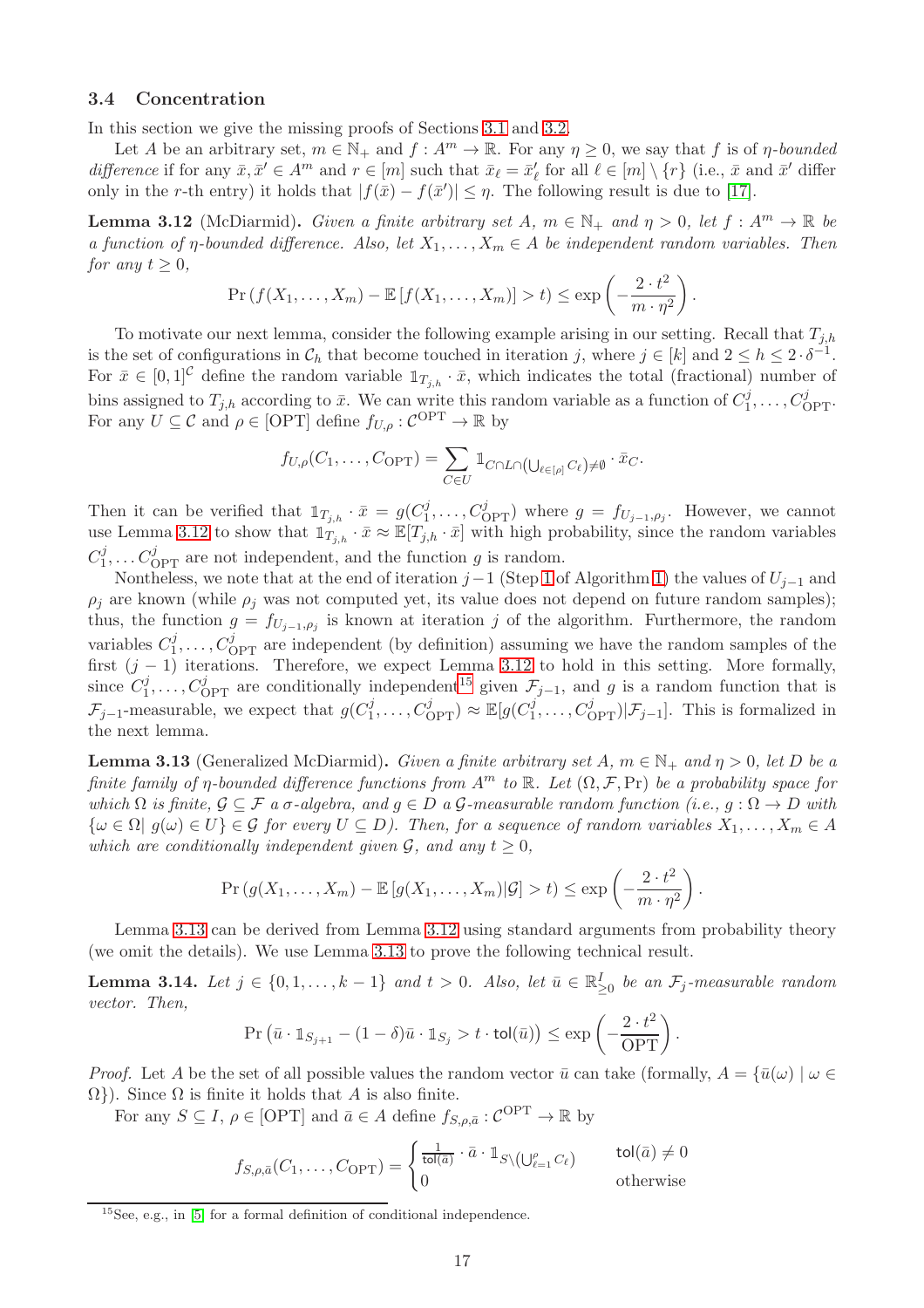Also, define  $D = \{f_{S,\rho,\bar{a}} \mid S \subseteq I, \rho \in \text{[OPT]}, \bar{a} \in A\}$ . It can be easily verified that D is finite.

Let  $f_{S,\rho,\bar{a}} \in D$ ,  $(C_1,\ldots,C_{\text{OPT}})$ ,  $(C'_1,\ldots,C'_{\text{OPT}}) \in \mathcal{C}^{\text{OPT}}$  and  $r \in [\text{OPT}]$  such that  $C_\ell = C'_\ell$  for every  $\ell \in [\text{OPT}] \setminus \{r\}$ . If tol $(\bar{a}) = 0$  or  $r > \rho$  then  $|f_{S,\rho,\bar{a}}(C_1,\ldots,C_{\text{OPT}}) - f_{S,\rho,\bar{a}}(C'_1,\ldots,C'_{\text{OPT}})| = 0$ . Otherwise, let  $T = \bigcup_{\ell \in [\rho] \setminus \{r\}} C_{\ell} = \bigcup_{\ell \in [\rho] \setminus \{r\}} C_{\ell}'$ . Then

$$
\begin{split}\n\left| f_{S,\rho,\bar{a}}(C_1,\ldots,C_{\text{OPT}}) - f_{S,\rho,\bar{a}}(C'_1,\ldots,C'_{\text{OPT}}) \right| &= \left| \frac{1}{\text{tol}(\bar{a})} \cdot \bar{a} \left( \mathbb{1}_{S \setminus T \setminus C_r} - \mathbb{1}_{S \setminus T \setminus C'_r} \right) \right| \\
&= \left| \frac{1}{\text{tol}(\bar{a})} \left( \sum_{i \in (S \cap C'_r) \setminus (C_r \cup T)} \bar{a}_i - \sum_{i \in (S \cap C_r) \setminus (C'_r \cup T)} \bar{a}_i \right) \right| \\
&\leq \frac{1}{\text{tol}(\bar{a})} \cdot \max \left\{ \sum_{i \in (S \cap C'_r) \setminus (C_r \cup T)} \bar{a}_i, \sum_{i \in (S \cap C_r) \setminus (C'_r \cup T)} \bar{a}_i \right\} \\
&\leq \frac{1}{\text{tol}(\bar{a})} \cdot \text{tol}(\bar{a}) \leq 1.\n\end{split}
$$

The second equality holds as  $S \setminus T \setminus C_r \setminus (S \setminus T \setminus C'_r) = (S \cup C'_r) \setminus (C_r \cup T)$  and symmetrically  $S \setminus T \setminus C'_r \setminus (S \setminus T \setminus C_r) = (S \cup C_r) \setminus (C'_r \cup T)$ . Thus  $f_{S,\rho,\bar{a}}$  is of 1-bounded difference.

Define a random function  $g = f_{S_i, \rho_{i+1}, \bar{u}}$ . Since  $S_j$ ,  $\rho_{j+1}$  and  $\bar{u}$  are  $\mathcal{F}_j$ -measurable it follows that g is  $\mathcal{F}_j$ -measurable. By the definition of g we have

$$
\mathsf{tol}(\bar{u}) \cdot g(C_1^{j+1}, \dots, C_{\text{OPT}}^{j+1}) = \bar{u} \cdot \mathbb{1}_{S_j \setminus \bigcup_{\ell=1}^{\rho_{j+1}} C_{\ell}^{j+1}} = \bar{u} \cdot \mathbb{1}_{S_{j+1}}.
$$

Furthermore,

$$
\mathbb{E}[\text{tol}(\bar{a}) \cdot g(C_1^{j+1}, \dots, C_{\text{OPT}}^{j+1}) \mid \mathcal{F}_j] = \mathbb{E}[\bar{u} \cdot \mathbb{1}_{S_{j+1}} \mid \mathcal{F}_j]
$$
\n
$$
= \sum_{i \in I} \bar{u}_i \cdot \Pr(i \in S_{j+1} \mid \mathcal{F}_j) \le (1 - \delta) \sum_{i \in I} \bar{u}_i \cdot \mathbb{1}_{i \in S_j} = (1 - \delta) \cdot \bar{a} \cdot \mathbb{1}_{S_j},
$$

where the inequality is by Lemma [3.1.](#page-9-3) Therefore,

$$
\begin{aligned} &\Pr\left(\bar{u}\cdot\mathbb{1}_{S_j+1}-(1-\delta)\bar{u}\cdot\mathbb{1}_{S_j}>t\cdot\text{tol}(\bar{u})\right)\\ &\leq\Pr\left(g(C_1^{j+1},\ldots,C_{\text{OPT}}^{j+1})-\mathbb{E}[g(C_1^{j+1},\ldots,C_{\text{OPT}}^{j+1}\mid\mathcal{F}_j)]>t\right)\\ &\leq\exp\left(-\frac{2\cdot t^2}{\text{OPT}}\right),\end{aligned}
$$

where the last inequality is by Lemma [3.13.](#page-18-3)

We use Lemma [3.14](#page-18-4) to show the following.

<span id="page-19-0"></span>**Lemma 3.15.** Let  $j \in \{0, 1, \ldots, k-1\}$  and  $t > 0$ . Also, let  $\bar{u} \in \mathbb{R}_{\geq 0}^I$  be an  $\mathcal{F}_j$ -measurable random vector. Then,

$$
\Pr\left(\exists r \in [j,k] \cap \mathbb{N}: \ \bar{u} \cdot \mathbb{1}_{S_r} - (1-\delta)^{r-j} \cdot \bar{u} \cdot \mathbb{1}_{S_j} > t \cdot \text{tol}(\bar{u})\right) \leq \delta^{-2} \cdot \exp\left(-\frac{2 \cdot \delta^4 \cdot t^2}{\text{OPT}}\right).
$$

 $\Box$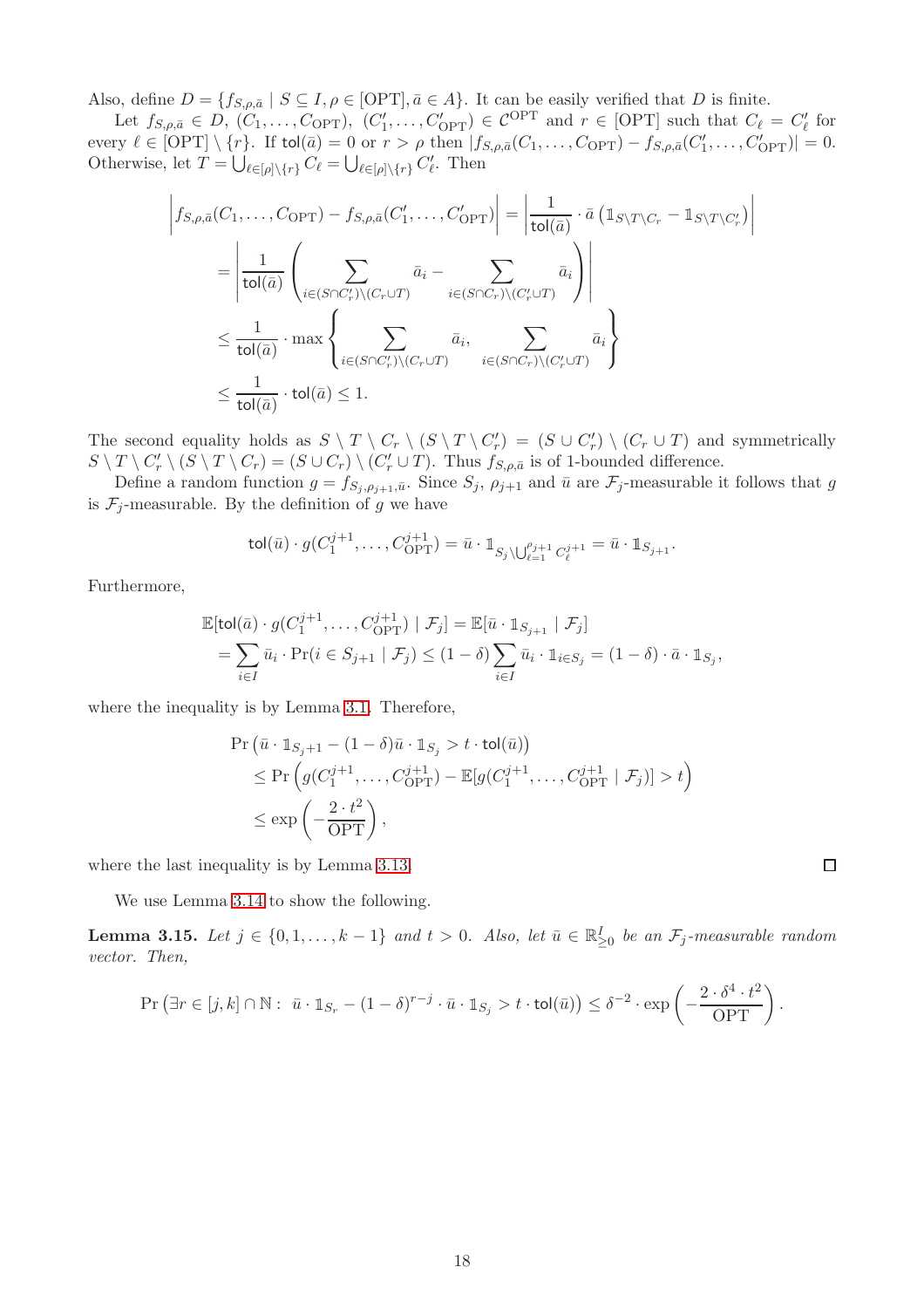Proof. We note that

$$
\Pr\left(\exists r \in [j,k] \cap \mathbb{N}: \ \bar{u} \cdot \mathbb{1}_{S_r} - (1-\delta)^{r-j} \cdot \bar{u} \cdot \mathbb{1}_{S_j} > t \cdot \text{tol}(\bar{u})\right)
$$
\n
$$
= \Pr\left(\exists r \in [j,k] \cap \mathbb{N}: \ \sum_{\ell=j+1}^{r} \left(\bar{u} \cdot \mathbb{1}_{S_\ell} - (1-\delta) \cdot \bar{u} \cdot \mathbb{1}_{S_{\ell-1}}\right) \cdot (1-\delta)^{r-\ell} > t \cdot \text{tol}(\bar{u})\right)
$$
\n
$$
\leq \Pr\left(\exists r \in [j+1,k] \cap \mathbb{N}, \ \ell \in [j+1,r] \cap \mathbb{N}: \ \left(\bar{u} \cdot \mathbb{1}_{S_\ell} - (1-\delta) \cdot \bar{u} \cdot \mathbb{1}_{S_{\ell-1}}\right) \cdot (1-\delta)^{r-\ell} > \frac{t}{r-j} \cdot \text{tol}(\bar{u})\right)
$$
\n
$$
\leq \Pr\left(\exists \ \ell \in [j+1,k] \cap \mathbb{N}: \ \bar{u} \cdot \mathbb{1}_{S_\ell} - (1-\delta) \cdot \bar{u} \cdot \mathbb{1}_{S_{\ell-1}} > \frac{t}{k} \cdot \text{tol}(\bar{u})\right)
$$
\n
$$
\leq \sum_{\ell=j+1}^{r} \Pr\left(\bar{u} \cdot \mathbb{1}_{S_\ell} - (1-\delta) \cdot \bar{u} \cdot \mathbb{1}_{S_{\ell-1}} > \frac{t}{k} \cdot \text{tol}(\bar{u})\right)
$$
\n
$$
\leq k \cdot \exp\left(-\frac{2 \cdot \left(\frac{t}{k}\right)^2}{\text{OPT}}\right)
$$
\n
$$
\leq \delta^{-2} \exp\left(-\frac{2 \cdot \delta^4 \cdot t^2}{\text{OPT}}\right).
$$

The first inequality holds since if a sum of  $n$  variables is greater than  $T$  there most be a variable with value greater than  $\frac{T}{n}$ . The forth inequality is by Lemma [3.14,](#page-18-4) and the last inequality uses  $k \leq \delta^{-2}$ .

 $\Box$ 

We can now proceed to the proofs of Lemmas [3.2](#page-9-4) and [3.4.](#page-11-4)

**Proof of Lemma [3.2.](#page-9-4)** Define  $\bar{u} \in [0,1]^I$  by  $\bar{u}_i = v_1(i) + v_2(i)$ . For any  $C \in \mathcal{C}$  it holds that  $\sum_{i \in C} \bar{u}_i =$  $v_1(C) + v_2(C) \leq 2$ , therefore tol( $\overline{u}$ )  $\leq 2$ . Furthermore, there is partition  $Q_1, \ldots, Q_{\text{OPT}}$  of I such that  $Q_{\ell}$  is a configuration for each  $\ell \in$  [OPT], therefore

<span id="page-20-0"></span>
$$
\bar{u} \cdot \mathbb{1}_{S_0} \le \bar{u} \cdot \mathbb{1}_I = \sum_{\ell=1}^{\text{OPT}} \bar{u} \cdot \mathbb{1}_{Q_\ell} \le \text{OPT} \cdot \text{tol}(\bar{u}) \le 2 \cdot \text{OPT}.\tag{21}
$$

Recall that  $\rho^*$  is the number of configuration used by First-Fit in Step [6](#page-4-2) of Algorithm [1.](#page-4-0) Using Lemma [2.7](#page-8-6) we have

$$
\Pr(\rho^* > 16 \cdot \delta \cdot \text{OPT} + 1) \le \Pr(v_1(S_k) + v_2(S_k) > 8 \cdot \delta \cdot \text{OPT})
$$
  
\n
$$
\le \Pr(\bar{u} \cdot 1_{S_k} > 8 \cdot \delta \cdot \text{OPT})
$$
  
\n
$$
\le \Pr(\bar{u} \cdot 1_{S_k} - (1 - \delta)^k \cdot \bar{u} \cdot 1_{S_0} > 6 \cdot \delta \cdot \text{OPT})
$$
  
\n
$$
\le \Pr(\exists r \in [0, k] \cap \mathbb{N}: \bar{u} \cdot 1_{S_r} - (1 - \delta)^r \cdot \bar{u} \cdot 1_{S_0} > \text{tol}(\bar{u}) \cdot \delta \cdot \text{OPT})
$$
  
\n
$$
\le \delta^{-2} \cdot \exp\left(-\frac{2 \cdot \delta^4 \cdot \delta^2 \cdot \text{OPT}^2}{\text{OPT}}\right)
$$
  
\n
$$
\le \delta^{-2} \cdot \exp(-\delta^7 \cdot \text{OPT}).
$$

The third inequality uses [\(21\)](#page-20-0) and  $(1 - \delta)^k \leq \delta$ . The fifth inequality is by Lemma [3.15.](#page-19-0) Hence,  $Pr(\rho^* \le 16 \cdot \delta \cdot \text{OPT} + 1) \ge 1 - \delta^{-2} \cdot \exp(-\delta^7 \cdot \text{OPT}).$  $\Box$ 

**Proof of Lemma [3.4.](#page-11-4)** Let  $S = {\bar{u}}^1, \ldots, {\bar{u}}^{[\varphi(\delta)]},$  where  ${\bar{u}}^{\ell}$  is an  $\mathcal{F}_j$ -measurable random vector for every  $1 \leq \ell \leq |\varphi(\delta)| \text{ (in case } |\mathcal{S}| < |\varphi(\delta)| \text{ the same vector may appear several times in } \bar{u}^1, \ldots, \bar{u}^{\lfloor \varphi(\delta) \rfloor}).$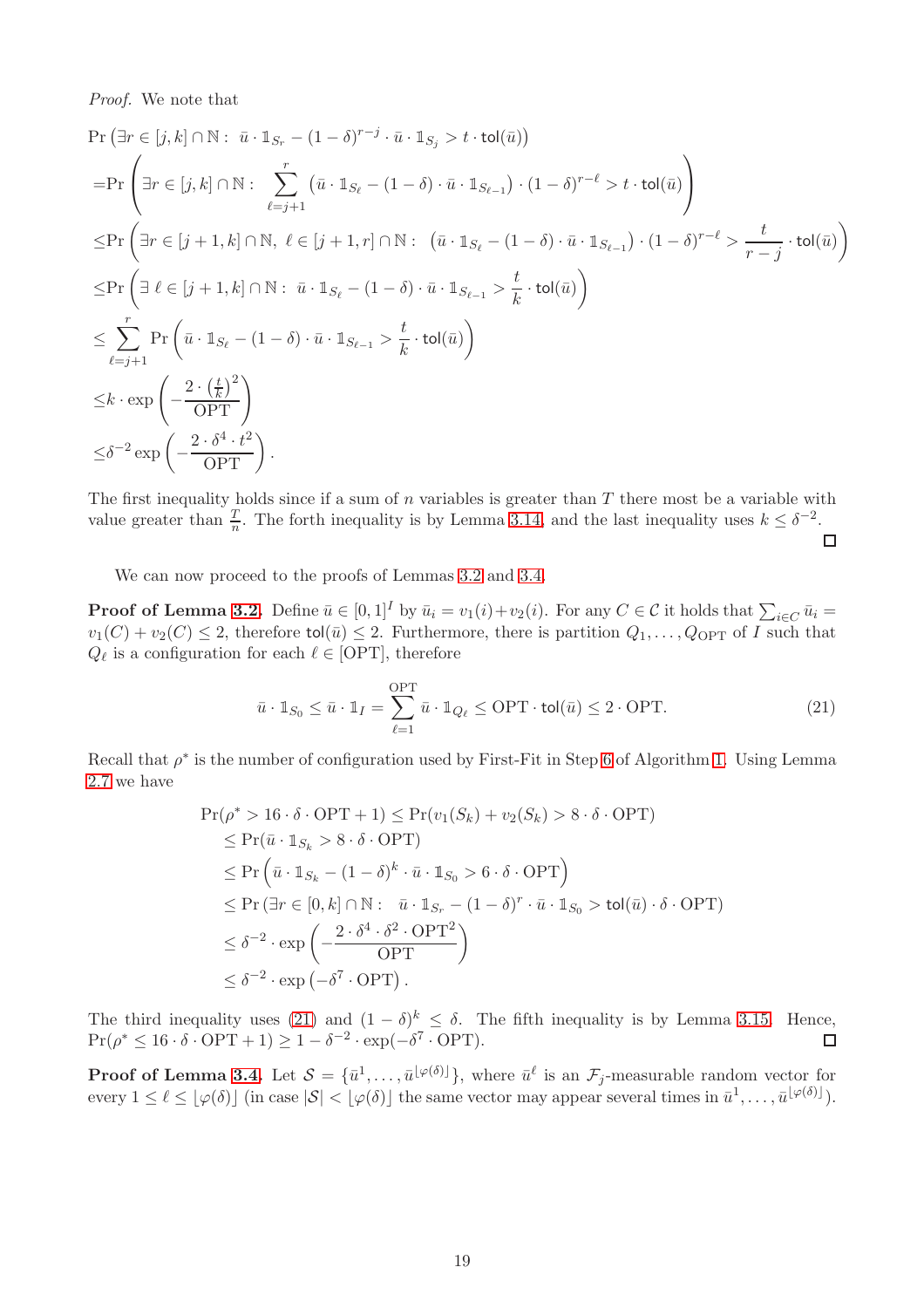As S is a  $(\delta, \varphi(\delta))$  linear structure it holds that

$$
\Pr\left(\forall r \in [j,k] \cap \mathbb{N}: \text{ OPT}_{f}(\bar{d} \wedge \mathbb{1}_{S_{r}}) \leq (1-\delta)^{r-j}(1+10\delta) \|\bar{\lambda}\| + \varphi(\delta) + \delta^{10} \cdot \text{OPT}\right)
$$
\n
$$
\geq \Pr\left(\forall r \in [j,k] \cap \mathbb{N}, \ell \in [\varphi(\delta)]: \left(\mathbb{1}_{S_{r}} \wedge \bar{d}\right) \cdot \bar{u}^{\ell} \leq (1-\delta)^{r-j} \cdot \bar{w} \cdot \bar{u}^{\ell} + \frac{\text{OPT}}{\varphi^{10}(\delta)} \cdot \text{tol}(\bar{u}^{\ell})\right)
$$
\n
$$
\geq \Pr\left(\forall \ell \in [\varphi(\delta)]: \left(\mathbb{1}_{S_{j}} \wedge \bar{d}\right) \cdot \bar{u}^{\ell} \leq \bar{w} \cdot \bar{u}^{\ell} + \frac{1}{\varphi^{11}(\delta)} \cdot \text{OPT} \cdot \text{tol}(\bar{u}^{\ell})\right)
$$
\n
$$
\geq \Pr\left(\forall \ell \in [\varphi(\delta)], \ r \in [j,k] \cap \mathbb{N}: \left(\mathbb{1}_{S_{r}} \wedge \bar{d}\right) \cdot \bar{u}^{\ell} \leq (1-\delta)^{r-j} \cdot (\mathbb{1}_{S_{j}} \wedge \bar{d}) \cdot \bar{u} + \frac{\text{OPT}}{\varphi^{11}(\delta)} \cdot \text{tol}(\bar{u}^{\ell})\right)
$$
\n
$$
\geq \xi - \sum_{\ell=1}^{\lfloor \varphi(\delta) \rfloor} \Pr\left(\exists r \in [j,k] \cap \mathbb{N}: \left(\mathbb{1}_{S_{r}} \wedge \bar{d}\right) \cdot \bar{u}^{\ell} > (1-\delta)^{r-j} \cdot (\mathbb{1}_{S_{j}} \wedge \bar{d}) \cdot \bar{u}^{\ell} + \frac{\text{OPT}}{\varphi^{11}(\delta)} \cdot \text{tol}(\bar{u}^{\ell})\right)
$$
\n
$$
\geq \xi - \varphi(\delta) \cdot \delta^{-2} \cdot \exp\left(-\frac{2 \cdot \delta^{4} \cdot \left(\frac{\text{OPT}^{2}}{\varphi^{11}(\delta)}\right)^{2}}{\text{OPT
$$

The fourth equality follows from the union bound and the definition of  $\xi$  in [\(8\)](#page-11-1). The fifth inequality is by Lemma [3.15.](#page-19-0)  $\Box$ 

The following technical lemma will be used to prove Lemma [3.5.](#page-11-2)

<span id="page-21-0"></span>**Lemma 3.16.** Let  $j \in [k]$  and  $2 \le h \le 2 \cdot \delta^{-1}$ . Then

$$
\Pr\bigg(\Big|\mathbb{E}\left[\bar{x}^* \cdot \mathbb{1}_{T_{j,h}} \Big| \mathcal{F}_{j-1}\right] - \bar{x}^* \cdot \mathbb{1}_{T_{j,h}}\Big| > \delta^{20} \cdot \text{OPT}\bigg) \leq 2 \cdot \exp\left(-\delta^{50} \cdot \text{OPT}\right).
$$

*Proof.* Let  $V \subseteq [0,1]^{\mathcal{C}}$  be all the values  $\bar{x}^*$  can take (formally,  $V = {\bar{x}^*(\omega) \mid \omega \in \Omega}$ ). Since  $\Omega$  is finite, it follows that V is finite as well. Furthermore, since  $\sum_{C \in \mathcal{C}} \bar{x}_C^* \cdot C(i) \leq \sum_{C \in \mathcal{C}} \bar{x}_C^0 \cdot C(i) = 1$  for every  $i \in I$ , it follows that  $\sum_{C \in \mathcal{C}} \bar{x}_C \cdot C(i) \leq 1$  for every  $\bar{x} \in \mathcal{V}$  and  $i \in I$ .

For any  $U \subseteq \mathcal{C}, \rho \in \text{[OPT]}$  and  $\bar{x} \in \mathcal{V}$  define  $f_{U,\rho,\bar{x}}: \mathcal{C}^{\text{OPT}} \to \mathbb{R}$  by

$$
f_{U,\rho,\bar{x}}(C_1,\ldots,C_{\text{OPT}})=\bar{x}\cdot \mathbb{1}_{\{C\in U\ |\ C\cap(\bigcup_{\ell=1}^{\rho}C_{\ell})\cap L\neq\emptyset\}}=\sum_{C\in U}\bar{x}_{C}\cdot \mathbb{1}_{C\cap(\bigcup_{\ell=1}^{\rho}C_{\ell})\cap L\neq\emptyset}.
$$

Define  $D = \{f_{U,\rho,\bar{x}} \mid U \subseteq \mathcal{C}, \ \rho \in [\text{OPT}], \ \bar{x} \in \mathcal{V}\}\$ . It follows that D is a finite set.

Let  $f_{U,\rho,\bar{x}} \in D$ ,  $(C_1,\ldots,C_{\text{OPT}})$ ,  $(C'_1,\ldots,C'_{\text{OPT}}) \in \mathcal{C}^{\text{OPT}}$ , and  $r \in [\text{OPT}]$  such that  $C_\ell = C'_\ell$  for every  $\ell \in [OPT] \setminus \{r\}$ . If  $r > \rho$  then  $|f_{U,\rho,\bar{x}}(C_1,\ldots,C_{\text{OPT}}) - f_{U,\rho,\bar{x}}(C'_1,\ldots,C'_{\text{OPT}})| = 0$ . Otherwise, let  $T = \bigcup_{\ell \in [\rho] \backslash \{r\}} C_{\ell} = \bigcup_{\ell \in [\rho] \backslash \{r\}} C_{\ell}'$ . It holds that

$$
\begin{split}\n&\left|f_{U,\rho,\bar{x}}(C_1,\ldots,C_{\text{OPT}})-f_{U,\rho,\bar{x}}(C'_1,\ldots,C'_{\text{OPT}})\right| \\
&= \left|\bar{x}\cdot\left(\mathbb{1}_{\{C\in U\ |\ C\cap(T\cup C_r)\cap L\neq\emptyset\}}-\mathbb{1}_{\{C\in U\ |\ C\cap(T\cup C'_r)\cap L\neq\emptyset\}}\right)\right| \\
&= \left|\sum_{C\in U}\bar{x}_C\cdot\mathbb{1}_{C\cap(T\cup C'_r)\cap L=\emptyset}\cdot\mathbb{1}_{C\cap C_r\cap L\neq\emptyset}-\sum_{C\in U}\bar{x}_C\cdot\mathbb{1}_{C\cap(T\cup C_r)\cap L=\emptyset}\cdot\mathbb{1}_{C\cap C'_r\cap L\neq\emptyset}\right| \\
&\leq \max\left\{\sum_{C\in U}\bar{x}_C\cdot\mathbb{1}_{C\cap(T\cup C'_r)\cap L=\emptyset}\cdot\mathbb{1}_{C\cap C_r\cap L\neq\emptyset},\sum_{C\in U}\bar{x}_C\cdot\mathbb{1}_{C\cap(T\cup C_r)\cap L=\emptyset}\cdot\mathbb{1}_{C\cap C'_r\cap L\neq\emptyset}\right\} \\
&\leq \max\left\{\sum_{C\in C}\bar{x}_C\cdot\mathbb{1}_{C\cap C_r\cap L\neq\emptyset},\sum_{C\in C}\bar{x}_C\cdot\mathbb{1}_{C\cap C'_r\cap L\neq\emptyset}\right\}.\n\end{split}
$$

Furthermore,

$$
\sum_{C \in \mathcal{C}} \bar{x}_C \cdot \mathbb{1}_{C \cap C_r \cap L \neq \emptyset} \le \sum_{C \in \mathcal{C}} \bar{x}_C \sum_{i \in C_r \cap L} C(i) = \sum_{i \in C_r \cap L} \sum_{C \in \mathcal{C}} \bar{x}_C \cdot C(i) \le |C_r \cap L| \le 2 \cdot \delta^{-1},
$$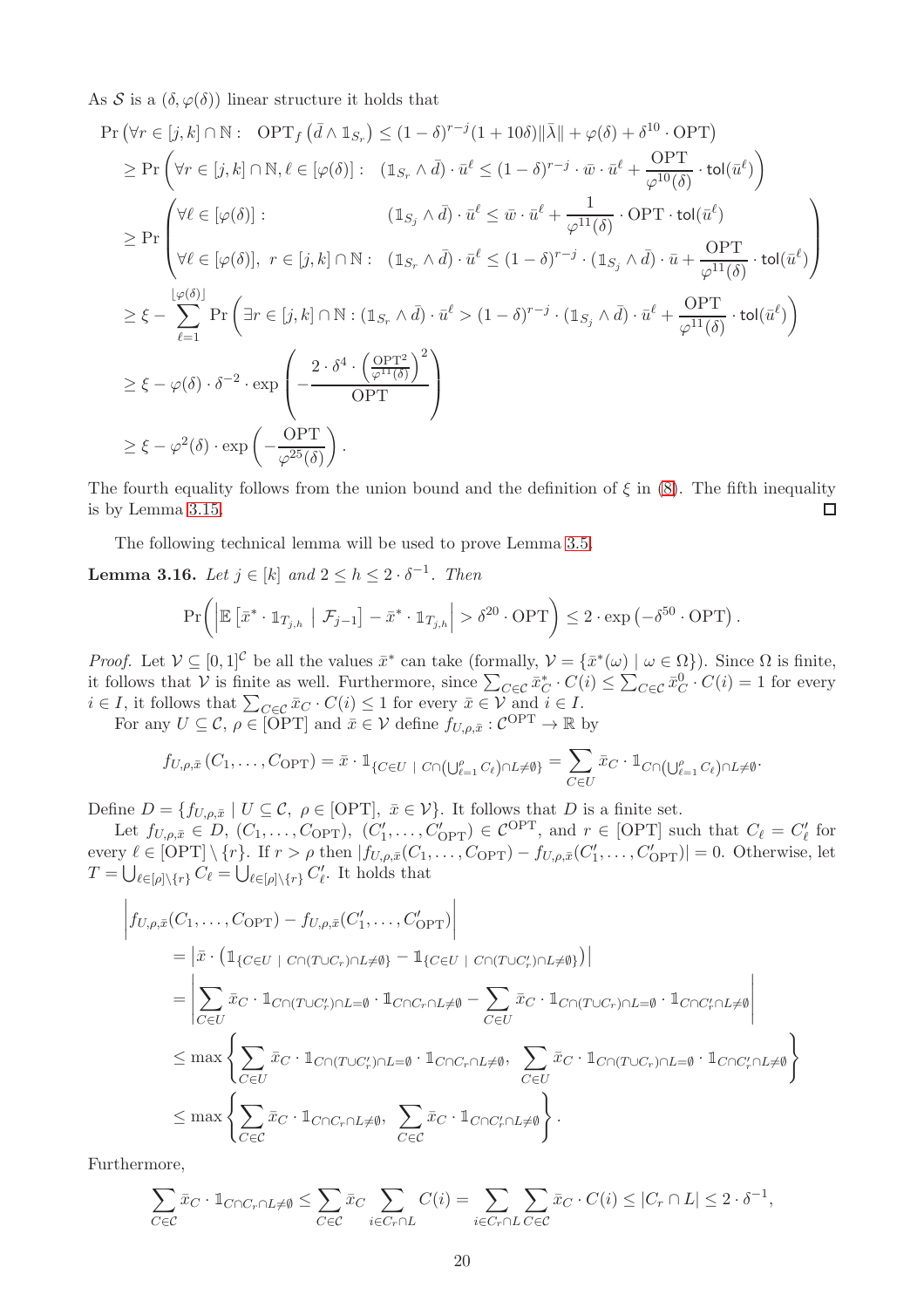and by a symmetric argument  $\sum_{C \in \mathcal{C}} \bar{x}_{C} \cdot \mathbb{1}_{C \cap C'_{r} \cap L \neq \emptyset} \leq 2 \cdot \delta^{-1}$ . Thus,

$$
\left|f_{U,\rho,\bar{x}}(C_1,\ldots,C_{\text{OPT}})-f_{U,\rho,\bar{x}}(C'_1,\ldots,C'_{\text{OPT}})\right|\leq 2\cdot\delta^{-1}.
$$

That is, all the functions in D are of  $(2\delta^{-1})$ -bounded difference.

Define  $g = f_{U_{j-1,h},\rho_j,\bar{x}^*}$ . Since  $U_{j-1,h}, \rho_j$  and  $\bar{x}^*$  are  $\mathcal{F}_{j-1}$ -measurable, we have that g is a  $\mathcal{F}_{j-1}$ measurable random function. For every  $C \in \mathcal{C}$  it holds that  $C \in T_{j,h}$  if and only if  $C \in U_{j-1,h}$  and  $C\cap L\cap\left(\bigcup_{\ell\in[\rho_j]}C^j_\ell\right)$  $(\ell)$   $\neq$  0. Thus,

$$
g(C_1^j,\ldots,C_{\text{OPT}}^j) = \bar{x}^* \cdot \mathbb{1}_{\{C \in U_{j-1,h} \; | \; C \cap \left(\bigcup_{\ell=1}^{\rho_j} C_{\ell}^j\right) \cap L \neq \emptyset\}} = \bar{x}^* \cdot \mathbb{1}_{T_{j,h}}.
$$

Therefore,

$$
\Pr\left(\left|\mathbb{E}\left[\bar{x}^* \cdot \mathbb{1}_{T_{j,h}} \middle| \mathcal{F}_{j-1}\right] - \bar{x}^* \cdot \mathbb{1}_{T_{j,h}}\right| > \delta^{20} \cdot \text{OPT}\right)\right)
$$
\n
$$
= \Pr\left(\left|\mathbb{E}\left[g(C_1^j, \dots, C_{\text{OPT}}^j) \middle| \mathcal{F}_{j-1}\right] - g(C_1^j, \dots, C_{\text{OPT}}^j)\right| > \delta^{20} \cdot \text{OPT}\right)
$$
\n
$$
= \Pr\left(\mathbb{E}\left[g(C_1^j, \dots, C_{\text{OPT}}^j) \middle| \mathcal{F}_{j-1}\right] - g(C_1^j, \dots, C_{\text{OPT}}^j) > \delta^{20} \cdot \text{OPT}\right)
$$
\n
$$
+ \Pr\left(\mathbb{E}\left[-g(C_1^j, \dots, C_{\text{OPT}}^j) \middle| \mathcal{F}_{j-1}\right] + g(C_1^j, \dots, C_{\text{OPT}}^j) > \delta^{20} \cdot \text{OPT}\right)
$$
\n
$$
\leq 2 \cdot \exp\left(-\frac{2 \cdot \delta^{40} \cdot \text{OPT}^2}{(2\delta^{-1})^2 \cdot \text{OPT}}\right) \leq 2 \cdot \exp\left(-\delta^{50} \cdot \text{OPT}\right),
$$

where the inequality is by Lemma [3.13.](#page-18-3)

The proof of Lemma [3.5](#page-11-2) follows directly from Lemma [3.16.](#page-21-0)

Proof of Lemma [3.5.](#page-11-2) By the union bound, we have

$$
\Pr\left(\forall j \in [k], 2 \le h \le 2 \cdot \delta^{-1} : \left| \mathbb{E}\left[\bar{x}^* \cdot \mathbb{1}_{T_{j,h}} \mid \mathcal{F}_{j-1}\right] - \bar{x}^* \cdot \mathbb{1}_{T_{j,h}} \right| \le \delta^{20} \cdot \text{OPT}\right)
$$
\n
$$
\ge 1 - \sum_{j \in [k]} \sum_{h=2}^{2\cdot \delta^{-1}} \Pr\left(\left| \mathbb{E}\left[\bar{x}^* \cdot \mathbb{1}_{T_{j,h}} \mid \mathcal{F}_{j-1}\right] - \bar{x}^* \cdot \mathbb{1}_{T_{j,h}} \right| > \delta^{20} \cdot \text{OPT}\right)
$$
\n
$$
\ge 1 - k \cdot 2 \cdot \delta^{-1} \cdot 2 \cdot \exp(-\delta^{50} \cdot \text{OPT})
$$
\n
$$
\ge 1 - \delta^{-10} \cdot \exp(-\delta^{50} \cdot \text{OPT}),
$$

where the second inequality is by Lemma [3.16](#page-21-0) and the last inequality uses  $k \leq \delta^{-2}$ .

We use Lemma [3.5](#page-11-2) to prove Lemma [3.6.](#page-11-3)

**Proof of Lemma [3.6.](#page-11-3)** For every  $\varepsilon \in (0, 0.1)$  and  $h \in \mathbb{N}$ , it holds that  $\lim_{z \to \infty} \left(1 - \frac{h}{z}\right)^{\left\lceil -z \cdot \ln(1-\varepsilon) \right\rceil} =$  $(1-\varepsilon)^h$ ; thus, there is  $M_{\varepsilon,h} > 1$  such that for every  $z > M_{\varepsilon,h}$  it holds that  $\left(1-\frac{h}{z}\right)$  $\frac{h}{z}\Big)^{\lceil-z\cdot \ln(1-\varepsilon)\rceil}\geq$  $(1-\varepsilon)^h-\varepsilon^{20}$ . Define  $\mu:(0,0.1) \to \mathbb{R}_+$  by  $\mu(\varepsilon) = \max\{M_{\varepsilon,h} \mid h \in [2,2 \cdot \varepsilon^{-1}] \cap \mathbb{N}\}\)$  for every  $\varepsilon \in (0,0.1)$ . Note that since the maximum is taken over a finite set of numbers, each greater than one, it follows that  $\mu(\varepsilon) \in (1,\infty)$  for every  $\varepsilon \in (0,0.1)$ .

 $\Box$ 

 $\Box$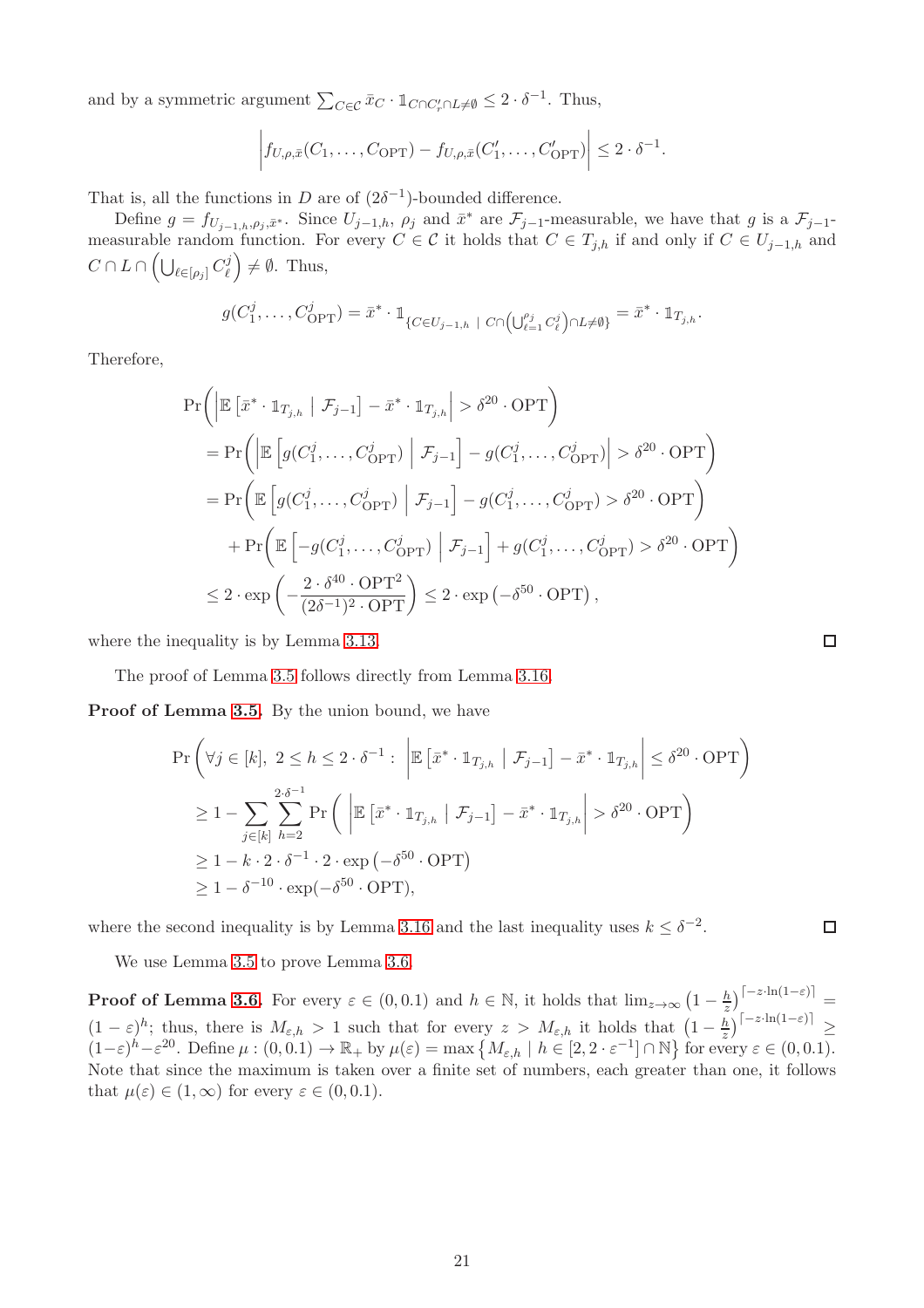Assume the event in [\(9\)](#page-11-6) occurs. Let  $j \in [k]$  and  $2 \leq h \leq 2\delta^{-1}$ . For any  $C \in \mathcal{C}_h$  it holds that

<span id="page-23-0"></span>
$$
\Pr(C \in U_{j,h} \mid \mathcal{F}_{j-1}) = \mathbb{1}_{C \in U_{j-1,h}} \cdot \Pr\left(\forall \ell \in [p_j] : C_{\ell}^j \cap C \cap L = \emptyset \middle| \mathcal{F}_{j-1}\right)
$$
\n
$$
= \mathbb{1}_{C \in U_{j-1,h}} \cdot \left(1 - \frac{\sum_{C' \in C} \bar{x}_{C'}^j \cdot \mathbb{1}_{C' \cap C \cap L \neq \emptyset}}{z_j}\right)^{[-z_j \cdot \ln(1-\delta)]}
$$
\n
$$
\geq \mathbb{1}_{C \in U_{j-1,h}} \cdot \left(1 - \frac{h}{z_j}\right)^{[-z_j \cdot \ln(1-\delta)]}
$$
\n
$$
\geq \mathbb{1}_{\text{OPT}_f(\mathbb{1}_{S_{j-1}}) > \mu(\delta)} \cdot \mathbb{1}_{C \in U_{j-1,h}} \cdot \left((1-\delta)^h - \delta^{20}\right).
$$
\n(22)

The first inequality holds since

$$
\sum_{C' \in \mathcal{C}} \bar{x}_{C'}^j \cdot \mathbb{1}_{C' \cap C \cap L \neq \emptyset} \le \sum_{C' \in \mathcal{C}} \bar{x}_{C'}^j \cdot \sum_{i \in C \cap L} C'(i) = \sum_{i \in C \cap L} \sum_{C' \in \mathcal{C}} \bar{x}_{C'}^j \cdot C(i) \le h
$$

for every  $C' \in \mathcal{C}$ . The last inequality in [\(22\)](#page-23-0) holds since  $z_j \ge \text{OPT}_f(\mathbb{1}_{S_{j-1}})$  and by the definition of  $\mu$ . We therefore have

$$
\begin{aligned} \mathbb{1}_{U_{j,h}} \cdot \bar{x}^* &= \mathbb{1}_{U_{j-1,h}} \cdot \bar{x}^* - \mathbb{1}_{T_{j,h}} \cdot \bar{x}^* \\ &\geq \mathbb{1}_{U_{j-1,h}} \cdot \bar{x}^* - \mathbb{E} \left[ \mathbb{1}_{T_{j,h}} \cdot \bar{x}^* \mid \mathcal{F}_{j-1} \right] - \delta^{20} \cdot \text{OPT} \\ &= \mathbb{E} \left[ \mathbb{1}_{U_{j,h}} \cdot \bar{x}^* \mid \mathcal{F}_{j-1} \right] - \delta^{20} \cdot \text{OPT} \\ &\geq \mathbb{1}_{\text{OPT}_f(\mathbb{1}_{S_{j-1}}) > \mu(\delta)} \cdot \mathbb{1}_{U_{j-1,h}} \cdot \bar{x}^* \left( (1-\delta)^h - \delta^{20} \right) - \delta^{20} \cdot \text{OPT} \\ &\geq \mathbb{1}_{\text{OPT}_f(\mathbb{1}_{S_{j-1}}) > \mu(\delta)} \cdot \mathbb{1}_{U_{j-1,h}} \cdot \bar{x}^* \cdot (1-\delta)^h - \delta^{19} \cdot \text{OPT}. \end{aligned}
$$

The first inequality is due to [\(9\)](#page-11-6), the second inequality follows from [\(22\)](#page-23-0), and the last inequality uses  $1\!\!1_{U_{j-1,h}} \cdot \bar{x}^* \leq \|\bar{x}^*\| \leq \|\bar{x}^0\| \leq 2\text{OPT}$ . Overall, we showed that

<span id="page-23-1"></span>
$$
\forall j \in [k], 2 \le h \le 2 \cdot \delta^{-1}: \quad \mathbb{1}_{U_{j,h}} \cdot \bar{x}^* \ge \mathbb{1}_{\text{OPT}_f(\mathbb{1}_{S_{j-1}}) > \mu(\delta)} \cdot \mathbb{1}_{U_{j-1,h}} \cdot \bar{x}^* \cdot (1-\delta)^h - \delta^{19} \cdot \text{OPT}. \tag{23}
$$

<span id="page-23-3"></span>**Claim 3.17.** For any  $2 \leq h \leq 2 \cdot \delta^{-1}$  and  $j \in \{0, 1, \ldots, k\}$  it holds that

$$
\bar{x}^* \cdot \mathbb{1}_{U_{j,h}} \ge (1-\delta)^{h \cdot j} \cdot \bar{x}^* \cdot \mathbb{1}_{U_{0,h}} - j \cdot \delta^{19} \cdot \text{OPT or OPT}_{f}(\mathbb{1}_{S_j}) \le \mu(\delta).
$$

*Proof.* Fix  $2 \leq h \leq 2 \cdot \delta^{-1}$ . We show the claim by induction over j.

**Base case:** For  $j = 0$  it clearly holds that  $\bar{x}^* \cdot \mathbb{1}_{U_{0,h}} \geq (1 - \delta)^{h \cdot 0} \cdot \bar{x}^* \cdot \mathbb{1}_{U_{0,h}} - 0 \cdot \delta^{19} \cdot \text{OPT}$ .

**Induction step:** Assume the induction hypothesis holds for  $j-1$ . If  $\text{OPT}_f(\mathbb{1}_{S_j}) \leq \mu(\delta)$  then the statement holds for j. Otherwise,  $\text{OPT}_f(\mathbb{1}_{S_j}) > \mu(\delta)$  and therefore  $\text{OPT}_f(\mathbb{1}_{S_{j-1}}) \geq \text{OPT}_f(\mathbb{1}_{S_j}) >$  $\mu(\delta)$ . By the induction hypothesis, we have

<span id="page-23-2"></span>
$$
\bar{x}^* \cdot \mathbb{1}_{U_{j-1,h}} \ge (1-\delta)^{h \cdot (j-1)} \cdot \bar{x}^* \cdot \mathbb{1}_{U_{0,h}} - (j-1) \cdot \delta^{19} \cdot \text{OPT}.
$$
\n(24)

Therefore,

$$
\bar{x}^* \cdot \mathbb{1}_{U_{j,h}} \geq \mathbb{1}_{\text{OPT}_f(\mathbb{1}_{S_{j-1}}) > \mu(\delta)} \cdot \mathbb{1}_{U_{j-1,h}} \cdot \bar{x}^* \cdot (1-\delta)^h - \delta^{19} \cdot \text{OPT}
$$
\n
$$
= \mathbb{1}_{U_{j-1,h}} \cdot \bar{x}^* \cdot (1-\delta)^h - \delta^{19} \cdot \text{OPT}
$$
\n
$$
\geq (1-\delta)^h \left( (1-\delta)^{h \cdot (j-1)} \cdot \bar{x}^* \cdot \mathbb{1}_{U_{0,h}} - (j-1) \cdot \delta^{19} \cdot \text{OPT} \right) - \delta^{19} \cdot \text{OPT}
$$
\n
$$
\geq (1-\delta)^{h \cdot j} \cdot \bar{x}^* \cdot \mathbb{1}_{U_{0,h}} - j \cdot \delta^{19} \cdot \text{OPT}.
$$

The first inequality is by  $(23)$ , and the second inequality is by  $(24)$ .

By Claim [3.17,](#page-23-3) for any  $j \in [k]$  and  $2 \leq h \leq 2 \cdot \delta^{-2}$  either  $\text{OPT}_f(\mathbb{1}_{S_j}) \leq \mu(\delta)$  or

$$
\bar{x}^* \cdot \mathbb{1}_{U_{j,h}} \ge (1-\delta)^{h \cdot j} \cdot \bar{x}^* \cdot \mathbb{1}_{U_{0,h}} - j \cdot \delta^{19} \cdot \text{OPT} \ge (1-\delta)^{h \cdot j} \cdot \bar{x}^* \cdot \mathbb{1}_{U_{0,h}} - \delta^{10} \cdot \text{OPT},
$$

as required (the last inequality uses  $j \leq k \leq \delta^{-2}$ ). Since we assumed [\(9\)](#page-11-6) occurs, this property holds with probability at least  $1 - \delta^{-10} \cdot \exp(-\delta^{50} \cdot \text{OPT})$  by Lemma [3.5.](#page-11-2)  $\Box$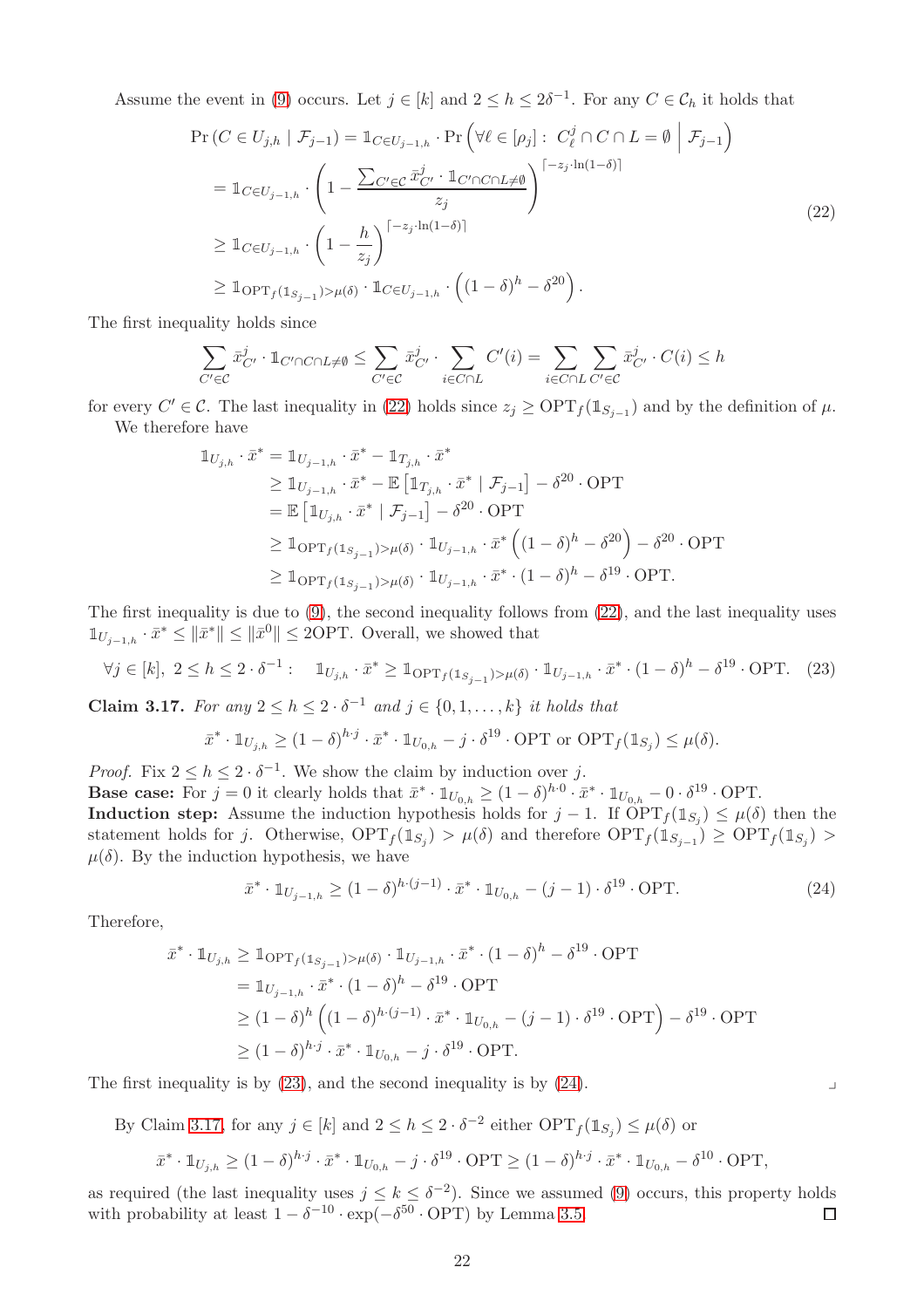We now proceed to the proof of Claim [3.8.](#page-12-1) We use the same notation as in the proof of Lemma [3.7,](#page-11-0) where the claim is stated.

**Proof of Claim [3.8](#page-12-1)**. As in the proof of Lemma [3.16,](#page-21-0) let  $V \subseteq [0,1]^C$  be all the values  $\bar{x}^*$  can take (formally,  $\mathcal{V} = \{\bar{x}^*(\omega) \mid \omega \in \Omega\}$ ). It follows that  $\sum_{C \in \mathcal{C}} \bar{x}_C \cdot C(i) \leq 1$  for every  $i \in I$  and  $\bar{x} \in \mathcal{V}$ . Also, let  $A \subseteq \mathbb{R}_{\geq 0}^I$  be the set of all values the vectors in  $\mathcal{S}_j$  can take (formally,  $A = {\overline{u} \mid \exists \omega \in \Omega : \overline{u} \in \mathcal{S}_j(\omega)}$ ) As  $\Omega$  is finite, it follows that  $\mathcal V$  and  $\Lambda$  are finite.

For any  $U \subseteq \mathcal{C}$ ,  $S \subseteq I$ ,  $\bar{x} \in \mathcal{V}$ ,  $\rho \in [\text{OPT}]$  and  $\bar{u} \in A$ , we define  $f_{U,S,\bar{x},\rho,\bar{u}} : \mathcal{C}^{\text{OPT}} \to \mathbb{R}$  by

$$
f_{U,S,\bar{x},\rho,\bar{u}}(C_1,\ldots,C_{\text{OPT}}) = \begin{cases} \frac{1}{\text{tol}(\bar{u})} \cdot \sum_{C \in U} \bar{x}_C \cdot \mathbb{1}_{C \cap (\bigcup_{\ell \in [\rho]} C_{\ell}) \cap L \neq \emptyset} \cdot \sum_{i \in C \setminus S} \mathbb{1}_{i \notin \bigcup_{\ell \in [\rho]} C_{\ell} \cdot \bar{u}_i} & \text{tol}(\bar{u}) \neq 0\\ 0 & \text{otherwise} \end{cases}
$$

Let  $D = \{f_{U,S,\bar{x},\rho,\bar{u}} \mid U \subseteq \mathcal{C}, S \subseteq I, \bar{x} \subseteq \mathcal{V}, \rho \in [\text{OPT}], \bar{u} \in A\}$ . It follows that D is finite.

Let  $f_{U,S,\bar{x},\rho,\bar{u}} \in D$ ,  $(C_1,\ldots,C_{\text{OPT}})$ ,  $(C'_1,\ldots,C'_{\text{OPT}}) \in \mathcal{C}^{\text{OPT}}$  and  $r \in [\text{OPT}]$  such that  $C_\ell = C'_\ell$  for every  $\ell \in [\text{OPT}]\setminus\{r\}$ . If tol $(\bar{u}) = 0$  or  $r > \rho$  then  $|f_{U,S,\bar{x},\rho,\bar{u}}(C_1,\ldots,C_{\text{OPT}}) - f_{U,S,\bar{x},\rho,\bar{u}}(C'_1,\ldots,C'_{\text{OPT}})| =$ 0. Otherwise, let  $T = \bigcup_{\ell \in [\rho] \setminus \{r\}} C_{\ell} = \bigcup_{\ell \in [\rho] \setminus \{r\}} C_{\ell}'$ . Then

$$
\begin{split}\n&\left|f_{U,S,\bar{x},\rho,\bar{u}}(C_1,\ldots,C_{\text{OPT}})-f_{U,S,\bar{x},\rho,\bar{u}}(C'_1,\ldots,C'_{\text{OPT}})\right| \\
&=\frac{1}{\text{tol}(\bar{u})}\cdot\left|\sum_{C\in U}\bar{x}_C\cdot\mathbb{1}_{C\cap(T\cup C_r)\cap L\neq\emptyset}\cdot\sum_{i\in C\backslash S}\mathbb{1}_{i\notin T\cup C_r}\cdot\bar{u}_i-\sum_{C\in U}\bar{x}_C\cdot\mathbb{1}_{C\cap(T\cup C'_r)\cap L\neq\emptyset}\cdot\sum_{i\in C\backslash S}\mathbb{1}_{i\notin T\cup C'_r}\cdot\bar{u}_i\right|\n\\ &=\frac{1}{\text{tol}(\bar{u})}\cdot\left|\sum_{C\in U}\sum_{i\in C\backslash S}\bar{x}_C\cdot\bar{u}_i\cdot\left(\mathbb{1}_{C\cap(T\cup C_r)\cap L\neq\emptyset}\cdot\mathbb{1}_{i\notin T\cup C_r}-\mathbb{1}_{C\cap(T\cup C'_r)\cap L\neq\emptyset}\cdot\mathbb{1}_{i\in T\cup C'_r}\right)\right| \\
&\leq \frac{1}{\text{tol}(\bar{u})}\cdot\sum_{C\in U}\sum_{i\in C\backslash S}\bar{x}_C\cdot\bar{u}_i\cdot\left|\mathbb{1}_{C\cap(T\cup C_r)\cap L\neq\emptyset}\cdot\mathbb{1}_{i\notin T\cup C_r}-\mathbb{1}_{C\cap(T\cup C'_r)\cap L\neq\emptyset}\cdot\mathbb{1}_{i\in T\cup C'_r}\right| \\
&\leq \frac{1}{\text{tol}(\bar{u})}\cdot\sum_{C\in U}\sum_{i\in C\backslash S}\bar{x}_C\cdot\bar{u}_i\cdot\left(\mathbb{1}_{C\cap(C'_r\cup C_r)\cap L\neq\emptyset}+\mathbb{1}_{i\in C_r\cup C'_r}\right) \\
&\leq \frac{1}{\text{tol}(\bar{u})}\cdot\frac{1}{C\in U} \mathbb{1}_{C\cap(C'_r\cup C_r)\cap L\neq\emptyset}\cdot\bar{x}_C\cdot\sum_{i\in C}\bar{u}_i+\frac{1}{\text{tol}(\bar{u})}\cdot\sum_{i\in C_r\cup C'_r}\bar{u}_i\cdot\sum_{C\in U}\bar{x
$$

where the fourth inequality uses

$$
\sum_{C\in U}\mathbbm{1}_{C\cap (C'_r\cup C_r)\cap L\neq\emptyset}\cdot \bar{x}_C\leq \sum_{i\in (C_r\cup C'_r)\cap L} \sum_{C\in \mathcal{C}}\bar{x}_C\cdot C(i)\leq \sum_{i\in (C_r\cup C'_r)\cap L}1\leq 4\cdot \delta^{-1}.
$$

We conclude that all the functions in D are of  $\delta^{-2}$ -bounded difference.

Recall  $S_j$  is a  $(\delta, \varphi(\delta))$ -linear structure of  $\bar{\lambda}^j$ . Since  $\bar{\lambda}^j$  is  $\mathcal{F}_{j-1}$ -measurable, it follows that  $S_j$  is also  $\mathcal{F}_{j-1}$ -measurable. As in the proof of Lemma [3.4,](#page-11-4) we denote  $\mathcal{S}_j = \{\bar{u}^1,\ldots,\bar{u}^{\lfloor \varphi(\delta) \rfloor}\}\$  where  $\bar{u}^s$  is an  $\mathcal{F}_{j-1}$ -measurable random vector for every  $1 \leq s \leq |\varphi(\delta)|$  (in case  $|\mathcal{S}_j| < |\varphi(\delta)|$ ) the same vector may appear several times in  $\bar{u}^1, \ldots, \bar{u}^{\lfloor \varphi(\delta) \rfloor}$ .

For every  $s \in [\varphi(\delta)]$  define a random function  $g^s = f_{U_{j-1},S_{j-1},\bar{x}^*,\rho_j,\bar{u}^s}$ . Since  $U_{j-1}, S_{j-1}, \bar{x}^*, \rho_j$  and  $\bar{u}^s$  are all  $\mathcal{F}_{j-1}$ -measurable, it follows that g is  $\mathcal{F}_{j-1}$ -measurable as well. Furthermore,

$$
\text{tol}(\bar{u}^s) \cdot g^s(C_1^j, \dots, C_{\text{OPT}}^j) = \sum_{C \in U_{j-1}} \bar{x}_C^* \cdot \mathbb{1}_{C \cap \left(\bigcup_{\ell \in [\rho_j]} C_\ell^j\right) \cap L \neq \emptyset} \cdot \sum_{i \in C \setminus S_{j-1}} \mathbb{1}_{i \notin \bigcup_{\ell \in [\rho_j]} C_\ell^j} \cdot \bar{u}_i^s
$$
\n
$$
= \sum_{i \in I} \mathbb{1}_{i \in S_j} \cdot \bar{u}_i^s \cdot \sum_{C \in T_j} \bar{x}_C^* \cdot C(i) = \sum_{i \in I} \mathbb{1}_{i \in S_j} \cdot \bar{u}_i^s \cdot \bar{d}_i^j = (\mathbb{1}_{S_j} \wedge \bar{d}^j) \cdot \bar{u}^s,
$$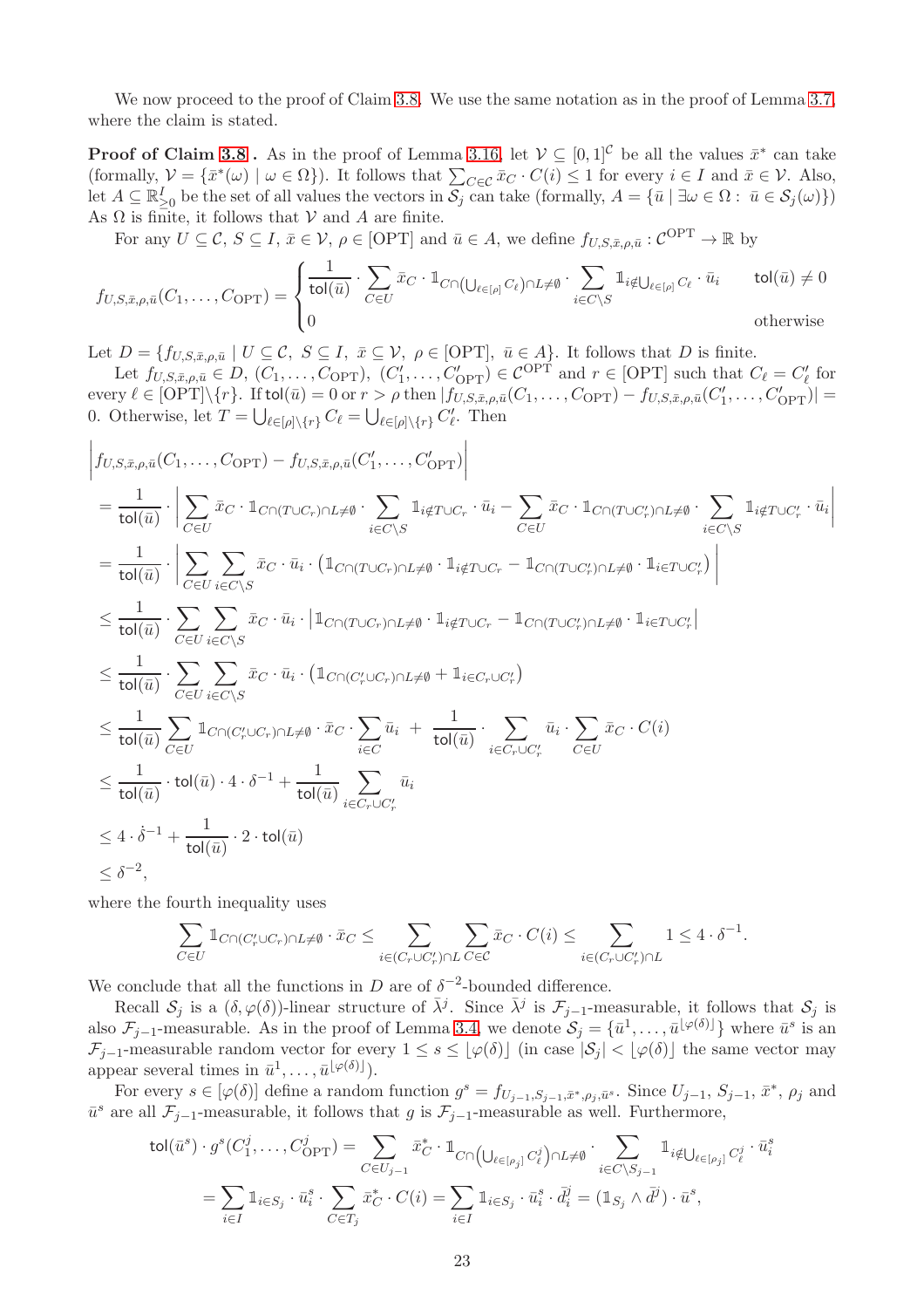where the second equality follows from the definition of  $\bar{d}^j$ . Thus, for any  $s \in [\varphi(\delta)]$  it holds that

$$
\begin{split} &\Pr\left(\left(\mathbbm{1}_{S_j}\wedge\bar{d}^j\right)\cdot\bar{u}^s\ >\ \mathbb{E}\left[\bar{u}^s\cdot\left(\bar{d}^j\wedge\mathbbm{1}_{S_j}\right)\ \big|\ \mathcal{F}_{j-1}\right]+\frac{\mathrm{OPT}}{\varphi^{11}(\delta)}\cdot\mathrm{tol}(\bar{u})\right)\\ &=\Pr\left(g^s(C_1^j,\ldots,C_{\mathrm{OPT}}^j)\ >\ \mathbb{E}\left[g^s(C_1^j,\ldots,C_{\mathrm{OPT}}^j)\ \Big|\ \mathcal{F}_{j-1}\right]+\frac{\mathrm{OPT}}{\varphi^{11}(\delta)}\right)\\ &\leq\exp\left(-\frac{2\cdot\left(\frac{\mathrm{OPT}}{\varphi^{11}(\delta)}\right)^2}{\delta^{-4}\cdot\mathrm{OPT}}\right)\leq\exp\left(-\frac{\mathrm{OPT}}{\varphi^{25}(\delta)}\right), \end{split}
$$

where the last inequality is by Lemma [3.13.](#page-18-3)

Thus, using the union bound we have that

$$
\Pr\left(\forall \bar{u} \in \mathcal{S}_j : (\mathbb{1}_{S_j} \land \bar{d}^j) \cdot \bar{u} \leq \mathbb{E}\left[\bar{u} \cdot (\bar{d}^j \land \mathbb{1}_{S_j}) \middle| \mathcal{F}_{j-1}\right] + \frac{\text{OPT}}{\varphi^{11}(\delta)} \cdot \text{tol}(\bar{u})\right)
$$
\n
$$
\geq 1 - \sum_{s=1}^{\lfloor \varphi(\delta) \rfloor} \Pr\left((\mathbb{1}_{S_j} \land \bar{d}^j) \cdot \bar{u}^s \gt \mathbb{E}\left[\bar{u}^s \cdot (\bar{d}^j \land \mathbb{1}_{S_j}) \middle| \mathcal{F}_{j-1}\right] + \frac{\text{OPT}}{\varphi^{11}(\delta)} \cdot \text{tol}(\bar{u})\right)
$$
\n
$$
\geq 1 - \varphi(\delta) \cdot \exp\left(-\frac{\text{OPT}}{\varphi^{25}(\delta)}\right).
$$

It remains to prove Lemma [3.3](#page-9-5) and Claim [3.11.](#page-16-0) We use  $G = (L, E)$  to denote the  $\delta$ -matching graph of  $(I, v)$ , and  $P_{\mathcal{M}}(G)$  to denote the matching polytope of G. Both proofs rely on the concentration bounds of SampleMatching given below.

<span id="page-25-0"></span>**Lemma 3.18** ([\[4\]](#page-46-9)). Let  $\bar{\beta}\in P_{\mathcal{M}}(G)$  and  $\gamma>0$ . Also, denote  $\mathcal{M}=$  SampleMatching( $\bar{\beta},\gamma$ ). Then  $\mathcal M$ is a matching and for any  $\bar{a} \in [0,1]^E$  the following holds:

- 1.  $\Pr(e \in \mathcal{M}) = (1 \gamma)\overline{\beta}_e$  for any  $e \in E$ .
- 2. For any  $\xi \leq \mathbb{E}\left[\sum_{e \in \mathcal{M}} \bar{a}_e\right]$  and  $\varepsilon > 0$ , it holds that  $\Pr\left(\sum_{e \in \mathcal{M}} \bar{a}_e \leq (1-\varepsilon) \cdot \xi\right) \leq \exp\left(-\frac{\xi \cdot \varepsilon^2 \cdot \gamma}{20}\right)$ .
- 3. For any  $\xi \geq \mathbb{E}\left[\sum_{e \in \mathcal{M}} \bar{a}_e\right]$  and  $\varepsilon > 0$ , it holds that  $\Pr\left(\sum_{e \in \mathcal{M}} \bar{a}_e \geq (1+\varepsilon) \cdot \xi\right) \leq \exp\left(-\frac{\xi \cdot \varepsilon^2 \cdot \gamma}{20}\right)$ .

 $\bf{Proof of Lemma~3.3.~A}$ s  $\mathcal{M} = \mathsf{SampleMatching}(\mathcal{E}(\bar{x}^0), \delta^4),$  it follows that

$$
\mathbb{E}\left[\left|\mathcal{M}\right|\right] = \sum_{e \in E} \Pr(e \in \mathcal{M}) = (1 - \delta^4) \cdot \sum_{e \in E} \mathcal{E}_e(\bar{x}^0) = (1 - \delta^4) \cdot \sum_{e \in E} \sum_{C \in \mathcal{C} \text{ s.t. } e \in C} \bar{x}^0_C = (1 - \delta^4) \cdot \mathbb{1}_{\mathcal{C}_2} \cdot \bar{x}^0.
$$

If  $\mathbb{1}_{C_2} \cdot \bar{x}^0 = 0$  then  $|\mathcal{M}| = 0$  and the statement of the lemma holds. Otherwise, by Lemma [3.18,](#page-25-0)

$$
\Pr\left(|\mathcal{M}| > \mathbb{1}_{\mathcal{C}_2} \cdot \bar{x}^0 + \delta^2 \cdot \text{OPT}\right) = \Pr\left(|\mathcal{M}| > \mathbb{1}_{\mathcal{C}_2} \cdot \bar{x}^0 \cdot \left(1 + \frac{\delta^2 \cdot \text{OPT}}{\mathbb{1}_{\mathcal{C}_2} \cdot \bar{x}^0}\right)\right)
$$
  

$$
\leq \exp\left(-\frac{1}{20} \cdot \delta^4 \cdot (\mathbb{1}_{\mathcal{C}_2} \cdot \bar{x}^0) \cdot \left(\frac{\delta^2 \cdot \text{OPT}}{\mathbb{1}_{\mathcal{C}_2} \cdot \bar{x}^0}\right)^2\right) \leq \exp\left(-\delta^{10} \cdot \text{OPT}\right),
$$

where the last inequality uses  $\mathbb{1}_{C_2} \cdot \bar{x}^0 \leq (1 + \delta^2) \text{OPT} \leq 2 \text{OPT}$ . Therefore,

$$
Pr (|\mathcal{M}| \leq \mathbb{1}_{\mathcal{C}_2} \cdot \bar{x}^0 + \delta^2 \cdot \text{OPT}) \geq 1 - \exp(-\delta^{10} \cdot \text{OPT}).
$$

 $\Box$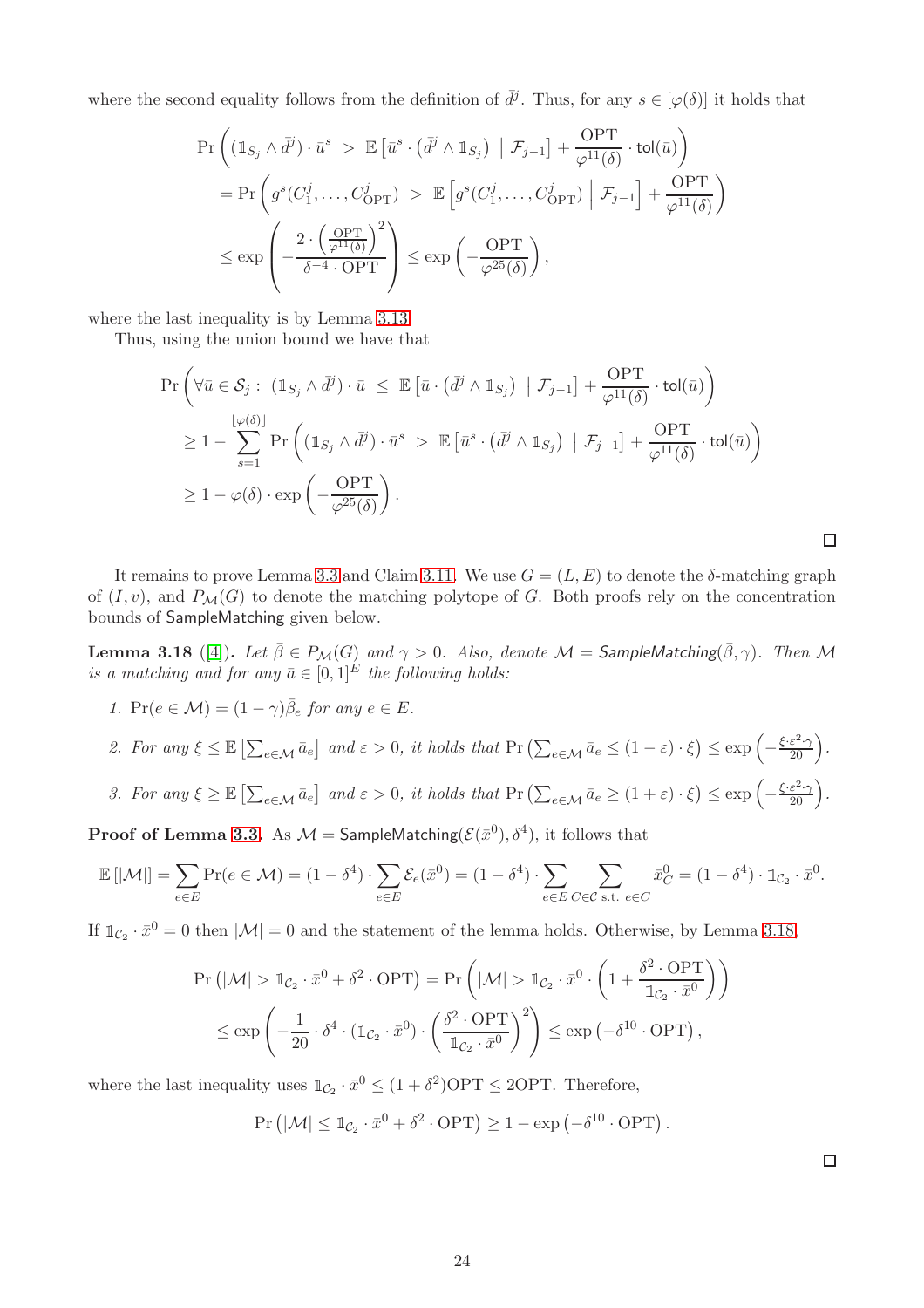Proof of Claim [3.11.](#page-16-0) We use the same notation as in the proof of Lemma [3.10,](#page-14-0) where the claim is stated. If tol( $\bar{u}$ ) = 0 the claim trivially holds. Thus, we may assume that tol( $\bar{u}$ )  $\neq \emptyset$ .

Observe that

$$
\bar{w} \cdot \bar{u} - \bar{d} \cdot \bar{u} = \sum_{i \in I} (\bar{w}_i - \bar{d}_i) \bar{u}_i = \sum_{i \in L} (\mathbb{1}_{i \notin S_0} - (1 - \delta^4) \cdot \bar{y}_i^{\mathcal{M}}) \bar{u}_i = \sum_{i \in L} \mathbb{1}_{i \notin S_0} \cdot \bar{u}_i - \mathbb{E} \left[ \sum_{i \in L} \mathbb{1}_{i \notin S_0} \cdot \bar{u}_i \right],
$$

where the second equality is by [\(16\)](#page-15-0) and [\(17\)](#page-15-1), and the last equality is by Lemma [3.9.](#page-14-1) Furthermore,

$$
\sum_{i \in L} \mathbb{1}_{i \notin S_0} \cdot \bar{u}_i = \sum_{\{i_1, i_2\} \in \mathcal{M}} (\bar{u}_{i_1} + \bar{u}_{i_2})
$$

Thus,

<span id="page-26-1"></span>
$$
\Pr\left(\bar{d}\cdot\bar{u} > \bar{w}\cdot\bar{u} + \frac{\text{OPT}}{\varphi^{11}(\delta)}\text{tol}(\bar{u})\right)
$$
\n
$$
= \Pr\left(\sum_{i\in L} \mathbb{1}_{i\notin S_0} \cdot \bar{u}_i < \mathbb{E}\left[\sum_{i\in L} \mathbb{1}_{i\notin S_0} \cdot \bar{u}_i\right] - \frac{\text{OPT}}{\varphi^{11}(\delta)} \cdot \text{tol}(\bar{u})\right)
$$
\n
$$
= \Pr\left(\sum_{\{i_1, i_2\} \in \mathcal{M}} \frac{\bar{u}_{i_1} + \bar{u}_{i_2}}{\text{tol}(\bar{u})} < \mathbb{E}\left[\sum_{\{i_1, i_2\} \in \mathcal{M}} \frac{\bar{u}_{i_1} + \bar{u}_{i_2}}{\text{tol}(\bar{u})}\right] - \frac{\text{OPT}}{\varphi^{11}(\delta)}\right)
$$
\n
$$
\leq \exp\left(-\frac{1}{20} \cdot \delta^4 \cdot \mathbb{E}\left[\sum_{\{i_1, i_2\} \in \mathcal{M}} \frac{\bar{u}_{i_1} + \bar{u}_{i_2}}{\text{tol}(\bar{u})}\right] \cdot \left(\frac{\text{OPT}}{\varphi^{11}(\delta) \cdot \mathbb{E}\left[\sum_{\{i_1, i_2\} \in \mathcal{M}} \frac{\bar{u}_{i_1} + \bar{u}_{i_2}}{\text{tol}(\bar{u})}\right]^2\right)\right)
$$
\n
$$
\leq \exp\left(-\frac{\text{OPT}}{\varphi^{25}(\delta)}\right).
$$
\n(25)

The first inequality is by Lemma [3.18;](#page-25-0) observe that  $M \subseteq E \subseteq C$ , therefore  $\frac{\bar{u}_{i_1} + \bar{u}_{i_2}}{\text{tol}(\bar{u})} \leq 1$  for any  $\{i_1, i_2\} \in E$ . The last inequality uses

$$
\mathbb{E}\left[\sum_{\{i_1,i_2\}\in\mathcal{M}}\frac{\bar{u}_{i_1}+\bar{u}_{i_2}}{\text{tol}(\bar{u})}\right]\leq \frac{|L|}{2}\leq \delta^{-1}\cdot \text{OPT}.
$$

It is implicitly assumed in [\(25\)](#page-26-1) that  $\mathbb{E}\left[\sum_{\{i_1,i_2\}\in\mathcal{M}}\frac{\bar{u}_{i_1}+\bar{u}_{i_2}}{\text{tol}(\bar{u})}\right]\neq 0$ . In case  $\mathbb{E}\left[\sum_{\{i_1,i_2\}\in\mathcal{M}}\frac{\bar{u}_{i_1}+\bar{u}_{i_2}}{\text{tol}(\bar{u})}\right]=$ 0, we have  $\sum_{\{i_1,i_2\}\in\mathcal{M}}\frac{\bar{u}_{i_1}+\bar{u}_{i_2}}{\text{tol}(\bar{u})}=0$ , and

$$
\Pr\left(\bar{d}\cdot\bar{u} > \bar{w}\cdot\bar{u} + \frac{\text{OPT}}{\varphi^{11}(\delta)}\text{tol}(\bar{u})\right) = \Pr\left(\sum_{\{i_1, i_2\} \in \mathcal{M}} \frac{\bar{u}_{i_1} + \bar{u}_{i_2}}{\text{tol}(\bar{u})} < \mathbb{E}\left[\sum_{\{i_1, i_2\} \in \mathcal{M}} \frac{\bar{u}_{i_1} + \bar{u}_{i_2}}{\text{tol}(\bar{u})}\right] - \frac{\text{OPT}}{\varphi^{11}(\delta)}\right)
$$
\n
$$
= \Pr\left(0 < -\frac{\text{OPT}}{\varphi^{11}(\delta)}\right) = 0 \le \exp\left(-\frac{\text{OPT}}{\varphi^{25}(\delta)}\right).
$$

## <span id="page-26-0"></span>4 Proof of the Structural Lemma

In this section we give the proof of Lemma [2.2.](#page-8-1) Let  $\delta \in (0,0.1)$  such that  $\delta^{-1} \in \mathbb{N}$ , and let  $(I, v)$  be a  $\delta$ -2VBP instance. As in Section [3,](#page-9-0) we use OPT = OPT $(I, v)$ .

We first need to construct the set  $S^* \subseteq \mathbb{R}_{\geq 0}^I$ . The construction is technical. Its components will become clearer below. The terms  $\preceq_d$ ,  $I_{d,j}$ , h and  $\hat{d}$  defined as part of the construction of  $S^*$  are also used in the construction of the linear structure  $\mathcal{S}.$ 

Let  $\succeq^*$  be an arbitrary total order over I. For  $d \in \{1,2\}$  we define a total order  $\succeq_d$  on I by  $i_1 \succeq_d i_2$ if and only if  $v_d(i_1) > v_d(i_2)$  or  $(v_d(i_1) = v_d(i_2)$  and  $i_1 \geq i_2$ . Let  $h = \delta^{-2}$ . For any  $d \in \{1, 2\}$  and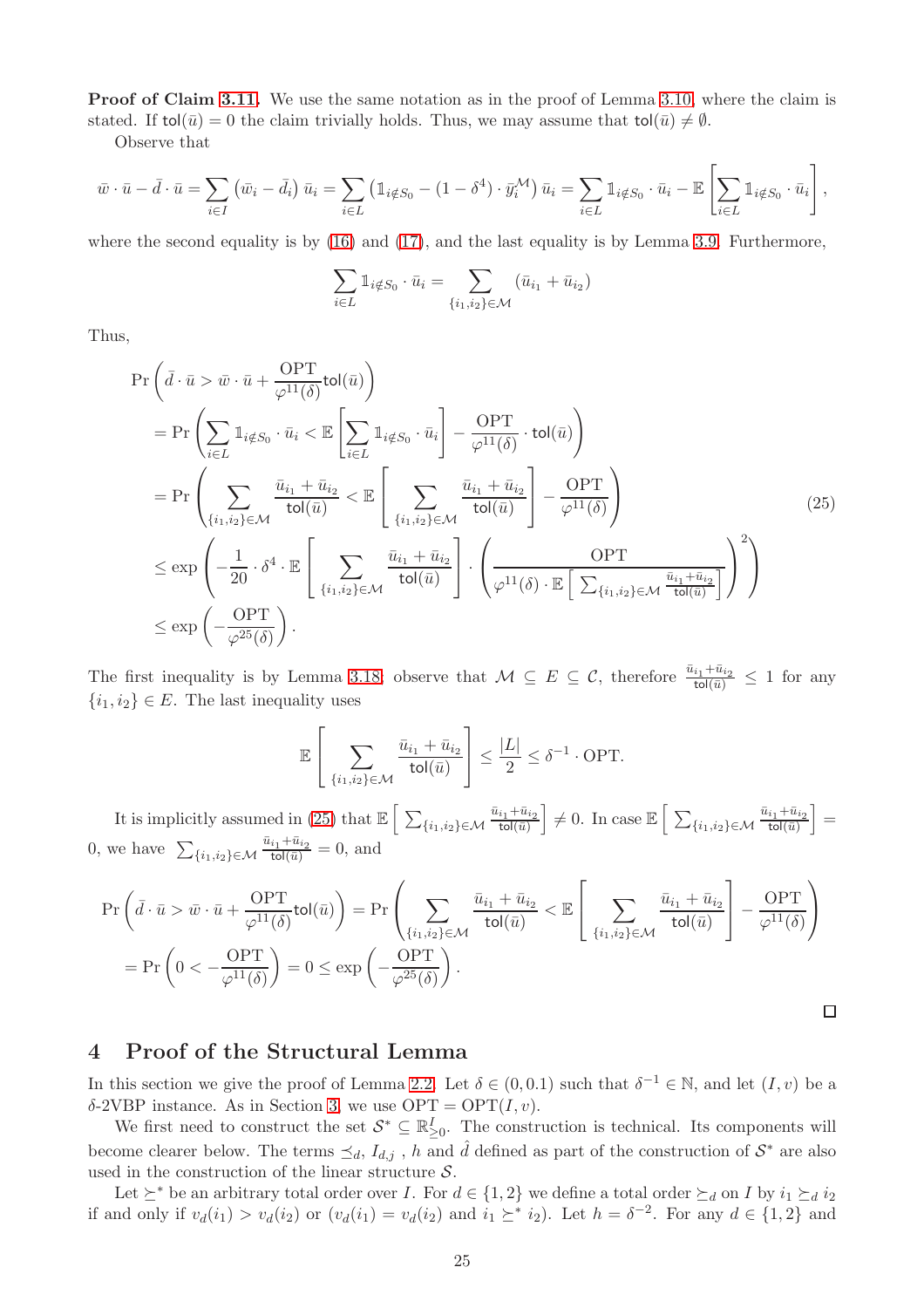$j \in [2h]$  we define a set  $I_{d,j} = \left\{i \in L \mid \frac{\delta^2}{2}\right\}$  $\frac{\delta^2}{2} \cdot (j-1) < v_d(i) \leq \frac{\delta^2}{2}$  $\left\{\frac{\delta^2}{2} \cdot j\right\}$ . The construction of the linear structure S implicitly rounds the volume in dimension d of items in  $I_{d,j}$  to  $j \cdot \frac{\delta^2}{2}$  $\frac{p^2}{2}$ , and applies fractional *grouping* to round the volume of the items in the dimension other than d, i.e.,  $\hat{d} = 3-d$ . For  $d \in \{1,2\}$ define  $S_d^* = \left\{ \right.$  $\mathbb{1}\left\{i \in I_{d,j} \mid q_1 \preceq_{\hat{d}} i \preceq_{\hat{d}} q_2\right\}$  $j \in [2h], q_1, q_2 \in L$ . The set  $\mathcal{S}_d^*$  contains an indicator vector for every possible group which may be generated by the fractional grouping for  $I_{d,j}$ . Finally, the set  $\mathcal{S}^*$  is defined by  $\mathcal{S}^* = \{\bar{u}^1 \wedge \bar{u}^2 \mid \bar{u}^1 \in \mathcal{S}_1^*, \bar{u}^2 \in \mathcal{S}_2^*\}$ . Observe that  $|\mathcal{S}^*| \leq |\mathcal{S}_1^*| \cdot |\mathcal{S}_2^*| \leq (2h \cdot |L|^2)^2$  $\delta^{-5} \cdot |L|^4 \leq \varphi(\delta) \cdot |L|^4.$ 

Let  $\bar{\lambda} \in [0,1]^{C^*}$  be a small items integral vector with  $\delta$ -slack, and let  $\bar{w} \in [0,1]^I$  be the coverage of  $\bar{\lambda}$ . In Section [4.1](#page-27-0) we construct the linear structure S of  $\bar{\lambda}$ , and in Section [4.2](#page-29-0) we show the structure indeed satisfies the requirements in Definition [2.1.](#page-8-0) The construction and proof of correctness rely on a technical refinement lemma whose proof is given in Section [4.3.](#page-35-0)

#### <span id="page-27-0"></span>4.1 Construction of S

Our construction uses a partition of  $\bar{\lambda}$  into two parts:  $\bar{\lambda}^1$  and  $\bar{\lambda}^2$ , such that for any  $d \in \{1,2\}$  and  $C \in \text{supp}(\bar{\lambda}^d)$  it holds that C has  $\delta$ -slack in dimension d. Formally, we define  $\bar{\lambda}^1 \in [0,1]^{C^*}$  by

$$
\forall C \in \mathcal{C}^* : \qquad \bar{\lambda}_C^1 = \begin{cases} \bar{\lambda}_C & C \text{ has } \delta\text{-slack in dimension 1} \\ 0 & \text{otherwise} \end{cases}
$$

Also, we define  $\bar{\lambda}^2 \in [0,1]^{C^*}$  by  $\bar{\lambda}^2 = \bar{\lambda} - \bar{\lambda}^1$ . Indeed, as  $\bar{\lambda}$  is with  $\delta$ -slack, for every  $d \in \{1,2\}$  and  $C \in \text{supp}(\bar{\lambda}^d)$ , it holds that C has  $\delta$ -slack in dimension d. For  $d \in \{1,2\}$  let  $\bar{w}^d$  be the coverage of  $\bar{\lambda}^d$ .

As mentioned above, for each  $d \in \{1,2\}$  we implicitly give a rounding scheme for the large items, in which the volume in dimension d of all items in  $i \in I_{d,j}$  is rounded up to  $j \cdot \frac{\delta^2}{2}$  $\frac{1}{2}$ . The slack of configurations in supp $(\bar{\lambda})$  is used to compensate for the possible volume increase. In the other dimension,  $d$ , we apply *fractional grouping*, defined as follows.

<span id="page-27-3"></span>**Definition 4.1.** Let  $E \neq \emptyset$  be an arbitrary finite set,  $\overline{\gamma} \in [0,1]^E$ ,  $\succeq$  be a total order<sup>[16](#page-27-1)</sup> over E and  $\xi \in \mathbb{N}_+$ . A partition  $G_1, \ldots, G_\tau$  of E is a  $\xi$ -fractional grouping w.r.t  $\overline{\gamma}$  and  $\succeq$  if the following conditions hold:

- 1. For every  $1 \leq \ell_1 < \ell_2 \leq \tau$ ,  $i_1 \in G_{\ell_1}$  and  $i_2 \in G_{\ell_2}$  it holds that  $i_1 \succeq i_2$ .
- 2. For every  $\ell \in [\tau 1]$  it holds that  $\mathbb{1}_{G_{\ell}} \cdot \bar{\gamma} \geq \frac{\|\bar{\gamma}\|}{\xi}$  $\frac{\gamma_{||}}{\xi}$  .
- 3. For every  $\ell \in [\tau]$  it holds that  $\mathbb{1}_{G_{\ell}} \cdot \bar{\gamma} \leq \frac{\|\bar{\gamma}\|}{\xi} + 1$ .

The proof of the next lemma utilizes arguments from [\[12\]](#page-46-1).

<span id="page-27-2"></span>**Lemma 4.2.** For any finite set  $E \neq \emptyset$ ,  $\overline{\gamma} \in [0,1]^E$ , a total order  $\succeq$  over E and  $\xi \in \mathbb{N}_+$ , there is a  $\xi$ -fractional grouping  $G_1, \ldots, G_\tau$  of E w.r.t  $\overline{\gamma}$  and  $\succ$  for which  $\tau \leq \xi$ .

*Proof.* If  $\bar{\gamma} = 0$  then the partition  $G_1 = E$  is a ξ-fractional grouping. We henceforth assume  $\bar{\gamma} \neq 0$ . W.l.o.g assume  $E = \{1, 2, ..., \nu\} = [\nu]$  and  $a \succeq b$  if and only if  $a \leq b$ . Define a sequence  $(q_\ell)_{\ell=0}^\infty$ 

by  $q_0 = 0$ , and  $q_\ell = \min \left\{ e \in E \mid$  $\sum_{f=q_{\ell-1}+1}^e \bar{\gamma}_f > \frac{\|\bar{\gamma}\|}{\xi}$  $\left\{\frac{\bar{\gamma} \parallel}{\xi}\right\} \cup \{\nu\}.$  Also, define  $\tau = \min\{\ell \in \mathbb{N} \mid q_{\ell} = \nu\}.$ Since  $\|\bar{\gamma}\| > 0$ , it follows that  $(q_{\ell})_{\ell=0}^{\tau}$  is monotonically increasing.

We define  $G_{\ell} = \{e \in E \mid q_{\ell-1} < e \leq q_{\ell}\} = [q_{\ell}] \setminus [q_{\ell-1}]$  for  $\ell \in [\tau]$ . As  $q_0 = 0, q_{\tau} = \nu$  and  $(q_{\ell})_{\ell=0}^{\tau}$  is monotonically increasing, it follows that  $G_1,\ldots,G_{\tau}$  is a partition of E. Clearly, for any  $1 \leq \ell_1 < \ell_2 \leq \tau$ ,  $i_1 \in G_{\ell_1}$  and  $i_2 \in G_{\ell_2}$  it holds that  $i_1 \leq q_{\ell_1} \leq q_{\ell_2-1} < i_2$  thus  $i_1 \succeq i_2$ .

Let  $\ell \in [\tau]$ . By the definition of  $q_{\ell}$  it holds that  $\sum_{f=q_{\ell-1}+1}^{q_{\ell}-1} \bar{\gamma}_f \leq \frac{\|\bar{\gamma}\|}{\xi}$  $\frac{\gamma_{\parallel}}{\xi}$ . Hence, as  $\bar{\gamma}_{q_\ell} \leq 1$ , it also holds that  $\mathbb{1}_{G_{\ell}} \cdot \bar{\gamma} = \sum_{e \in G_{\ell}} \bar{\gamma}_e = \bar{\gamma}_{q_{\ell}} + \sum_{e=q_{\ell-1}+1}^{q_{\ell}-1} \bar{\gamma}_e \le \frac{\|\bar{\gamma}\|}{\xi} + 1.$ 

Let  $\ell \in [\tau - 1]$ . Then  $q_{\ell} \neq \nu$  and  $q_{\ell} = \min \left\{ e \in E \mid \ell \leq \ell \right\}$  $\sum_{f=q_{\ell-1}+1}^e \bar{\gamma}_f > \frac{\|\bar{\gamma}\|}{\xi}$  $\left\{\frac{\bar{\gamma} \parallel}{\xi}\right\}$ . Therefore,  $\mathbb{1}_{G_{\ell}} \cdot \bar{\gamma} =$  $\sum_{e\in G_\ell} \bar{\gamma}_e = \sum_{e=q_{\ell-1}+1}^{q_\ell} \bar{\gamma}_e > \frac{\|\bar{\gamma}\|}{\xi}$ ξ .

<span id="page-27-1"></span><sup>&</sup>lt;sup>16</sup>We refer the reader to Appendix B.2 of  $\boxed{8}$  for a formal definition of total order.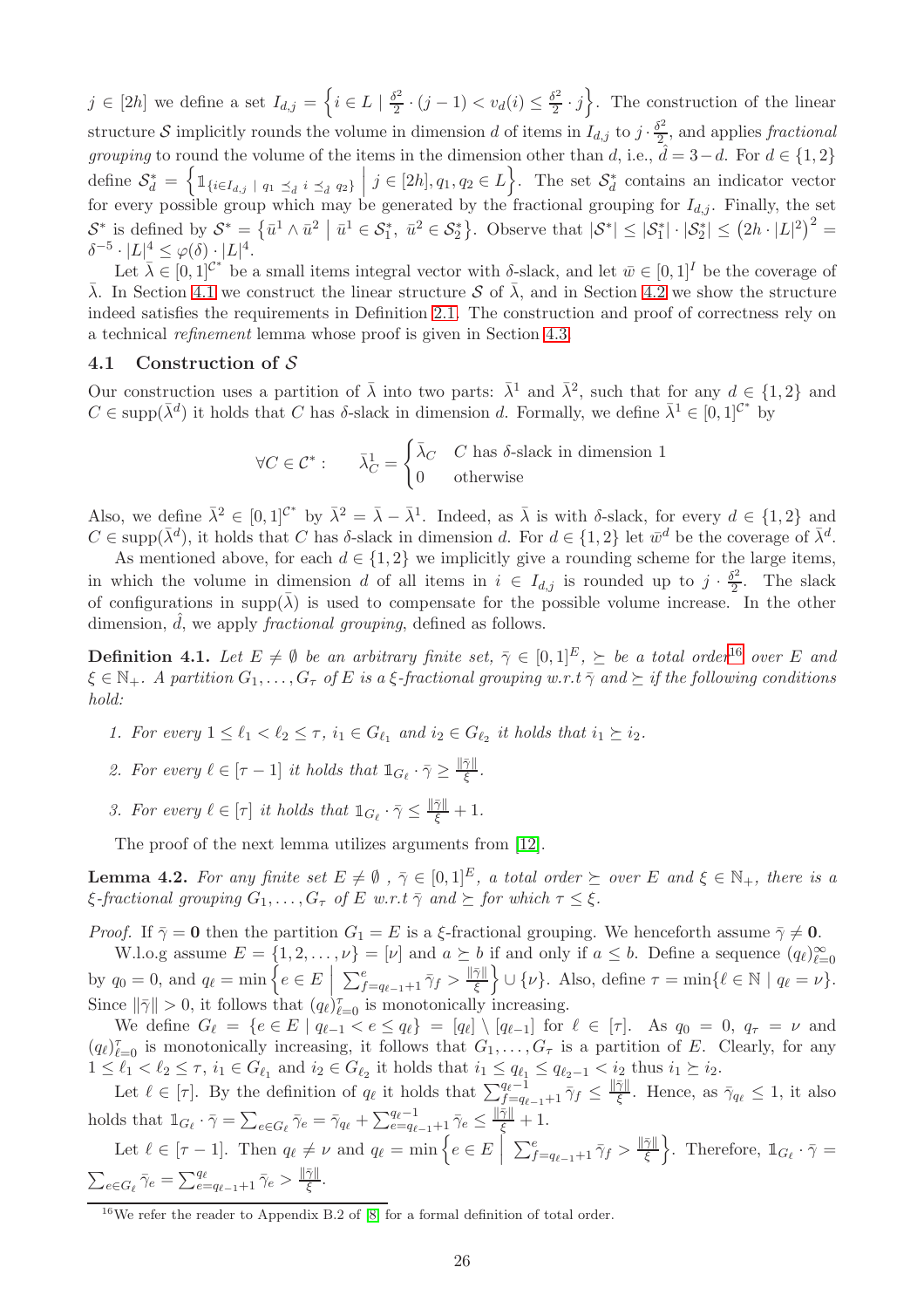Thus, we showed that  $G_1, \ldots, G_\tau$  is a ξ-fractional grouping of E w.r.t  $\bar{\gamma}$  and  $\succeq$ . It also holds that

$$
\|\bar{\gamma}\| = \sum_{e \in E} \bar{\gamma}_e = \sum_{\ell=1}^{\tau} \sum_{e \in G_{\ell}} \bar{\gamma}_e \ge \sum_{\ell=1}^{\tau-1} \sum_{e \in G_{\ell}} \bar{\gamma}_e > \sum_{\ell=1}^{\tau-1} \frac{\|\bar{\gamma}\|}{\xi} = (\tau - 1) \frac{\|\bar{\gamma}\|}{\xi}.
$$

Hence,  $\tau - 1 < \xi$ , and as both  $\tau$  and  $\xi$  are integral it follows that  $\tau \leq \xi$ . This completes the proof.  $\Box$ 

For any  $d \in \{1,2\}$  and  $j \in [2h]$  define a vector  $\bar{\gamma}^{d,j} \in [0,1]^{I_{d,j}}$  by  $\bar{\gamma}_i^{d,j} = \bar{w}_i^d$  for  $i \in I_{d,j}$ . By Lemma [4.2,](#page-27-2) for any  $d \in \{1, 2\}$  and  $j \in [2h]$  such that  $I_{d,j} \neq \emptyset$  there is an h-fractional grouping  $\left(G_{\ell}^{d,j}\right)$  $\binom{d,j}{\ell}^{\tau_{d,j}}_{\ell=1}$  $\tau_{d,j}^{a,j}$  of  $I_{d,j}$  w.r.t  $\bar{\gamma}^{d,j}$  and the total order  $\succeq_{\hat{d}}$  with  $\tau_{d,j} \leq h$ . For  $d \in \{1,2\}$  let  $\mathcal{G}_d =$  $\{(j,\ell) \mid j \in [2h], I_{d,j} \neq \emptyset \text{ and } \ell \in [\tau_{d,j}]\}.$  It follows that  $\mathcal{G}_1, \mathcal{G}_2 \subseteq [2h] \times [h]$  and thus  $|\mathcal{G}_1|, |\mathcal{G}_2| \leq 2\delta^{-4}.$ 

Our objective is to add to the structure S vectors  $\bar{u}$  to ensure that if  $\bar{z} \in [0,1]^I$  satisfies [\(5\)](#page-8-7) then we can decompose  $\bar{z} \wedge \mathbb{1}_L$  to  $\bar{z}^1, \bar{z}^2 \in [0,1]^I$  such that  $\bar{z} \wedge \mathbb{1}_L = \bar{z}^1 + \bar{z}^2$  and  $\bar{z}^d \cdot \mathbb{1}_{G_{\ell}^{d,j}} \lesssim \beta \cdot \bar{w}^d \cdot \mathbb{1}_{G_{\ell}^{d,j}}$ for any  $d \in \{1,2\}$  and  $(j,\ell) \in \mathcal{G}_d$ . This can be intuitively interpreted as a decrease in demand for items in  $G^{d,j}_{\ell}$  $\ell^{a,j}$  by a factor of  $\beta$ . As we have a rounding scheme for each dimension, an item  $i \in L$ may belong to two groups  $G_{\ell}^{d,j}$  $\ell^{a,j}$ - one from the scheme for dimension 1 and another from the scheme of dimension 2. We therefore add into  $S$  vectors which represent the intersection of each pair of such groups, and therefore impose a decrease in demand by a factor of  $\beta$  for each intersection.

Formally, our linear structure will contain the set  $\mathcal{S}_{\text{large}}$  defined below.

<span id="page-28-2"></span>
$$
S_{\text{large}} = \left\{ \mathbb{1}_{G_{\ell_1}^{1,j_1}} \wedge \mathbb{1}_{G_{\ell_2}^{2,j_2}} \middle| (j_1, \ell_1) \in \mathcal{G}_1, (j_2, \ell_2) \in \mathcal{G}_2 \right\}.
$$
 (26)

In Section [4.2](#page-29-0) we show that if  $S_{\text{large}} \subseteq \mathcal{S}$  and  $\bar{z}$  satisfies [\(5\)](#page-8-7) then we can find the decomposition  $\bar{z}^1$ and  $\bar{z}^2$  as mentioned above. Furthermore, to show the correctness of the structure we (implicitly) use a *shifting* argument (see, e.g., [\[9\]](#page-46-3)) in which items in  $G_{\ell}^{d,j}$  $\ell^{d,j}_{\ell}$  take the place of items in  $G_{\ell-}^{d,j}$  $_{\ell-1}^{a,j}$ .

We use the rounding schemes for the large items to define a type for each configuration. We then fractionally associate each small item  $i \in I \setminus L$  with the various types, and use this association as a basis for the linear structure. For  $d \in \{1,2\}$ , the *d-type* of a multi-configuration  $C \in \mathcal{C}^*$ , denoted by  $\mathsf{T}^d(C)$ , is the vector  $\overline{t} \in \mathbb{N}^{\mathcal{G}_d}$  defined by  $\overline{t}_{(j,\ell)} = \sum_{i \in G_{\ell}^{d,j}} C(i)$  for any  $(j,\ell) \in \mathcal{G}_d$ . That is,  $\overline{t}_{(j,\ell)}$ is the number of items in C which belong to  $G_{\ell}^{d,j}$  $\mathcal{L}_{\ell}^{d,j}$ . Since the set  $G_{\ell}^{d,j}$  $\ell^{a,j}$  contains only large items, it follows that  $\bar{t}_{(j,\ell)} \leq 2\delta^{-1}$ . Let  $\mathcal{T}_d = \{ \mathsf{T}^d(C) \mid C \in \mathcal{C}^* \}$  be the set of all possible *d*-types. It follows that  $\mathcal{T}_d \subseteq \{0, 1, \ldots, 2 \cdot \delta^{-1}\}^{\mathcal{G}_d}$ , and therefore  $|\mathcal{T}_d| \le (1 + 2 \cdot \delta^{-1})^{2 \cdot \delta^{-4}} \le \exp(\delta^{-6}).$ 

The small item association of  $d \in \{1,2\}$  and the d-type  $\bar{t} \in \mathcal{T}_d$  is the vector  $\bar{a}^{d,\bar{t}} \in [0,1]^I$  defined by

<span id="page-28-4"></span>
$$
\bar{a}_i^{d,\bar{t}} = \sum_{C \in \mathcal{C}^* \text{ s.t. } \mathsf{T}^d(C) = \bar{t}} \bar{\lambda}_C^d \cdot C(i),\tag{27}
$$

for  $i \in I \setminus L$  and  $\bar{a}_i^{d,\bar{t}} = 0$  for  $i \in L$ . Intuitively  $\bar{a}_i^{d,\bar{t}}$  $i_i^{a,t}$  is the fraction of  $i \in I \setminus L$  selected by configurations of type  $\bar{t}$  in  $\bar{\lambda}^d$ .

For  $d \in \{1,2\}$  define  $\bar{v}^d \in [0,1]^I$  by  $\bar{v}_i^d = v_d(i)$  for all  $i \in I$ . Also, we use  $\bullet$  to denote element-wise multiplication of two vectors. That is, for  $\bar{a}, \bar{b} \in \mathbb{R}^I$  let  $\bar{a} \cdot \bar{b} = \bar{c}$ , where  $\bar{c}_i = \bar{a}_i \cdot \bar{b}_i$  for every  $i \in I$ . The next lemma will be useful towards adding more vectors to the linear structure.

<span id="page-28-1"></span>**Lemma 4.3** (Small Items Refinement). Let  $\bar{a} \in [0,1]^I$  such that supp $(\bar{a}) \subseteq I \setminus L$ ,  $d \in \{1,2\}$  and  $q \in \mathbb{N}, q \geq 4.$  Given  $\beta \in \left[\frac{1}{q}\right]$  $\left\{\frac{1}{q},1\right\}$ , there are subsets  $H_1,\ldots,H_q\subseteq I\setminus L$  such that for any  $Q\subseteq I\setminus L$ satisfying

<span id="page-28-0"></span>
$$
\forall 1 \le j \le q: \quad \left\|1_{Q \cap H_j} \bullet \bar{a} \bullet \bar{v}^d\right\| \le \beta \left\|1_{H_j} \bullet \bar{a} \bullet \bar{v}^d\right\| + \frac{\text{OPT}}{q^5} \max\left\{v_d(C \cap H_j) \mid C \in \mathcal{C}\right\},\tag{28}
$$

<span id="page-28-3"></span>there is a set  $X \subseteq Q$  which admits the following properties.

1.  $\left\| \mathbb{1}_X \bullet \bar{a} \bullet (\bar{v}^1 + \bar{v}^2) \right\| \le \frac{16}{q} \cdot \text{OPT} + 2q\delta.$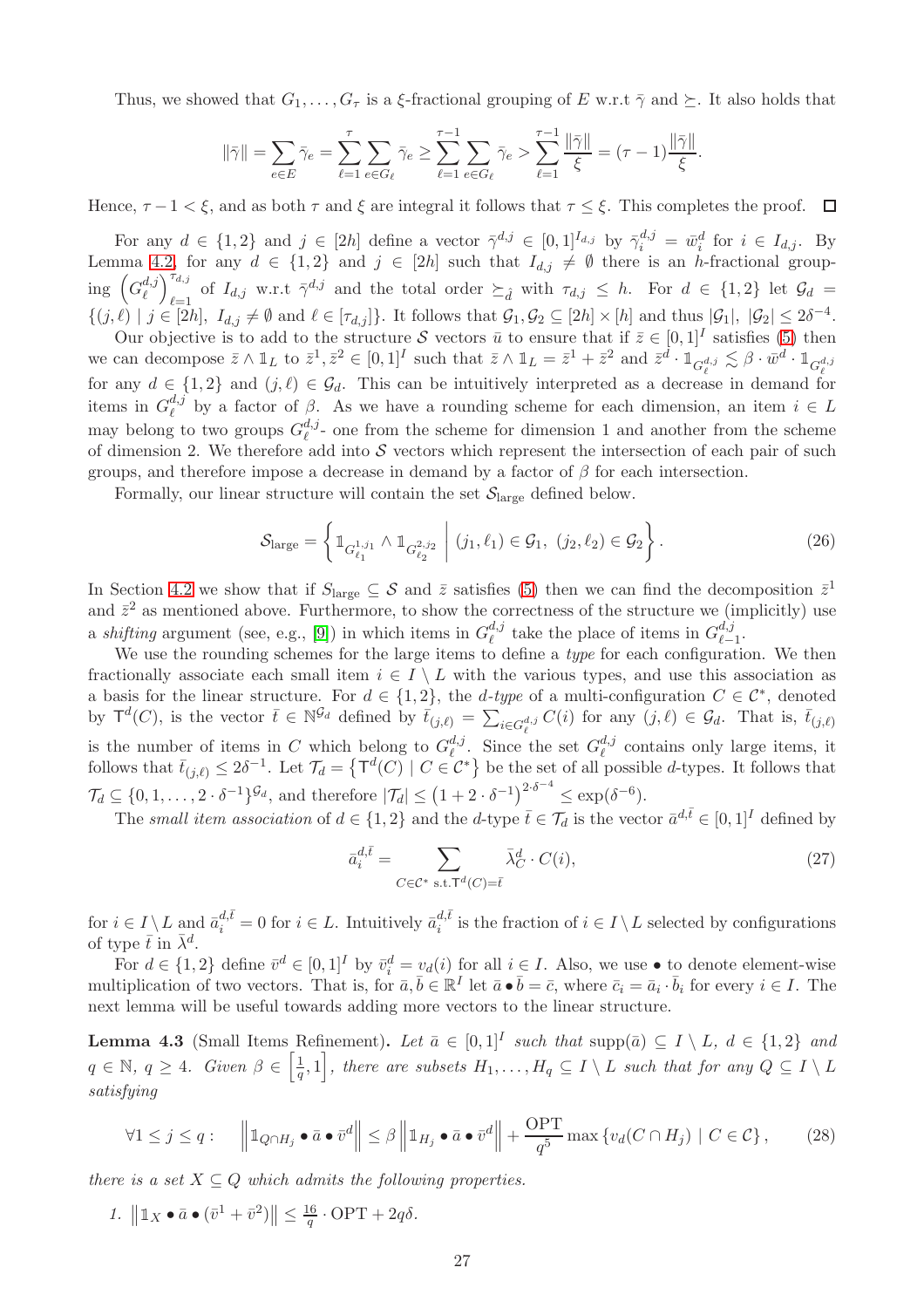<span id="page-29-4"></span>2.  $\left\|1_{Q\setminus X}\bullet\bar{a}\bullet\bar{v}^d\right\|\leq\beta\cdot\bar{a}\cdot\bar{v}^d.$ 

We refer to  $H_1, \ldots, H_q$  as the refinement of  $\bar{a}$  and  $q$  in dimension d.

Indeed, the condition in [\(28\)](#page-28-0) is essentially a variant of [\(5\)](#page-8-7). Lemma [4.3](#page-28-1) plays a central role in showing the correctness of the structure  $S$ . (see the proof of Lemma [4.9\)](#page-33-0). We defer the proof of Lemma [4.3](#page-28-1) to Section [4.3.](#page-35-0)

We select  $q = \left[\exp\left(\delta^{-10}\right)\right]$ . For any  $d, d' \in \{1, 2\}$  and  $\overline{t} \in \mathcal{T}_d$  let  $H_1^{d, \overline{t}, d'}$  $t_1^{d,\bar{t},d'},\ldots,H_q^{d,\bar{t},d'}$  be the refinement of  $\bar{a}^{d,\bar{t}}$  and q in dimension d'. We use the small items association and its refinement to define additional vectors.

$$
\mathcal{S}_{\text{small}} = \left\{ \mathbb{1}_{H^{d,\bar{t},d'}_{j}} \bullet \bar{a}^{d,\bar{t}} \bullet \bar{v}^{d'} \mid d, d' \in \{1,2\}, \ \bar{t} \in \mathcal{T}_{d}, \ j \in [q] \right\}.
$$

Finally, the structure is  $S = S_{\text{large}} \cup S_{\text{small}}$ .

#### <span id="page-29-0"></span>4.2 Correctness

We first observe that

$$
|\mathcal{S}| = |\mathcal{S}_{\text{large}}| + |\mathcal{S}_{\text{small}}| \leq |\mathcal{G}_1| + |\mathcal{G}_2| + 2 \cdot q \cdot (|\mathcal{T}_1| + |\mathcal{T}_2|) \leq \exp(\delta^{-20}) = \varphi(\delta).
$$

Let  $\bar{u} \in \mathcal{S}$  such that supp $(\bar{u}) \cap L \neq \emptyset$ , then  $\bar{u} \in \mathcal{S}_{\text{large}}$ . Therefore, by [\(26\)](#page-28-2) there is  $(j_1, \ell_1) \in \mathcal{G}_1$  and  $(j_2, \ell_2) \in \mathcal{G}_2$  such that  $\bar{u} = \mathbb{1}_{G_{\ell_1}^{1,j_1}}$  $\wedge \mathbb{1}_{G_{\ell_2}^{2,j_2}}$ . By Definition [4.1,](#page-27-3) for  $d \in \{1,2\}$  there are  $q_1^d, q_2^d \in I_{d,j_d}$  such that  $G_{\ell}^{d,j_d}$  $\ell_d^{d,j_d} = \{ i \in I_{d,j_d} \mid q_1^d \preceq_{\hat{d}} i \preceq_{\hat{d}} q_2^d \};$  thus,  $\mathbb{1}_{G_{\ell_d}^{d,j_d}}$  $\in \mathcal{S}_d^*$ . It follows that  $\bar{u} = \mathbb{1}_{G_{\ell_1}^{1,j_1}}$  $\wedge \mathop{1\mskip-4mu{\rm l}}\nolimits_{G_{\ell_2}^{2,j_2}}$  $\in \mathcal{S}^*$ .

Let  $\beta \in [\delta^5, 1]$  and  $\bar{z} \in [0, 1]^I$  such that  $\bar{z}$  is small items integral, supp $(\bar{z}) \subseteq \text{supp}(\bar{w})$ , and

<span id="page-29-2"></span>
$$
\forall \bar{u} \in \mathcal{S}: \quad \bar{z} \cdot \bar{u} \le \beta \cdot \bar{w} \cdot \bar{u} + \frac{1}{\varphi^{10}(\delta)} \cdot \text{OPT} \cdot \text{tol}(\bar{u}) \tag{29}
$$

To verify that S is a  $(\delta, \varphi(\delta))$  linear structure, it remains to show that  $\text{OPT}_f(\bar{z}) \leq \beta(1+10\delta) \cdot ||\bar{\lambda}|| +$  $\varphi(\delta) + \delta^{10} \cdot \text{OPT}(I, v).$ 

We first generate two vectors  $\bar{z}^1$  and  $\bar{z}^2$  such that  $\bar{z} \wedge \mathbb{1}_L$  and  $\bar{z}^d \cdot \mathbb{1}_{G_{\ell}^{d,j}} \lesssim \beta \bar{w}^d \cdot \mathbb{1}_{G_{\ell}^{d,j}}$  for every  $d \in \{1,2\}$  and  $(j,\ell) \in \mathcal{G}_d$ . Each item  $i \in L$  belongs to groups  $G_{\ell_1}^{1,j_1}$  and  $G_{\ell_2}^{2,j_2}$ . The dem  $\frac{1,j_1}{\ell_1}$  and  $G_{\ell_2}^{2,j_2}$  $\zeta_2^{2,j_2}$ . The demand  $\bar{z}_i$  of i is partitioned between  $\bar{z}^1$  and  $\bar{z}^2$  with the same proportion that  $\bar{w}^1$  and  $\bar{w}^2$  contributed to the total demand of items in  $G_{\ell_1}^{1,j_1}$  $_{\ell_1}^{1,j_1}\cap G_{\ell_2}^{2,j_2}$ <sup>2,j<sub>2</sub></sup>. Specifically, for  $d \in \{1,2\}$ , define  $\bar{z}^d \in [0,1]^I$  by

<span id="page-29-1"></span>
$$
\forall (j_1, \ell_1) \in \mathcal{G}_1, (j_2, \ell_2) \in \mathcal{G}_2, i \in G_{\ell_1}^{1, j_1} \cap G_{\ell_2}^{2, j_2} \cap \text{supp}(\bar{z}) : \quad \bar{z}_i^d = \bar{z}_i \cdot \frac{\left(1_{G_{\ell_1}^{1, j_1}} \wedge 1_{G_{\ell_2}^{2, j_2}}\right) \cdot \bar{w}^d}{\left(1_{G_{\ell_1}^{1, j_1}} \wedge 1_{G_{\ell_2}^{2, j_2}}\right) \cdot \bar{w}} \tag{30}
$$

and  $\bar{z}_i = 0$  for any other  $i \in I$ . Observe that since  $\text{supp}(\bar{z}) \subseteq \text{supp}(\bar{w})$  we never get in [\(30\)](#page-29-1) a division by zero. Since for every  $i \in L$  there is a unique  $(j_1, \ell_1) \in \mathcal{G}_1$  and a unique  $(j_2, \ell_2) \in \mathcal{G}_2$  such that  $i \in G_{\ell_1}^{1,j_1}$  $_{\ell_1}^{1,j_1}\cap G_{\ell_2}^{2,j_2}$ <sup>2,j<sub>2</sub></sup>, it follows that  $\bar{z} \wedge \mathbb{1}_L = \bar{z}^1 + \bar{z}^2$ . For every  $d \in \{1,2\}$  and  $(j, \ell) \in \mathcal{G}_d$  it holds that

<span id="page-29-3"></span>
$$
\bar{z}^{d} \cdot \mathbb{1}_{G_{\ell}^{d,j}} = \sum_{(j',\ell') \in \mathcal{G}_{\tilde{d}}} \sum_{i \in G_{\ell}^{d,j} \cap G_{\ell'}^{\tilde{d},j'} \cap \text{supp}(\bar{z})} \bar{z}_{i} \cdot \frac{\left(\mathbb{1}_{G_{\ell}^{d,j}} \wedge \mathbb{1}_{G_{\ell'}^{\tilde{d},j'}}\right) \cdot \bar{w}^{d}}{\left(\mathbb{1}_{G_{\ell}^{d,j}} \wedge \mathbb{1}_{G_{\ell'}^{\tilde{d},j'}}\right) \cdot \bar{w}}\right)
$$
\n
$$
= \sum_{(j',\ell') \in \mathcal{G}_{\tilde{d}}} \sum_{\text{s.t. } \left(\mathbb{1}_{G_{\ell}^{d,j}} \wedge \mathbb{1}_{G_{\ell'}^{\tilde{d},j'}}\right) \cdot \bar{w} \neq 0} \left(\left(\mathbb{1}_{G_{\ell}^{d,j}} \wedge \mathbb{1}_{G_{\ell'}^{\tilde{d},j'}}\right) \cdot \bar{z}\right) \cdot \frac{\left(\mathbb{1}_{G_{\ell'}^{d,j}} \wedge \mathbb{1}_{G_{\ell'}^{\tilde{d},j'}}\right) \cdot \bar{w}^{d}}{\left(\mathbb{1}_{G_{\ell'}^{d,j}} \wedge \mathbb{1}_{G_{\ell'}^{\tilde{d},j'}}\right) \cdot \bar{w}} \tag{31}
$$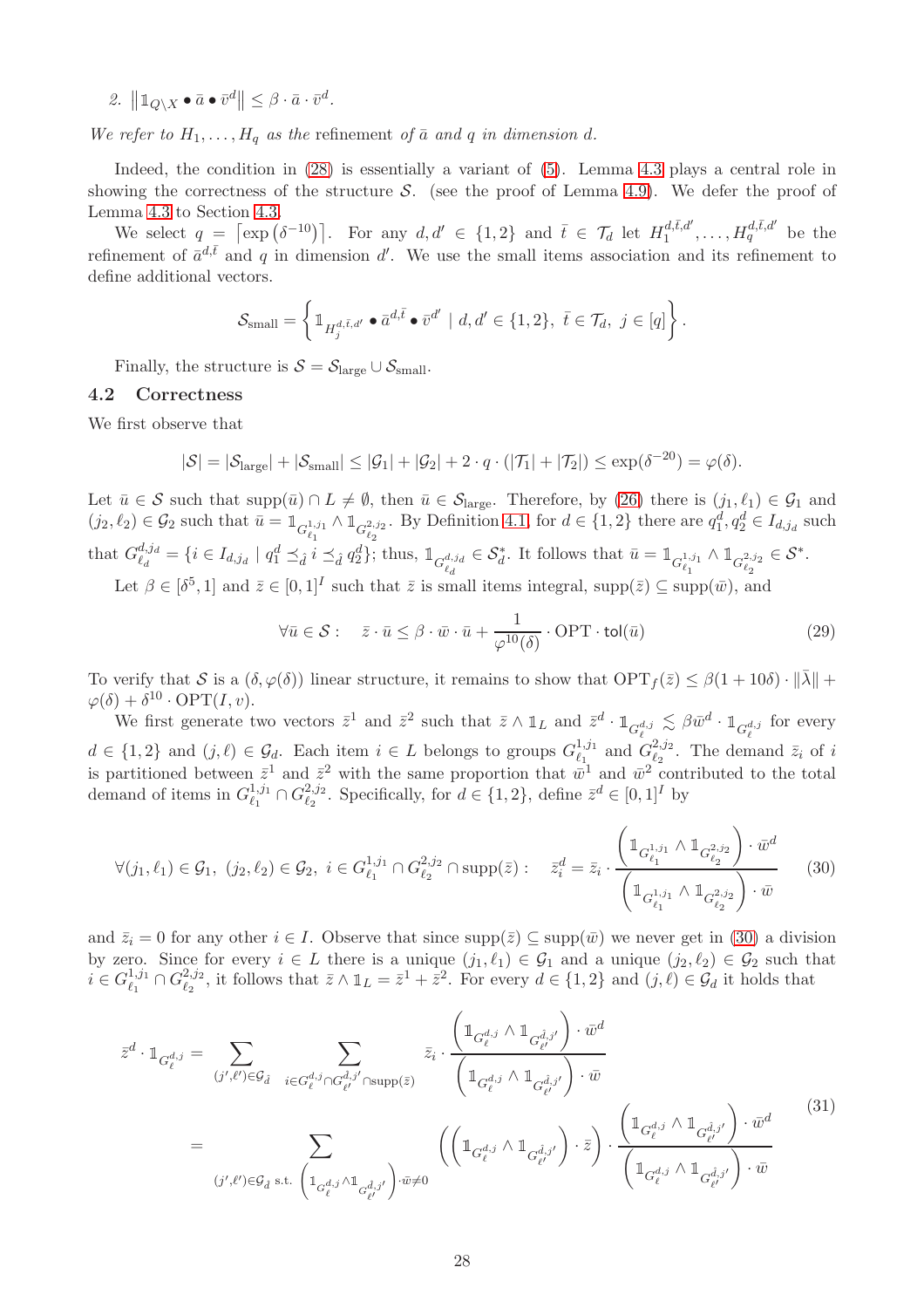Since  $\mathbb{1}_{G_{\ell}^{d,j}} \wedge \mathbb{1}_{G_{\ell'}^{{\hat{d},j'}}} \in \mathcal{S}$ , by [\(29\)](#page-29-2)

<span id="page-30-0"></span>
$$
\left(\mathbb{1}_{G_{\ell}^{d,j}} \wedge \mathbb{1}_{G_{\ell'}^{\hat{d},j'}}\right) \cdot \bar{z} \leq \beta \left(\mathbb{1}_{G_{\ell}^{d,j}} \wedge \mathbb{1}_{G_{\ell'}^{\hat{d},j'}}\right) \cdot \bar{w} + \frac{\text{OPT}}{\varphi^{10}(\delta)} \cdot \text{tol}\left(\mathbb{1}_{G_{\ell}^{d,j}} \wedge \mathbb{1}_{G_{\ell'}^{\hat{d},j'}}\right)
$$
\n
$$
\leq \beta \left(\mathbb{1}_{G_{\ell}^{d,j}} \wedge \mathbb{1}_{G_{\ell'}^{\hat{d},j'}}\right) \cdot \bar{w} + \frac{2 \cdot \delta^{-1}}{\varphi^{10}(\delta)} \cdot \text{OPT}.\tag{32}
$$

The second inequality holds since there are at most  $2\delta^{-1}$  large items in a configuration. Plugging [\(32\)](#page-30-0) into [\(31\)](#page-29-3) we have

$$
\overline{z}^{d} \cdot \mathbb{1}_{G_{\ell}^{d,j}} \n\leq \sum_{(j',\ell') \in \mathcal{G}_{\hat{d}}} \sum_{\text{s.t. } \left( \mathbb{1}_{G_{\ell}^{d,j}} \wedge \mathbb{1}_{G_{\ell'}^{d,j'}} \right) \cdot \overline{w} \neq 0} \left( \beta \left( \mathbb{1}_{G_{\ell}^{d,j}} \wedge \mathbb{1}_{G_{\ell'}^{{\hat{d},j'}}} \right) \cdot \overline{w} + \frac{2 \cdot \delta^{-1} \text{OPT}}{\varphi^{10}(\delta)} \right) \cdot \frac{\left( \mathbb{1}_{G_{\ell'}^{d,j}} \wedge \mathbb{1}_{G_{\ell'}^{\hat{d},j'}} \right) \cdot \overline{w}^{d}}{\left( \mathbb{1}_{G_{\ell'}^{d,j}} \wedge \mathbb{1}_{G_{\ell'}^{\hat{d},j'}} \right) \cdot \overline{w}} \n\leq \sum_{(j',\ell') \in \mathcal{G}_{\hat{d}}} \sum_{\text{s.t. } \left( \mathbb{1}_{G_{\ell'}^{d,j}} \wedge \mathbb{1}_{G_{\ell'}^{\hat{d},j'}} \right) \cdot \overline{w} \neq 0} \beta \left( \mathbb{1}_{G_{\ell'}^{d,j}} \wedge \mathbb{1}_{G_{\ell'}^{\hat{d},j'}} \right) \cdot \overline{w}^{d} + \frac{\delta^{-6}}{\varphi^{10}(\delta)} \cdot \text{OPT} \n\leq \beta \cdot \mathbb{1}_{G_{\ell'}^{d,j}} \cdot \overline{w}^{d} + \frac{\delta^{-6}}{\varphi^{10}(\delta)} \cdot \text{OPT},
$$
\n(33)

where the second inequality holds since  $|\mathcal{G}_{\hat{d}}| \leq 2 \cdot \delta^{-4}$ .

Therefore, for every  $d \in \{1,2\}$  there is a vector  $\bar{r}^d \in [0,1]^I$  such that, for any  $(j,\ell) \in \mathcal{G}_d$ ,

<span id="page-30-1"></span>
$$
\left(\bar{z}^d - \bar{r}^d\right) \cdot \mathbb{1}_{G_{\ell}^{d,j}} \le \max\left\{\beta \cdot \mathbb{1}_{G_{\ell}^{d,j}} \cdot \bar{w}^d - 2, 0\right\},\tag{34}
$$

for every  $i \in I$  it holds that  $r_i^d \leq z_i^d$ , and  $\|\bar{r}^d\| \leq \left(2 + \frac{\delta^{-6}}{\varphi^{10}(\delta)} \cdot \mathrm{OPT}\right) \cdot |\mathcal{G}_d| \leq \delta^{-5} + \frac{\delta^{-11}}{\varphi^{10}(\delta)} \mathrm{OPT}$ . Hence,  $\text{OPT}_f(\bar{r}^d) \leq \|\bar{r}^d\| \leq \delta^{-5} + \frac{\delta^{-11}}{\varphi^{10}(\delta)} \text{OPT}, \text{ as } \sum_{i \in I} \bar{r}_i^d \cdot \mathbb{1}_{\{i\}} \text{ is a solution for } \text{LP}(\bar{r}^d).$ 

For any  $d \in \{1, 2\}$ , let  $F_d = \bigcup_{j \in [2h] \text{ s.t. } (j,1) \in \mathcal{G}_d} G_1^{d,j}$  $_1^{a,j}$  be the set of all items that belong to a first group in one of the fractional groupings  $G_1^{d,j}$  $d_{1}^{d,j}, \ldots, G_{\tau_{d,j}}^{d,j}$ . By [\(34\)](#page-30-1),

$$
(\bar{z}^d - \bar{r}^d) \cdot \mathbb{1}_{F_d} \le \sum_{j \in [2h] \text{ s.t. } (j,1) \in \mathcal{G}_d} (\bar{z}^d - \bar{r}^d) \cdot \mathbb{1}_{G_1^{d,j}} \le \sum_{j \in [2h] \text{ s.t. } (j,1) \in \mathcal{G}_d} \max\left\{\beta \cdot \mathbb{1}_{G_\ell^{d,j}} \cdot \bar{w}^d - 2,0\right\}
$$

$$
\le \beta \sum_{j \in [2k] \text{ s.t. } (j,1) \in \mathcal{G}_d} \frac{\mathbb{1}_{I_{d,j}} \cdot \bar{w}^d}{h} = \beta \frac{\bar{w}^d \cdot \mathbb{1}_L}{h} \le 2 \cdot \beta \cdot \delta \cdot \|\bar{\lambda}^d\|
$$

where the third inequality is by Definition [4.1,](#page-27-3) and the last inequality follows drom  $h = \delta^{-2}$  and

$$
\sum_{i \in L} \bar{w}_i^d = \sum_{C \in \mathcal{C}^*} \bar{\lambda}_C^d \cdot \sum_{i \in L} C(i) \le \sum_{C \in \mathcal{C}^*} \bar{\lambda}_C^d \cdot 2\delta^{-1} = 2 \cdot \delta^{-1} ||\bar{\lambda}^d||.
$$

Define  $Q = \text{supp}(\bar{z}) \setminus L = \{i \in I \setminus L \mid \bar{z}_i = 1\}$  and

<span id="page-30-2"></span>
$$
\bar{y} = \sum_{d \in \{1,2\}} \left( (\bar{z}^d - \bar{r}^d) \wedge \mathbb{1}_{L \setminus F_d} \right) + \mathbb{1}_Q. \tag{35}
$$

Then,

<span id="page-30-3"></span>
$$
\begin{split} \text{OPT}_{f}(\bar{z}) &\leq \sum_{d\in\{1,2\}} \left( \text{OPT}_{f}(\bar{r}^{d}) + \text{OPT}_{f}((\bar{z}^{d} - \bar{r}^{d}) \wedge \mathbb{1}_{F_{d}}) \right) + \text{OPT}_{f}(\bar{y}) \\ &\leq \text{OPT}_{f}(\bar{y}) + 2\beta\delta \|\bar{\lambda}\| + 2\delta^{-5} + \frac{2 \cdot \delta^{-11}}{\varphi^{10}(\delta)} \text{OPT.} \end{split} \tag{36}
$$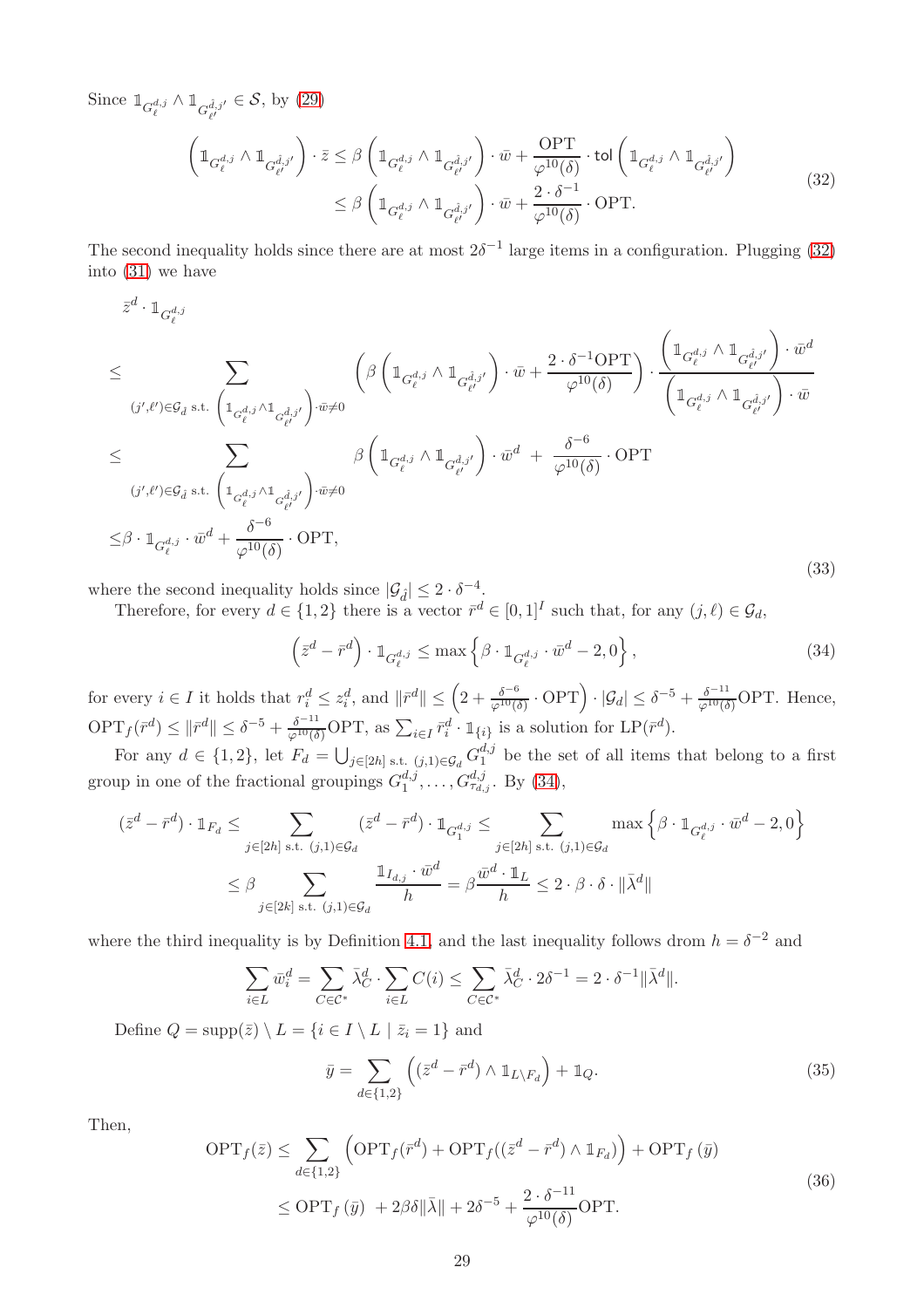We proceed to derive an upper bound on  $\text{OPT}_f(\bar{y})$ , which in turn implies an upper bound on  $\text{OPT}_f(\bar{z})$ .

Given  $d \in \{1,2\}$  we define the d-size of  $(j, \ell) \in \mathcal{G}_d$ , denoted  $s^d(j, \ell) \in [0,1]^2$ , by  $s_d^d(j, \ell) = \frac{\delta^2}{2}$  $\frac{y^2}{2}j$  and  $s_{\hat{d}}^d = \min \{ v_{\hat{d}}(i) \mid i \in G_{\ell}^{d,j} \}$  $\ell^{d,j}$ . The value  $s^d(j, \ell)$  can be viewed a the rounded volume of items in  $G_{\ell}^{d,j}$  $_{\ell}^{a,j}.$ The next lemma gives the basis for our *shifting* argument.

**Lemma 4.4.** Let  $d \in \{1,2\}$ ,  $(j, \ell) \in \mathcal{G}_d$  and  $i \in G_{\ell}^{d,j}$  $\ell^{d,j}$ . If  $\ell \neq 1$  then  $v(i) \leq s^d(j, \ell - 1)$ .

*Proof.* As  $i \in G_{\ell}^{d,j} \subseteq I_{d,j}$ , it follows that  $v_d(i) \leq \frac{\delta^2}{2}$  $\frac{\partial^2}{\partial^2} \cdot j = s_d^d(j, \ell - 1)$ . Furthermore,  $v_d(i') \ge v_d(i)$  for every  $i' \in G_{\ell}^{d,j}$  $\frac{d,j}{\ell-1}$  as  $(G_{\ell'}^{d,j})$  $\ell^{d,j}$   $\ell^{d,j}$   $\ell^{d,j}$  $\ell_{\ell=1}^{d,j}$  is an h-fractional grouping w.r.t to the relation  $\succeq_{\hat{d}}$ . Hence,

$$
v_{\hat{d}}(i) \le \min \left\{ v_{\hat{d}}(i') \mid i' \in G_{\ell-1}^{d,j} \right\} = s_{\hat{d}}^d(j, \ell - 1).
$$

 $\Box$ 

We extend the definition of size to d-types by  $s^d(\bar{t}) = \sum_{(j,\ell) \in \mathcal{G}_d} \bar{t}_{(j,\ell)} \cdot s^d(j,\ell)$  for any  $d \in \{1,2\}$  and  $\bar{t}\in\mathcal{T}_d$ .

<span id="page-31-3"></span>**Lemma 4.5.** Let  $d \in \{1,2\}$  and  $C \in \mathcal{C}^*$  with  $\overline{\lambda}_C^d > 0$ . Then  $\sum_{i \in I \setminus L} v(i) \cdot C(i) \leq 1 - s^d \left( \mathsf{T}^d(C) \right)$ .

*Proof.* For any  $i \in L$  such that  $C(i) > 0$  there is a unique  $(j, \ell) \in \mathcal{G}_d$  for which  $i \in G_{\ell}^{d,j}$  $_{\ell}^{a,j}$ . Thus,

<span id="page-31-0"></span>
$$
\sum_{i \in I \setminus L} v(i) \cdot C(i) = \sum_{i \in I} v(i) \cdot C(i) - \sum_{i \in L} v(i) \cdot C(i) = v(C) - \sum_{(j,\ell) \in \mathcal{G}_d} \sum_{i \in G_{\ell}^{d,j}} v(i) \cdot C(i). \tag{37}
$$

Therefore, we have

<span id="page-31-1"></span>
$$
\sum_{i \in I \setminus L} v_d(i) \cdot C(i) = v_d(C) - \sum_{(j,\ell) \in \mathcal{G}_d} \sum_{i \in G_{\ell}^{d,j}} v_d(i) \cdot C(i)
$$
\n
$$
\leq 1 - \delta - \sum_{(j,\ell) \in \mathcal{G}_d} \sum_{i \in G_{\ell}^{d,j}} \left( s_d^d(j,\ell) - \frac{\delta^2}{2} \right) \cdot C(i)
$$
\n
$$
= 1 - \delta - \sum_{(j,\ell) \in \mathcal{G}_d} \sum_{i \in G_{\ell}^{d,j}} s_d^d(j,\ell) \cdot C(i) + \frac{\delta^2}{2} \sum_{(j,\ell) \in \mathcal{G}_d} \sum_{i \in G_{\ell}^{d,j}} \cdot C(i)
$$
\n
$$
= 1 - \delta - \sum_{(j,\ell) \in \mathcal{G}_d} \mathsf{T}_{(j,\ell)}^d(C) \cdot s_d^d(j,\ell) + \frac{\delta^2}{2} \sum_{i \in L} \cdot C(i)
$$
\n
$$
\leq 1 - s_d^d(\mathsf{T}^d(C)).
$$
\n(38)

The first equality is by [\(37\)](#page-31-0). The first inequality holds as C has  $\delta$ -slack in dimension d since  $\bar{\lambda}_C^d > 0$ , and since  $v_d(i) > \frac{\delta^2}{2}$  $\frac{S^2}{2}(j-1)$  for any  $i \in G_{\ell}^{d,j} \subseteq I_{d,j}$ . The last inequality holds as there are at most  $2\delta^{-1}$ large items in a multi-configuration. Similarly,

<span id="page-31-2"></span>
$$
\sum_{i \in I \setminus L} v_{\hat{d}}(i) \cdot C(i) = v_{\hat{d}}(C) - \sum_{(j,\ell) \in \mathcal{G}_d} \sum_{i \in G_{\ell}^{d,j}} v_{\hat{d}}(i) \cdot C(i)
$$
\n
$$
\leq 1 - \sum_{(j,\ell) \in \mathcal{G}_d} \sum_{i \in G_{\ell}^{d,j}} s_{\hat{d}}^d(j,\ell) \cdot C(i)
$$
\n
$$
= 1 - \sum_{(j,\ell) \in \mathcal{G}_d} \mathsf{T}_{(j,\ell)}^d(C) \cdot s_{\hat{d}}^d(j,\ell)
$$
\n
$$
\leq 1 - s_{\hat{d}}^d(\mathsf{T}^d(C)).
$$
\n(39)

The first equality follows from [\(37\)](#page-31-0) and the first inequality is by the definition of  $s_d^d(j, \ell)$ . The statement of the lemma follows from [\(38\)](#page-31-1) and [\(39\)](#page-31-2).  $\Box$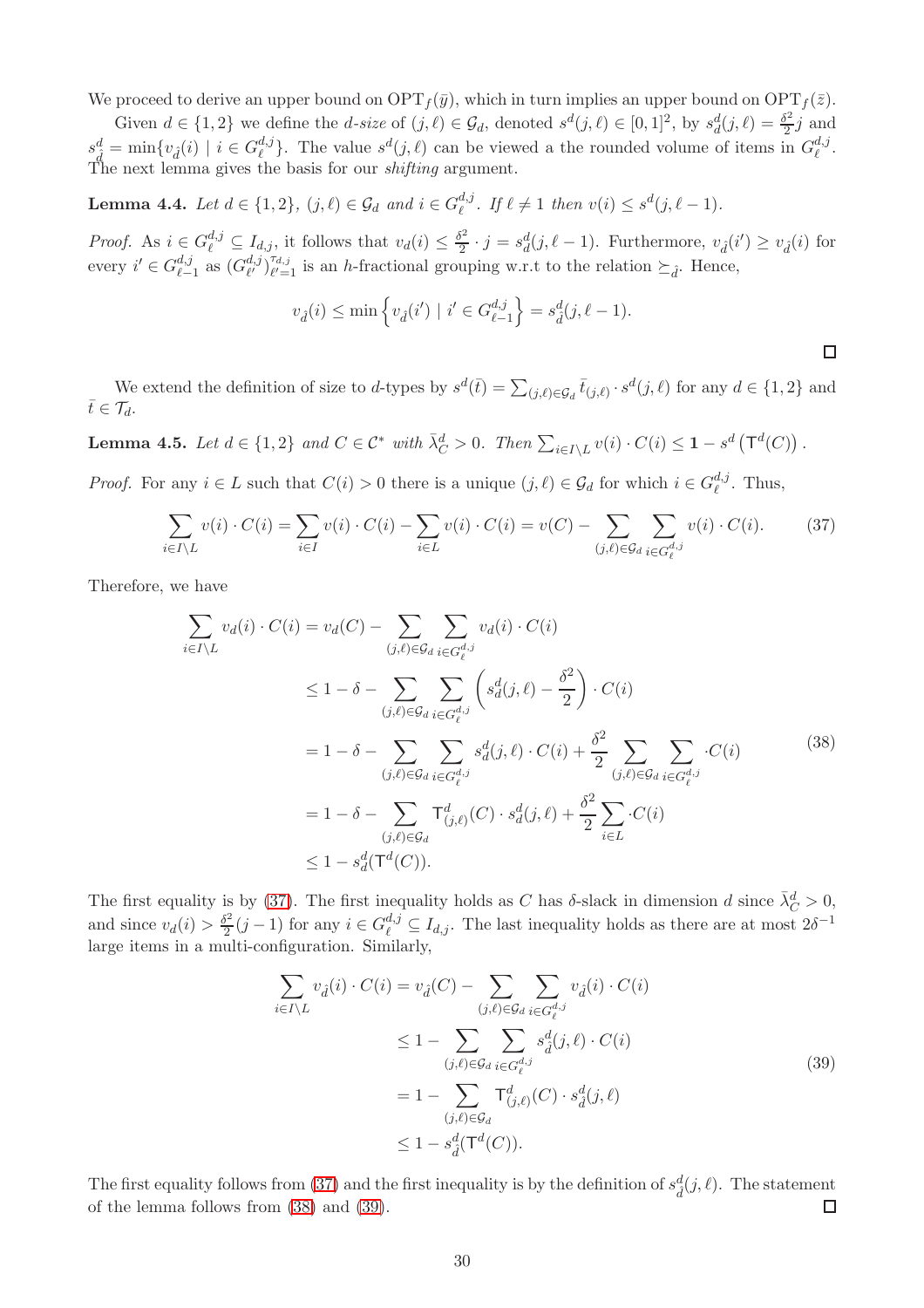For any  $d \in \{1,2\}$  and  $\bar{t} \in \mathcal{T}_d$ , the prevalence of type  $\bar{t}$  is  $\eta_d(\bar{t}) = \sum_{C \in \mathcal{C}^*} \epsilon_{s,t}$ .  $\tau^d(C) = \bar{t} \Lambda_C^d$ . Informally,  $\eta_d(\bar{t})$  is the number of configurations of type  $\bar{t}$  selected by  $\bar{\lambda}^d$ . Also, define  $\kappa_d(\bar{t}) = \lceil \beta \cdot \eta_d(\bar{t}) \rceil + 2 \cdot \delta^{-1}$ for any  $d \in \{1,2\}$  and  $\bar{t} \in \mathcal{T}_d$ . We construct a solution of  $\text{LP}(\bar{y})$  in which there are  $\kappa_d(\bar{t})$  configurations with large items of total size at most  $s^d(\bar{t})$ . For the assignment of large items we use the next lemma.

<span id="page-32-0"></span>**Lemma 4.6.** There are vectors  $\bar{x}^{d,\bar{t}} \in [0,1]^{\mathcal{C}}$  for  $d \in \{1,2\}$  and  $\bar{t} \in \mathcal{T}_d$  such that

- 1. For any  $d \in \{1,2\}$  the coverage of  $\sum_{\bar{t} \in \mathcal{T}_d} \kappa_d(\bar{t}) \cdot \bar{x}^{d,\bar{t}}$  is  $(\bar{z}^d \bar{r}^d) \wedge \mathbb{1}_{L \setminus F_d}$ .
- 2. For any  $d \in \{1,2\}$  and  $\overline{t} \in \mathcal{T}_d$  it holds that  $\|\overline{x}^{d,t}\| = 1$ .
- 3. For any  $d \in \{1,2\}$ ,  $\overline{t} \in \mathcal{T}_d$  and  $C \in \text{supp}(\overline{x}^{d,\overline{t}})$ , it holds that  $v(C) \leq s^d(\overline{t})$ .

The proof of Lemma [4.6](#page-32-0) relies on the following combinatorial claim (we omit the proof).

<span id="page-32-1"></span>**Claim 4.7.** Let E be an arbitrary finite set,  $\xi \in \mathbb{N}_+$  and  $\overline{\gamma} \in \left[0, \frac{1}{\xi}\right]$  $\frac{1}{\xi}$  such that  $\|\bar{\gamma}\| \leq 1$ . Then there exists a random set  $K \subseteq E$  such that  $|K| \leq \xi$  and  $Pr(e \in K) = \xi \cdot \overline{\gamma}_e$  for every  $e \in E$ .

Proof of Lemma [4.6.](#page-32-0) Let  $d \in \{1,2\}$  and for any  $(j, \ell) \in \mathcal{G}_d$ , define  $\rho_{(j,\ell)} = \sum_{\bar{t} \in \mathcal{T}_d} \bar{t}_{(j,\ell)} \cdot \kappa_d(\bar{t})$ . Then  $\rho_{(j,\ell)} \geq 2 \cdot \delta^{-1}$ . For any  $(j,\ell) \in \mathcal{G}_d$  and  $i \in G_{\ell}^{d,j}$  $\ell^{d,j}_{\ell}$  such that  $\ell \neq 1$  define  $p_i = \frac{\bar{z}_i^d - \bar{r}_i^d}{\rho_{(j,\ell-1)}} \leq \frac{1}{2 \cdot \delta^{-1}}$ .

For every  $(j, \ell) \in \mathcal{G}_d$  with  $\ell \neq 1$  it holds that

$$
\rho_{(j,\ell-1)} = \sum_{\bar{t}\in\mathcal{T}_d} \bar{t}_{(j,\ell-1)} \cdot \kappa_d(\bar{t}) \ge \beta \sum_{\bar{t}\in\mathcal{T}_d} \bar{t}_{(j,\ell-1)} \cdot \eta_d(\bar{t}) = \beta \mathbb{1}_{G_{\ell-1}^{d,j}} \cdot \bar{w}^d \ge \beta \frac{\bar{w}^d \cdot \mathbb{1}_{I_{d,j}}}{h}
$$

$$
\ge \max\left\{\beta \cdot \bar{w}^d \cdot \mathbb{1}_{G_{\ell}^{d,j}} - 1, 0\right\} \ge \left(\bar{z}^d - \bar{r}^d\right) \cdot \mathbb{1}_{G_{\ell}^{d,j}}.
$$

The second and third inequalities hold since  $G_1^{d,j}$  $a_{1}^{d,j}, \ldots, G_{\tau_{d,j}}^{d,j}$  is an h-fractional grouping of  $I_{d,j}$ . The last inequality is by [\(34\)](#page-30-1). Therefore  $\sum_{i \in G_{\ell}^{d,j}} p_i \leq 1$ .

Fix  $\bar{t} \in \mathcal{T}_d$ , and for any  $(j, \ell) \in \mathcal{G}_d$  with  $\ell \neq 1$  let  $K_{(j,\ell)} \subseteq G_{\ell}^{d,j}$  be a random set such that  $\ell$  $|K_{(j,\ell)}| \leq \bar{t}_{(j,\ell-1)}$  and  $\Pr(i \in K_{(j,\ell)}) = \bar{t}_{(j,\ell-1)} \cdot p_i$  for every  $i \in G_{\ell}^{d,j}$  $\ell^{a,j}$ . The random sets  $K_{(j,\ell)}$  exist by Claim [4.7.](#page-32-1) Furthermore, we may assume the random sets  $(K_{(j,\ell)})_{(j,\ell)\in\mathcal{G}_d, \ell\neq 1}$  are independent. Define  $R = \bigcup_{(j,\ell) \in \mathcal{G}_d} s.t. \ell \neq 1} K_{(j,\ell)}$  and  $\bar{x}_C^{d,\bar{t}} = \Pr(R = C)$  for all  $C \in \mathcal{C}^*$ . It follows that  $\|\bar{x}^{d,\bar{t}}\|$  $\sum$  $\Vert =$  $_{C \in \mathcal{C}^*}$  Pr( $R = C$ ) = 1. Observe that

$$
v(R) \leq \sum_{(j,\ell) \in \mathcal{G}_d \text{ s.t. } \ell \neq 1} v(K_{(j,\ell)}) \leq \sum_{(j,\ell) \in \mathcal{G}_d \text{ s.t. } \ell \neq 1} \bar{t}_{(j,\ell-1)} \cdot s^d(j,\ell-1) \leq s^d(\bar{t}).
$$

The second inequality holds since  $|K_{(j,\ell)}| \leq \bar{t}_{(j,\ell-1)}$  and for every  $i \in K_{(j,\ell)}$  it holds that  $v(i) \leq$  $s^d(j, \ell-1)$  by Lemma [4.5.](#page-31-3) Thus, for every  $C \in \text{supp}(\bar{x}^{d,\bar{t}})$  we have that  $v(C) \leq s^d(\bar{t})$ . Finally, for every  $i \in \text{supp} ((\bar{z}^d - \bar{r}^d) \wedge \mathbb{1}_{L \setminus F_d})$ , there is  $(j, \ell) \in \mathcal{G}_d$  with  $\ell \neq 1$  such that  $i \in G_{\ell}^{d,j}$  $_{\ell}^{a,j}$ . Hence,

<span id="page-32-2"></span>
$$
\sum_{C \in \mathcal{C}} \bar{x}_{C}^{d,\bar{t}} \cdot C(i) = \Pr(i \in R) = \bar{t}_{(j,\ell-1)} \cdot \frac{\bar{z}_{i}^{d} - \bar{r}_{i}^{d}}{\rho_{(j,\ell-1)}}.
$$
\n(40)

 $\Box$ 

Let  $\bar{w}'$  be the coverage of  $\sum_{\bar{t}\in\mathcal{T}_d} \kappa_d(\bar{t})\cdot \bar{x}^{d,\bar{t}}$ . By construction, we have  $\bar{w}'_i=0$  for any  $i\in I$  such that  $i \notin \text{supp} ((\bar{z}^d - \bar{r}^d) \wedge \mathbb{1}_{L \setminus F_d})$ . For any  $i \in \text{supp} ((\bar{z}^d - \bar{r}^d) \wedge \mathbb{1}_{L \setminus F_d})$ , it holds that

$$
\bar{w}'_i = \sum_{C \in \mathcal{C}} \sum_{\bar{t} \in \mathcal{T}_d} \kappa_d(\bar{t}) \cdot \bar{x}_C^{d, \bar{t}} \cdot C(i) = \sum_{\bar{t} \in \mathcal{T}_d} \kappa_d(\bar{t}) \cdot \bar{t}_{(j, \ell-1)} \cdot \frac{\bar{z}_i^d - \bar{r}_i^d}{\rho_{(j, \ell-1)}} = \bar{z}_i^d - \bar{r}_i^d,
$$

where the second equality is by [\(40\)](#page-32-2), and the last equality is by the definition of  $\rho_{(j,\ell)}$ .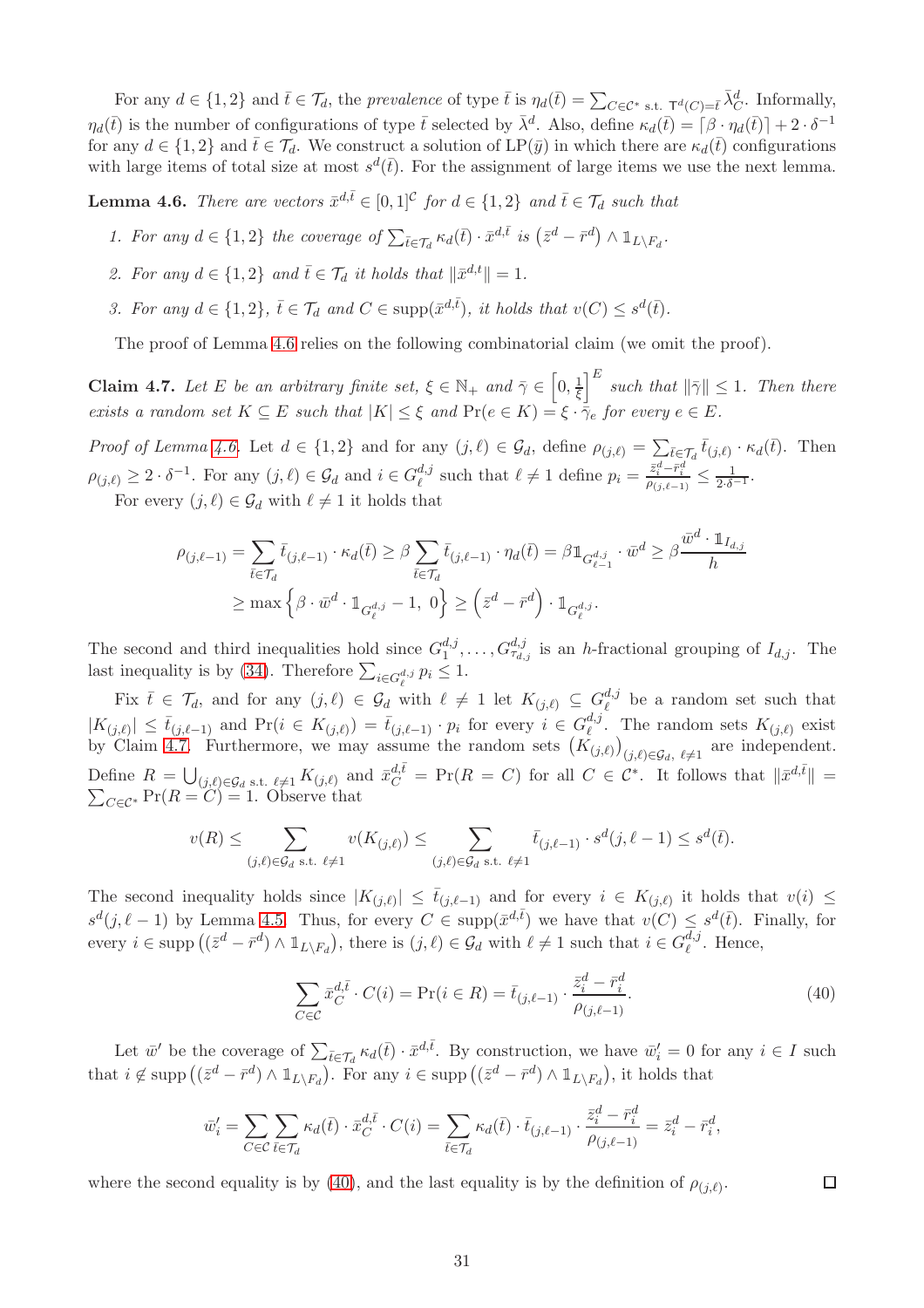Recall that  $Q = \text{supp}(\bar{z}) \setminus L$ . The assignment of items in Q relies on integrality properties of polytopes. Define  $M = \exp(-\delta^{-9}) \cdot \text{OPT} + \exp(\delta^{-11})$  and

$$
B = \{ (d, \bar{t}, m) \mid d \in \{1, 2\}, \ \bar{t} \in \mathcal{T}_d, \ m \in [\kappa_d(\bar{t})] \} \cup [M].
$$

We consider  $B$  as a set of bins, and define a polytope

<span id="page-33-1"></span>
$$
P = \left\{\bar{\mu} \in [0,1]^{Q \times B} \left| \begin{array}{l}\sum_{b \in B} \bar{\mu}_{i,b} = 1 & \forall i \in Q\\ \sum_{i \in Q} \bar{\mu}_{i,(d,\bar{t},m)} \cdot v(i) \le 1 - s^d(\bar{t}) & \forall d \in \{1,2\}, \ \bar{t} \in \mathcal{T}_d, \ m \in [\kappa_d(\bar{t})] \\ \sum_{i \in Q} \bar{\mu}_{i,m} \cdot v(i) \le 1 & \forall m \in M \end{array}\right\} \tag{41}
$$

The entry  $\bar{\mu}_{i,b}$  in P represents a fractional assignment of an item  $i \in Q$  to bin b. The first constraint in [\(41\)](#page-33-1) represents the requirement that each item is fully assigned, and the remaining constraints represent a volume limit for each bin.

The following is a well known integrality property of  $P$  (see, e.g., [\[2\]](#page-46-0)).

<span id="page-33-2"></span>Lemma 4.8. Let  $\bar{\mu}$  be a vertex of P. Then  $|\{i \in Q \mid \exists b \in B : 0 < \bar{\mu}_{i,b} < 1\}| \leq 2 \cdot |B|$ 

Before we use Lemma [4.8,](#page-33-2) we need to show that  $P$  has a vertex.

#### <span id="page-33-0"></span>Lemma 4.9.  $P \neq \emptyset$ .

*Proof.* Ideally, we would like to define  $\bar{\mu}_{i,(d,\bar{t},m)} = \frac{a_i^{d,\bar{t}}}{\kappa_d(\bar{t})}$  for any  $i \in Q, d \in \{1,2\}, \bar{t} \in \mathcal{T}_d$  and  $m \in \mathcal{T}_d$  $[\kappa_d(\bar{t})]$ . Using [\(29\)](#page-29-2) we can show that  $\sum_{i\in Q} \bar{\mu}_{i,(d,\bar{t},m)} \cdot v_{d'}(i)$  is not significantly larger than  $1 - s^d(\bar{t})$ ; however, we cannot show it is smaller (or equal) to  $1 - s^d(\bar{t})$ . Thus, the suggested vector  $\bar{\mu}$  may not satisfy the properties in [\(41\)](#page-33-1). We use Lemma [4.3](#page-28-1) to overcome this difficulty. Specifically, we define  $\bar{\mu}_{i,(d,\bar{t},m)} = \frac{a_i^{d,\bar{t}}}{\kappa_d(\bar{t})}$  for items  $i \in Q \setminus X_1 \setminus X_2$ , where the sets  $X_1$  and  $X_2$  are obtained via Lemma [4.3.](#page-28-1) The value of  $\bar{\mu}_{i,m}$  is subsequently increased for  $i \in X_1 \cup X_2$  to ensure the first constraint in [\(41\)](#page-33-1) holds. Property [1](#page-28-3) of Lemma [4.3](#page-28-1) is used to show that  $\sum_{i\in Q} \bar{\mu}_{i,m} \cdot v(i) \leq 1$ , and property [2](#page-29-4) of the lemma is used to show that  $\sum_{i\in Q} \bar{\mu}_{i,(d,\bar{t},m)} \cdot v(i) \leq 1 - s^d(\bar{t})$ . We now proceed to the formal proof.

Recall that  $H_1^{d,\bar{t},d'}$  $d,\bar{t},d',\ldots,H_q^{d,\bar{t},d'}$  is the refinement of  $\bar{a}^{d,\bar{t}}$  and  $q=\lfloor \exp(\delta^{-10}) \rfloor$  in dimension d'. For every  $d, d' \in \{1, 2\}, \bar{t} \in \mathcal{T}_d$  and  $j \in [q]$  it holds that

$$
\sum_{i \in H_j^{d,\bar{t},d'} \cap Q} \bar{a}_i^{d,\bar{t}} \cdot v_{d'}(i) = \bar{z} \cdot \left( \mathbb{1}_{H_j^{d,\bar{t},d'}} \bullet \bar{a}^{d,\bar{t}} \bullet \bar{v}^{d'} \right)
$$
\n
$$
\leq \beta \cdot \bar{w} \cdot \left( \mathbb{1}_{H_j^{d,\bar{t},d'}} \bullet \bar{a}^{d,\bar{t}} \bullet \bar{v}^{d'} \right) + \frac{1}{\varphi^{10}(\delta)} \cdot \text{OPT} \cdot \max \left\{ \sum_{i \in C} \mathbb{1}_{i \in H_j^{d,\bar{t},d'}} \cdot \bar{a}_i^{d,\bar{t}} \cdot \bar{v}_{d'}(i) \middle| C \in \mathcal{C} \right\}
$$
\n
$$
\leq \beta \cdot ||\mathbb{1}_{H_j^{d,\bar{t},d'}} \bullet \bar{a}^{d,\bar{t}} \bullet \bar{v}^{d'}|| + \frac{1}{\varphi^{10}(\delta)} \cdot \text{OPT} \cdot \max \left\{ v_{d'}(H_j^{d,\bar{t},d'} \cap C) \middle| C \in \mathcal{C} \right\}.
$$

The equality follows from the definition of Q. The first inequality follows from [\(29\)](#page-29-2) and  $\mathbb{1}_{H_j^{d,\bar{t},d'}} \bullet \bar{a}^{d,\bar{t}} \bullet$  $\bar{v}^{d'} \in \mathcal{S}_{\text{small}} \subseteq \mathcal{S}$ . The second inequality holds as  $\bar{w}$  is small items integral and  $\text{supp}(\bar{a}^{d,\bar{t}}) \subseteq \text{supp}(\bar{w}) \setminus L$ . Thus, by Lemma [4.3,](#page-28-1) for every  $d, d' \in \{1, 2\}, \bar{t} \in \mathcal{T}_d$  and  $j \in [q]$  there is a set  $X^{d, \bar{t}, d'} \subseteq Q$  such that

<span id="page-33-3"></span>
$$
\left\|1_{X^{d,\bar{t},d'}} \bullet \bar{a}^{d,\bar{t}} \bullet (\bar{v}^1 + \bar{v}^2)\right\| \le \frac{16}{q} \cdot \text{OPT} + 2q\delta \quad \text{and} \quad \left\|1_{Q \setminus X^{d,\bar{t},d'}} \bullet \bar{a}^{d,\bar{t}} \bullet \bar{v}^{d'}\right\| \le \beta \cdot \bar{a}^{d,\bar{t}} \cdot \bar{v}^{d'}.\tag{42}
$$

Define  $\bar{\mu} \in [0, 1]^{Q \times B}$  by

$$
\bar{\mu}_{i,(d,\bar{t},m)} = \begin{cases} \frac{\bar{a}_i^{d,\bar{t}}}{\kappa_d(\bar{t})} & i \in Q \setminus X^{d,\bar{t},1} \setminus X^{d,\bar{t},2} \\ 0 & \text{otherwise} \end{cases}
$$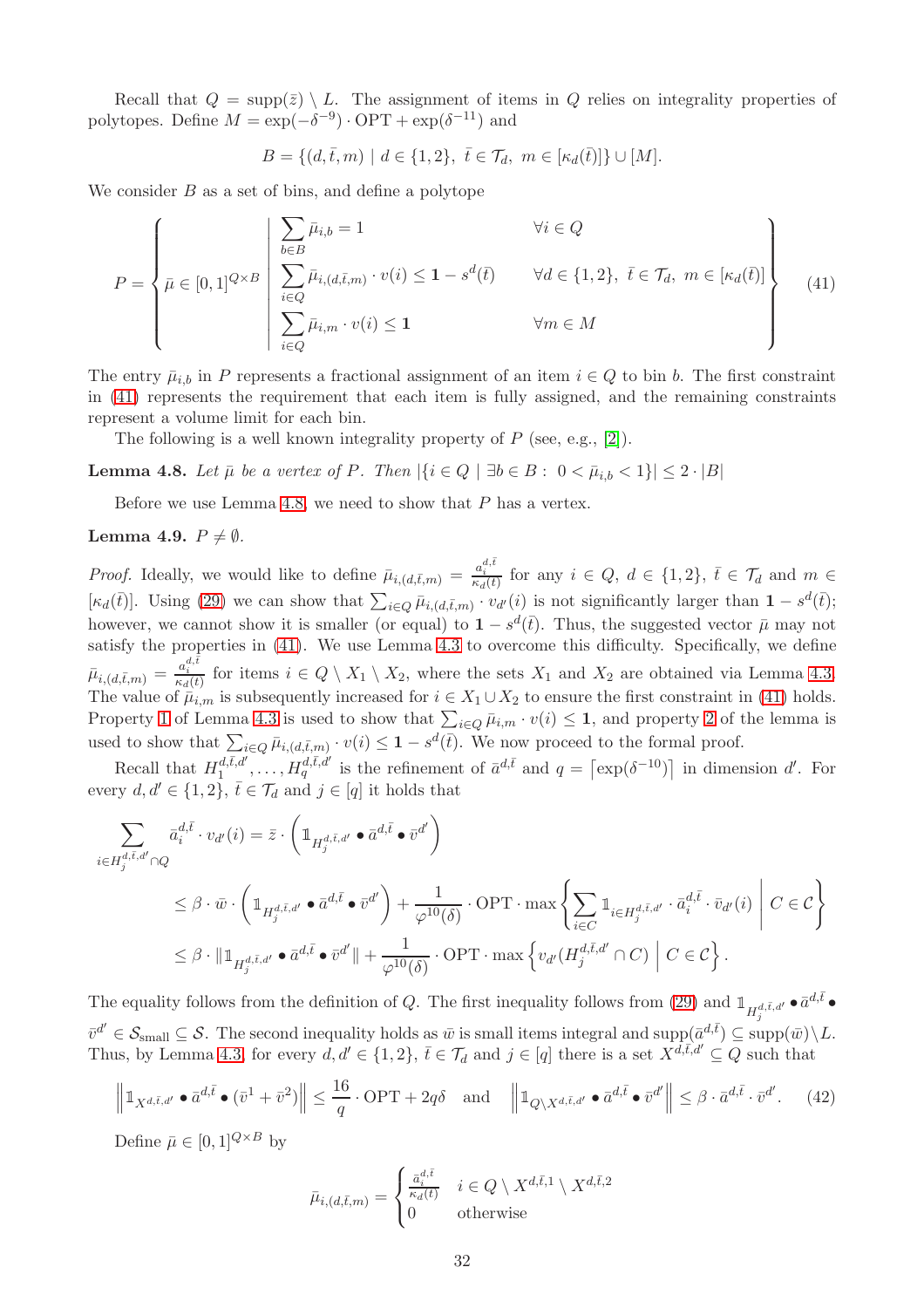for every  $i \in Q$ ,  $d \in \{1,2\}$ ,  $\overline{t} \in \mathcal{T}_d$  and  $m \in [\kappa_d(\overline{t})]$ . Also, for every  $i \in Q$  and  $m \in [M]$  define

$$
\bar{\mu}_{i,m} = \sum_{d \in \{1,2\}} \sum_{\bar{t} \in \mathcal{T}_d} \frac{\bar{a}_i^{d,\bar{t}} \cdot \mathbb{1}_{i \in X^{d,\bar{t},1} \cup X^{d,\bar{t},2}}}{M}.
$$

Next, we show that  $\bar{\mu} \in P$ . For every  $i \in Q$  it holds that

$$
\sum_{b \in B} \bar{\mu}_{i,b} = \sum_{d \in \{1,2\}} \sum_{\bar{t} \in \mathcal{T}_d} \sum_{m \in [\kappa_d(\bar{t})]} \bar{\mu}_{i,(d,\bar{t},m)} + \sum_{m \in [M]} \bar{\mu}_{i,m}
$$
\n
$$
= \sum_{d \in \{1,2\}} \sum_{\bar{t} \in \mathcal{T}_d} \begin{cases}\n\kappa_d(\bar{t}) \cdot \frac{\bar{a}_i^d \bar{t}}{\kappa_d(\bar{t})} & i \in Q \setminus X^{d,\bar{t},1} \setminus X^{d,\bar{t},2} \\
M \cdot \frac{a_i^d \bar{t}}{\bar{M}} & i \in X^{d,\bar{t},1} \cup X^{d,\bar{t},2} \\
i \in X^{d,\bar{t},1} \cup X^{d,\bar{t},2} & i \in [1,2], \bar{t} \in \mathcal{T}_d\n\end{cases} = \sum_{d \in \{1,2\}} \sum_{\bar{t} \in \mathcal{T}_d} \bar{a}^{d,\bar{t}} = \bar{w}_i^1 + \bar{w}_i^2 = 1,
$$

where the fourth inequality follows from [\(27\)](#page-28-4).

For every  $d, d' \in \{1, 2\}, \bar{t} \in \mathcal{T}_d$  we have

$$
\overline{a}^{d,\overline{t}} \cdot \overline{v}^{d'} = \sum_{i \in I \setminus L} v_{d'}(i) \sum_{C \in \mathcal{C}^* \text{ s.t } \mathsf{T}^d(C) = \overline{t}} \overline{\lambda}_C^d \cdot C(i) = \sum_{C \in \mathcal{C}^* \text{ s.t } \mathsf{T}^d(C) = \overline{t}} \overline{\lambda}_C^d \cdot \sum_{i \in I \setminus L} v_{d'}(i) \cdot C(i)
$$
\n
$$
\leq \sum_{C \in \mathcal{C}^* \text{ s.t } \mathsf{T}^d(C) = \overline{t}} \overline{\lambda}_C^d \cdot \left(1 - s_{d'}^d(\overline{t})\right) = \left(1 - s_{d'}^d(\overline{t})\right) \cdot \eta_d(\overline{t}),
$$

where the first equality is by [\(27\)](#page-28-4) and the inequality is by Lemma [4.5.](#page-31-3) Thus, for every  $m \in [\kappa_d(\bar{t})]$  we have

$$
\sum_{i \in Q} \bar{\mu}_{i,(d,t,m)} \cdot v_{d'}(i) = \sum_{i \in Q \setminus X^{d,\bar{t},1} \setminus X^{d,\bar{t},2}} \frac{\bar{a}_i^{d,\bar{t}} \cdot v_{d'}(i)}{\kappa_d(\bar{t})} \le \frac{\beta \cdot \bar{a}^{d,\bar{t}} \cdot \bar{v}^{d'}}{\kappa_d(\bar{t})} \le \frac{\beta \cdot (1 - s_{d'}^d(\bar{t})) \eta_d(\bar{t})}{\kappa_d(\bar{t})} \le 1 - s_{d'}^d(\bar{t}),
$$

where the first inequality is by  $(42)$ .

Finally, for every  $m \in [M]$  and  $d' \in \{1, 2\}$  we have

$$
\sum_{i \in Q} \bar{\mu}_{i,m} \cdot v_{d'}(i) = \sum_{i \in Q} v_{d'}(i) \sum_{d \in \{1,2\}} \sum_{\bar{t} \in \mathcal{T}_d} \frac{\bar{a}_i^{d,\bar{t}} \cdot \mathbb{1}_{i \in X^{d,\bar{t},1} \cup X^{d,\bar{t},2}}}{M}
$$
\n
$$
\leq \frac{1}{M} \sum_{d \in \{1,2\}} \sum_{\bar{t} \in \mathcal{T}_d} \left( \|\mathbb{1}_{X^{d,\bar{t},1}} \bullet \bar{a}^{d,\bar{t}} \bullet \bar{v}^{d'}\| + \|\mathbb{1}_{X^{d,\bar{t},2}} \bullet \bar{a}^{d,\bar{t}} \bullet \bar{v}^{d'}\| \right)
$$
\n
$$
\leq \frac{1}{M} \sum_{d \in \{1,2\}} \sum_{\bar{t} \in \mathcal{T}_d} \left( \frac{32}{q} \cdot \text{OPT} + 4q\delta \right) \leq 1,
$$

where the second inequality is by [\(42\)](#page-33-3) and the last inequality holds since  $|\mathcal{T}_d| \leq \exp(\delta^{-6}), q \geq \exp(\delta^{-10})$ and  $M = \exp(-\delta^{-9}) \cdot \text{OPT} + \exp(\delta^{-11})$ . Thus,  $\bar{\mu} \in P$ , i.e.,  $P \neq \emptyset$ .  $\Box$ 

We now have the tools to prove the following.

<span id="page-34-0"></span>**Lemma 4.10.** OPT $_{f}(\bar{y}) \leq (1 + 8\delta)|B| + 1$ 

*Proof.* Let  $\bar{\mu}^*$  be a vertex of P, and let  $Q_I = \{i \in Q \mid \exists b \in B : \bar{\mu}_{i,b}^* = 1\}$ . By Lemma [4.8](#page-33-2) it holds that  $|Q \setminus Q_I| \leq 2|B|$ . As  $Q \subseteq I \setminus L$ , it follows that the items of  $Q \setminus Q_I$  can be packed into  $4\delta|Q \setminus Q_I| + 1 \leq 8\delta|B| + 1$  bins using First-Fit (Lemma [2.7\)](#page-8-6). Thus,  $\text{OPT}_f(\mathbb{1}_{Q \setminus Q_I}) \leq 8\delta|B| + 1$ .

For every  $b \in B$  define  $C_b = \{i \in Q \mid \bar{\mu}_i^* = 1\}$ . It follows that  $Q_I = \bigcup_{b \in B} C_b$ . Recall that  $\bar{x}^{d,\bar{t}}$ are the vectors defined in Lemma [4.6.](#page-32-0) For every  $(d, \bar{t}, m) \in B \setminus [M]$  define a vector  $\bar{\gamma}^{d, \bar{t}, m} \in [0, 1]^{\mathcal{C}}$  by  $\bar{\gamma}_{C\cup C_{d,\bar{t},m}}^{d,\bar{t},m}=\bar{x}_{C}^{d,\bar{t}}$  $\alpha_C^{d,\bar{t}}$  for any  $C \in \text{supp}(\bar{x}^{d,\bar{t}})$ , and  $\bar{\gamma}_{C'}^{d,\bar{t},m} = 0$  for any other configuration  $C' \in \mathcal{C}$ . By the definition of P, it holds that  $v(C_{d,\bar{t},m}) \leq 1 - s^d(\bar{t})$ , and by Lemma [4.6,](#page-32-0) for every  $C \in \text{supp}(\bar{x}^{d,\bar{t}})$  it holds that  $v(C) \leq s^d(\bar{t})$ ; thus,  $C \cup C_{d,\bar{t},m} \in \mathcal{C}$ , and  $\bar{\gamma}^{d,\bar{t},m}$  is well defined. Also, for any  $m \in [M]$  define  $\bar{\gamma}^m \in [0,1]^C$  by  $\bar{\gamma}_{C_m}^m = 1$  and  $\bar{\gamma}_C^m = 0$  for  $C \in \mathcal{C} \setminus \{C_m\}.$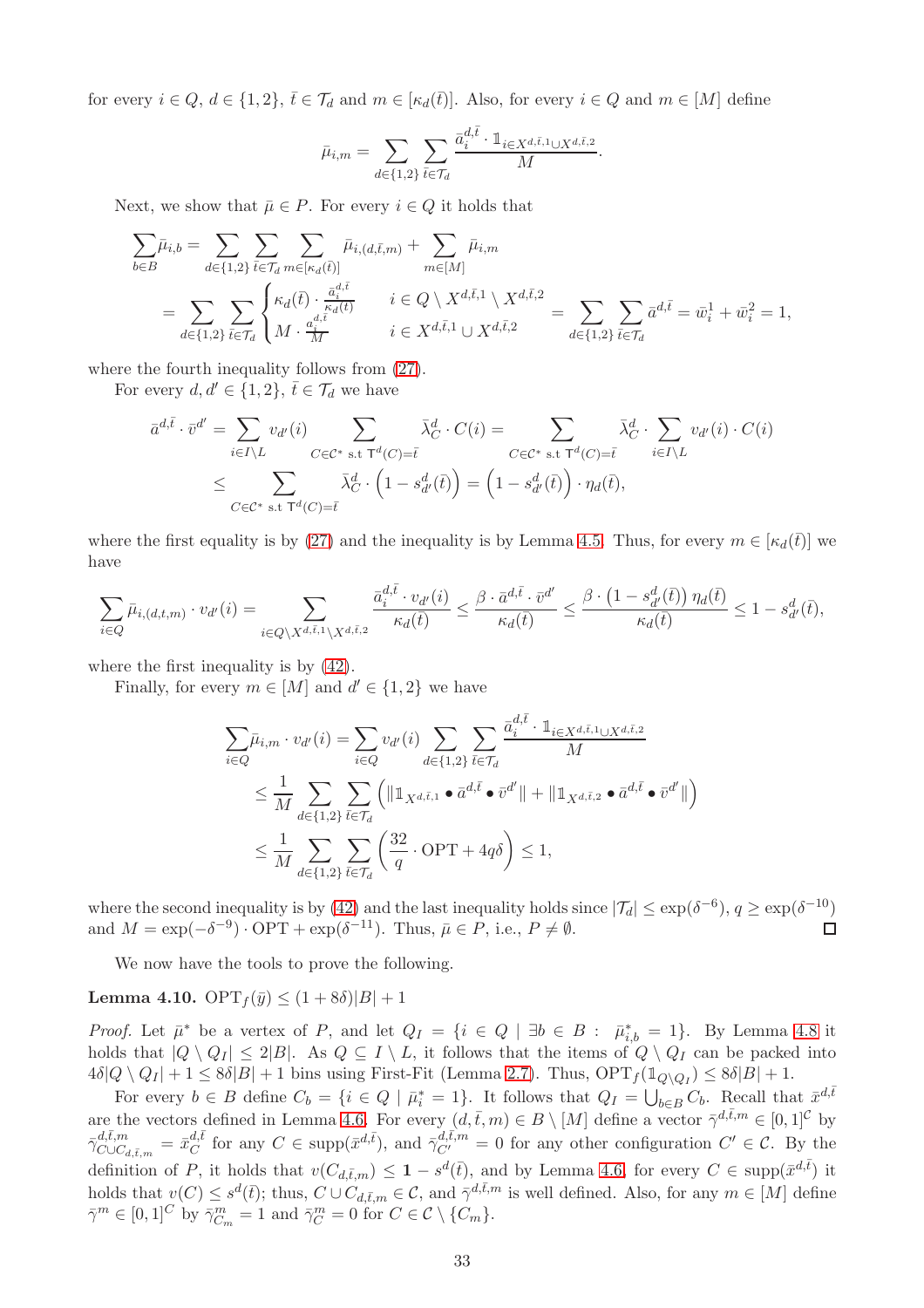Define  $\bar{x} = \sum_{b \in B} \bar{\gamma}^b$ . We show that  $\bar{x}$  is a solution for LP  $\left( \sum_{d \in \{1,2\}} \left( (\bar{z}^d - \bar{r}^d) \wedge \mathbb{1}_{L \setminus F_d} \right) + \mathbb{1}_{Q_I} \right)$ . For  $i \in L$  we have

$$
\sum_{C \in \mathcal{C}} \bar{x}_C \cdot C(i) = \sum_{b \in B} \bar{\gamma}_C^b \cdot C(i) = \sum_{d \in \{1,2\}} \sum_{\bar{t} \in \mathcal{T}_d} \sum_{m \in [\kappa_d(\bar{t})]} \bar{x}_C^{d, \bar{t}} \cdot C(i) = \sum_{d \in \{1,2\}} \sum_{\bar{t} \in \mathcal{T}_d} \kappa_d(\bar{t}) \cdot \bar{x}_C^{d, \bar{t}} \cdot C(i)
$$

$$
= \sum_{d \in \{1,2\}} \left( (\bar{z}^d - \bar{r}^d) \wedge \mathbb{1}_{L \setminus F_d} \right).
$$

The second equality holds by the definition of  $\bar{\gamma}^b$  and since the sets  $C_b$  do not contain large items.  $\sum_{C \in \mathcal{C}} \bar{x}_C \cdot C(i) = \sum_{C \in \mathcal{C}} \bar{\gamma}_C^b \cdot C(i) = 1$ . Therefore,  $\bar{x}$  is a solution for the linear program. As  $\|\bar{\gamma}^b\| = 1$ The last equality is by Lemma [4.6.](#page-32-0) For any  $i \in Q_I$  there is a unique  $b \in B$  such that  $i \in C_b$ . Thus, for every  $b \in B$ , it follows that  $\|\bar{x}\| = B$ . Thus,

$$
\text{OPT}_f\left(\sum_{d\in\{1,2\}}\left((\bar{z}^d-\bar{r}^d)\wedge \mathbb{1}_{L\setminus F_d}\right)+\mathbb{1}_{Q_I}\right)\leq \|\bar{x}\|=B,
$$

and by the definition of  $\bar{y}$  [\(35\)](#page-30-2) we have

$$
\text{OPT}_f(\bar{y}) = \text{OPT}_f \left( \sum_{d \in \{1,2\}} \left( (\bar{z}^d - \bar{r}^d) \wedge \mathbb{1}_{L \setminus F_d} \right) + \mathbb{1}_{Q_I} \right) + \text{OPT}_f(\mathbb{1}_{Q \setminus Q_I}) \le (1 + 8\delta)|B| + 1.
$$

Observe that

$$
|B| = \sum_{d \in \{1,2\}} \sum_{\bar{t} \in \mathcal{T}_d} \kappa_d(t) + M = \sum_{d \in \{1,2\}} \sum_{\bar{t} \in \mathcal{T}_d} \left( \lceil \beta \eta_d(t) \rceil + 2\delta^{-1} \right) + \exp(-\delta^{-9}) \cdot \text{OPT} + \exp(\delta^{-11})
$$
  
\$\leq \beta \|\bar{\lambda}\| + (|\mathcal{T}\_1| + |\mathcal{T}\_2|) \cdot (1 + 2\delta^{-1}) + \exp(-\delta^{-9}) \cdot \text{OPT} + \exp(\delta^{-11})\$  
\$\leq \beta \|\bar{\lambda}\| + \exp(-\delta^{-9}) \cdot \text{OPT} + \exp(\delta^{-12}).

The first inequality holds since  $\sum_{\bar{t}\in\mathcal{T}_d} \eta_d(\bar{t}) = ||\bar{\lambda}^d||$ , and the second inequality uses  $|\mathcal{T}_d| \le \exp(\delta^{-6})$ . By the above, Lemma [4.10](#page-34-0) and  $(36)$ , we have

$$
\begin{aligned} \text{OPT}_f(\bar{z}) &\le (1+8\delta)|B| + 1 + 2\beta\delta \|\bar{\lambda}\| + 2\delta^{-5} + \frac{2\delta^{-11}}{\varphi^{10}(\delta)} \text{OPT} \\ &\le (1+8\delta) \left(\beta \|\bar{\lambda}\| + \exp(-\delta^{-9}) \cdot \text{OPT} + \exp(\delta^{-12})\right) + 1 + 2\delta\beta \|\bar{\lambda}\| + 2\delta^{-5} + \frac{2 \cdot \delta^{-11}}{\varphi^{10}(\delta)} \text{OPT} \\ &\le \beta (1+10\delta) \|\bar{\lambda}\| + \exp(\delta^{-20}) + \delta^{10} \text{OPT}, \end{aligned}
$$

where the last inequality uses  $\varphi = \exp(\delta^{-20})$ . Thus, we showed that S is a linear structure, which completes the proof of Lemma [2.2.](#page-8-1)  $\Box$ 

#### <span id="page-35-0"></span>4.3 Refinement for Small Items

**Proof of Lemma [4.3:](#page-28-1)** Define  $r(i) = \frac{v_d(i)}{v_d(i)}$  for any  $i \in I$ . W.l.o.g assume that  $I \setminus L = \{1, 2, ..., s\} = [s]$ for some  $s \in \mathbb{N}$ , and  $r(1) \leq r(2) \leq \ldots \leq r(s)$ .

If  $\bar{a} \cdot (\bar{v}^1 + \bar{v}^2) \leq \frac{1}{q^2} \text{OPT} + 2q\delta$  define  $H_1 = I \setminus L$  and  $H_j = \emptyset$  for  $j \in \{2, ..., q\}$ . Let  $Q \subseteq I \setminus L$  and  $\frac{1}{q} \leq \beta \leq 1$  which satisfies [\(28\)](#page-28-0). We can select  $X = I \setminus L$ . It follows that  $\|\mathbb{1}_{Q \setminus X} \bullet \bar{a} \bullet \bar{v}^d\| = 0 \leq \beta \cdot \bar{a} \cdot \bar{v}^d$ and  $||\mathbb{1}_X \bullet \bar{a} \bullet (\bar{v}^1 + \bar{v}^2)|| = \bar{a} \cdot (\bar{v}^1 + \bar{v}^2) \leq \frac{16}{q} \text{OPT} + 2q \delta$ . This shows the lemma holds in case  $\bar{a} \cdot (\bar{v}^1 + \bar{v}^2) \leq \frac{1}{\sigma^2}$  $\frac{1}{q^2}$ OPT + 2 $q\delta$ . We henceforth assume that

<span id="page-35-1"></span>
$$
\bar{a} \cdot (\bar{v}^1 + \bar{v}^2) > \frac{1}{q^2} \text{OPT} + 2q\delta. \tag{43}
$$

 $\Box$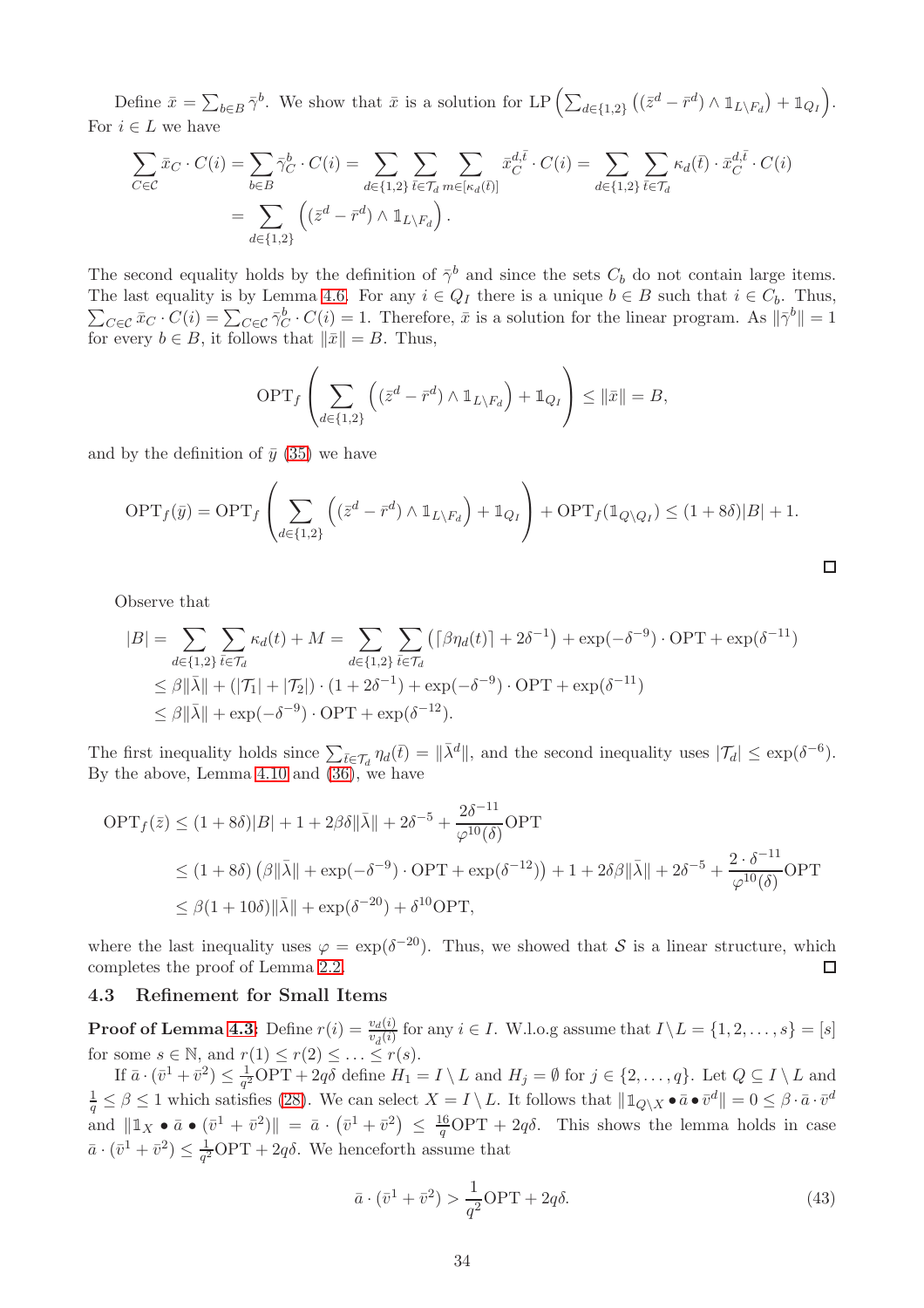Define  $h_0 = 0$  and

<span id="page-36-2"></span>
$$
h_j = \min\left\{i \in [s] \mid (\bar{a} \wedge \mathbb{1}_{[s]}) \cdot (\bar{v}^1 + \bar{v}^2) \ge \frac{j}{q} \cdot \bar{a} \cdot (\bar{v}^1 + \bar{v}^2) \right\} \qquad \forall j \in [q]
$$
\n
$$
(44)
$$

Observe that the set over which the minimum is taken is non-empty for all  $j \in [q]$ . Hence,  $h_j$  is well defined. Define  $H_j = \{i \in [s] \mid h_{j-1} < i \le h_j\} = [h_j] \setminus [h_{j-1}]$  for  $j \in [q]$ .

Let  $Q \subseteq I \setminus L$  and  $\frac{1}{q} \leq \beta \leq 1$  which satisfy [\(28\)](#page-28-0). For every  $j \in [q]$  and  $C \in \mathcal{C}$  it holds that  $v_d(C \cap H_i) \leq 1$  and

$$
v_d(C \cap H_j) = \sum_{i \in C \cap H_j} v_d(i) = \sum_{i \in C \cap H_j} v_{\hat{d}}(i) \cdot r(i) \le r(h_j) \sum_{i \in C \cap H_j} v_{\hat{d}}(i) \le r(h_j).
$$

Thus,  $v_d(C \cap H_j) \le \min\{1, r(h_j)\}\)$ . We conclude that

<span id="page-36-0"></span>
$$
\forall j \in [q]: \quad \max \left\{ v_d(C \cap H_j) \mid C \in \mathcal{C} \right\} \le \min\{1, r(h_j)\}. \tag{45}
$$

.

We use in our proof the following inequality (that we prove later).

<span id="page-36-1"></span>
$$
\forall j \in [q] \setminus \{1\}: \qquad \|\mathbb{1}_{H_j} \bullet \bar{a} \bullet \bar{v}^d\| \ge \frac{1}{2} \min\{1, r(h_{j-1})\} \cdot \frac{1}{q^3} \text{OPT},\tag{46}
$$

For every  $j \in [q]$  define

$$
\beta_j = \max \left\{ 0, \ \| \mathbb{1}_{Q \cap H_j} \bullet \bar{a} \bullet \bar{v}^d \| - \beta \| \mathbb{1}_{H_j} \bullet \bar{a} \bullet \bar{v}^d \| \right\}.
$$

It follows from [\(28\)](#page-28-0) and [\(45\)](#page-36-0) that

$$
\beta_j \le \frac{\text{OPT}}{q^5} \cdot \max \{ v_d(C \cap H_j) \mid C \in \mathcal{C} \} \le \min \{ r(h_j), 1 \} \cdot \frac{\text{OPT}}{q^5}
$$

For every  $j \in [q] \setminus \{1\}$  we define a set  $X_j \subseteq Q \cap H_j$ . If  $|| \mathbb{1}_{Q \cap H_j} \bullet \bar{a} \bullet \bar{v}^d || + \beta_{j-1} - \beta_j \leq \beta \cdot || \mathbb{1}_{H_j} \bullet \bar{a} \bullet \bar{v}^d ||$ then we define  $X_j = \emptyset$ . Otherwise, we define  $X_j$  to be a minimal subset of  $Q \cap H_j$  such that  $\|\mathbb{1}_{Q \cap H_j \setminus X_j} \bullet \bar{a} \bullet \bar{v}^d\| + \beta_{j-1} - \beta_j \leq \beta \cdot \|\mathbb{1}_{H_j} \bullet \bar{a} \bullet \bar{v}^d\|.$  Observe that

$$
\|\mathbb{1}_{Q\cap H_j\setminus (Q\cap H_j)}\bullet \bar{a}\bullet \bar{v}^d\|+\beta_{j-1}-\beta_j\leq \beta_{j-1}\leq \min\{1,\tau_{j-1}\}\cdot \frac{\text{OPT}}{q^5}\leq \beta\|\mathbb{1}_{H_j}\bullet \bar{a}\bullet \bar{v}^d\|,
$$

where the last inequality follows from  $\beta \geq \frac{1}{a}$  $\frac{1}{q}$  and [\(46\)](#page-36-1). Hence, there exists  $X_j \neq \emptyset$ . As the set is minimal, it follows that there is  $x_j \in X_j$  such that  $\|\mathbb{1}_{X_j \setminus \{x_j\}} \bullet \bar{a} \bullet \bar{v}^d\| \leq \beta_{j-1} \leq \frac{\text{OPT}}{q^5}$  $\frac{q^{5}}{q^{5}}$ . Thus,

$$
\|\mathbb{1}_{X_j \setminus \{x_j\}} \bullet \bar{a} \bullet \bar{v}^{\hat{d}}\| = \sum_{i \in X_j \setminus \{x_j\}} \bar{a}_i \cdot v_{\hat{d}}(i) = \sum_{i \in X_j \setminus \{x_j\}} \bar{a}_i \cdot \frac{v_d(i)}{r(i)} \le \sum_{i \in X_j \setminus \{x_j\}} \bar{a}_i \cdot \frac{v_d(i)}{r(h_{j-1})}
$$

$$
= \frac{\|\mathbb{1}_{X_j \setminus \{x_j\}} \bullet \bar{a} \bullet \bar{v}^{\hat{d}}\|}{r(h_{j-1})} \le \frac{\beta_{j-1}}{r(h_{j-1})} \le \frac{1}{r(h_{j-1})} \min\{\tau_{j-1}, 1\} \cdot \frac{\text{OPT}(I, v)}{q^5} \le \frac{\text{OPT}(I, v)}{q^5}
$$

where the first inequality holds as  $X_j \subseteq H_j$ .

Define  $X = (H_q \cap Q) \cup \bigcup_{j=2}^q X_j$ . It follows that

$$
\|\mathbb{1}_{Q\setminus X} \cdot \bar{a} \cdot \bar{v}^{d}\| = \sum_{j=1}^{q-1} \|\mathbb{1}_{(Q\setminus X)\cap H_{j}} \cdot \bar{a} \cdot \bar{v}^{d}\|
$$
  
\n
$$
= \|\mathbb{1}_{(Q\setminus X)\cap H_{1}} \cdot \bar{a} \cdot \bar{v}^{d}\| - \beta_{1} + \sum_{j=2}^{q-1} \left( \|\mathbb{1}_{(Q\setminus X)\cap H_{j}} \cdot \bar{a} \cdot \bar{v}^{d}\| + \beta_{j-1} - \beta_{j} \right) + \beta_{q-1}
$$
  
\n
$$
\leq \beta \sum_{j=1}^{q-1} \|\mathbb{1}_{H_{j}} \cdot \bar{a} \cdot \bar{v}^{d}\| + \beta_{q-1}
$$
  
\n
$$
\leq \beta \sum_{j=1}^{q-1} \|\mathbb{1}_{H_{j}} \cdot \bar{a} \cdot \bar{v}^{d}\| + \min\{r(h_{q-1}), 1\} \cdot \frac{\text{OPT}(I, v)}{q^{5}}
$$
  
\n
$$
\leq \beta \sum_{j=1}^{q} \|\mathbb{1}_{H_{j}} \cdot \bar{a} \cdot \bar{v}^{d}\| = \beta \cdot \bar{a} \cdot \bar{v}^{d}.
$$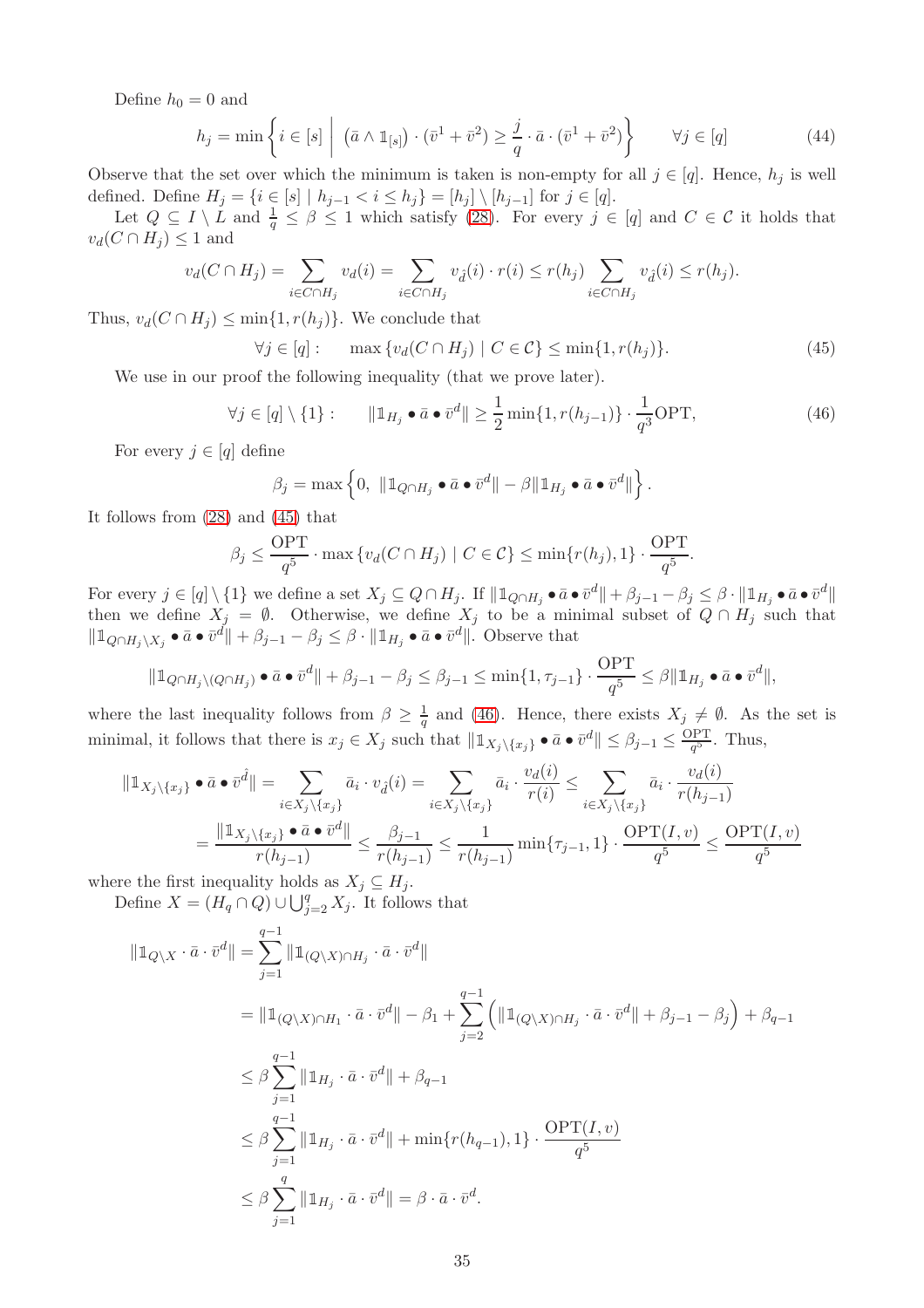The first equality holds as  $\text{supp}(\bar{a}) \subseteq \bigcup_{j \in [q]} H_j$ . The first inequality follows from the definitions of  $\beta_1$ and  $X_j$  (for  $j \in \{2, \ldots, q-1\}$ ). The last inequality follows from  $\beta \geq \frac{1}{q}$  $\frac{1}{q}$  and [\(46\)](#page-36-1).

Note that  $\|\mathbb{1}_{H_q} \cdot \bar{a} \cdot (\bar{v}^1 + \bar{v}^2)\| \le \frac{\bar{a} \cdot \bar{v}^d}{q} \le \frac{2 \cdot \text{OPT}}{q}$  $\frac{\partial PT}{q}$ . Thus,

$$
\|\mathbb{1}_X \bullet \mathbb{1}_A \bullet (\bar{v}^1 + \bar{v}^2)\| \le \|\mathbb{1}_{H_q} \cdot \bar{a} \cdot (\bar{v}^1 + \bar{v}^2)\| + \sum_{j=2}^q \|\mathbb{1}_{X_j} \cdot \bar{a} \cdot (\bar{v}^1 + \bar{v}^2)\|
$$
  

$$
\le \frac{2 \cdot \text{OPT}}{q} + q \cdot 2 \cdot \frac{\text{OPT}}{q^5} + 2\delta q \le \frac{16}{q} \text{OPT} + 2\delta q.
$$

It remains to show that [\(46\)](#page-36-1) holds. For every  $j \in [q]$ , we have

<span id="page-37-1"></span>
$$
\|\mathbb{1}_{H_j} \bullet \bar{a} \bullet (\bar{v}^1 + \bar{v}^2)\| = \|\mathbb{1}_{[h_j]} \bullet \bar{a} \bullet (\bar{v}^1 + \bar{v}^2)\| - \|\mathbb{1}_{h_{j-1}} \bullet \bar{a} \bullet (\bar{v}^1 + \bar{v}^2)\| \geq \frac{j}{q}\bar{a} \cdot (\bar{v}^1 + \bar{v}^2) - \frac{j-1}{q}\bar{a} \cdot (\bar{v}^1 + \bar{v}^2) - 2\delta = \frac{1}{q}\bar{a} \cdot (\bar{v}^1 + \bar{v}^2) - 2\delta \geq \frac{1}{q} \left(\frac{1}{q^2} \text{OPT} + 2\delta q\right) - 2\delta = \frac{1}{q^3} \text{OPT}(I, v).
$$
\n(47)

The first inquality follows from [\(44\)](#page-36-2) and  $v_1(i) + v_2(i) \leq 2\delta$  for all  $i \in I \setminus L$ . The second inequality follows from [\(43\)](#page-35-1). Additionally, for  $j \in [q] \setminus \{1\}$  we have

<span id="page-37-2"></span>
$$
\|\mathbb{1}_{H_j} \bullet \bar{a} \bullet (\bar{v}^1 + \bar{v}^2)\| = \|\mathbb{1}_{H_j} \bullet \bar{a} \bullet \bar{v}^d\| + \|\mathbb{1}_{H_j} \bullet \bar{a} \bullet \bar{v}^{\hat{d}}\|
$$
  
\n
$$
= \|\mathbb{1}_{H_j} \bullet \bar{a} \bullet \bar{v}^d\| + \sum_{i \in H_j} \bar{a}_i \cdot v_{\hat{d}}(i)
$$
  
\n
$$
= \|\mathbb{1}_{H_j} \bullet \bar{a} \bullet \bar{v}^d\| + \sum_{i \in H_j} \bar{a}_i \cdot \frac{v_d(i)}{r(i)}
$$
  
\n
$$
\leq \|\mathbb{1}_{H_j} \bullet \bar{a} \bullet \bar{v}^d\| + \sum_{i \in H_j} \bar{a}_i \cdot \frac{v_d(i)}{r(h_{j-1})}
$$
  
\n
$$
= \|\mathbb{1}_{H_j} \bullet \bar{a} \bullet \bar{v}^d\| \cdot \left(1 + \frac{1}{r(h_{j-1})}\right),
$$
  
\n(48)

where the inequality follows from  $r(1) \leq r(2) \leq \ldots \leq r(p)$ . Using [\(47\)](#page-37-1) and [\(48\)](#page-37-2), we get

$$
\forall j \in [q] \setminus \{1\}: \qquad \|\mathbb{1}_{H_j} \bullet \bar{a} \bullet \bar{v}^d\| \ge \left(1 + \frac{1}{r(h_{j-1})}\right)^{-1} \cdot \frac{1}{q^3} \text{OPT} \ge \frac{1}{2} \min\{1, \tau_{j-1}\} \cdot \frac{1}{q^3} \text{OPT},
$$

where the inequality follows from  $(1+x^{-1})^{-1} \geq \frac{1}{2} \min\{1,x\}$  for every  $x \geq 0$ . Inequality [\(46\)](#page-36-1) follows from the last inequality.

## <span id="page-37-0"></span>5 Existence of  $\psi$ -Relaxations

In this section we prove Lemmas [2.4,](#page-8-2) [2.5](#page-8-3) and [2.6.](#page-8-5) That is, we show how to obtain relaxations for various configurations.

**Proof of Lemma [2.4:](#page-8-2)** Let  $S \subseteq C \setminus L$  be a minimal set such that either  $v_1(C \setminus S) \leq 1 - \delta$  or  $v_2(C \setminus S) \leq 1 - \delta$ . That is, for any  $i \in S$  it holds that  $v(C \setminus (S \setminus \{i\})) > (1 - \delta, 1 - \delta)$ . Such a set exists since  $C \in \mathcal{C}_0$ .

In the following we show that  $v(S) < (2\delta, 2\delta)$ . Assume, by way of contradiction, that  $v_1(S) > 2\delta$ or  $v_2(S) > 2\delta$ . Then  $S \neq \emptyset$  and there is  $i \in S$ . W.l.o.g assume  $v_1(S) > 2\delta$ . Then  $v_1(S \setminus \{i\}) > \delta$  as all the items in S are small, and  $i \in S$ . Therefore,

$$
v_1(C \setminus (S \setminus \{i\})) = v_1(C) - v_1(S \setminus \{i\}) \le 1 - \delta,
$$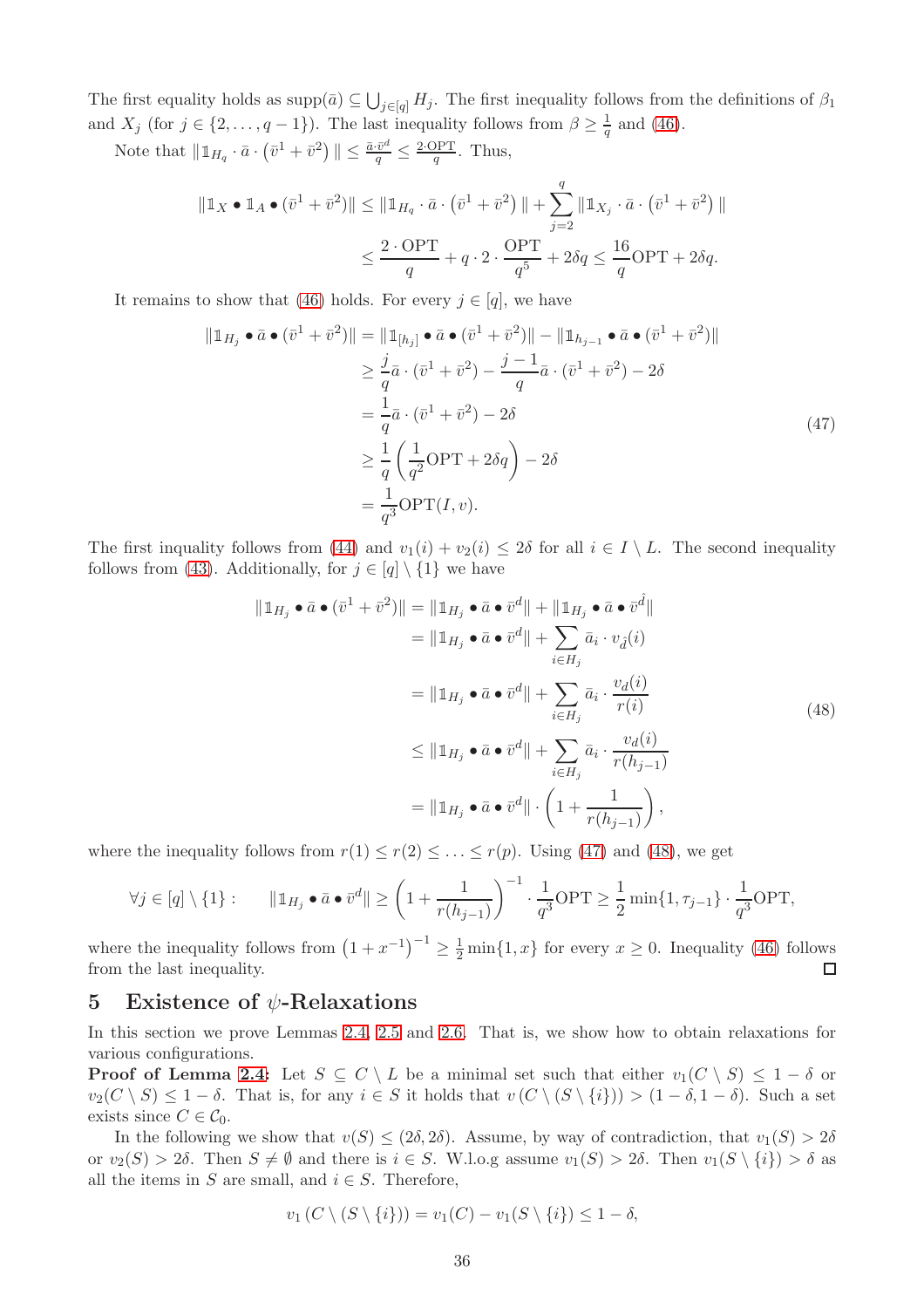contradicting the definition of S. Thus,  $v(S) \leq (2\delta, 2\delta)$ .

Define  $C_1 = C \setminus S$  and  $C_2 \in C^*$  by  $C_2(i) = \begin{cases} \kappa & i \in S \\ 0 & i \neq s \end{cases}$ 0  $i \notin S$ for  $i \in I$ , where  $\kappa = \left| \frac{1}{2} \right|$  $\frac{1}{2}(\delta^{-1}-1)\right]$ . Observe that  $C_1$  has  $\delta$ -slack by the definition of S. Additionally,

$$
v_1(C_2) \le v_1(S) \cdot \kappa \le 2\delta \kappa \le 2\delta \cdot \frac{1}{2}(\delta^{-1} - 1) \le 1 - \delta,
$$

thus  $C_2$  is a multi-configuration with a  $\delta$ -slack.

Define  $\bar{\lambda} \in [0,1]^{C^*}$  by  $\bar{\lambda}_{C_1} = 1$ ,  $\bar{\lambda}_{C_2} = \frac{1}{\kappa}$  and  $\bar{\lambda}_{C'} = 0$  for  $C' \in C \setminus \{C_1, C_2\}$ . Clearly, for any  $C' \in C^*$ such that  $\bar{\lambda}_{C'} > 0$  it holds that C' has  $\delta$ -slack. Thus,  $\bar{\lambda}$  has a  $\delta$ -slack.

For any  $i \in C \setminus S$  we have

$$
\sum_{C' \in \mathcal{C}^*} \bar{\lambda}_{C'} \cdot C'(i) = C_1(i) + \frac{1}{\kappa} \cdot C_2(i) = 1 + 0 = 1.
$$

For any  $i \in S$  it holds that

$$
\sum_{C' \in \mathcal{C}^*} \bar{\lambda}_{C'} \cdot C'(i) = C_1(i) + \frac{1}{\kappa} \cdot C_2(i) = 0 + \frac{1}{\kappa} \cdot \kappa = 1.
$$

For any  $i \in I \setminus C$  it holds that

$$
\sum_{C' \in \mathcal{C}^*} \bar{\lambda}_{C'} \cdot C'(i) = C_1(i) + \frac{1}{\kappa} \cdot C_2(i) = 0 + \frac{1}{\kappa} \cdot 0 = 0.
$$

Since  $\delta^{-1} \in \mathbb{N}$ , we have  $\kappa \ge \frac{1}{2}(\delta^{-1} - 1) - \frac{1}{2} = \frac{1}{2}\delta^{-1} - 1$ . Therefore,

$$
\|\bar{\lambda}\| = \sum_{C' \in \mathcal{C}^*} \bar{\lambda}_{C'} = \bar{\lambda}_{C_1} + \bar{\lambda}_{C_2} = 1 + \frac{1}{\kappa} \le 1 + \frac{1}{\frac{1}{2}\delta^{-1} - 1} = 1 + \frac{2\delta}{1 - 2\delta} \le 1 + 4\delta,
$$

where the last inequality holds as  $\delta \leq 0.1$ 

We showed that  $\bar{\lambda}$  is a  $(1+4\delta)$ -relaxation of C. This completes the proof of the lemma.  $\Box$ **Proof of Lemma [2.5:](#page-8-3)** Let  $C \cap L = \{i_1, \ldots, i_h\}$ . Define h configurations  $C_1, \ldots, C_h$  by  $C_\ell = C \setminus \{i_\ell\}$ for  $1 \leq \ell \leq h-1$  and  $C_h = C \cap L \setminus \{i_h\}$ . It can be easily shown that  $C_1, \ldots, C_h$  are configurations. Define  $\bar{\lambda} \in [0,1]^{\mathcal{C}^*}$  by

$$
\bar{\lambda}_{C'} = \begin{cases} \frac{1}{h-1} & C' = C_{\ell} \text{ for some } 1 \le \ell \le h \\ 0 & \text{otherwise} \end{cases}
$$

.

For any  $1 \leq \ell \leq h$  it holds that  $i_{\ell}$  is large; thus, there is  $d_{\ell} \in \{1,2\}$  such that  $v_{d_{\ell}}(i_{\ell}) \geq \delta$ . Therefore,

$$
v_{d_{\ell}}(C_{\ell}) \leq v_{d_{\ell}}(C \setminus \{i_{\ell}\}) = v_{d_{\ell}}(C) - v_{d_{\ell}}(i_{\ell}) \leq 1 - \delta.
$$

That is, all the configurations  $C_1, \ldots, C_h$  have  $\delta$ -slack. Thus, for any  $C' \in \mathcal{C}^*$  with  $\bar{\lambda}_{C'} > 0$  it holds that  $C'$  has  $\delta$ -slack. Hence,  $\bar{\lambda}$  has a  $\delta$ -slack.

For any  $i \in C \cap L$  there is  $1 \leq \ell \leq h$  such that  $i = i_{\ell}$ . Thus,

$$
\sum_{C' \in \mathcal{C}^*} \bar{\lambda}_{C'} \cdot C'(i) = \sum_{j=1}^h \frac{1}{h-1} \cdot C_j(i_\ell) = \sum_{j \in [h] \setminus \{\ell\}} \frac{1}{h-1} = 1.
$$

For any  $i \in C \setminus L$  it holds that  $i \in C_{\ell}$  for all  $1 \leq \ell \leq h-1$ ; thus,

$$
\sum_{C' \in \mathcal{C}^*} \bar{\lambda}_{C'} \cdot C'(i) = \sum_{j=1}^h \frac{1}{h-1} \cdot C_j(i) = \sum_{j=1}^{h-1} \frac{1}{h-1} = 1.
$$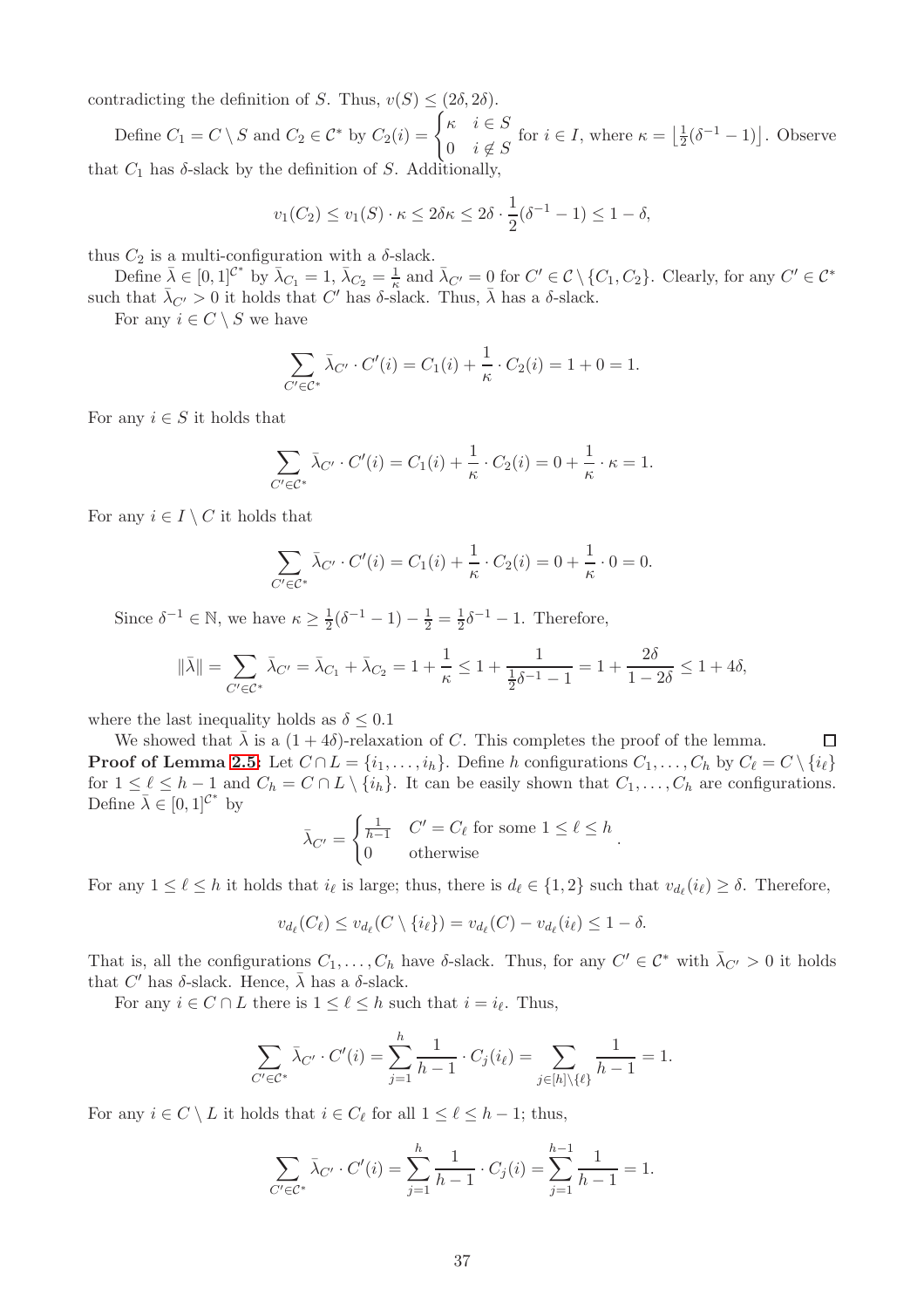For any  $i \in I \setminus C$  we have  $i \notin C_{\ell}$  for all  $\ell \in [h]$ . Therefore,

$$
\sum_{C' \in \mathcal{C}^*} \bar{\lambda}_{C'} \cdot C'(i) = \sum_{j=1}^h \frac{1}{h-1} \cdot C_j(i) = 0.
$$

Finally,

$$
\|\bar{\lambda}\| = \sum_{C' \in \mathcal{C}^*} \bar{\lambda}_{C'} = \sum_{\ell=1}^h \bar{\lambda}_{C_\ell} = \frac{h}{h-1}.
$$

Thus, we showed that  $\bar{\lambda}$  is a  $\frac{h}{h-1}$ -relaxation of C.  $h-1$ 

**Proof of Lemma [2.6:](#page-8-5)** Define  $C' \in C^*$  by  $C'(i) = \begin{cases} \kappa & i \in C \\ 0 & \mathbf{0} \end{cases}$ 0 otherwise where  $\kappa = \left[\frac{1}{2}\right]$  $\frac{1}{2}\delta^{-1}$  and  $\bar{\lambda} \in [0, 1]^{C^*}$ by  $\bar{\lambda}_{C'} = \frac{1}{\kappa}$  $\frac{1}{\kappa}$  and  $\bar{\lambda}_D = 0$  for any  $D \in C^* \setminus \{C'\}$ . Observe that

$$
v_1(C') = \sum_{i \in I} v_1(i) \cdot C'(i) = \kappa \cdot v_1(C) \le \left\lceil \frac{1}{2} \delta^{-1} \right\rceil \cdot \delta \le \left( \frac{1}{2} \cdot \delta^{-1} + 1 \right) \cdot \delta \le \frac{1}{2} + \delta \le 0.6 \le 1 - \delta,
$$

where the last two inequalities follow from  $\delta \in (0,0.1)$ . Thus C' has  $\delta$ -slack and hence  $\overline{\lambda}$  is with  $\delta$ -slack.

For any  $i \in C$  it holds that  $\sum_{D \in \mathcal{C}^*} \bar{\lambda}_D \cdot D(i) = \bar{\lambda}_{C'} \cdot C'(i) = \frac{1}{\kappa} \cdot \kappa = 1$ . Also, for any  $i \in I \setminus C$  it holds that  $\sum_{D \in \mathcal{C}^*} \bar{\lambda}_D \cdot D(i) = \bar{\lambda}_{C'} \cdot C'(i) = 0$ . Finally

$$
\|\bar{\lambda}\| = \frac{1}{\kappa} \le \frac{1}{\left\lceil \frac{1}{2}\delta \right\rceil} \le 2\delta \le 4\delta.
$$

<span id="page-39-0"></span>Thus  $\bar{\lambda}$  is a 4 $\delta$ -relaxation of C, as required.

## 6 Solving the Matching-LP

In this section we present a PTAS for the MLP problem, thus proving Lemma [1.3.](#page-6-2) Let  $\delta \in (0,0.1)$ and  $\varepsilon \in (0, 0.1)$ . Our objective is to obtain a polynomial time  $(1 + O(\varepsilon))$ -approximation for  $\delta$ -MLP. Towards this end, we use a result of Grötschel, Lovász, and Schrijver [\[14\]](#page-47-13) which describes the ellipsoid method via separation oracles. A separation oracle for a polytop  $P \subseteq \mathbb{R}^n$  gets a point  $\bar{x} \in \mathbb{R}^n$  as an input and either determines that  $\bar{x} \in P$  or finds  $\bar{c} \in \mathbb{R}^n$  such that  $\bar{x} \cdot \bar{c} \lt \bar{y} \cdot \bar{c}$  for any  $\bar{y} \in P$ . That is, it finds an hyperplane which separates between  $\bar{x}$  and the polytope P. Given a separation oracle, the ellipsoid method either determines that  $P = \emptyset$  or finds  $\bar{x} \in P$  in polynomial time in n. As a consequence, if  $P = \emptyset$  then the execution of the ellipsoid is comprised of invocations of the separation oracle that always result in a separating hyperplane. If  $P \neq \emptyset$  then at least one of the calls to the separation oracle results in  $\bar{x} \in P$ .

We use an approximate variant of the separation oracle which is commonly used to solved linear programs similar to  $(1)$  (see, e.g,  $[16]$ ). In the classic setting, the ellipsoid method is executed with the dual of the original linear program, as this program has a polynomial number of variables. For example, the dual linear program of [\(1\)](#page-3-3) has  $|I|$  variables. This approach cannot be directly implemented for MLP since the number of variables in both primal and dual linear programs is non-polynomial in the δ-2VBP instance (I, v), due to the number of linear constraints required to represent the matching polytop. This difficulty is overcome through projections of polytopes in vector space of non-polynomial dimension into polytopes with a polynomial dimension. A similar approach was recently used in [\[11\]](#page-46-12).

Throughout this section we define multiple mathematical optimization problems. We use  $\text{OPT}(\mathcal{P})$ to denote the value of the optimal solution to the problem  $P$ . To avoid notational overhead, we assume the input  $\delta$ -2VBP instance  $(I, v)$  is fixed throughout this section, and omit is from the input of the algorithms. We use  $G = (L, E)$  to denote the  $\delta$ -matching graph of  $(I, v)$  as defined in Section [1.2,](#page-3-0) and  $P_{\mathcal{M}}(G)$  as the matching polytope of G. Recall  $\mathcal E$  is the projection function defined in Section [1.2.](#page-3-0)

 $\Box$ 

 $\Box$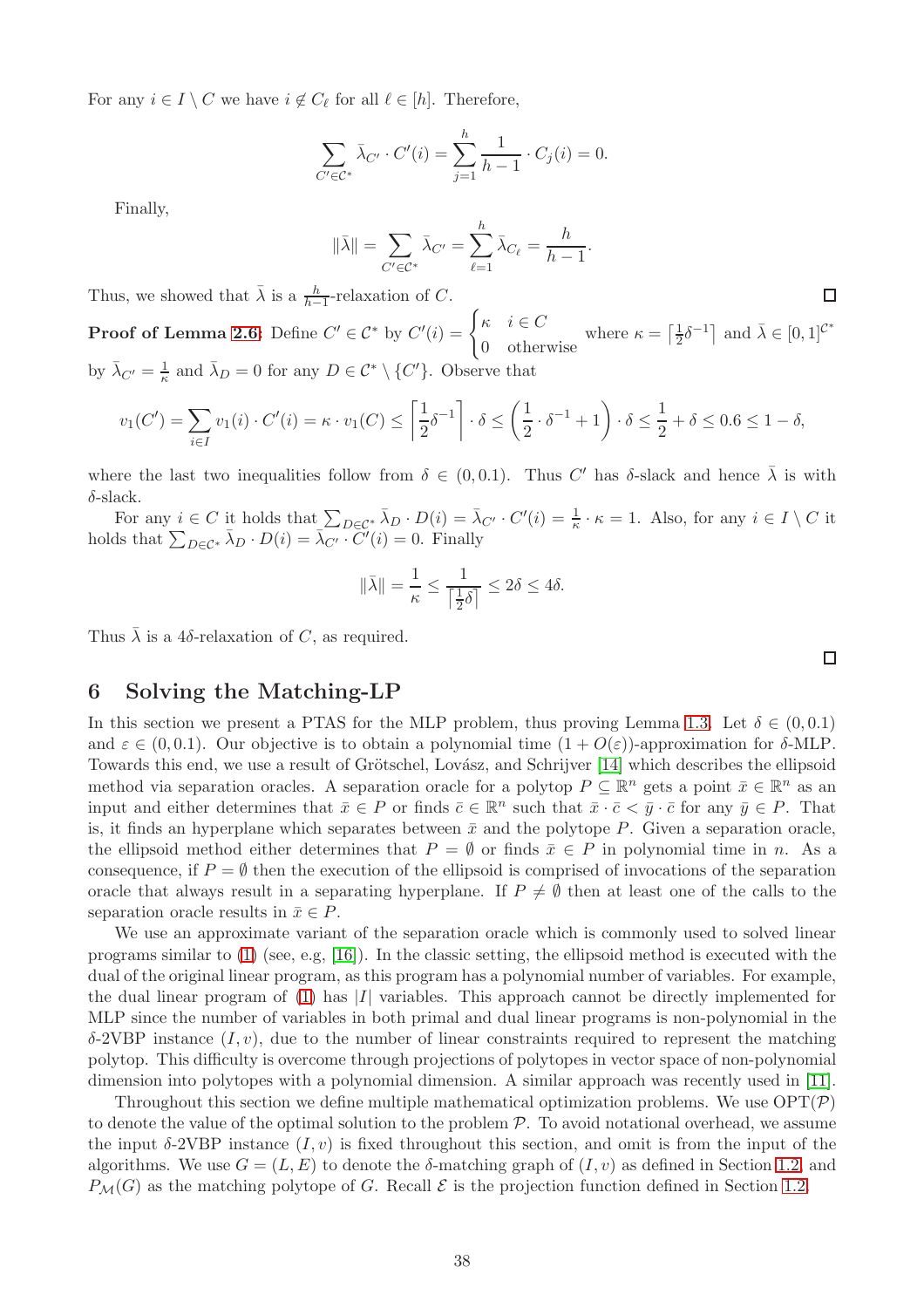We first simplify our problem. We can relax the requirement  $\sum_{C \in \mathcal{C}} \bar{x}_C \cdot C(i) = 1$  in [\(4\)](#page-5-1) and use inequality instead. That is,

<span id="page-40-0"></span>rMLP: min  
\n
$$
\sum_{C \in \mathcal{C}} \bar{x}_C
$$
\n
$$
\forall i \in I: \sum_{C \in \mathcal{C}} \bar{x}_C \cdot C(i) \ge 1
$$
\n
$$
\mathcal{E}(\bar{x}) \in P_{\mathcal{M}}(G)
$$
\n
$$
\forall C \in \mathcal{C}: \bar{x}_C \ge 0
$$
\n(49)

It can be easily shown that the optimum of [\(4\)](#page-5-1) and [\(49\)](#page-40-0) are equivalent, and furthermore, that a solution for [\(49\)](#page-40-0) can be easily converted to a solution for [\(4\)](#page-5-1) of the same or lower value.

Our objective is to find a variant of  $(49)$  in which the set C is replaced by a polynomial size set  $\mathcal{D} \subseteq \mathcal{C}$ , while approximately preserving the optimal value. Towards this end we use the following family of polytopes.

$$
\forall \mathcal{D} \subseteq \mathcal{C}: \ P(\mathcal{D}) = \left\{ (\bar{x}, \bar{y}) \middle| \begin{array}{c} \bar{x} \in \mathbb{R}_{\geq 0}^{\mathcal{D}}, \ \bar{y} \in P_{\mathcal{M}}(G) \\ \mathcal{E}(\bar{x}) \leq \bar{y} \\ \forall i \in I: \ \sum_{C \in \mathcal{D}} \bar{x}_C \cdot C(i) \geq 1 \end{array} \right\}
$$
(50)

Given  $\mathcal{D} \subseteq \mathcal{C}$ , with a slight abuse of notation we refer to a vector  $\bar{x} \in \mathbb{R}^{\mathcal{D}}_{\geq 0}$  as a vector in  $\mathbb{R}^{\mathcal{C}}_{\geq 0}$  where  $\bar{x}_C = 0$  for every  $C \in \mathcal{C} \setminus \mathcal{D}$ . This ensures the term  $\mathcal{E}(\bar{x})$  is well defined. Since  $P_{\mathcal{M}}(G)$  is downward closed it follows that rMLP is equivalent to the problem of finding  $(\bar{x}, \bar{y}) \in P(\mathcal{C})$  such that  $\|\bar{x}\|$  is minimal.<sup>[17](#page-40-1)</sup> For  $\mathcal{D} \subseteq \mathcal{C}$  we define the rMLP( $\mathcal{D}$ ) problem as the problem of finding  $(\bar{x}, \bar{y}) \in P(\mathcal{D})$  such that  $\|\bar{x}\|$  is minimal. It follows that  $\text{OPT}(\text{rMLP}(\mathcal{D})) \ge \text{OPT}(\text{rMLP})$  for any  $\mathcal{D} \subseteq \mathcal{C}$ .

We use  $P(\mathcal{D})$  to define a family of additional polytopes in  $\mathbb{R}^E$ .

<span id="page-40-2"></span>
$$
\forall \mathcal{D} \subseteq \mathcal{C}, h \in \mathbb{R}_{\geq 0}: \ Q(\mathcal{D}, h) = \left\{ \bar{y} \in \mathbb{R}^E \mid \exists \bar{x} \in \mathbb{R}_{\geq 0}^{\mathcal{D}} : (\bar{x}, \bar{y}) \in P(\mathcal{D}) \text{ and } ||\bar{x}|| \leq h \right\}
$$
(51)

It thus follows that  $Q(\mathcal{D}, h) \neq \emptyset$  if and only if  $\text{OPT}(rMLP(\mathcal{D})) \leq h$ . Furthermore,  $Q(\mathcal{D}, h)$  is a polytope in a vector space of polynomial size. We use the ellipsoid method to determine if  $Q(\mathcal{C}, h) = \emptyset$ for various values of h. The separation oracle first checks if  $\bar{y} \in P_{\mathcal{M}}(G)$ , and otherwise finds a separating hyperplane using a separation oracle for the matching polytope. If  $\bar{y} \in P_{\mathcal{M}}(G)$  we use the following linear program, which depends on  $\bar{y} \in P_{\mathcal{M}}(G)$  and  $\mathcal{D} \subseteq \mathcal{C}$ , to obtain a separating hyperplane.

$$
\text{PRIMAL}(\bar{y}, \mathcal{D}) \qquad \min \qquad \sum_{C \in \mathcal{D}} \bar{x}_C
$$
\n
$$
\forall i \in I : \qquad \sum_{C \in \mathcal{D}} \bar{x}_C \cdot C(i) \ge 1
$$
\n
$$
\forall e \in E : \qquad \sum_{C \in S(e) \cap \mathcal{D}} \bar{x}_C \le \bar{y}_e
$$
\n
$$
\forall C \in \mathcal{C} : \ \bar{x}_C \ge 0
$$
\n
$$
(52)
$$

where for every  $e \in E$  we define its superset of configurations as  $S(e) = \{C \in \mathcal{C} \mid e \subseteq \mathcal{C}\}\.$  Using this notation is holds that  $(\mathcal{E}(\bar{x}))_e = \sum_{C \in S(e)} \bar{x}_C$ . It follows that  $\bar{y} \in Q(\mathcal{D}, h)$  if and only if  $\bar{y} \in P_{\mathcal{M}}(G)$ and  $OPT(PRIMAL(\bar{y}, \mathcal{D})) \leq h$ .

Recall the set  $C_2$  is defined in [\(2\)](#page-4-5). For any  $C \in \mathcal{C}$  it holds that  $C \in C_2$  if and only if there is  $e \in E$  such that  $C \in S(e)$ . We use this observation to derive the dual of PRIMAL $(\bar{y}, \mathcal{D})$ , which is the

<span id="page-40-1"></span><sup>&</sup>lt;sup>17</sup>A polytope  $P \subseteq \mathbb{R}_{\geq 0}^n$  is downward closed if for any  $\bar{x} \in P$  and  $\bar{y} \in \mathbb{R}_{\geq 0}^n$  such that  $\bar{y} \leq \bar{x}$  it holds that  $\bar{y} \in P$ .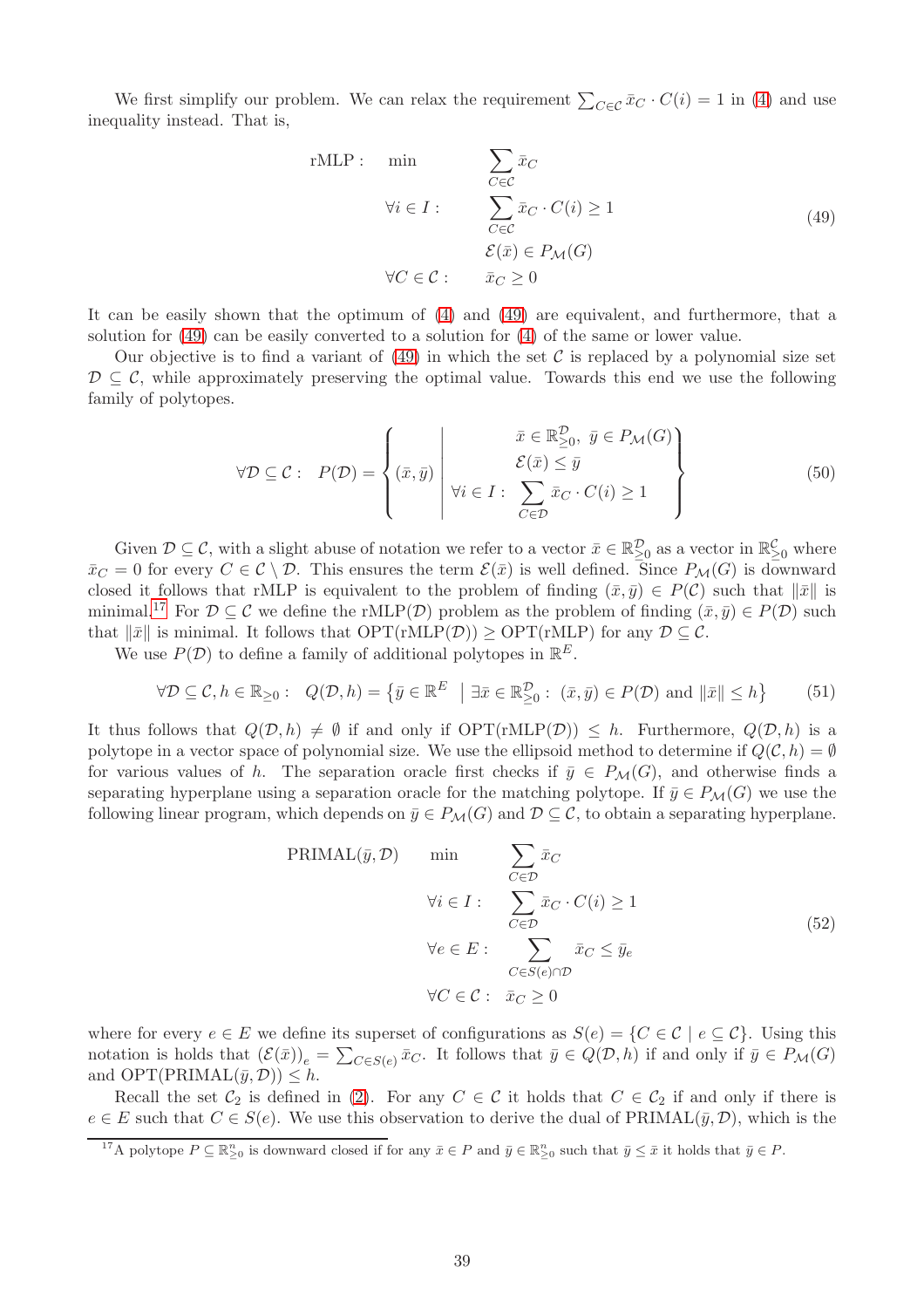following linear program.

$$
DUAL(\bar{y}, \mathcal{D}) \quad \text{max} \quad \sum_{i \in I} \bar{\lambda}_i - \sum_{e \in E} \bar{\beta}_e \cdot \bar{y}_e
$$
\n
$$
\forall C \in \mathcal{D} \setminus \mathcal{C}_2 : \quad \sum_{i \in C} \bar{\lambda}_i \le 1
$$
\n
$$
\forall e \in E, \ C \in S(e) \cap \mathcal{D} : \quad \sum_{i \in C} \bar{\lambda}_i \le 1 + \beta_e
$$
\n
$$
\forall i \in I : \quad \bar{\lambda}_i \ge 0
$$
\n
$$
\forall e \in E : \quad \bar{\beta}_e \ge 0
$$
\n(53)

Observe that the feasible region of  $DUAL(\bar{y}, \mathcal{D})$  is independent of  $\bar{y}$ . That is, for any  $\mathcal{D} \subseteq \mathcal{C}$  we can define

<span id="page-41-2"></span>
$$
R(\mathcal{D}) = \left\{ (\bar{\lambda}, \bar{\beta}) \in \mathbb{R}_{\geq 0}^I \times \mathbb{R}_{\geq 0}^E \middle| \forall C \in \mathcal{D} \setminus \mathcal{C}_2 : \sum_{i \in C} \bar{\lambda}_i \leq 1 \\ \forall e \in E, \ C \in S(e) \cap \mathcal{D} : \sum_{i \in C} \bar{\lambda}_i \leq 1 + \beta_e \right\}.
$$
 (54)

Then  $\text{DUAL}(\bar{y}, \mathcal{D})$  is the problem of finding  $(\bar{\lambda}, \bar{\beta}) \in R(\mathcal{D})$  for which  $\sum_{i \in I} \bar{\lambda}_i - \sum_{e \in E} \bar{\beta}_e \cdot \bar{y}_e$  is maximal. We use the following relation between  $R(\mathcal{D})$  and  $Q(\mathcal{D}, h)$  to generate separating hyperplanes.

<span id="page-41-0"></span>**Lemma 6.1.** For any  $h \in \mathbb{R}_{\geq 0}$ ,  $\bar{y} \in Q(\mathcal{C}, h)$  and  $(\bar{\lambda}, \bar{\beta}) \in R(\mathcal{C})$  it holds that

$$
\sum_{i \in I} \bar{\lambda}_i - \sum_{e \in E} \bar{\beta}_e \cdot \bar{y}_e \le h.
$$

*Proof.* As  $\bar{y} \in Q(C, h)$  it follows that  $OPT(DUAL(\bar{y}, C)) = OPT(PRIMAL(\bar{y}, C)) \leq h$ . Thus, as  $({\overline{\lambda}}, {\overline{\beta}}) \in R(C)$  we have

$$
\sum_{i \in I} \bar{\lambda}_i - \sum_{e \in E} \bar{\beta}_e \cdot \bar{y}_e \le \text{OPT}(\text{DUAL}(\bar{y}, C)) \le h.
$$

Let  $\mathcal{M}^*$  be a maximum matching in the graph G. Since each of the vertices in a matching polytope is a (integral) matching, it holds that

<span id="page-41-3"></span>
$$
\forall \bar{y} \in P_{\mathcal{M}}(G): \quad \sum_{e \in E} \bar{y}_e \le |\mathcal{M}^*| \tag{55}
$$

 $\Box$ 

Since for every  $e \in \mathcal{M}^*$  it holds that  $e \in \mathcal{C}_2$  and therefore  $v_1(e) > (1-\delta)$ , for every solution  $\bar{x}$  of rMLP we have

$$
\sum_{C \in \mathcal{C}} \bar{x}_C \ge \sum_{C \in \mathcal{C}} \bar{x}_C \cdot v_1(C) \ge \sum_{C \in \mathcal{C}} \bar{x}_C \sum_{i \in I} v_1(i) \cdot C(i)
$$
  
= 
$$
\sum_{i \in I} v_1(i) \sum_{C \in \mathcal{C}} \bar{x}_C \cdot C(i) \ge \sum_{i \in I} v_1(i) \ge \sum_{e \in \mathcal{M}^*} v_1(e) > (1 - \delta) |\mathcal{M}^*|.
$$

Hence

$$
\text{OPT}(\text{rMLP}) > (1 - \delta)|\mathcal{M}^*|.
$$

We combine Lemma [6.1](#page-41-0) with the following lemma, which we prove later in this section.

<span id="page-41-1"></span>**Lemma 6.2.** There is a polynomial time algorithm Ellipsoid R which given  $\bar{y} \in P_{\mathcal{M}}(G)$  and  $h >$  $(1 - \delta)|\mathcal{M}^*|$  returns one of the following.

- A subset  $D \subseteq \mathcal{C}$  such that  $|\mathcal{D}|$  polynomial in the input size and  $\text{OPT}(\text{DUAL}(\bar{y}, \mathcal{D})) \leq (1+\varepsilon) h$ .
- A point  $(\bar{\lambda}, \bar{\beta}) \in R(C)$  such that  $\sum_{i \in I} \bar{\lambda}_i \sum_{e \in E} \bar{\beta}_e \cdot \bar{y}_e > h$ .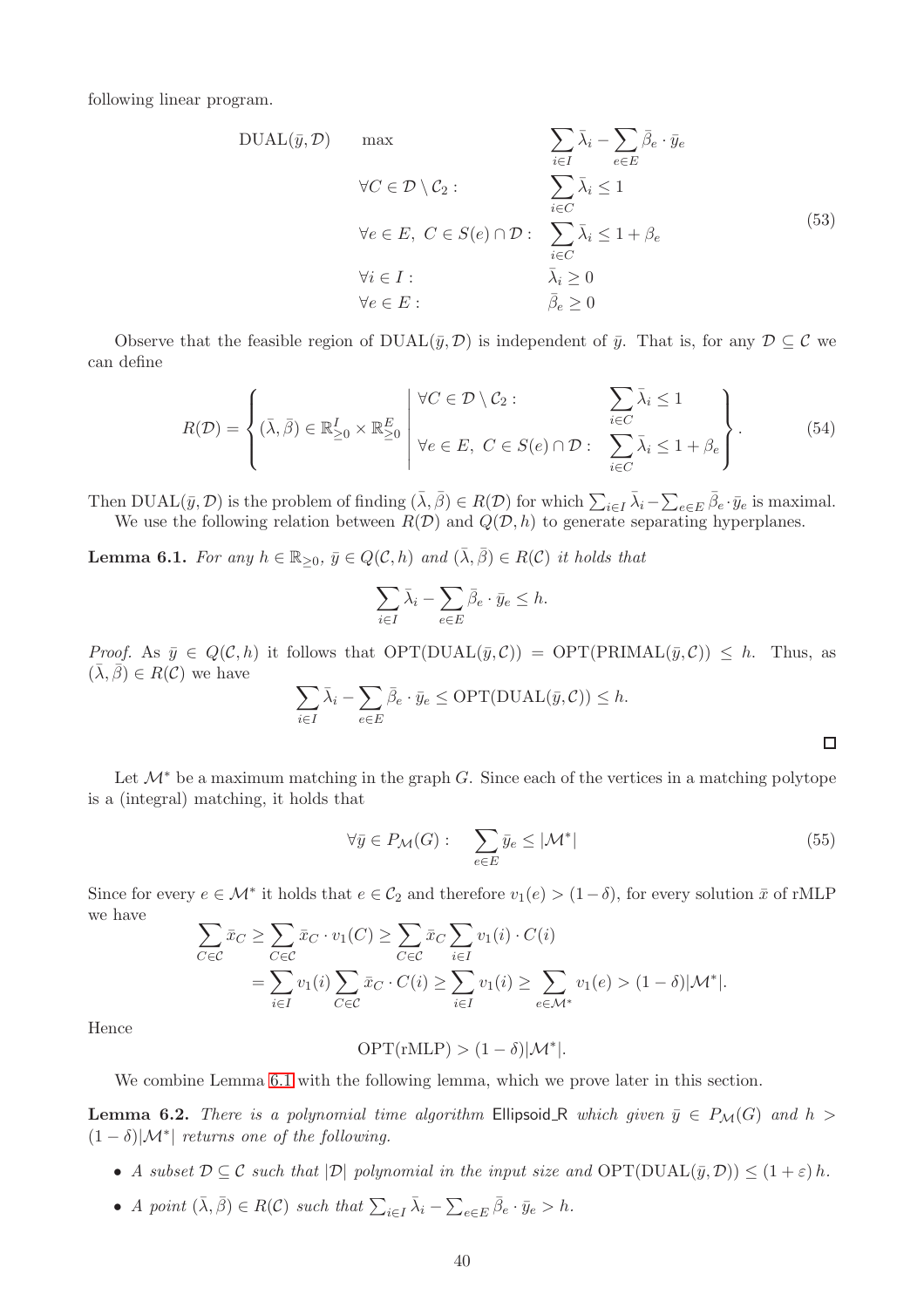Algorithm 3: Q separator

**Input:**  $\bar{y} \in \mathbb{R}_{\geq 0}^E$ ,  $h > (1 - \delta)|\mathcal{M}^*|$ . 1 If  $\bar{y} \notin P_{\mathcal{M}}(G)$  then find a separating hyperplane between  $\bar{y}$  and  $P_{\mathcal{M}}(G)$  and return it. 2 Run Ellipsoid R (Lemma [6.2\)](#page-41-1) with  $\bar{y}$  and h as it inputs. **3 if** Ellipsoid\_R returned  $(\bar{\lambda}, \bar{\beta}) \in R(C)$  such that  $\sum_{i \in I} \bar{\lambda}_i - \sum_{e \in E} \bar{\beta}_e \cdot \bar{y}_e > h$  then 4 Teturn  $\sum_{i\in I} \bar{\lambda}_i - \sum_{e\in E} \bar{\beta}_e \cdot \bar{z}_e = h$  as a separating hyperplane. 5 else 6 notify the ellipsoid algorithm to abort, and return the set  $D \subseteq \mathcal{C}$  returned by Ellipsoid R. 7 end

<span id="page-42-1"></span><span id="page-42-0"></span>We use the algorithm Ellipsoid R from Lemma [6.2](#page-41-1) to derive a separation oracle for  $Q(\mathcal{C}, h)$ . The pseudo code of the oracle is given in Algorhtm [3.](#page-42-0) We note there is a polynomial time separation oracle for the matching polytope (see, e.g,  $[22]$ ), thus Step [3](#page-42-1) can be implemented in polynomial time. While the algorithm does not formally qualifies as a separation oracle, it provides the following guarantee.

<span id="page-42-4"></span>**Lemma 6.3.** Given  $\bar{y} \in \mathbb{R}^E_{\geq 0}$  and  $h > (1 - \delta)|\mathcal{M}^*|$ , Algorithm [3](#page-42-0) does one of the following.

- Returns a separating hyperplane between  $Q(\mathcal{C}, h)$  and  $\bar{y}$ .
- Notifies the ellipsoid to abort and returns  $\mathcal{D} \subset \mathcal{C}$  of polynomial cardinality such that  $OPT(DUAL(\bar{y}, \mathcal{D})) \leq (1+\varepsilon)h$ . In this case it must hold that  $\bar{y} \in P_{\mathcal{M}}(G)$ .

*Proof.* If  $\bar{y} \notin P_{\mathcal{M}}(G)$  the algorithm finds a separating hyperplane between  $\bar{y}$  and  $P_{\mathcal{M}}(G)$ . As  $Q(\mathcal{C}, h) \subseteq$  $P_{\mathcal{M}}(G)$  this hyperplane also separates between  $\bar{y}$  and  $Q(\mathcal{C}, h)$ .

If the invocation to Ellipsoid R returns  $(\bar{\lambda}, \bar{\beta}) \in R(C)$  such that  $\sum_{i \in I} \bar{\lambda}_i - \sum_{e \in E} \bar{\beta}_e$ If the invocation to Ellipsoid R returns  $(\lambda, \beta) \in R(C)$  such that  $\sum_{i \in I} \lambda_i - \sum_{e \in E} \beta_e \cdot \bar{y}_e > h$ , then  $\sum_{i \in I} \bar{\lambda}_i - \sum_{e \in E} \bar{\beta}_e \cdot \bar{z}_e = h$  is a separating hyperplane between  $\bar{y}$  and  $Q(C, h)$  by Lemma [6.1.](#page-41-0) Oth by Lemma [6.2](#page-41-1) the invocation to Ellipsoid R returns a subset  $D \subseteq C$  of polynomial cardinality such that  $OPT(DUAL(\bar{y}, \mathcal{D})) \leq (1+\varepsilon) h$ . It follows that in this case Algorithm [3](#page-42-0) notifies the ellipsoid to abort and returns D.  $\Box$ 

Algorithm [4](#page-42-2) utilizes Q separator as a separator oracle. The algorithm may return a vector  $\bar{x} \in \mathbb{R}^{\mathcal{D}}_{\geq 0}$ for some  $\mathcal{D} \subseteq \mathcal{C}$ . Recall we interpret such a vector as a vector in  $\mathbb{R}^{\mathcal{C}}$  as well.

<span id="page-42-3"></span>

| Algorithm 4: Ellipsoid Q                                                                                        |  |  |  |  |  |
|-----------------------------------------------------------------------------------------------------------------|--|--|--|--|--|
| Input: $h > (1 - \delta)  \mathcal{M}^* $                                                                       |  |  |  |  |  |
| 1 Run the ellipsoid method with Q-separator (and $h$ ) as the separation oracle                                 |  |  |  |  |  |
| <b>2</b> if the ellipsoid retured that the polytope is empty then                                               |  |  |  |  |  |
| Return $OPT(rMLP) > h$<br>3                                                                                     |  |  |  |  |  |
| 4 else                                                                                                          |  |  |  |  |  |
| This case can only happens if the Q_separator notified the ellipsoid to abort and returned<br>$\bf{5}$          |  |  |  |  |  |
| a set $\mathcal{D} \subseteq \mathcal{C}.$                                                                      |  |  |  |  |  |
| Find an optimal solution $(\bar x', \bar y')$ for $\mathrm{rMLP}(\mathcal{D})$ and return $\bar x'$<br>$\bf{6}$ |  |  |  |  |  |
| 7 end                                                                                                           |  |  |  |  |  |

<span id="page-42-5"></span><span id="page-42-2"></span>**Lemma 6.4.** Algorithm  $\ddot{A}$  is a polynomial time algorithm which either determines that  $OPT(rMLP) > h$  or finds a solution  $\bar{x}'$  for rMLP with  $\|\bar{x}'\| \leq (1+\varepsilon)h$ .

Proof. Observe that the execution of the ellipsoid is polynomial. Furthermore, if the algorithm solves rMLP(D) in Step [5](#page-42-3) then by Lemma [6.3](#page-42-4) we have that  $|\mathcal{D}|$  is polynomial, and hence rMLP(D) can be solved in polynomial time (as there is a separation oracle for  $\mathcal{E}(\bar{x}) \in P_{\mathcal{M}}(G)$ , and the number of variables and additional constraints is polynomial).

By Lemma [6.3,](#page-42-4) if the ellipsoid asserts that the polytope is empty it holds that all the invocations to Q separator returned a separating hyper plane, thus this is a valid execution of the ellipsoid with a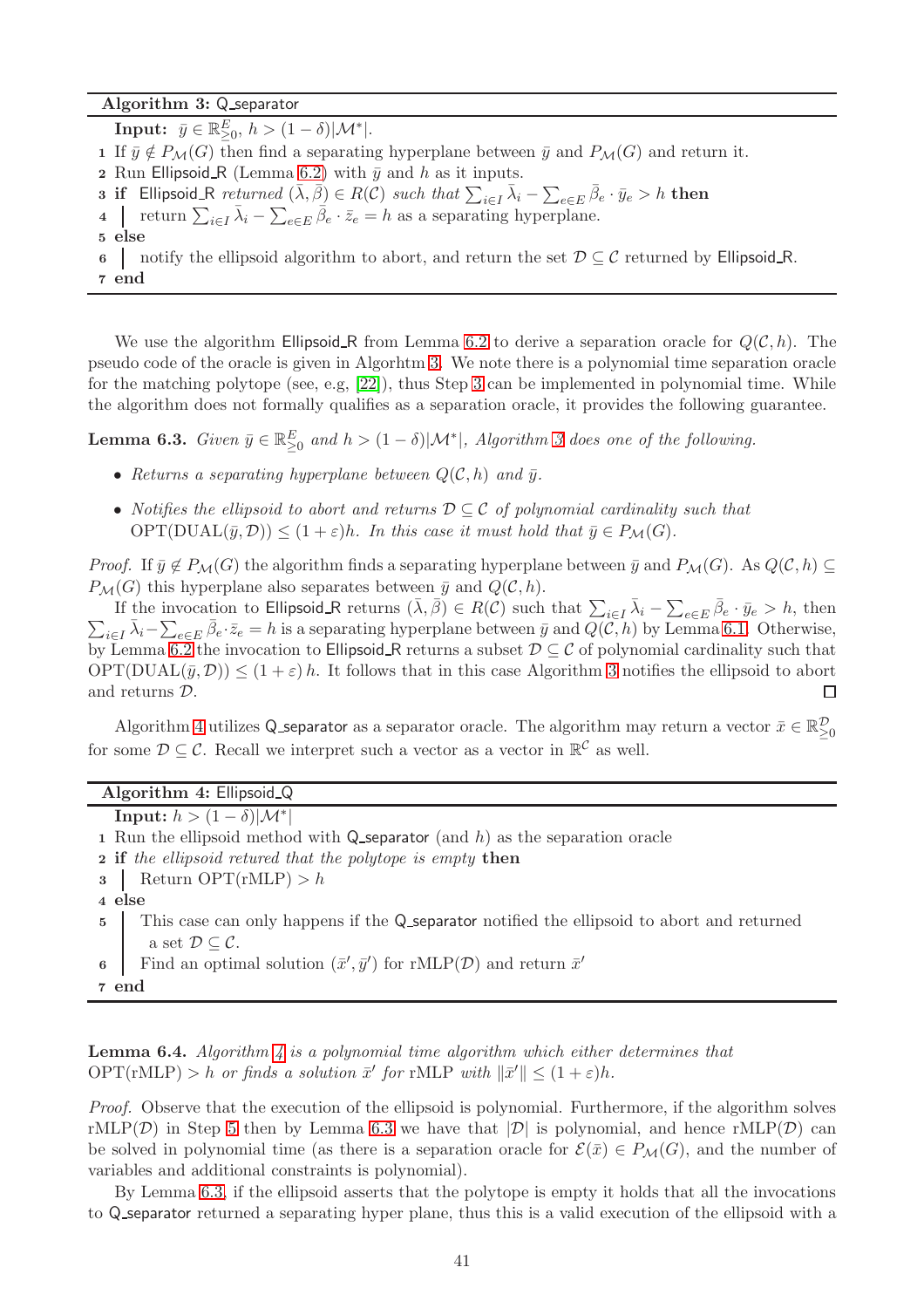separation oracle for  $Q(C, h)$ . Hence  $Q(C, h) = \emptyset$  which implies that  $\text{OPT}(\text{rMLP}) = \text{OPT}(\text{rMLP}(C)) >$ h due to  $(51)$ .

Otherwise, it must hold that the execution of the ellipsoid method has been aborted by Q\_separator at some iteration. Let  $\bar{y} \in P_{\mathcal{M}}(G)$  be the value of  $\bar{y}$  used in the call to Q separator in this iteration, let  $\mathcal{D} \subseteq \mathcal{C}$  be the subset of configurations found by Q separator, and let  $(\bar{x}', \bar{y}') \in P(\mathcal{D})$  be the solution found in Step [5.](#page-42-3) It holds that  $\|\bar{x}'\| \le \text{OPT}(\text{PRIMAL}(\bar{y}, \mathcal{D})) = \text{OPT}(\text{DUAL}(\bar{y}, \mathcal{D})) \le (1 + \varepsilon) h$  where the last inequality is by Lemma [6.3.](#page-42-4) Since  $(\bar{x}', \bar{y}') \in P(\mathcal{D})$  it holds that  $\mathcal{E}(\bar{x}') \leq \bar{y}' \in P_{\mathcal{M}}(G)$ , hence  $\mathcal{E}(\bar{x}') \in P_{\mathcal{M}}(G)$ . From the same reason we also have  $\sum_{C \in \mathcal{C}} \bar{x}'_C \cdot C(i) \geq 1$  for all  $i \in I$ . Thus, it holds that  $\bar{x}'$  is a solution for rMLP of value at most  $(1+\varepsilon)h$ .

 $\Box$ 

 $\Box$ 

#### Algorithm 5: Matching-LP

- 1 Run a binary search over the range  $(\ell, u) = ((1 \delta)|\mathcal{M}^*|, |I|)$ , where in each iteration Ellipsoid Q(h) is called with  $h = \frac{\ell+u}{2}$  $\frac{+u}{2}$ . If Ellipsoid<sub>-Q</sub> returned that  $\text{OPT}(\text{rMLP}) > h$  update  $\ell = h$ . If Ellipsoid Q returned a solution  $\bar{x}$  update  $\bar{x}$  to be the best solution and  $u = h$ . repeat the process until  $u - \ell < \varepsilon$ .
- <span id="page-43-0"></span>2 If  $u \neq |I|$  return the best solution found, otherwise return a vector  $\bar{x} \in \{0,1\}^{\mathcal{C}}$  where  $\bar{x}_{\{i\}} = 1$ for every  $i \in I$  and  $\bar{x}_C = 0$  for any other  $C \in \mathcal{C}$ .

Our algorithm for δ-rMLP, given in Algorithm [5,](#page-43-0) uses Ellipsoid Q to guide a binary search.

**Proof of Lemma [1.3.](#page-6-2)** We show that Algorithm [5](#page-43-0) is a polynomial time  $(1 + 3\varepsilon)$ -approximation algorithm for rMLP. This immediately implies a PTAS for the MLP problem due to the connection between MLP and rMLP.

By Lemma [6.4](#page-42-5) it holds that  $\text{OPT}(\text{rMLP}) > \ell$  throughout the binary search, and that if  $u \neq |I|$ then the best solution found  $\bar{x}$  satisfies  $\|\bar{x}\| \leq (1+\varepsilon)u$  throughout the execution of the binary search. Thus, it holds that by the end of its execution, the algorithm returns a solution  $\bar{x}$  such that

 $\|\bar{x}\| < (1+\varepsilon)u < (1+\varepsilon)(\ell+\varepsilon) < (1+\varepsilon)(\text{OPT}(r\text{MLP}) + \varepsilon) \leq (1+3\varepsilon)\text{OPT}(r\text{MLP}),$ 

where the last inequality holds since  $\text{OPT}(\text{rMLP}) \geq 1$  (otherwise  $I = \emptyset$  and  $\bar{x} = 0$  is an optimal solution).

We are left to provide the proof for Lemma [6.2.](#page-41-1) Similarly to Ellipsoid Q, the ellipsoid method is used with an approximate separation oracle. The ellipsoid method is used with polytopes from the following family of polytopes, which we define for every  $h \geq 0$ ,  $\bar{y} \in P_{\mathcal{M}}(G)$  and  $\mathcal{D} \subseteq \mathcal{C}$ .

<span id="page-43-1"></span>
$$
R(\ell, \bar{y}, \mathcal{D}) = \left\{ (\bar{\lambda}, \bar{\beta}) \in R(\mathcal{D}) \mid \sum_{i \in I} \bar{\lambda}_i - \sum_{e \in E} \bar{\beta}_e \cdot \bar{y}_e \ge \ell \right\}
$$
(56)

To derive a separation oracle for  $R(h, \bar{y}, \mathcal{D})$  we use a PTAS for 2-DIMENSIONAL KNAPSACK (2DK) [\[13\]](#page-47-14). Using the terminology already defined in this paper, the input for 2DK is a 2VBP instance  $(S, v)$ , a profits vector  $\bar{p} \in \mathbb{R}^S_{\geq 0}$  and a two dimensional budget  $\bar{b} \in \mathbb{R}^2_{\geq 0}$ . The objective is to find a subset  $W \subseteq S$  of items such that  $v(W) = \sum_{i \in W} v(i) \leq \overline{b}$  and  $p(W) \equiv \sum_{i \in W} \overline{p}_i$  is maximal. We use  $(S, v, \bar{p}, \bar{b})$  to denote a 2DK instance. We also allow  $\bar{p} \in \mathbb{R}_{\geq 0}^T$  where  $S \subseteq \overline{T}$ . The separation oracle is given in Algorithm [6.](#page-44-0) The pseudo code uses  $N_G[j] = \{i \in L \mid \{i, j\} \in E\} \cup \{j\}$  to denote the closed neighborhood of  $j \in L$  in the  $\delta$ -matching graph  $G$ .

As in the case of Q\_separator, it holds that R\_separator has properties similar to those of a separation oracle.

<span id="page-43-2"></span>**Lemma [6](#page-44-0).5.** Algorithm 6 is a polynomial time algorithm which given  $(\bar{\lambda}, \bar{\beta}) \in \mathbb{R}^I \times \mathbb{R}^E$ ,  $\bar{y} \in P_{\mathcal{M}}(G)$ and  $\ell \geq (1 - \delta)|\mathcal{M}^*|$ , does one of the following.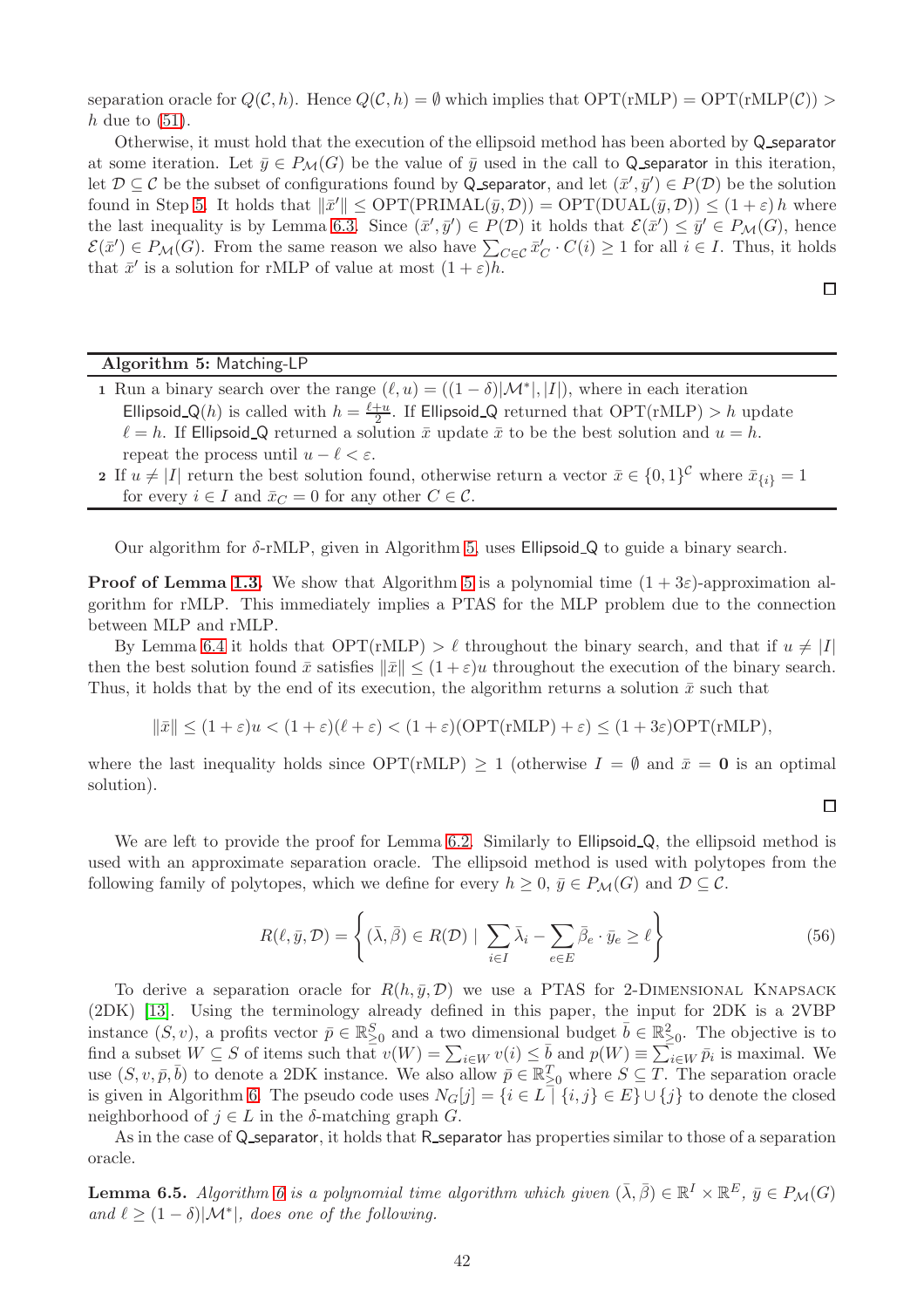#### Algorithm 6: R separator

<span id="page-44-5"></span><span id="page-44-3"></span><span id="page-44-2"></span><span id="page-44-1"></span>**Input:**  $(\bar{\lambda}, \bar{\beta}) \in \mathbb{R}^I \times \mathbb{R}^E$ ,  $\bar{y} \in P_{\mathcal{M}}(G)$  and  $\ell > (1 - \delta) |{\mathcal{M}}^*|$ . 1 If  $\sum_{i\in I} \bar{\lambda}_i - \sum_{e\in E} \bar{\beta}_e \cdot \bar{y}_e < \ell$  then return it as the separating hyperplane. **2** Find a  $(1-\frac{\varepsilon}{8})$ -approximate solution W for the 2DK instance  $(I \setminus L, v, \overline{\lambda}, 1)$ . If  $\sum_{i \in W} \overline{\lambda}_i > 1$ return  $W$  as a separating hyperplane. 3 foreach  $j \in L$  do 4 Find a  $(1-\frac{\varepsilon}{8})$  $\frac{\varepsilon}{8}$ )-approximate solution W for the 2DK instance  $(I \setminus N_G[j], v, \overline{\lambda}, \mathbf{1} - v(j))$ . If  $\sum_{i\in W\cup\{j\}}\widetilde{\lambda_i}>1$  return  $W\cup\{j\}$  as a separating hyperplane. 5 end 6 foreach  $e \in E$  do 7 Find a  $(1-\frac{\varepsilon}{8})$  $\frac{\varepsilon}{8}$ -approximate solution W for the 2DK instance  $(I \setminus L, v, \overline{\lambda}, \mathbf{1} - v(e)$ . If  $\sum_{i\in W\cup e} \bar{\lambda}_i > 1 + \bar{\beta}_e$  return  $W\cup e$  as a separating hyperplane.

<span id="page-44-7"></span><span id="page-44-6"></span>8 end

9 Notify the ellipsoid method to abort and return  $\left( \left(1 - \frac{\varepsilon}{8}\right)$  $(\frac{\varepsilon}{8}) \bar{\lambda}, \bar{\beta}'$  where  $\bar{\beta}'_e = \min\{2, \bar{\beta}_e\}$  for every  $e \in E$ .

- <span id="page-44-0"></span>• Returns a separating hyperplane between  $R(\ell, \bar{y}, \mathcal{C})$  and  $(\bar{\lambda}, \bar{\beta})$ .
- Notifies the ellipsoid to abort and returns  $(\bar{\lambda}', \bar{\beta}') \in R((1-\frac{\varepsilon}{2}))$  $\frac{\varepsilon}{2}$   $\ell$  ,  $\bar{y}$  ,  $\mathcal{C}$  ).

Proof. Since there is a PTAS for 2DK [\[13\]](#page-47-14) it immediately follows that Algorithm [6](#page-44-0) runs in polynomial time.

If  $\sum_{i\in I} \bar{\lambda}_i - \sum_{e\in E} \bar{\beta}_e \cdot \bar{y}_e < \ell$  then the algorithm returns this inequality as a separating hyperplane in Step [1.](#page-44-1) This inequality indeed serves as a separating hyperplane by the definition of  $R(\ell, \bar{y}, \mathcal{C})$ in [\(56\)](#page-43-1). Thus, we can assume that  $\sum_{i\in I} \bar{\lambda}_i - \sum_{e\in E} \bar{\beta}_e \cdot \bar{y}_e \geq \ell$  for the remaining part of the proof.

If the algorithm returns a set W in Step [2](#page-44-2) then it holds that  $W \subseteq I \setminus L$  and  $v(W) \leq 1$  as a solution for 2DK. Thus,  $W \in \mathcal{C} \setminus \mathcal{C}_2$  and the inequality  $\sum_{i \in W} \bar{\lambda}_i > 1$  defines a separating hyperplane due to [\(56\)](#page-43-1) and [\(54\)](#page-41-2). Thus, we can assume that the algorithm did not return a set in Step [2](#page-44-2) for the remainder of the proof. This implies that the optimal solution for the 2DK instance  $(I \setminus L, v, \overline{\lambda}, 1)$  has value of at most  $(1-\frac{\varepsilon}{8})^{-1}$ . Since every  $C \in \mathcal{C}$  such that  $C \subseteq I \setminus L$  is a solution for  $(I \setminus L, v, \overline{\lambda}, 1)$  it follows that

<span id="page-44-4"></span>
$$
\forall C \in \mathcal{C}, \ C \subseteq I \setminus L: \ \sum_{i \in C} \bar{\lambda}_i \le \left(1 - \frac{\varepsilon}{8}\right)^{-1}.
$$
 (57)

Consider the case in which the algorithm returns the set  $W \cup \{j\}$  in Step [4.](#page-44-3) It holds that  $v(W \cup$  ${j} \geq v(W)+v(j) \leq 1-v(j)+v(j) = 1$  as W is a solution for the 2DK instance  $(I\setminus N_G[j], v, \overline{\lambda}, 1-v(j)).$ Thus  $W \cup \{j\} \in \mathcal{C}$ . Assume towards a contradiction that  $W \cup \{j\} \in \mathcal{C}_2$ . Thus there is  $j' \in W \cap L$  such that  $(j, j') \in E$  and we can conclude  $W \cap N[j] \neq \emptyset$ , contradiction the definition of W. It therefore holds that  $W \cup \{j\} \in \mathcal{C} \setminus \mathcal{C}_2$ . Since  $\sum_{i \in W \cup \{j\}} \overline{\lambda}_i > 1$  the configuration  $W \cup \{j\}$  defines a separating hyperplane due to  $(56)$  and  $(54)$ .

Hence, we can assume that the algorithm did not return a separating hyperplane in Step [4](#page-44-3) for the remainder of the proof. Let  $C \in \mathcal{C} \setminus \overline{\mathcal{C}}_2$ . If  $C \subseteq I \setminus L$  then it holds that  $\sum_{i \in C} \overline{\lambda}_i \leq (1 - \frac{\varepsilon}{8})^{-1}$  by [\(57\)](#page-44-4). Otherwise there is  $j^* \in C \cap L$ . Consider the iteration of the loop in Step [3](#page-44-5) in which  $j = j^*$  and let W be the set found in this iteration in Step [4.](#page-44-3) It holds that  $C \setminus \{j\}$  is a solution for the 2DK instance  $(I \setminus N_G[j], v, \bar{\lambda}, \mathbf{1} - v(j)),$  thus  $\sum_{i \in W} \bar{\lambda}_i \geq (1 - \frac{\varepsilon}{8})$  $\frac{\varepsilon}{8}$ )  $\sum_{i \in C \setminus \{j\}} \overline{\lambda_i}$ . Since the algorithm did not return  $W \cup \{j\}$  it also holds that  $\sum_{i \in W \cup \{j\}} \bar{\lambda}_i \leq 1$ . Therefore,

$$
\sum_{i \in C} \bar{\lambda}_i = \bar{\lambda}_j + \sum_{i \in C \setminus \{j\}} \bar{\lambda}_i \le \bar{\lambda}_j + \left(1 - \frac{\varepsilon}{8}\right)^{-1} \sum_{i \in W} \bar{\lambda}_i \le \left(1 - \frac{\varepsilon}{8}\right)^{-1} \sum_{i \in W \cup \{j\}} \bar{\lambda}_i \le \left(1 - \frac{\varepsilon}{8}\right)^{-1}.
$$

Thus, we have

<span id="page-44-8"></span>
$$
\forall C \in \mathcal{C} \setminus \mathcal{C}_2: \quad \sum_{i \in C} \bar{\lambda}_i \le \left(1 + \frac{\varepsilon}{8}\right)^{-1}.\tag{58}
$$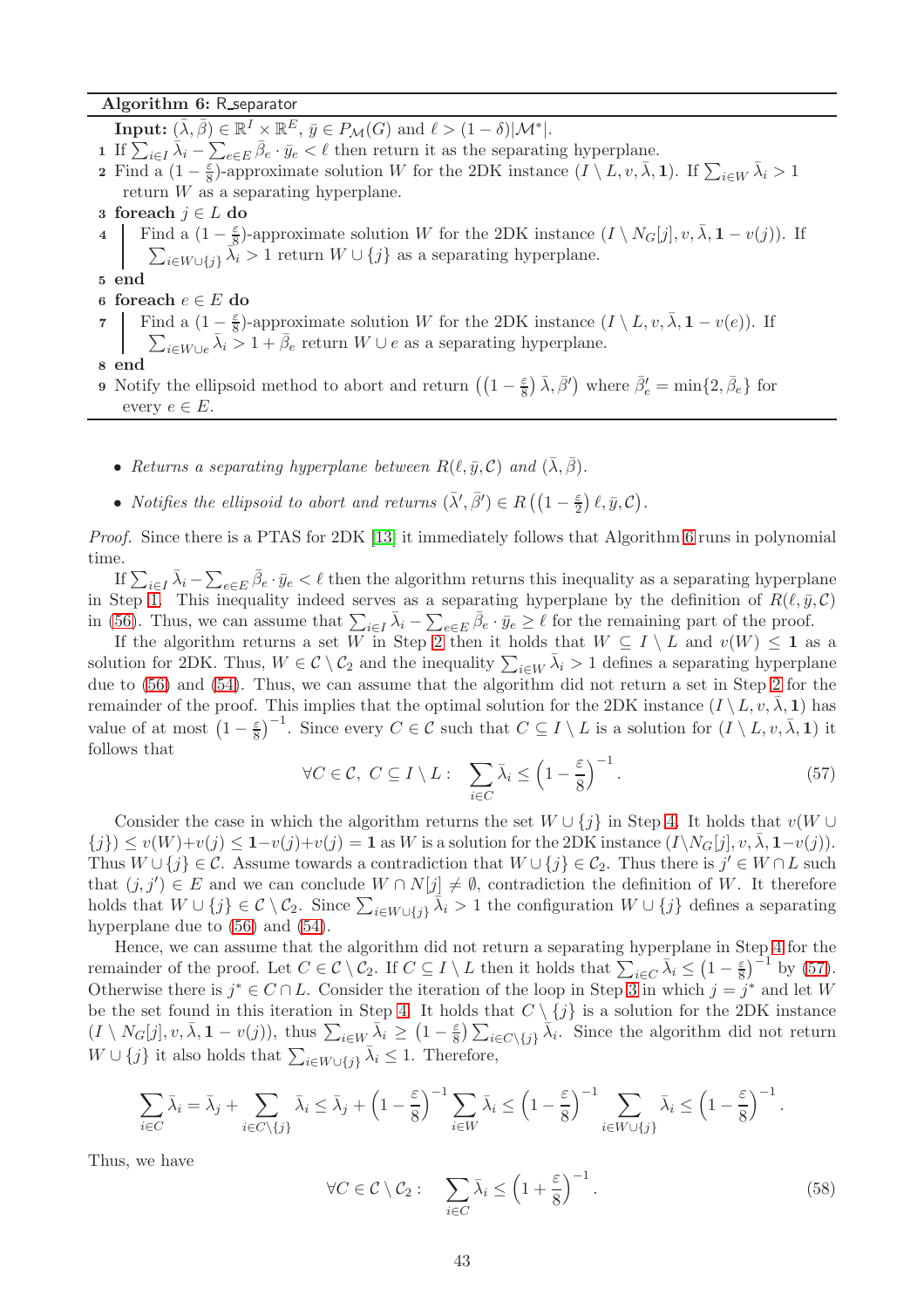Next, we consider the case in which the algorithms returns a the set  $W \cup e$  in Step [7.](#page-44-6) It holds that  $v(W \cup \{e\}) = v(W) + v(e) \leq 1 - v(e) + v(e) = 1$  since W is a solution for  $(I \setminus L, v, \overline{\lambda}, 1 - v(e))$ , hence  $W \cup e \in \mathcal{C}$ . It follows that  $W \cup \{e\} \in S(e)$ . Since  $\sum_{i \in W \cup e} \bar{\lambda}_i > 1 + \bar{\beta}_e$  it follows that  $W \cup e$  defines a separating hyperplane between  $(\bar{\lambda}, \bar{\beta})$  and  $R(\ell, \bar{y}, \mathcal{C})$  (due to [\(54\)](#page-41-2) and [\(56\)](#page-43-1)).

We can therefore assume that the algorithm does not return a set in Step [7](#page-44-6) throughout its execution. Let  $e^* \in E$  and  $C \in S(e^*)$ , and consider the iteration of the loop in Step [6](#page-44-7) in which  $e = e^*$ . It holds that  $C \setminus e \subseteq I \setminus L$  (otherwise it must be that  $v_d(C) > 1$  for some  $d \in \{1,2\}$ ) and  $v(C \setminus e) \leq 1 - v(e)$ , thus C \ e is a solution for the 2DK instance  $(I \setminus L, v, \overline{\lambda}, 1-v(e))$ . Let W be the approximate solution found for  $(I \setminus L, v, \bar{\lambda}, \mathbf{1} - v(e)$ , it thus holds that  $\sum_{i \in W} \bar{\lambda}_i \geq (1 - \frac{\varepsilon}{8})$  $\frac{\varepsilon}{8}$ )  $\sum_{i \in C \setminus e} \bar{\lambda}_e$ . Also, since we assume the algorithm does not return a set in Step [7](#page-44-6) it holds that  $\sum_{i\in W\cup e} \bar{\lambda} \leq 1 + \beta_e$ . Therefore, it holds that

$$
\sum_{i \in C} \bar{\lambda}_i = \sum_{i \in e} \bar{\lambda}_i + \sum_{i \in C \setminus e} \bar{\lambda}_i \le \sum_{i \in e} \bar{\lambda}_i + \left(1 - \frac{\varepsilon}{8}\right)^{-1} \sum_{i \in W} \bar{\lambda}_i \le \left(1 - \frac{\varepsilon}{8}\right)^{-1} \sum_{i \in W \cup e} \bar{\lambda}_i \le \left(1 - \frac{\varepsilon}{8}\right)^{-1} \left(1 + \beta_e\right).
$$

Let  $e = \{j_1, j_2\}$ . Then it holds that  $\{j_1\}, \{j_2\}, C \setminus e \in C \setminus C_2$ . Therefore, by [\(58\)](#page-44-8), we have

$$
\sum_{i \in C} \bar{\lambda}_i \le \bar{\lambda}_{j_1} + \bar{\lambda}_{j_2} + \sum_{i \in C \setminus e} \bar{\lambda}_i \le 3 \left( 1 + \frac{\varepsilon}{8} \right)^{-1}.
$$

The above can be summarized into the following inequality,

<span id="page-45-0"></span>
$$
\forall e \in E, C \in S(e): \quad \sum_{i \in C} \bar{\lambda}_i \le \left(1 - \frac{\varepsilon}{8}\right)^{-1} \left(1 + \min\{\bar{\beta}_e, 2\}\right) = \left(1 - \frac{\varepsilon}{8}\right)^{-1} \left(1 + \bar{\beta}'_e\right). \tag{59}
$$

By [\(58\)](#page-44-8) and [\(59\)](#page-45-0) it holds that  $\left( \left(1 - \frac{\varepsilon}{8}\right) \right)$  $(\frac{\varepsilon}{8}) \bar{\lambda}, \bar{\beta}'$   $\in R(C)$ . Furthermore, it holds that

$$
\sum_{i \in I} \left(1 - \frac{\varepsilon}{8}\right) \bar{\lambda}_i - \sum_{e \in E} \bar{\beta}'_e \cdot \bar{y}_e = \left(1 - \frac{\varepsilon}{8}\right) \cdot \left(\sum_{i \in I} \bar{\lambda}_i - \sum_{e \in E} \bar{\beta}'_e \cdot \bar{y}_e\right) - \frac{\varepsilon}{8} \sum_{e \in E} \bar{\beta}'_e \cdot \bar{y}_e
$$
\n
$$
\ge \left(1 - \frac{\varepsilon}{8}\right) \cdot \left(\sum_{i \in I} \bar{\lambda}_i - \sum_{e \in E} \bar{\beta}_e \cdot \bar{y}_e\right) - \frac{\varepsilon}{4} \sum_{e \in E} \bar{y}_e
$$
\n
$$
\ge \left(1 - \frac{\varepsilon}{8}\right) \ell - \frac{\varepsilon}{4} \frac{\ell}{1 - \delta}
$$
\n
$$
\ge \left(1 - \frac{\varepsilon}{2}\right) \ell.
$$

The first inequality holds since  $\bar{\beta}'_e = \min\{\bar{\beta}_e, 2\}$ , the second inequality uses  $\sum_{e \in E} \bar{y}_e \leq |\mathcal{M}^*| < \frac{\ell}{1-\ell}$  $1-\delta$ due to [\(55\)](#page-41-3). Thus,  $\left(\left(1-\frac{\varepsilon}{8}\right)\right)$  $(\frac{\varepsilon}{8})\bar{\lambda}, \bar{\beta}') \in R\left(\left(1 - \frac{\varepsilon}{2}\right)\right)$  $\frac{\varepsilon}{2}$   $\ell$  ,  $\bar{y}$  ,  $\mathcal{C}$  ).

Algorithm [7](#page-46-13) uses the ellipsoid method with R separator as the separation oracle.

**Proof of Lemma [6.2.](#page-41-1)** Note that Ellipsoid R runs in polynomial time and furthermore it holds that  $\ell > h > (1-\delta)|\mathcal{M}^*|$ , thus R\_separator is used with parameters that match the conditions of Lemma [6.5.](#page-43-2)

Consider the execution of Algorithm [7.](#page-46-13) If the ellipsoid returns that the polytope is empty, then all the separation hyperplanes returned by Ellipsoid R are also separation hyperplanes with respect to the polytope  $R(\ell, \bar{y}, \mathcal{D})$ , thus it must hold that  $R(\ell, \bar{y}, \mathcal{D}) = \emptyset$ . This implies that  $\text{OPT}(\text{DUAL}(\bar{y}, \mathcal{D})) \leq$  $\ell = \frac{h}{1-\frac{3\varepsilon}{\lambda}} \leq (1+\varepsilon)h$ . Since the execution of the ellipsoid is of polynomial time, it follows that  $|\mathcal{D}|$  is 4 also polynomial.

If the ellipsoid was aborted, then by Lemma [6.5](#page-43-2) it holds that  $(\bar{\lambda}, \bar{\beta}) \in \left( (1 - \frac{\varepsilon}{2}) \right)$  $(\frac{\varepsilon}{2}) \ell, \bar{y}, \mathcal{C}$ . By [\(56\)](#page-43-1) we have that  $(\bar{\lambda}, \bar{\beta}) \in R(C)$  and

$$
\sum_{i \in I} \bar{\lambda} - \sum_{e \in E} \bar{\beta}_e \cdot \bar{y}_e \ge \left(1 - \frac{\varepsilon}{2}\right) \ell = \left(1 - \frac{\varepsilon}{2}\right) \frac{h}{1 - \frac{3\varepsilon}{4}} > h.
$$

 $\Box$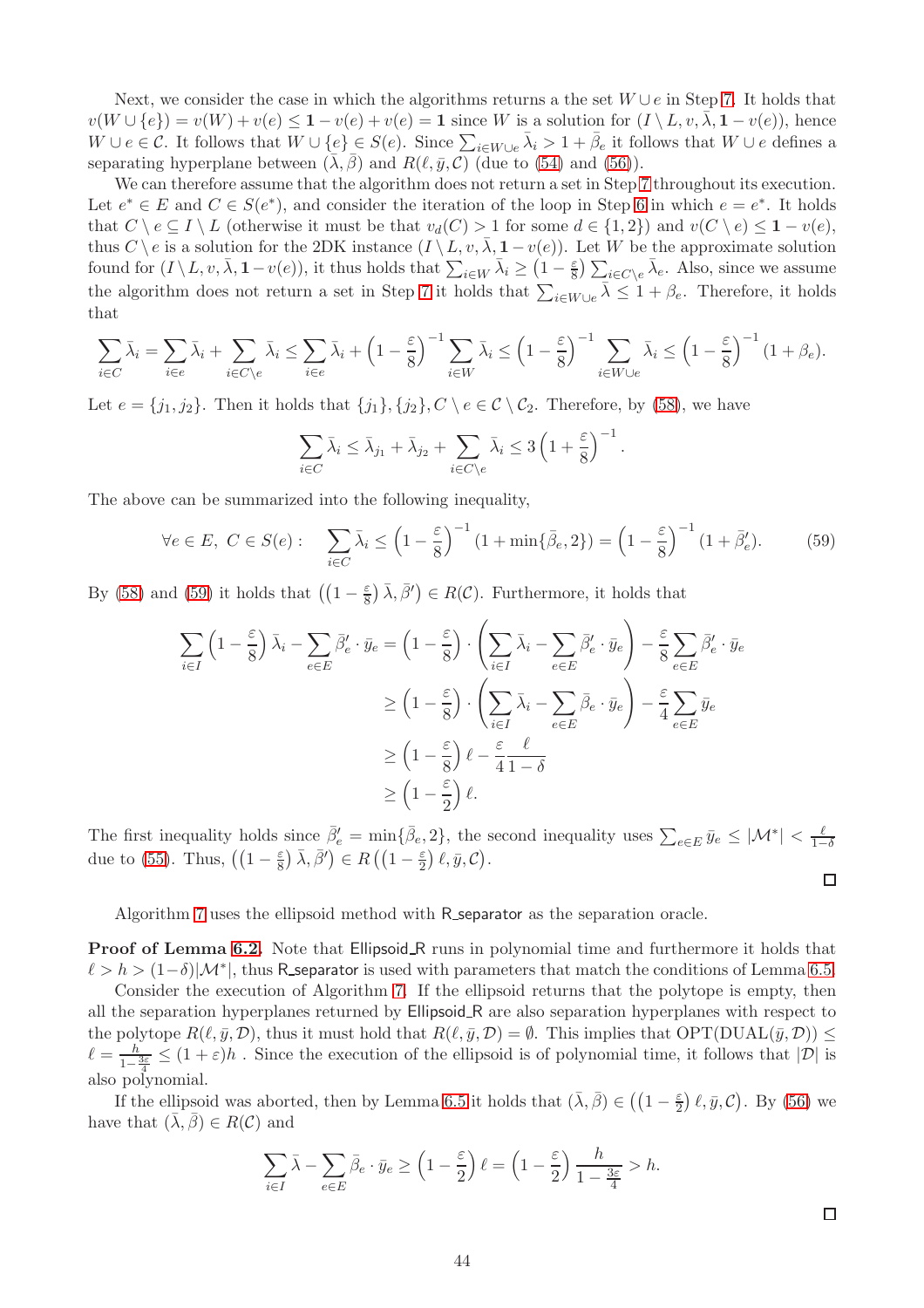#### Algorithm 7: Ellipsoid R

**Input:**  $\bar{y} \in P_{\mathcal{M}}(G)$  and  $h > (1 - \delta)|\mathcal{M}^*|$ 

1 Run the ellipsoid method with R\_separator as the separation oracle where R\_separator is used with  $\bar{y}$  and  $\ell = \frac{h}{1 - \frac{3\varepsilon}{4}}$ .

**2** if the ellipsoid retured that the polytope is empty then

Define  $\mathcal D$  as set of configurations which were returned by R separator as a separating hyperplaines throughout the execution of the ellipsoid. Return D.

5 This only happens if R separator aborted the ellipsoid and returned

 $(\bar{\lambda}, \bar{\beta}) \in \left( \left(1 - \frac{\varepsilon}{2}\right) \ell, \bar{y}, \mathcal{C}\right)$ . Return  $(\bar{\lambda}, \bar{\beta})$ .

<span id="page-46-13"></span>6 end

## <span id="page-46-7"></span><span id="page-46-2"></span>7 References

- [1] Nikhil Bansal, Alberto Caprara, and Maxim Sviridenko. A new approximation method for set covering problems, with applications to multidimensional bin packing. SIAM Journal on Computing, 39(4):1256–1278, 2010.
- <span id="page-46-0"></span>[2] Nikhil Bansal, Marek Eliáš, and Arindam Khan. Improved approximation for vector bin packing. In Proceedings of the Twenty-Seventh Annual ACM-SIAM Symposium on Discrete Algorithms, pages 1561–1579. SIAM, 2016.
- <span id="page-46-6"></span>[3] Chandra Chekuri and Sanjeev Khanna. On multidimensional packing problems. SIAM journal on computing, 33(4):837–851, 2004.
- <span id="page-46-9"></span>[4] Chandra Chekuri, Jan Vondrák, and Rico Zenklusen. Multi-budgeted matchings and matroid intersection via dependent rounding. In Proceedings of the twenty-second annual ACM-SIAM symposium on Discrete Algorithms, pages 1080–1097. SIAM, 2011.
- <span id="page-46-10"></span><span id="page-46-8"></span>[5] Yuan Shih Chow and Henry Teicher. Probability theory: independence, interchangeability, martingales. Springer Science & Business Media, 1997.
- [6] Henrik I Christensen, Arindam Khan, Sebastian Pokutta, and Prasad Tetali. Approximation and online algorithms for multidimensional bin packing: A survey. Computer Science Review, 24:63–79, 2017.
- <span id="page-46-4"></span>[7] Edward G Coffman, János Csirik, Gábor Galambos, Silvano Martello, and Daniele Vigo. Bin packing approximation algorithms: survey and classification. In Handbook of combinatorial optimization, pages 455–531. 2013.
- <span id="page-46-11"></span>[8] Thomas H Cormen, Charles E Leiserson, Ronald L Rivest, and Clifford Stein. Introduction to algorithms. Second edition, 2001.
- <span id="page-46-3"></span>[9] W Fernandez De La Vega and George S. Lueker. Bin packing can be solved within  $1+\varepsilon$  in linear time. Combinatorica, 1(4):349–355, 1981.
- <span id="page-46-5"></span>[10] Maxence Delorme, Manuel Iori, and Silvano Martello. Bin packing and cutting stock problems: Mathematical models and exact algorithms. European Journal of Operational Research, 255(1):1– 20, 2016.
- <span id="page-46-12"></span>[11] Yaron Fairstein, Ariel Kulik, and Hadas Shachnai. Modular and submodular optimization with multiple knapsack constraints via fractional grouping. CoRR, abs/2007.10470, 2020.
- <span id="page-46-1"></span>[12] Yaron Fairstein, Ariel Kulik, and Hadas Shachnai. Modular and submodular optimization with multiple knapsack constraints via fractional grouping. In 29th Annual European Symposium on Algorithms (ESA), 2021.

<sup>4</sup> else